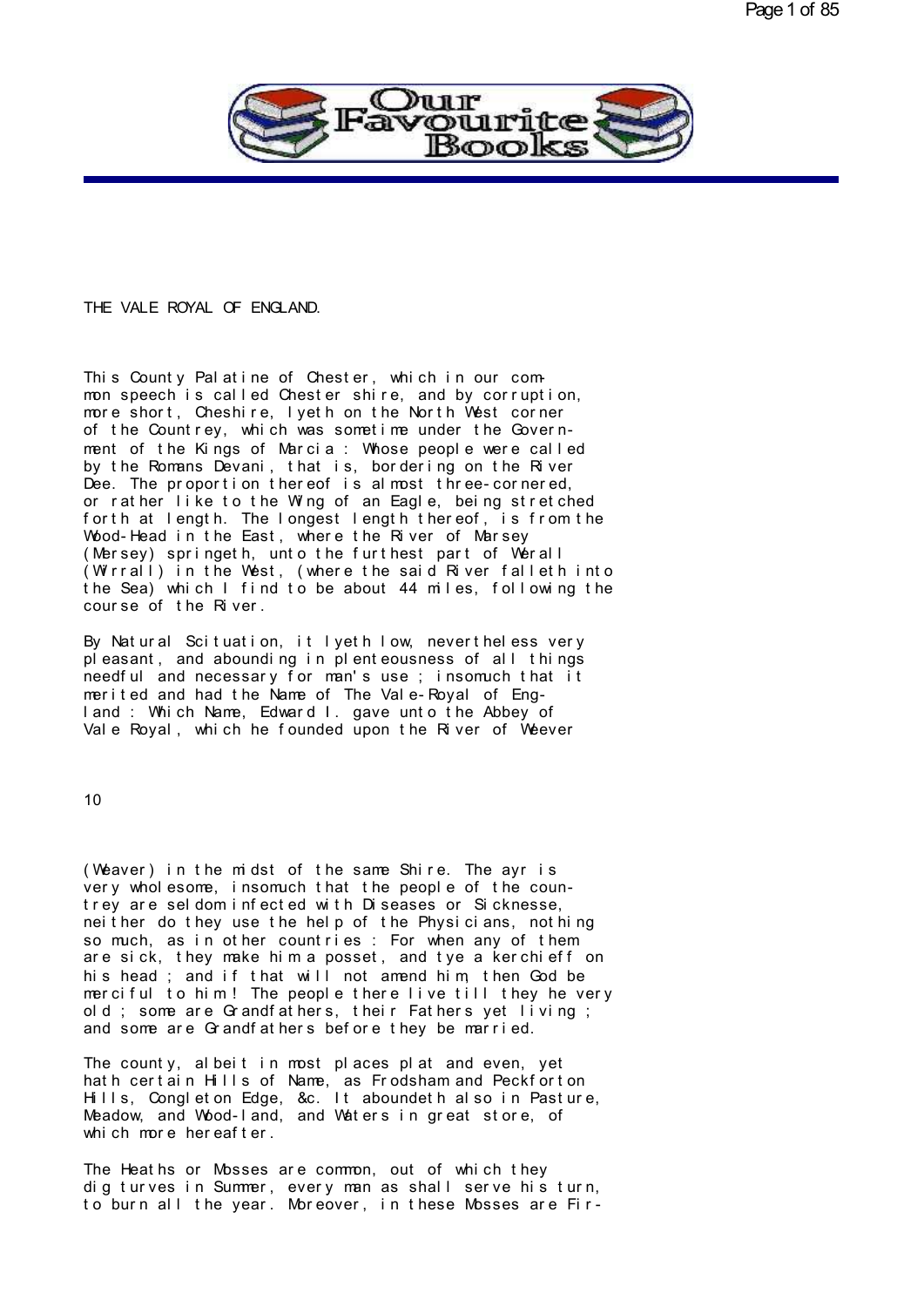trees found under the ground (a thing marvellous,) iit<br>some places Six foot deep, or more ; which trees are of a<br>marvellous length, and straight, having branches, and trees found under the ground (a thing marvellous, ) iit<br>some places Six foot deep, or more ; which trees are of a<br>marvellous length, and straight, having branches, and<br>roots at the end, like as they had been blown down wit trees found under the ground (a thing marvellous,) iit<br>some places Six foot deep, or more ; which trees are of a<br>marvellous length, and straight, having branches, and<br>roots at the end, like as they had been blown down with trees found under the ground (a thing marvellous,) iit<br>some places Six foot deep, or more ; which trees are of a<br>marvellous length, and straight, having branches, and<br>roots at the end, like as they had been blown down with trees found under the ground (a thing marvellous,) it<br>some places Six foot deep, or more ; which trees are of a<br>marvellous length, and straight, having branches, and<br>roots at the end, like as they had been blown down with<br> trees found under the ground (a thing marvellous, ) it<br>some places Six foot deep, or more ; which trees are of a<br>marvellous length, and straight, having branches, and<br>roots at the end, like as they had been blown down with some places Six foot deep, or more; which trees are of a<br>marvellous length, and straight, having branches, and<br>roots at the end, like as they had been blown down with<br>Weather; and yet no man can tell that ever any such<br>tre marvellous length, and straight, h<br>roots at the end, like as they had<br>Weather ; and yet no man can tell<br>trees did grow there, nor yet how<br>thither. Some hold opinion that th<br>ever since Noah's Flood.

11

The Pasture Ground is reserved, especially, for their<br>Kine, from whose milk they make great store both of The Pasture Ground is reserved, especially, for their<br>Kine, from whose milk they make great store both of<br>Butter and Cheese : In praise whereof, I need not to say<br>much it being well known that no Countrey in the Fealm The Pasture Ground is reserved, especially, for their<br>Kine, from whose milk they make great store both of<br>Butter and Cheese : In praise whereof, I need not to say<br>much, it being well known that no Countrey in the Eealm<br>may much, it being well known that no Countrey in the Eealm may compare therewith, nor yet beyond the Seas; no, not The Pasture Ground is reserved, especially, for their<br>Kine, from whose milk they make great store both of<br>Butter and Cheese : In praise whereof, I need not to say<br>much, it being well known that no Countrey in the Eealm<br>may The Pasture Ground is reserved, especially, for their<br>Kine, from whose milk they make great store both of<br>Butter and Cheese : In praise whereof, I need not to say<br>much, it being well known that no Countrey in the Eealm<br>may Kine, from whose milk they make great store both of<br>Butter and Cheese : In praise whereof, I need not to say<br>much, it being well known that no Countrey in the Eealm<br>may compare therewith, nor yet beyond the Seas; no, not<br>e Butter and Cheese : In praise whereof, I need not to say<br>much, it being well known that no Countrey in the Eealm<br>may compare therewith, nor yet beyond the Seas; no, not<br>even Holland. Their Oxen are very large, and big of<br>b much, it being well known that no Countrey in the Eealm<br>may compare therewith, nor yet beyond the Seas; no, not<br>even Holland. Their Oxen are very large, and big of<br>bone, with fair and long horns; so that a man shall find<br>d may compare therewith, nor yet beyond the Seas; no, not<br>even Holland. Their Oxen are very large, and big of<br>bone, with fair and long horns; so that a man shall find<br>divers, whose horns at the tops are more than three foot<br> even Holland. Their Oxen are very large, and big of<br>bone, with fair and long horns; so that a man shall find<br>divers, whose horns at the tops are more than three foot<br>asunder, one from another. Of Sheep, Horses, &c, they<br>ke bone, with fair and long horns; so that a man shall find<br>divers, whose horns at the tops are more than three foot<br>asunder, one from another. Of Sheep, Horses, &c, they<br>keep but so many as to serve their turn: There is also divers, whose horns at the tops are more than three foot assunder, one from another. Of Sheep, Horses, &c, they keep but so many as to serve their turn : There is also great plenty of Hares and Foxes, in hunting whereof, t as under, one from another. Of Sheep, Horses, & c, they<br>keep but so many as to serve their turn : There is also<br>great plenty of Hares and Foxes, in hunting whereof,<br>the Gentlemen do pass much of their time, especially in<br>W keep but so many as to serve their turn : There is also<br>great plenty of Hares and Foxes, in hunting whereof,<br>the Gentlemen do pass much of their time, especially in<br>Winter. Wild Foul aboundeth there in such store, as in<br>no great plenty of Hares and Foxes, in hunting where Gentlemen do pass much of their time, esperval with the Countrey have I seen the like ; namel Geese and Wild Ducks ; of which a man shall set<br>times flying, near 200 in one Winter. Wild Foul aboundeth there in such store, as in<br>no other Countrey have I seen the like ; namely Wild<br>Geese and Wild Ducks ; of which a man shall see some-<br>times flying, near 200 in one flock.<br>The Soyl of the Countre

no other Countrey have I seen the like; namely Wild<br>Geese and Wild Ducks; of which a man shall see some-<br>times flying, near 200 in one flock.<br>The Soyl of the Countrey is, in most places, Clay,<br>with here and there veins of Geese and Wild Ducks; of which a man shall see some-<br>times flying, near 200 in one flock.<br>The Soyl of the Countrey is, in most places, Clay,<br>with here and there veins of Sand : Likewise Rocks and<br>Quarries of Stone. And to fines flying, near 200 in one flock.<br>The Soyl of the Countrey is, in most places, Clay,<br>with here and there veins of Sand : Likewise Rocks and<br>Quarries of Stone. And to make an end, I must not<br>forget the chiefest thing of The Soyl of the Countrey is, in most places, Clay,<br>with here and there veins of Sand : Likewise Rocks and<br>Quarries of Stone. And to make an end, I must not<br>forget the chiefest thing of all, and that is, the Salt-<br>wells, or Whith here and there veins of Sand: Likewise Rocks and<br>Quarries of Stone. And to make an end, I must not<br>forget the chiefest thing of all, and that is, the Salt-<br>wells, or Brine-pits, out of the which they make yearly<br>a gr Cuarries of Stone. And to make an end, I must not<br>forget the chiefest thing of all, and that is, the Salt-<br>wells, or Brine-pits, out of the which they make yearly<br>a great quantity of fine white Salt; a singular commod-<br>ity wells, or Brine-pits, out of the which they make yearly a great quantity of fine white Salt ; a singular commodity, no doubt, wherein this Shire excelleth all other Countries at home, as well as beyond the Seas ; one bein Countries at home, as well as beyond the Seas; one being

12

The people of the Countrey are of nature very gentle<br>and courteous, ready to help and further one another :<br>In Peligion very zealous, bowheit somewhat addicted to The people of the Countrey are of nature very gentle<br>and courteous, ready to help and further one another :<br>In Religion very zealous, howbeit somewhat addicted to<br>Superstition : Chherwise, they are of the stomach, stout The people of the Countrey are of nature very gentle<br>and courteous, ready to help and further one another :<br>In Religion very zealous, howbeit somewhat addicted to<br>Superstition : Otherwise, they are of the stomach, stout,<br>h The people of the Countrey are of nature very gentle<br>and courteous, ready to help and further one another :<br>In Religion very zealous, howbeit somewhat addicted to<br>Superstition : Otherwise, they are of the stomach, stout,<br>b The people of the Countrey are of nature very gentle<br>and courteous, ready to help and further one another :<br>In Religion very zealous, howbeit somewhat addicted to<br>Superstition : Otherwise, they are of the stomach, stout,<br>b The people of the Countrey are of nature very gentle<br>and courteous, ready to help and further one another :<br>In Religion very zealous, howbeit somewhat addicted to<br>Superstition : Otherwise, they are of the stomach, stout,<br>b and courteous, ready to help and further one another :<br>In Religion very zealous, howbeit somewhat addicted to<br>Superstition : Otherwise, they are of the stomach, stout,<br>bold, and hardy ; withal impatient of wrong, and ready In Religion very zealous, howbeit somewhat addicted to<br>Superstition : Otherwise, they are of the stomach, stout,<br>bold, and hardy ; withal impatient of wrong, and ready<br>to resist the Enemy or Stranger that shall invade thei Superstition: Otherwise, they are of the stomach, stout,<br>bold, and hardy; withal impatient of wrong, and ready<br>to resist the Enemy or Stranger that shall invade their<br>Countrey: So have they been always true, faithful and<br>o to resist the Enemy or Stranger that shall invade their<br>Countrey : So have they been always true, faithful and<br>obedient to their Superiors ; insomuch that it cannot be<br>said that they have at any time stirred one spark of R Countrey : So have they been always true, faithful and<br>obedient to their Superiors ; insomuch that it cannot be<br>said that they have at any time stirred one spark of Re-<br>bellion, either against the King's Majesty, or agains said that they have at any time stirred one spark of Re-<br>bellion, either against the King's Majesty, or against<br>their own peculiar Lord or Governour. Likewise be the<br>women very friendly and loving, in all kind of Hous-<br>wif bellion, either against the King's Majesty, or against<br>their own peculiar Lord or Governour. Likewise be the<br>women very friendly and loving, in all kind of Hous-<br>wifery expert, fruitful in bearing of Children, after they<br>b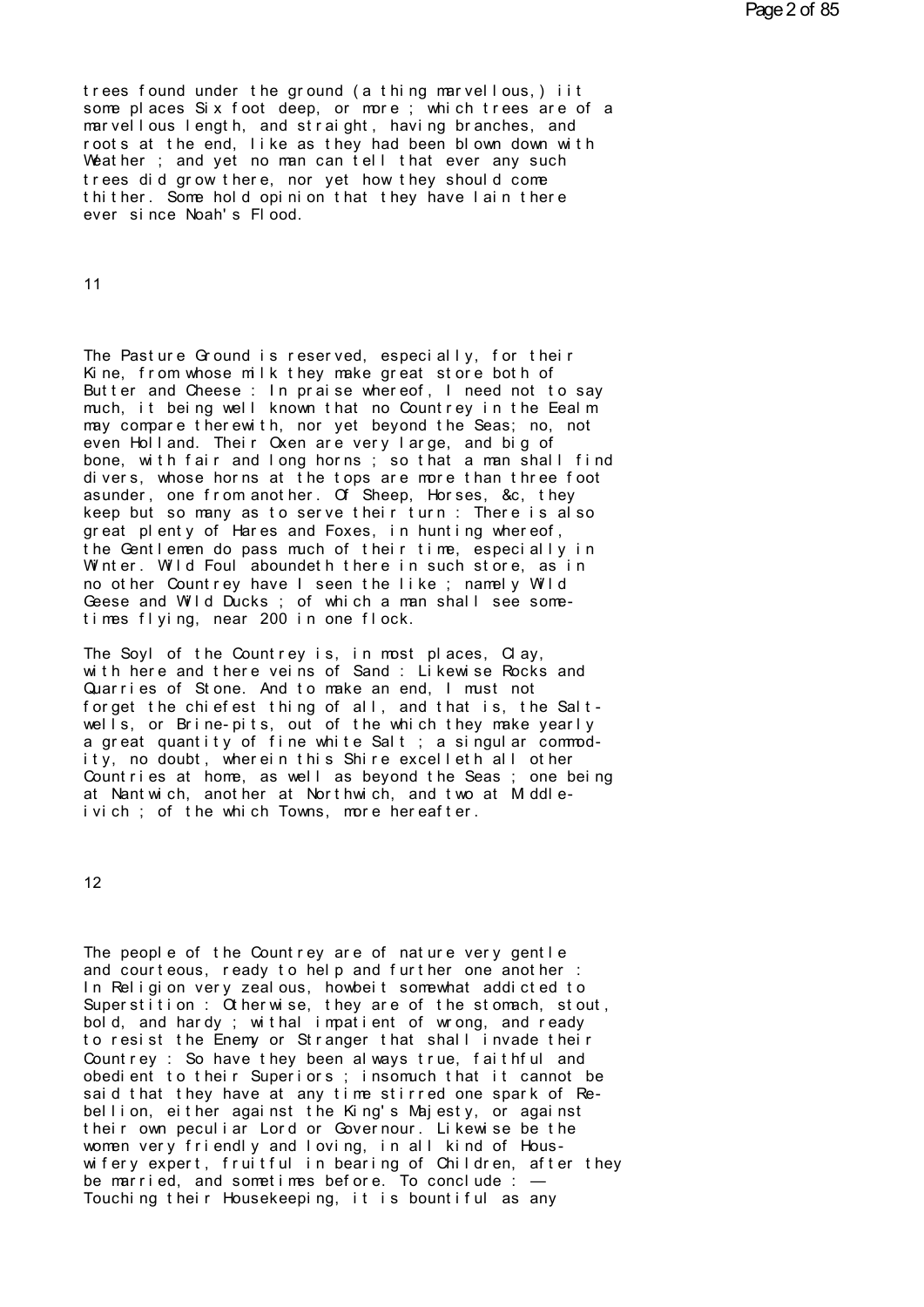Shire in the Realm; and I know divers men, which are<br>but Farmers, that may compare therein with a Lord or<br>Baron in some countreys beyond the Seas Shire in the Realm; and I know divers men, which are<br>but Farmers, that may compare therein with a Lord or<br>Baron in some countreys beyond the Seas. Shire in the Realm; and I know divers men, where farmers, that may compare therein with a L<br>Baron in some countreys beyond the Seas.<br>HERE FOLLOWETH THE PARTICULAR DESCRIPTION Shire in the Realm; and I know divers men, which are<br>but Farmers, that may compare therein with a Lord or<br>Baron in some countreys beyond the Seas.<br>HERE FOLLOWETH THE PARTI CULAR DESCRIPTION.<br>A Pescription of the City and C

but Farmers, that may compare therein with a Lord or<br>Baron in some countreys beyond the Seas.<br>HERE FOLLOWETH THE PARTICULAR DESCRIPTION.<br>A Description of the City and County Palatine of<br>Chester ; Compiled by Mr. Webb, M.A. Baron in some countreys beyond the Seas.<br>HERE FOLLOWETH THE PARTICULAR DESCRIPTION.<br>A Description of the City and County Palatine of<br>Chester ; Compiled by Mr. Webb, M.A., and sometimes<br>(1615) Under-Sheriff to Sir Richard L HERE FOLLOWETH THE PARTICULAR DESCRIPTION.<br>A Description of the City and County Palatine of<br>Chester ; Compiled by Mr. Webb, M.A., and sometimes<br>(1615) Under-Sheriff to Sir Richard Lee,\* of Lee and<br>Darnhall, in Cheshire. HERE FOLLOWEIH IHE PARIICULAR DESON<br>A Description of the City and Coun<br>Chester ; Compiled by Mr. Webb, M<br>(1615) Under-Sheriff to Sir Richar<br>Darnhall, in Cheshire.<br>The County Palatine of Chester is A Description of the City and County Palatine of<br>Chester ; Compiled by Mr. Webb, M.A., and sometimes<br>(1615) Under-Sheriff to Sir Richard Lee,\* of Lee and<br>Darnhall, in Cheshire.<br>The County Palatine of Chester is one of thos Chester ; Compiled by Mr. Webb, M.A., and sometimes<br>(1615) Under-Sheriff to Sir Richard Lee,\* of Lee and<br>Darnhall, in Cheshire.<br>The County Palatine of Chester is one of those Shires<br>once inhabited by the people called Corn

The County Palatine of Chester is one of those Sonce inhabited by the people called Cornavii. —<br>
Whi ght ed at Whitehall. Jan. 10th, 1010.

13

13<br>Name was antiently, by the Saxons, called Cestrescyre,<br>vulgarly Cheshire. It is bounded on the North, partly,<br>with a Creek, shooting in between langeshire, and Wir 13<br>Name was antiently, by the Saxons, called Cestrescyre,<br>vulgarly Cheshire. It is bounded on the North, partly,<br>with a Creek, shooting in between Lancashire, and Wir-<br>rall Hundred, a part of Cheshire : which Creek is call Name was antiently, by the Saxons, called Cestrescyre,<br>vulgarly Cheshire. It is bounded on the North, partly,<br>with a Creek, shooting in between Lancashire, and Wir-<br>rall Hundred, a part of Cheshire ; which Creek is called<br> Name was antiently, by the Saxons, called Cestrescyre,<br>vulgarly Cheshire. It is bounded on the North, partly,<br>with a Creek, shooting in between Lancashire, and Wir-<br>rall Hundred, a part of Cheshire ; which Creek is called<br> Name was antiently, by the Saxons, called Cestrescyre,<br>vulgarly Cheshire. It is bounded on the North, partly,<br>with a Creek, shooting in between Lancashire, and Wir-<br>rall Hundred, a part of Cheshire ; which Creek is called<br> Name was antiently, by the Saxons, called Cestrescyre,<br>vulgarly Cheshire. It is bounded on the North, partly,<br>with a Creek, shooting in between Lancashire, and Wir-<br>rall Hundred, a part of Cheshire ; which Creek is called<br> vulgarly Cheshire. It is bounded on the North, partly,<br>with a Creek, shooting in between Lancashire, and Wir-<br>rall Hundred, a part of Cheshire ; which Creek is called<br>Mersey ; and partly with the River of that name ; and<br>u rall Hundred, a part of Cheshire; which Creek is called<br>Mersey; and partly with the River of that name; and<br>upon the East is bounded by a River, whose name I find<br>to be Erioin (Irwell) Brook; the same bounds then de-<br>clini Mersey ; and partly with the River of that name ; and<br>upon the East is bounded by a River, whose name I find<br>to be Erioin (Irwell) Brook ; the same bounds then de-<br>clining to the South-East, between this and Staffordshire, upon the East is bounded by a River, whose name I find<br>to be Erioin (Irwell) Brook ; the same bounds then de-<br>clining to the South-East, between this and Staffordshire,<br>till it comes to the South, on which side lie a part to be Errorn (Irwell) Brook; the same bounds then de-<br>clining to the South-East, between this and Staffordshire<br>till it comes to the South, on which side lie a part of<br>Shropshire, and of Flintshire; from which, turning<br>Sou till it comes to the South, on which side lie a part of Shropshire, and of Flintshire; from which, turning South-West, lies a piece of Denby shire, parted from the by the River of Dee; and directly West is bounded again by South-West, lies a piece of Denby shire, parted from this<br>by the River of Dee ; and directly West is bounded<br>again by Flintshire, and by the Sea itself.<br>The whole Shire is divided into Hundreds, of the<br>which there are seve

by the River of Dee ; and directly West is bounded again by Flintshire, and by the Sea itself.<br>The whole Shire is divided into Hundreds, of the which there are seven, viz : Broxton, Nampt wich, Northwich, Maxfield (Maccles to be first, because it borders upon the City of Chester; The whole Shire is divided into Hundreds, of the<br>which there are seven, viz: Broxton, Namptwich,<br>Northwich, Maxfield (Macclesfield,) Bucklow, Eddis-<br>bury, and Wirrall. I place the Hundred of Broxton<br>to be first, because it The whole Shire is divided into Hundreds, of the<br>which there are seven, viz: Broxton, Namptwich,<br>Northwich, Maxfield (Macclesfield,) Bucklow, Eddis-<br>bury, and Wirrall. I place the Hundred of Broxton<br>to be first, because it which there are seven, viz: Broxton, Namptwich,<br>Northwich, Maxfield (Macclesfield,) Bucklow, Eddis-<br>bury, and Wirrall. I place the Hundred of Broxton<br>to be first, because it borders upon the City of Chester;<br>To which I has Northwich, Maxfield (Macclesfield,) Bucklow, Eddis-<br>bury, and Wirrall. I place the Hundred of Broxton<br>to be first, because it borders upon the City of Chester;<br>To which I hasten with all speed I can, which as it is<br>the chi bury, and Wrrall. I place<br>to be first, because it bor<br>To which I hasten with all<br>the chief place, head, orna<br>the whole County Palatine i<br>our Description.<br>Broxton Hundred, Iving in a Io which I hasten with all speed I can, which as it is<br>the chief place, head, ornament, beauty, and dignity of<br>the whole County Palatine is fit to have preeminence in<br>our Description.<br>Broxton Hundred, lying in a wedge-like

the chief place, head, ornament, beauty, and dignity of<br>the whole County Palatine is fit to have preeminence in<br>our Description.<br>Broxton Hundred, lying in a wedge-like form, is in<br>length about 20 miles, and in its greatest the whole County Palatine is fit to have preeminence in<br>our Description.<br>Broxton Hundred, lying in a wedge-like form, is in<br>length about 20 miles, and in its greatest breadth 8 or 9<br>miles. At one end thereof is Coughall, a

1 !

1 !<br>- .'lied, and now Sir William Massie's, and scituate upon a<br>lliver or Brook, which, dividing these Hundreds, falleth<br>into Marsey : upon which Brook, from Coughall towards l !<br>- 'lied, and now Sir William Massie's, and scituate upon a<br>lliver or Brook, which, dividing these Hundreds, falleth<br>into Mersey : upon which Brook, from Coughall towards<br>Chester lies the lop of Wervin, as also Bicton, - 'lied, and now Sir William Massie's, and scituate upon a<br>Iliver or Brook, which, dividing these Hundreds, falleth<br>into Mersey : upon which Brook, from Coughall towards<br>Chester, lies the Lop of Wervin, as also Picton, the - 'lied, and now Sir William Massie's, and scituate upon a<br>Iliver or Brook, which, dividing these Hundreds, falleth<br>into Mersey : upon which Brook, from Coughall towards<br>Chester, lies the Lop of Wervin, as also Picton, the - 'lied, and now Sir William Massie's, and scituate upon a<br>lliver or Brook, which, dividing these Hundreds, falleth<br>into Mersey : upon which Brook, from Coughall towards<br>Chester, lies the Lop of Wervin, as also Picton, the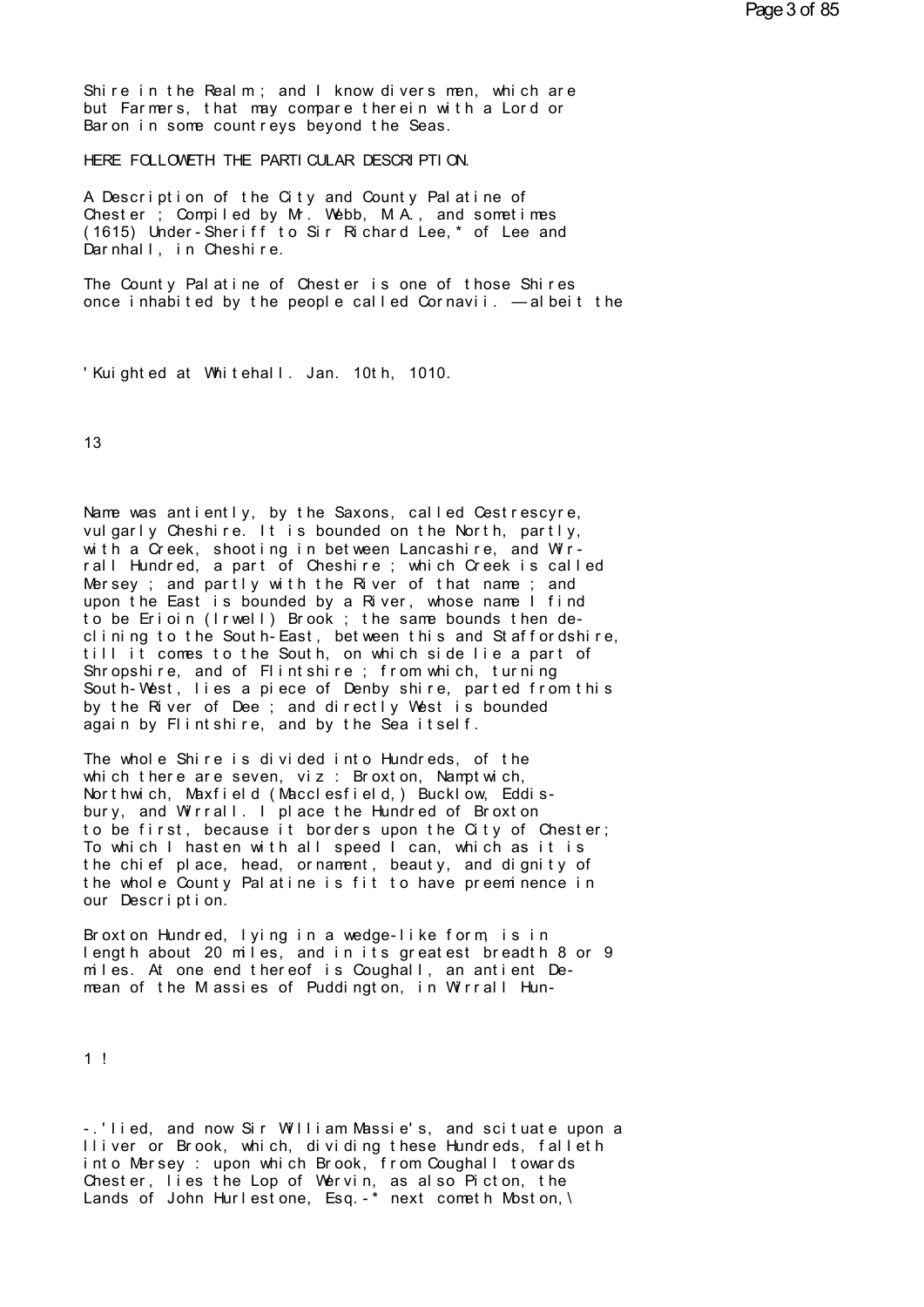with the Township of Upton also; to which adjoineth, upon the Confines of the Liberties of the City of Chester, a sweet and pleasant demean, called the Baits, but more vulgarly the Bache, J which was once the Seat of the Chauntrells. And thus am I quickly arrived at the City of Chester itself.

# A DESCRIPTION OF CHESTER, THE NAMES AND FOUNDATION THEREOF.

Although for my part, I see not any but very weak grounds for their conjectures, who would bring our City of Chester's foundation from beyond all possibility of Records; yet I will not prejudicate any in their surmizes,

\* His descendant; J. H. Leche, Esq. of Carden, is the present owner.

f This manor now belongs to W Massey, Esq. whose father pur chased it in 1/90 from the represent atives of II. Bennett, Esq.

% This estate has lately passed into the hands of 13. Hill, Esq.

15

nor defraud them of the praises that any shall think good to bestow upon those who have I aboured in Collections of that kind: and so, as follows: -

The first Name, that I find this City is supposed to have born, was Neomagus; and this they derive from Magus, the son of Samothes, the son of Japhet, which Magus was the first planter of Inhabitants in this Isleafter Noah's Floud, and first builded a City even in this place, or neer unto it, as it is supposed. This conjecture<br>I find observed out of the learned Knight, Sir Thomas<br>Elliott, who saith directly, in the First Vol. of his " Chronicles," that Neomagus stood where Chester now st andet h.

Ranul phus, a Monk of Chester, hath another foundation (in a rude fashion) from a Gyant, forsooth, called' Leon Gaure, the vanquisher of the Picts; and saith that afterward Leir, King of Brittain, brought the City to a more pleasant fashion of building, and then named it Guer Leir.\* Touching which foundation, I do by somuch less, give approbation, by how much me thinks that opinion of Mr. Camden most probable, drawn fromthe antient Brittish Language, of whom it hath been called Caerlegion, Caerleon-vaur, &c.; Which names are derived from that Legion of the Romans, called Vicessima Victrix, first placed here in the second Consul-

\* or Gaure Leon.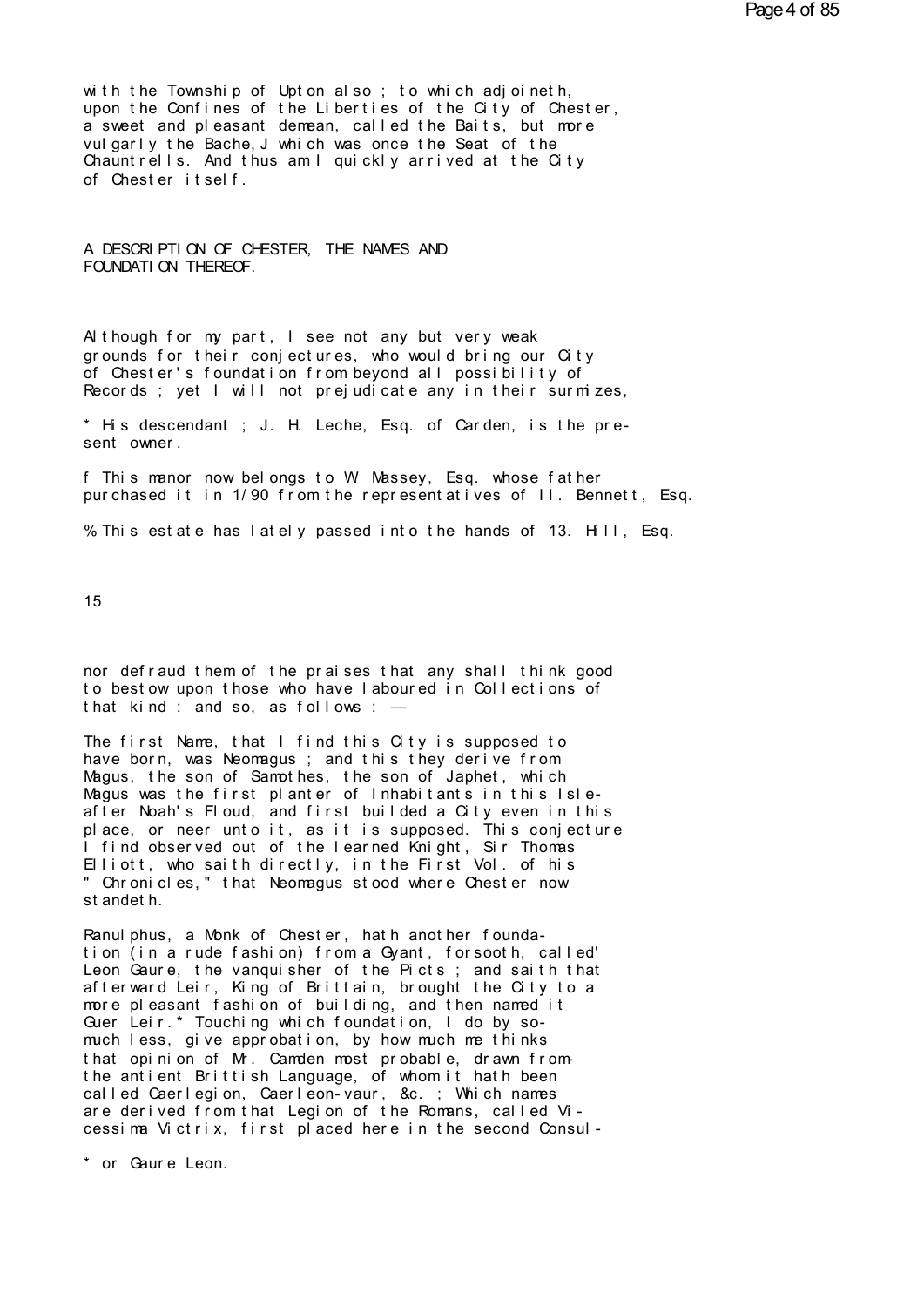ship of Galba. Thus by whom, or howsoever the same Oity had her first Foundation, it is manifest enough, that it is exceedingly antient; and even the doubtfulness thereof makes it of undoubted antiquity.

The names thereof, indeed, have been variable, and diverse; but I hold most authentical that, which the Saxons took from Castra, which in Latin signifieth Castles or Camps; from which many other cities and towns also derive a part of their name. But this our City, being the first City, made famous by that renowned Legion<br>aforementioned, was more properly or especially called Cester, or Chester, being indeed an abbreviation of Lecjecestria, the City of the Legion.

The scituation of the City is so commendable, as to make Lucian, a Monk, that lived neer the time of the Normans' Conquest, to write thus : "Chester is built as<br>a city, the sight whereof inviteth and all ureth the eye; and was, in times past, a place of receit to the Legions, and served sufficiently to keep the keys, as I may say, of Ireland, for the Romans to preserve the limits of their Empire.

We find that the same City hath had many variable changes, sometimes in flourishing, and other whiles in depressed condition; the truth whereof will be manifest-<br>ed in the history of its Walls. These aforesaid Walls were first built by Marius, King of Brittain, who reigned

 $17$ 

about A.D. 73. But Edelfieda, that Noble Mercian Lady, about the year 908, greatly repaired and enlarged this City, making the Walls thereof anew, and compassing in the Castle, which before that time stood without the Walls: All which that religious Monk, Henry Bradshaiv, thus expresseth :

" King Marius, a Brittain, raigning in prosperity "In the West part of this noble Region, "Amplified and walled strongly Chester City, " And mightily fortified the said foundation. -\*\*\* " The Year of Our Lord, Nine hundred and eight, " This Edelfieda, Dutchess, with mickle royalty " Reedified Chester, and fortified it full right; " Also, she inlarged this old City " With new mighty Walls strong all about; " Almost by proportion double in quantity, " To the further building brought without doubt, " She compassed in Castle -enemy to hold out, "Within the said Walls, to defend the Town "Against Dane and Welshmen, to drive them all  $d<sub>OM</sub>$  " To this, let me now add, from the Doomesday Book of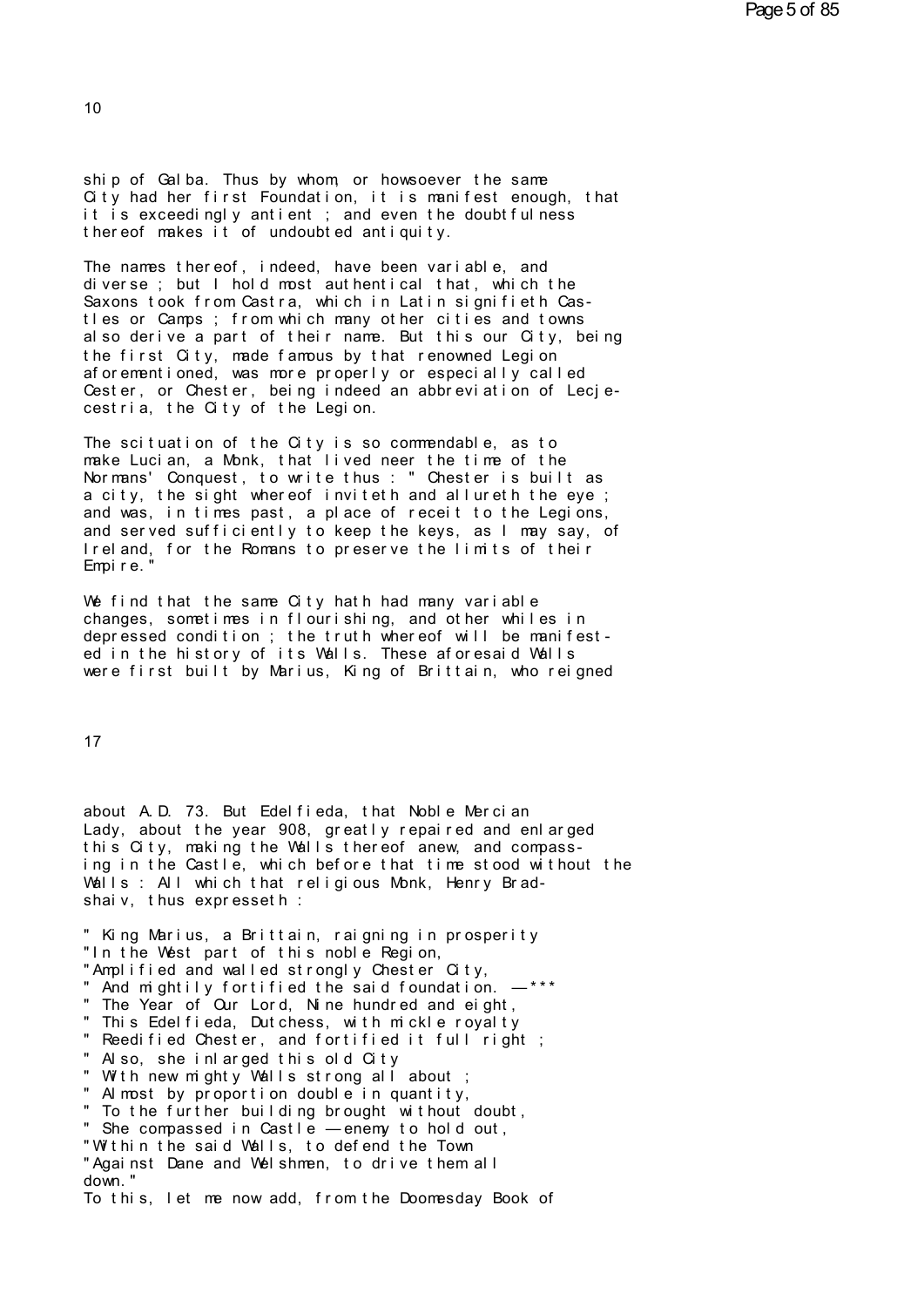William the Conquerour, that "The Earles of the Norman's Line fortified the City both with Walls and Castle." And afterwards, when the King himself, in person, came thither, " for the re-edification of the Wall and the

18

Bridge," an edict was issued, "That out of every Hide in the County, one man should come; and look, whose man came not, his Lord and Master was fined 40s., to the King, and the Earl."

In Hollinshead's Chronicle, it is recorded, that "the Irishmen did make their appearances, and did homage unto King Arthur at Caerlegion, now called Chester : " ahout which time, saith Fox, this City was a place of great account; and both Grammar and Philosophic, with the Tongues, were there taught.

What we find in M. Harding's old Chronicle, is not to be omitted, concerning a Parliament, with Coronation of some kings, which set forth the dignity of this place; the which take in his own words :

" In the same year 603\* of Christ's Incarnation "The Brittains all did set their Parliament "At Caerleon, by good information, " Caerlegio Chester hight, as some men meant " That West chest er is come of intent,

"Where they did chuse Cadwan to be their King

" To defend them from the foes warring.

And afterwards, there is likewise mentioned the crowning.

A.D. 626, of the famous Cadwal, (son of the said King

Cadwan, ) at this city, who raigned over the Brittains 61

• Or, which is more likely, A.D 613., Cadwan having reigned 13 vears.

19

years after the death of Cadwan. And this Chronicle saith also, that King Ethel walf was crowned at Westchester, in the year 839, in most royal manner, and rai gned 19 years.

In Polychronicon, as well as in almost all the Witers concerning the Dignity of Chester, the memory of King Edgar's pompous show he made at Chester, in the 12th year of his Raign,\* is specially recorded, when, coming thither after his Conquest of North Wales, caused his Barge to be rowed by eight Kings upon the River Dee,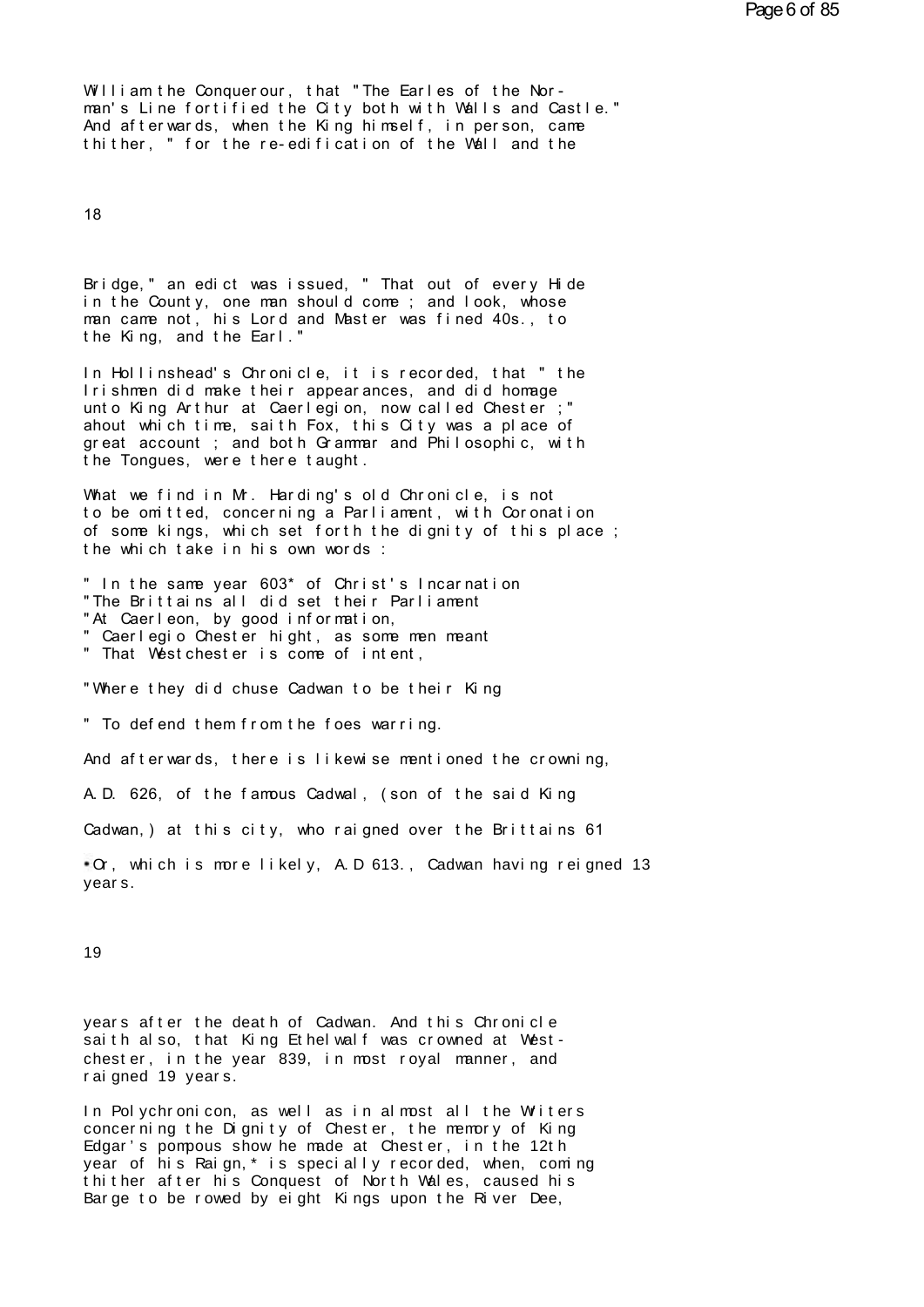himself sitting at the helm

Geral dus Cambrensis writeth, that Chester, about the time of the Conquest, was esteemed a place of great strength and refuge; insomuch as, Harold the King, having received many wounds, and lost his left eve by stroke of an arrow, in the Battail with William the Conquerour, he fled from the field, and went to Chester, where some say he lived many years, after an holy life, as an Anchorite in the Cel of St. James, neer to St. John's Church, and there ended his dayes: And Polychronicon adds thereto, that when the death of King Harold was known to Edwin and Mercarius, -f - Earls of

+ A.D. 9/1. Ralph Higden adds, that Edgar was thus rowed by his subordinate princes, in proof of their fealty, from his palace on the Dee to St. John's Church.

| Otherwise Morcar, who with Edwin, were brothers of Queeu Agatha, (or Algitha.)

Mercia and Northumberland, they took Agatha, Harold's, wife, and sent her to Chester for her greater safety and security; yet this History be indeed doubted by some other writers.

Caxton in his Chronicle of the Raign of Henry I., rel at eth that Henry the IV., Emperour of Almaine, married Maud, the King's Daughter of England; and that after a wilful exile, He and his Wife both died, and were buried at Chester : while Gerald in his Itinerario Wallce, saith, that having prisoned his carnal Father, and his spiritual Father, the Pope, with his Cardinals, he afterwards was reconciled, and wilfully exiled, leaving Maud his Wife, and lived a Hermit's life at Chester ten years; and that afterwards at his death he confessed himself to be that same Henry, the Fourth Emperour of Almaine; which Fame ran abroad, filling not only Chester, but the Countries also beyond the Seas.

Many the like Notes to these do offer themselves, but these I will refer to be spoken of in their proper places, where opportunity may offer. And now I will describe the City itself, as it is at this day in our view:

The City of Chester is inclosed with a fair stone wall, high and strong built, with fair Battlements on all the four sides, and with the four Gates, opening to the four Winds; besides some posterns, and many seemly Towers in and upon the said Walls. The four Gates are, the

I ?w EASTGATE, CKESTE&, Takrn, down i/v] 706.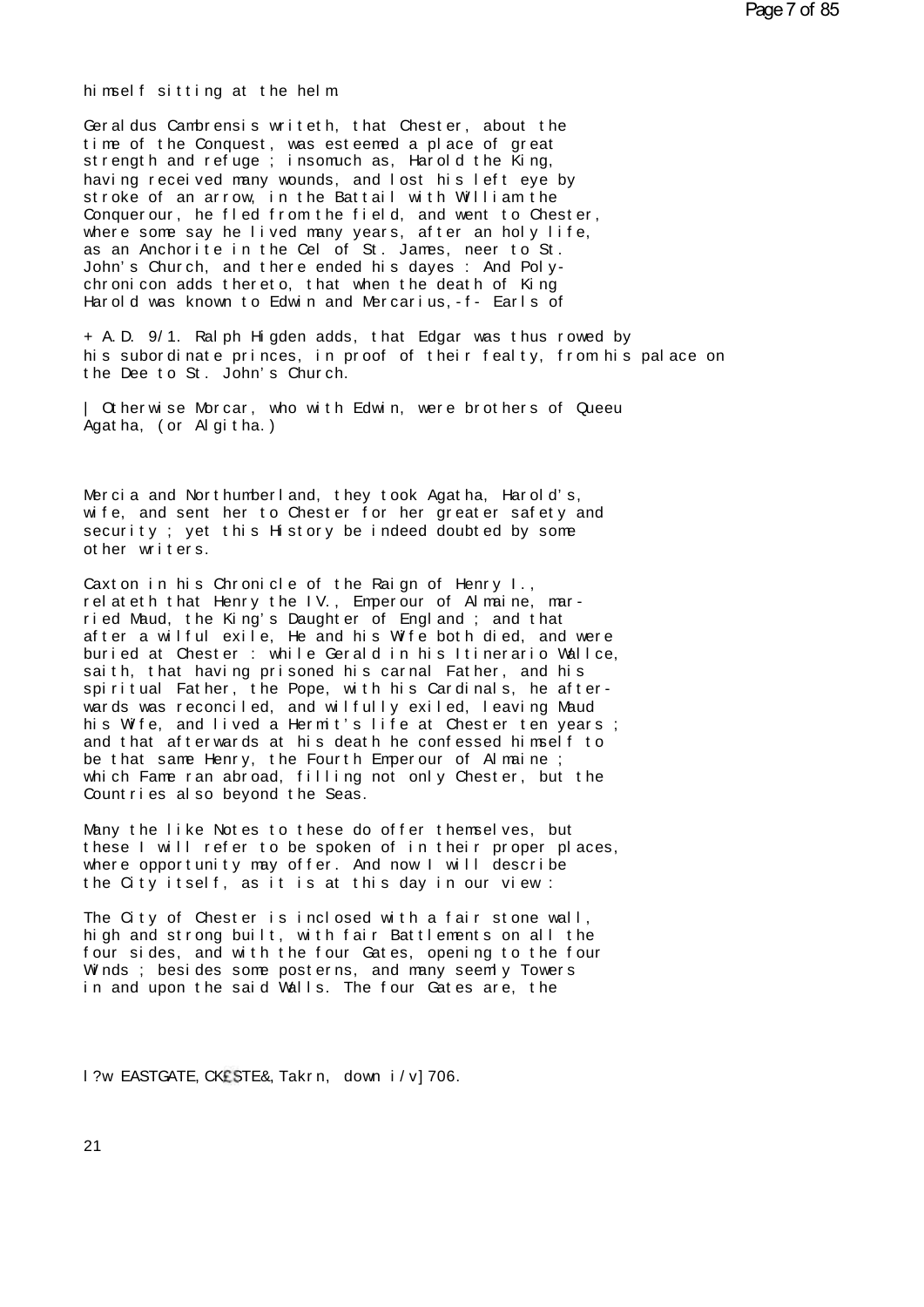East-gate, the North-gate, the Water-gate, and the Bridge-gate. Without the first two of these Gates, the City extendeth herself in her Suburbs, with very fine Streets, and the same adorned with goodly Buildings, both of Gentlemen's Houses, and fair Inns for entertainment of all resorts. And the Bridge-gate opening, on the South, into an antient part of the City, beyond the water, over the Bridge  $-a$  part which some suppose was once the City itself, now called Hand-bridge. And the Water-gate only leading forth to the side of the River Dee; which River, even there, falls into the mouth of the Sea, having first as it were turned itself aside, to leave a fine spacious piece of ground of great pleasure and delight, called the Rood-Eye, a very delightfull Meadow used for a cow pasture in the summer, and all the year for a wholesome and pleasant walk by the side of the Dee; and for Recreations of Shooting, Bowling, and such other Exercises, as are performed at certain times by men; and by running Horses, in presence and view of the Mai or of the City, and his Brethren, with such other<br>Lords, Knights, Ladies and Gentlemen, as please at those times to accompany them for that view.

That which we may call the chiefest passage into that City, is the East-gate,\* a goodly great Gate, of an

\*This Gate, which is believed to have supplanted the original Koman archway during the reign of Edward III., was taken down

22

antient fair building, with a Tower upon it, containing many fair rooms within it: At which, we begin the circuit of the Wall, which from that Gate, Northward,<br>extendeth to a Tower\* upon the angle of the said Wall. The North-gate + is of a remarkable strong fair building, and used for the Prison of the City, in the charge and keeping of the Sheriffs successively from year to year, which Prison hath always one sufficient well-reputed Gaoler, to take charge of all such prisoners as shall be thither brought. From the Northgate, still Westward, the Wall extendeth to another Tower; J and from thence to the turning of the Wall, Sout hwards, where standeth another fine Turret, called

in 1767, when portions of the old Roman structure, consisting of two double circular arches, together with some rude remnants of scul pt ure were there discovered. The present Gate was erected in 1768, at the sole charge of Richard, first Marquis of Westminster.

\*The Phoenix, or as it was sometime called, Newton Tower; from the roof of which, in 1645, just 30 years after the writing of this History, that truly unfortunate Monarch, Charles the First, was a sad spectator of the defeat of his forces on Rowton Heath.

f The structure here spoken of was removed in 1808, and the prisoners removed to a new Gaol, erected near the Water-gate. Upon its site, the present Gate was erected, by the aforesaid Marquis of Westminster.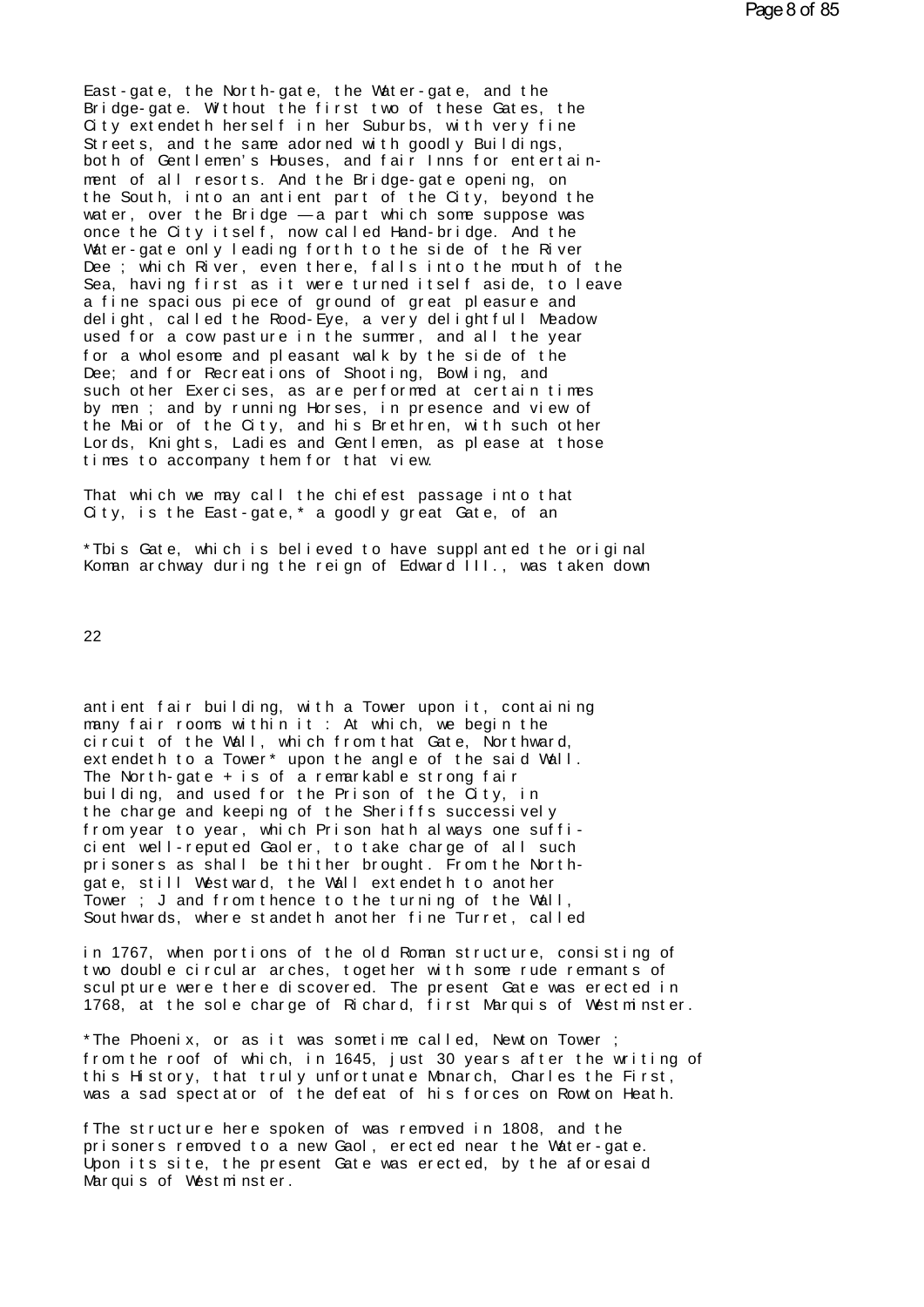J The Goblin's Tower, now known as Pemberton's Parlour, partially taken down in 1702.

23

the New Tower, \* and was pitcht within the channel of Dee Water, where was at one time the Key, whereunto Vessels of great burdens as well of merchandise as others, came close up.

From the New Tower, the Wall goeth South to the Water-gatej-j- which Gate is less than any of the other three, serving only for the passage to the Roodeye, formerly mentioned; and still South reacheth the Wall<br>in a straight line, before it hath gotten beyond the Castle, and then turns itself towards the East.

From that turning, is the Bridge-gate, J scituate at the North End of a very fine and strong stone bridge. This Bridge-gate being a fair strong building of itself, hath of late been more beautified by a seemly Waterwork of Stone, built steeplewise, by the ingenuous industry and charge of a late worthy member of the City, John Tyrer, Gent., and hath served ever since to great use, for the conveying of the River water from the cestern in

\*Now styled the Water Tower, an ancient maritime fortress, built in 1322, and still existing in much of its former glory ; it has been<br>lately converted into the Museum of the Mechanics' Institution, and become a place of great resort to strangers.

f The Gate here mentioned, which was a narrow, inconvenient structure, gave way in 1788-9, to the present handsome archway, the murengers of the city providing the funds for its erection.

J Taken down in 1781, and the present Gateway substituted the following year, at the City's cost.

24

the top of that work, to the Citizens' houses, in almost all parts of the City, in pipes of lead and wood, to their no small content ment and commodity,

The Wall there continueth along the River side Eastward to another remainder of a Turret, and then turneth itself Northward; and certain paces from thence, is a Postern, of old called Wool field-gate,\* but of latter times named Newgate, which in A.D. 1600, was augmented and adorned with a fair building; and from this gate, our Wall, having another Turret now unto it, called Wall Tower, - \- stretcheth still along, till it meeteth with the East-gate, at which it began.

This Wall is so fairly built, with Battlements on the out ward part, and with a foot pace, or floor, a yard or more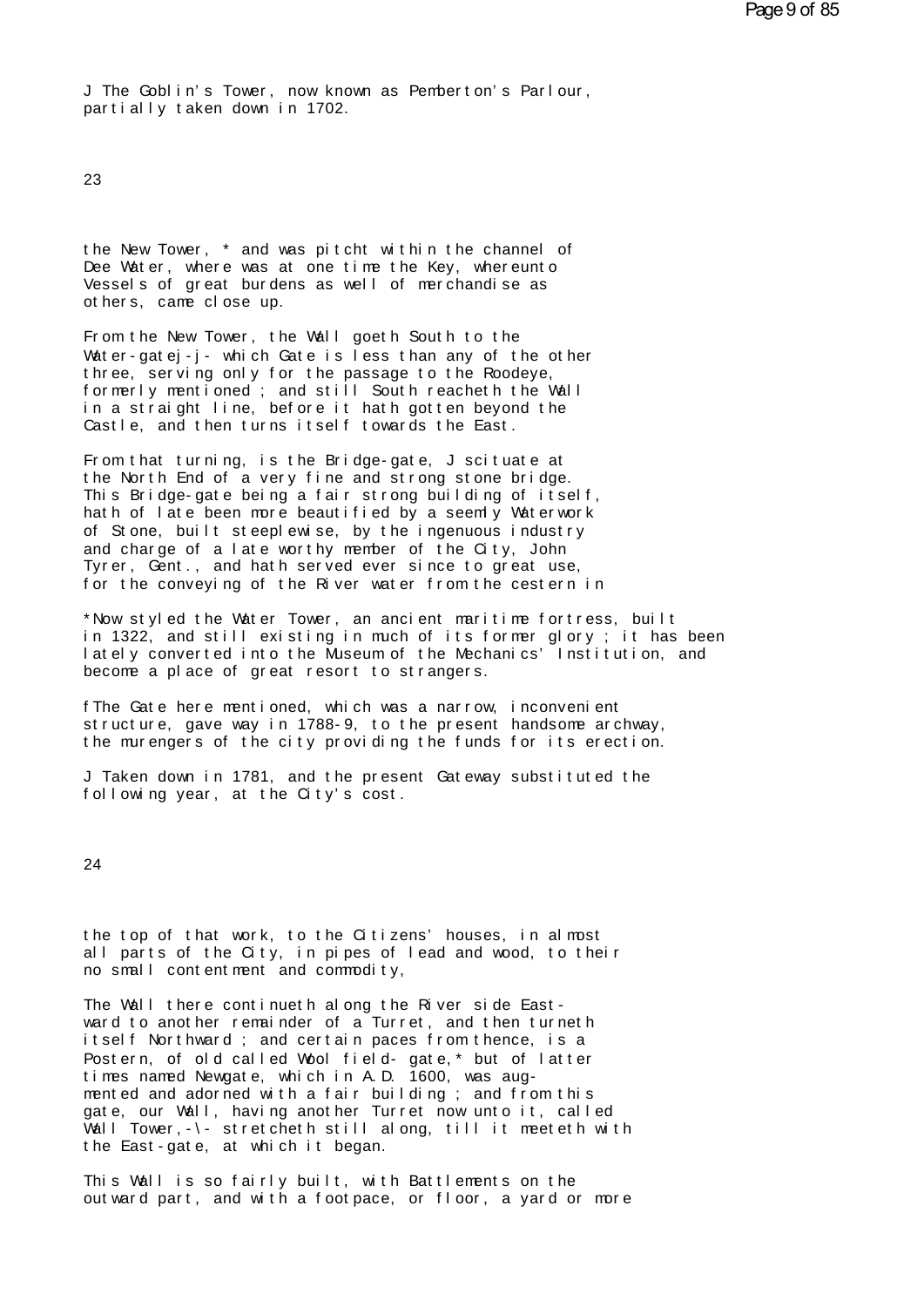under the Notch of the Battlement, that with the help of some stairs, you may go round about the Walls, being a very delectable Walk, feeding the eye, on the one side, with the sweet Gardens, and fine Buildings of the City; and on the other side, with a Prospect of many miles into the County of Chester, into Wales, and into the Sea. § And this Wall, although it serveth not so much

In some records, called also Pepper-gnte, with which name several traditions are associated.

f Now almost obliterated

§The rapacity of modern adventurers h; ith now almost banished the sea from the neighbourhood of the old City.

25

in these dayes, for defence and safety, against the Inva-<br>sions of Enemies, and dangers of Siege, as in antient times it did; yet have the Citizens here, by continual care, and no small charge, maintained the same in sound and good Reparations for the ornament, credit, and estimation of the City.\*

Upon the South-side of the City, neer unto the said water of Dee, and upon a high rock, is mounted a strong and stately Castle, round in form; the Base Court like-<br>wise enclosed with a circular wall, which to this day, retaineth one testimony of the Romans 1 magnificence, having therein a fair and antient square Tower, which, by the testimony of all the writers I have hitherto met  $\overline{M}$  thall, beareth the name of Julius Cesar's Tower; + besides which there is a goodly Hall, J where the Court of Common Pleas, and also the Sheriffs of the County's Court, with other businesses for the County of Chester are constantly kept and holden, and is a place, for that purpose, of such state and comeliness, as is hardly

. The value of this pious precaution was well developed, a few years afterwards, in the long and arduous Siege endured by the Citizens on behalf of their King, in 1545-6.

f Still perfect ; the lower portion is now occupied as a Magazine, The upper chamber has a vaulted and groined stone roof, and was at one time a Chapel, as appears by the Tax Book of Henry VIII.

X Usually styled Hugh Lupus's Hall. Taken down in 1790, together with the Exchequer Court (where the Earls held their

26

equalled by any Shire Hall, in any of the Shires in England. And next to the said Hall is another convenient Hall, where is holden the Princes Highness' most honorable Court of Exchequer. Within the precincts of the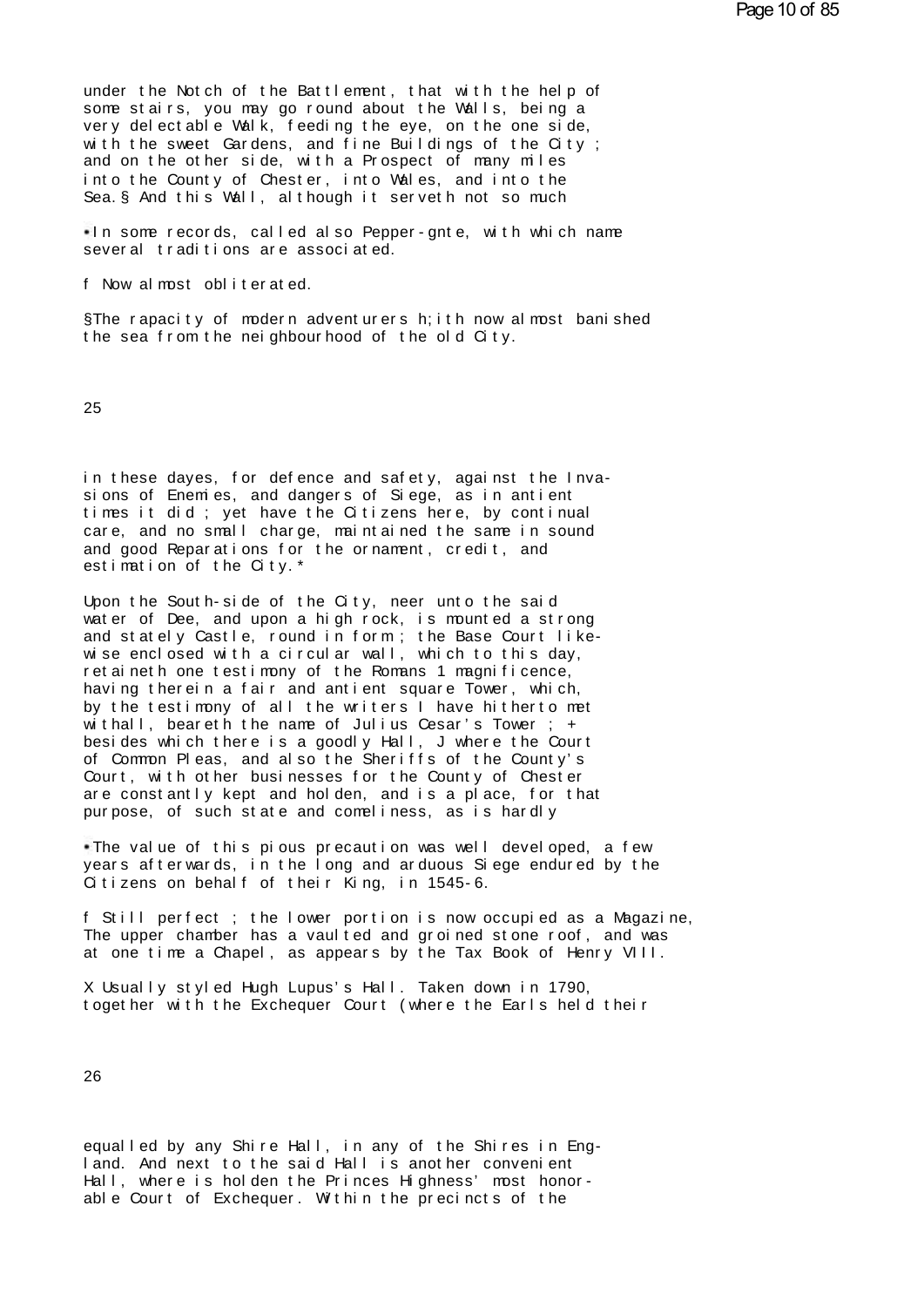Castle, is also the King's Prison for the County, with a deep Draw-well of water, in the middest of the Court ; besides much of the antient Building, for want of use, fallen to ruine and decay. And I find that the Castle, with the precincts thereof, were reserved out of the Charter of King Henry VII., by the which the City was made a County of itself; and accordingly, hath ever since been used for the King's Majesties' service of the County of Chester, and esteemed a part thereof, and not of the County of the City. And now to step from thence into the City itself.

The Streets, for the most part, are very fair and beautiful, and the buildings on either side of seemly proportion; and for a singular property or praise to this City, (whereof I know not the like of any other, ) though there be towards the street fair rooms, for shops and dwelling houses, yet the principal dwelling houses and shops are mounted a story higher, and before the Doors a continued Kowe on either side the street, for people to pass to and fro all along the said houses, out of all annoyance of

Parliaments) to make room for the present magnificent County Hall, Gaol, and Barracks.

for liutrts Vale (Royal hy Ilujfhcs.

'ibu- &D(/nycrlli/d /.///nyn/p/u r, > 1.cndon/.

:\\;\{ \le i;: ,,, :;: | :: ,, ;., !, n, n;

"rr^i^Tnr  $\overline{1}$ i'i': 1 !:...'

REFERENCES TO THE PLAN OF CHESTER

DURING THE SIEGE.

- 1. Pemberton's Parlour.
- 27. The Justing Croft.
- 2. Abbey Gate,
- 28. Kaleyard Gate.
- 3. Bars Gate.
- 29. Morgan's Mount.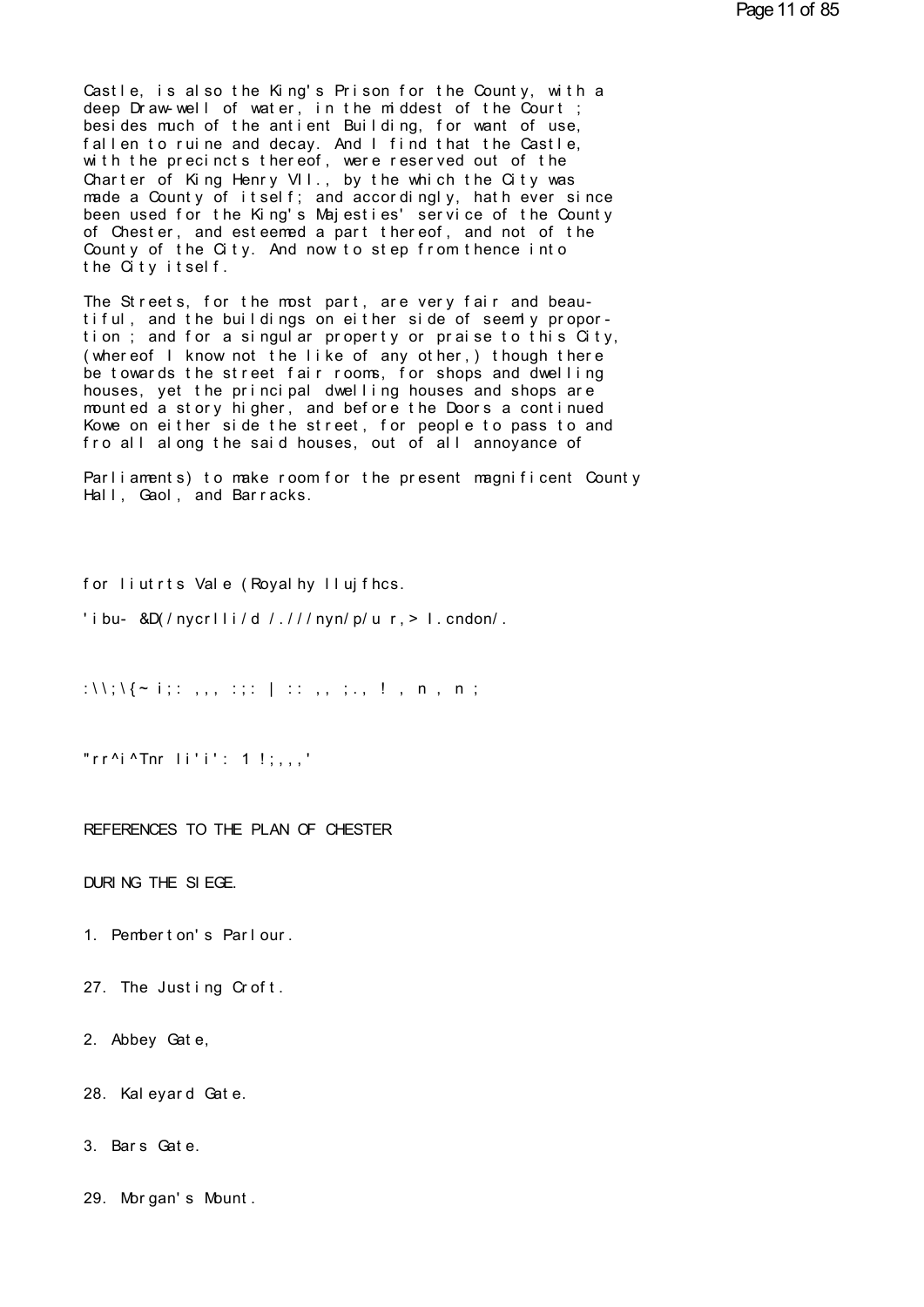- 4. Br i dge Gat e.
- 4. Bridge Gate.<br>30. Mount leading to Stone 30. Mount leading to Stone<br>5. Bridge Street.
- 5. Bridge Street.<br>Bridge.

- Bridge.<br>6. Bridget's Church.
- 6. Bridget's Church.<br>31. St. Mary's Church. 31. St. Mary's Church.<br>7. Cathedral.

7. Cat hedral .<br>32. St . M chael 's Chur ch. 32. St. M chael's Church.<br>8. Castle.

- 
- 8. Castle.<br>33. St. Martin's Church. 33. St. Martin's<br>9. Cow Lane.
- 
- 9. Cow Lane.<br>34. Nort hgat e.
- 34. Northgate.<br>10. Cow Lane Turnpike. 10. Cow Lane Turnpike.<br>35. Newgate.
- 
- 35. Newgate.<br>11. Eastgale.
- 11. East gal e.<br>36. New Tower .
- 36. New Tower.<br>12. East gat e St r eet .
- 12. East gat e St r eet .<br>37. Nort hgat e St r eet . 37. Northgate Street.<br>13. Foregate Street.
- 
- 13. Foregate Street.<br>38. St. Clave's Church.
- 38. St. Olave's Church.<br>14. Flankers on the River.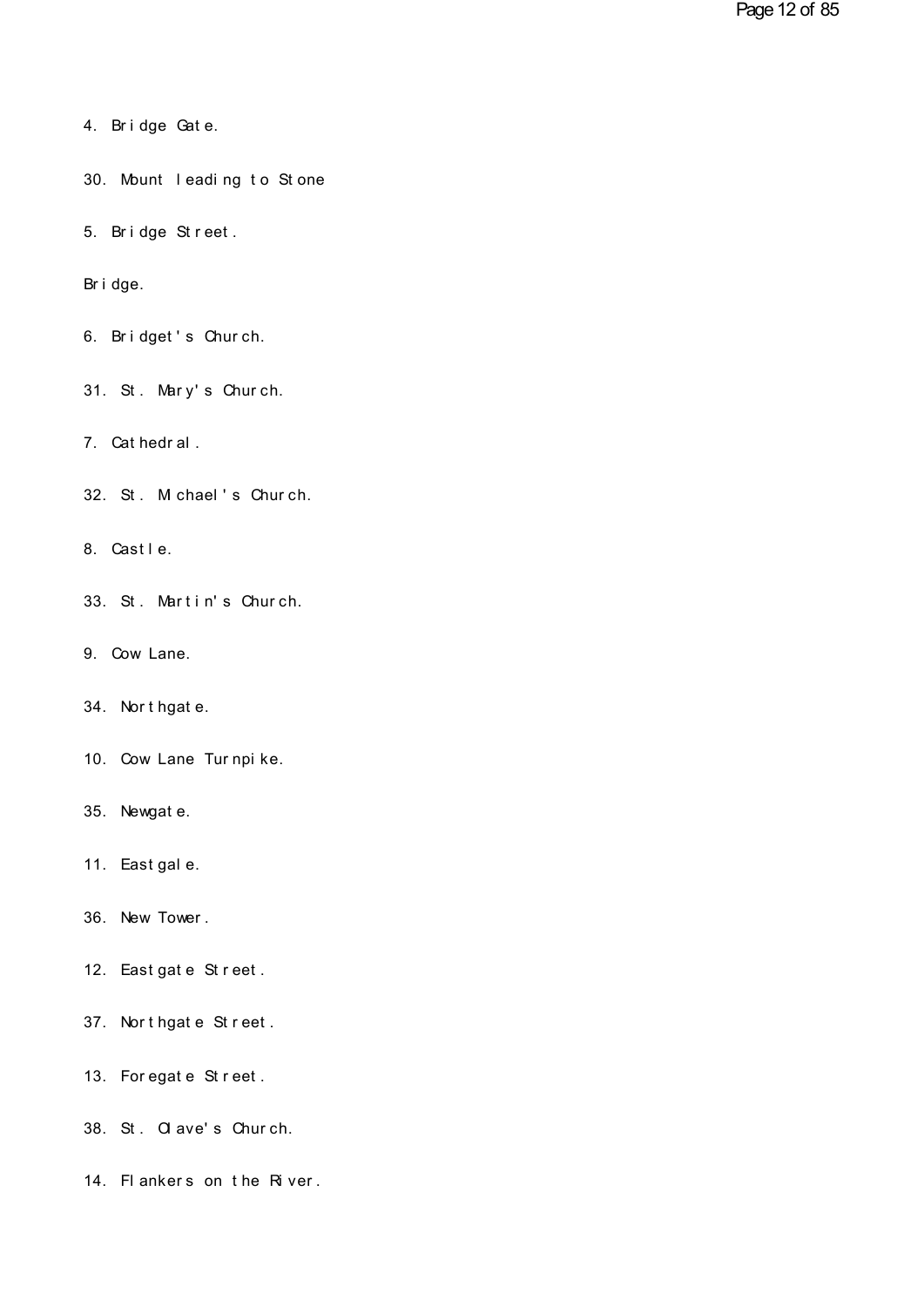- 39. Outworks on Little Rood-
- 15. Flankers at Flookersbrook

eye.

- 1 6. Flankers at Upper North-
- 40. Phceni x Tower.

gate Street.

- 41. Phoeni x Mount.
- 17. Flankers at Stone Bridge.
- 42. Eeed's Mount.
- 18. Upper Nor thgate Street.
- 43. St. Pet er's Church.
- 19. " "Tur npi ke.
- 44. Raised Platform on Walls.
- 20. Upper Abbey Gate.
- 45. Sadler's Tower.
- 21. Gunmount.
- 46. Trinity Church.
- 22. Horn Lane.
- 47. Dr. Walley's Mount.
- 23. Horn Lane Mount.
- 48. Water Tower.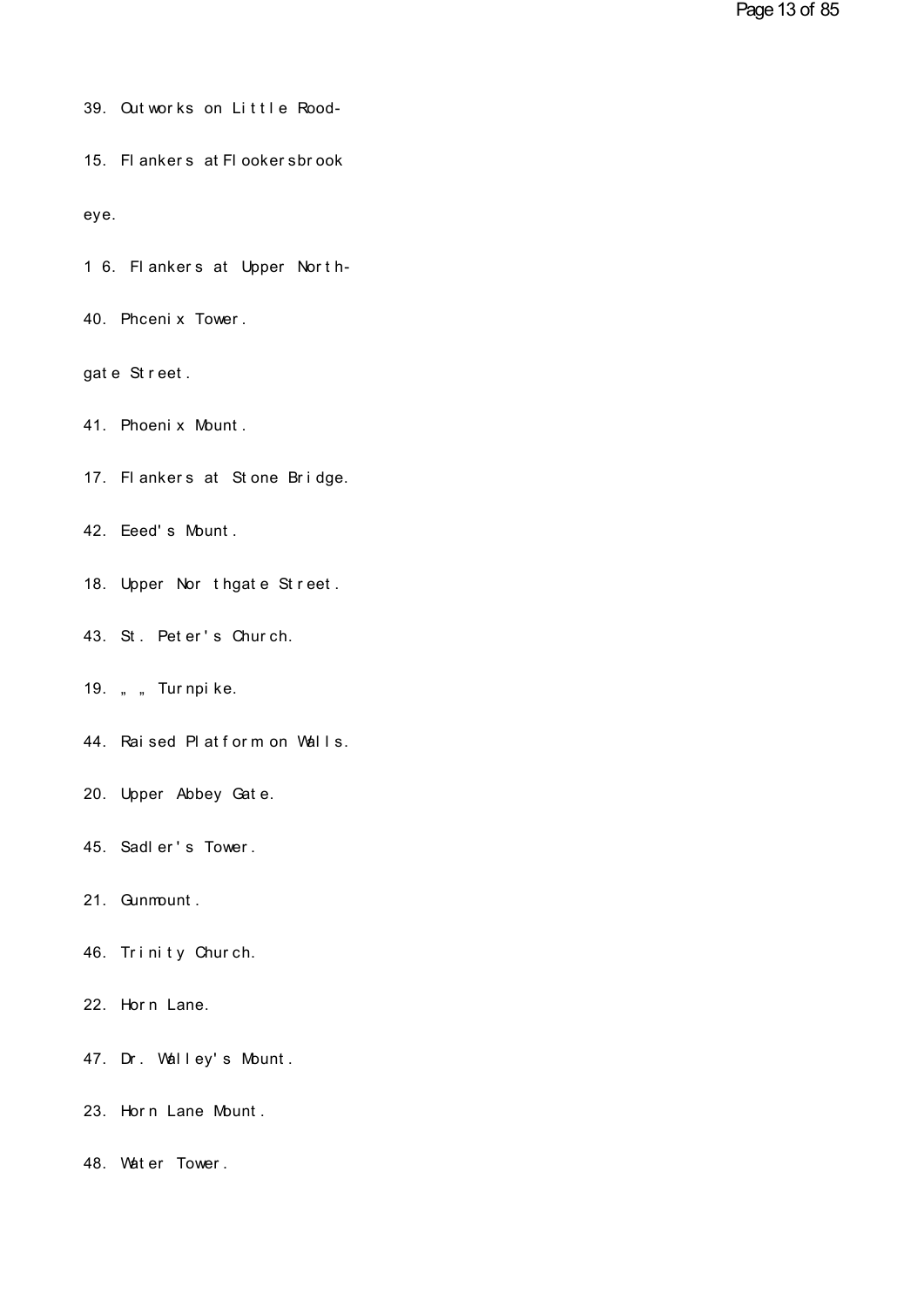- 24. "Fl anker . 24. "Flanker.<br>49. Watergate.
- 
- 49. Watergate.<br>25. St. John's Church. 25. St. John's Church.<br>50. Watergate Street.
- 50. Wat er gat e St reet.
- 26. "Church Yard<br>o. The Walls.
- o. The Walls.<br>Battery.

# REFERENCES TO THE PLAN OF CHESTER REFERENCES TO THE PLAN OF O<br>DURING THE SIEGE.

- DURING THE SIEGE.<br>1. Pembert on's Parlour. 1. Pemberton's Parlour.<br>27. The Justing Croft.
- 27. The Justing Croft.<br>2. Abbey Gate,

2. Abbey Gate,<br>28. Kaleyard Gate. 28. Kaleyard Gate.<br>3. Bars Gate.

3. Bars Gate.<br>29. Morgan's Mount. 29. Morgan's Mount.<br>4. Bridge Gate.

- 
- 4. Bridge Gate.<br>30. Mount leading to Stone 30. Mount leading to Stone<br>5. Bridge Street.
- 5. Bridge Street.<br>Bridge.

- Bridge.<br>6. Bridget's Church.
- 6. Bridget's Church.<br>31. St. Mary's Church.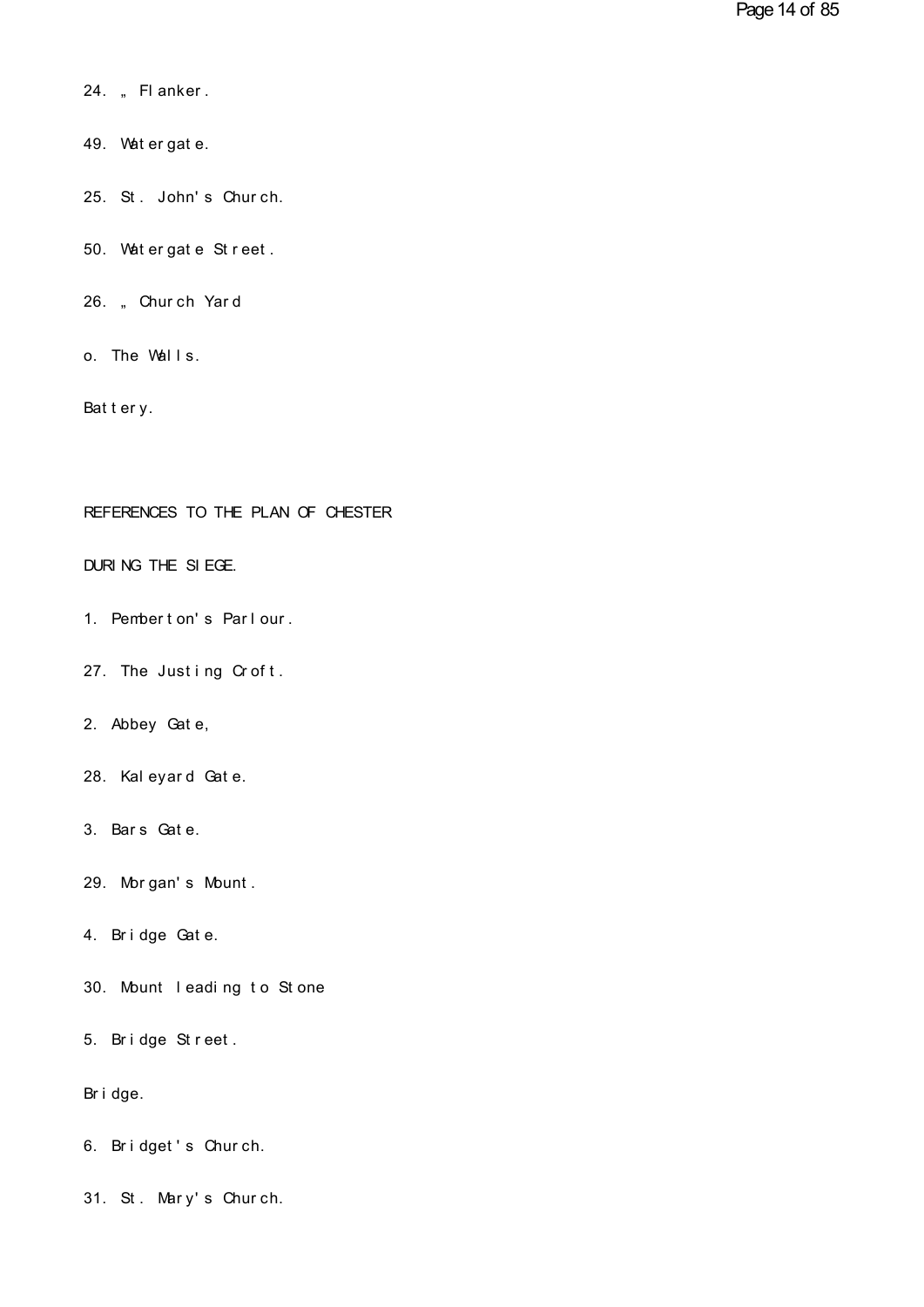- 7. Cat hedr al .
- 7. Cathedral.<br>32. St. Michael's Church. 32. St. M chael's Church.<br>8. Castle.
- 
- 8. Castle.<br>33. St. Martin's Church. 33. St. Martin's Church.<br>9. Cow Lane.
- 
- 9. Cow Lane.<br>34. Nort hgat e.
- 34. Northgate.<br>10. Cow Lane Turnpike. 10. Cow Lane Turnpike.<br>35. Newgate.
- 
- 35. Newgate.<br>11. East gale.
- 11. East gal e.<br>36. New Tower .
- 36. New Tower.<br>12. Eastgate Street.
- 12. East gat e St r eet .<br>37. Nort hgat e St r eet . 37. Northgate Street.<br>13. Foregate Street.
- 
- 13. For egat e St r eet .<br>38. St . Ol ave's Chur ch.
- 38. St. Olave's Church.<br>14. Flankers on the River.
- 
- 14. Flankers on the River.<br>39. Outworks on Little Rood-<br>15. Flankers at Flookersbrook

# eye.

- eye.<br>16. Flankers at Upper North-<br>40. Phoenix Tower.
- 40. Phoenix Tower.<br>gate Street.
-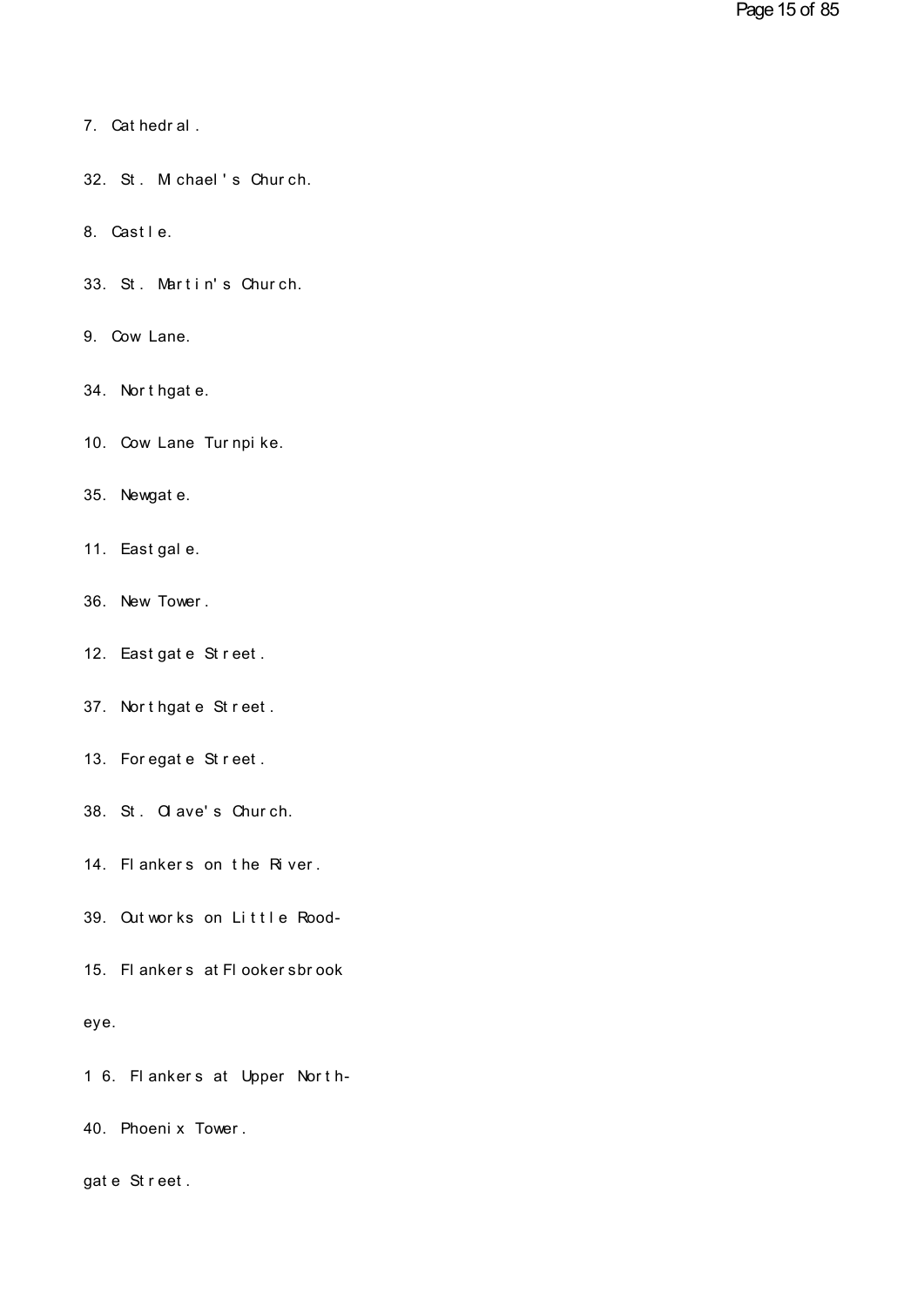- 41. Phoeni x Mount .
- 41. Phoenix Mount.<br>17. Flankers at Stone Bridge. 17. Flankers at Stone Bridge.<br>42. Reed's Mount.
- 
- 42. Reed's Mount.<br>18. Upper Northgate Street. 18. Upper Northgate Street.<br>43. St. Peter's Church.
- 43. St. Peter's Church.<br>19. " " Turnpike.
- 
- 19. ""Turnpike.<br>44. Raised Platform on Walls. 44. Raised Platform on Walls.<br>20. Upper Abbey Gate.
- 20. Upper Abbey Gate.<br>45. Sadler's Tower.
- 45. Sadler's Tower.<br>21. Gunmount.
- 
- 21. Qunmount.<br>46- Trinity Church. 46– Trinity Church.<br>22. Horn Lane.
- 
- 22. Horn Lane.<br>47. Dr. Walley's Mount. 47. Dr. Walley's Mount.<br>23. Horn Lane Mount.
- 23. Horn Lane Mount.<br>48. Water Tower.
- 48. Water Tower.<br>24. "Flanker.
- 
- 24. "Flanker.<br>49. Watergate.
- 49. Watergate.<br>25. St. John's Church.
- 25. St. John's Church.<br>50. Watergate Street. 50. Wat er gat e St reet.
- 26. "Church Yard<br>o. The Walls.
-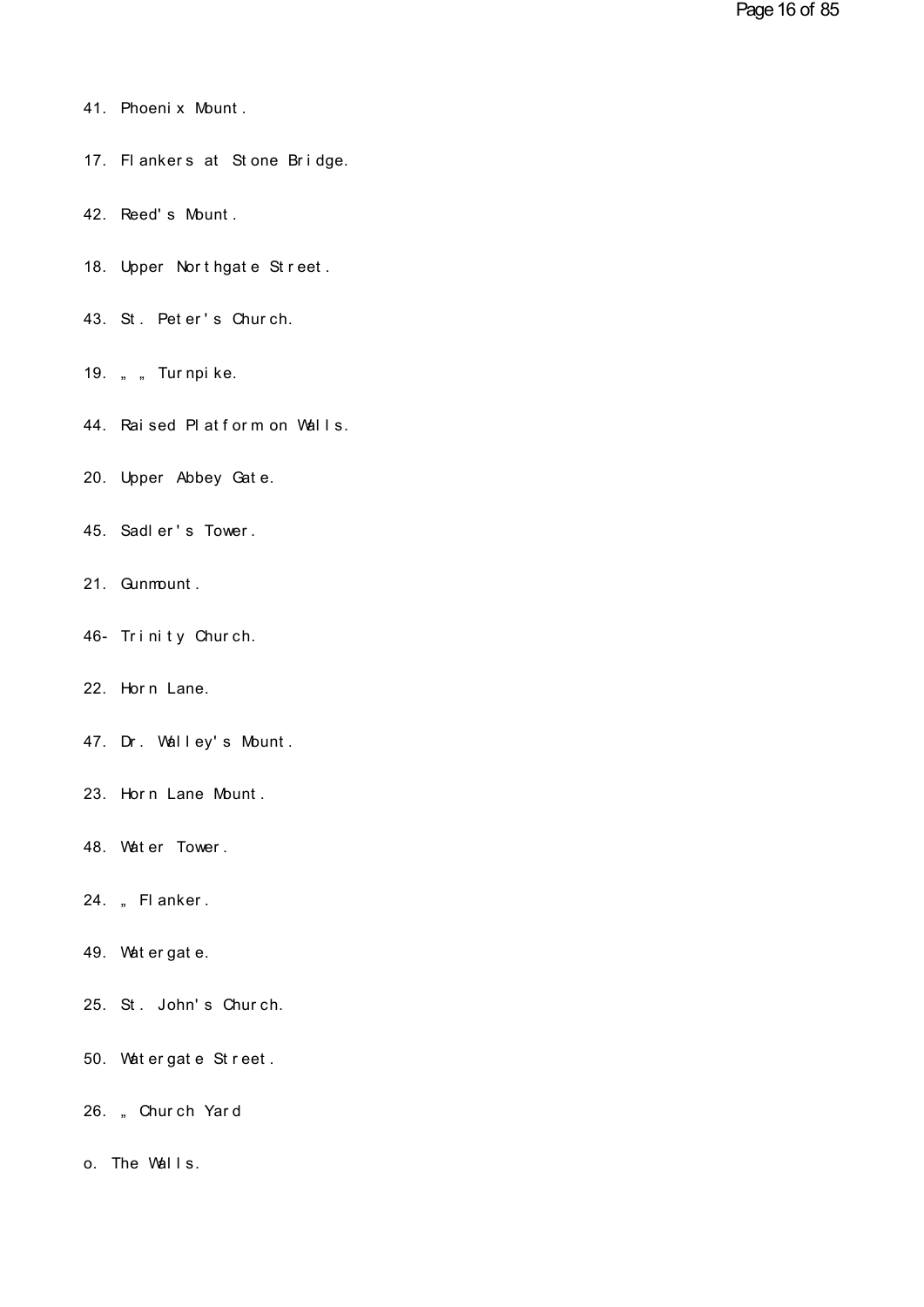Bat t er y.

21

21<br>Rain, or other foul weather ; with stairs fairly built, to<br>step down out of those Rowes into the open streets ; and<br>the said Rowes built over the head, with such of the 21<br>Rain, or other foul weather ; with stairs fairly built, to<br>step down out of those Rowes into the open streets ; and<br>the said Rowes built over the head, with such of the<br>chambers and rooms, for the most part, as are the Rain, or other foul weather ; with stairs fairly built, to<br>step down out of those Rowes into the open streets ; and<br>the said Rowes built over the head, with such of the<br>chambers and rooms, for the most part, as are the bes Rain, or other foul weather ; with stairs fairly built, to<br>step down out of those Rowes into the open streets ; and<br>the said Rowes built over the head, with such of the<br>chambers and rooms, for the most part, as are the bes Rain, or other foul weather; with stairs<br>step down out of those Rowes into the ope<br>the said Rowes built over the head, with<br>chambers and rooms, for the most part, as<br>rooms in every of these said houses.<br>The City is also ad step down out of those Rowes into the open streets;<br>the said Rowes built over the head, with such of the<br>chambers and rooms, for the most part, as are the bes<br>rooms in every of these said houses.<br>The City is also adorned w

the said Rowes built over the head, with such of the<br>chambers and rooms, for the most part, as are the best<br>rooms in every of these said houses.<br>The City is also adorned with many fine and decent<br>Churches ; there being wit chambers and rooms, for the most part, as are the best<br>rooms in every of these said houses.<br>The City is also adorned with many fine and decent<br>Churches ; there being within the Walls eight Parishes,<br>and Parish Churches : S rooms in every of these said houses.<br>The City is also adorned with many fine and decent<br>Churches ; there being within the Walls eight Parishes,<br>and Parish Churches : St. Oswald's (ox Werburg, ) St.<br>Peter's, Trinity, St. Ma The City is also adorned with many fine and decent<br>Churches ; there being within the Walls eight Parishes,<br>and Parish Churches : St. Oswald's (ox Werburg,) St.<br>Peter's, Trinity, St. Martin's, St. Marie's, St. Clave's,<br>St. The City is also adorned with many fine and decent<br>Churches ; there being within the Walls eight Parishes,<br>and Parish Churches : St. Oswald's (ox Werburg, ) St.<br>Peter's, Trinity, St. Martin's, St. Marie's, St. Clave's,<br>St. Churches ; there being within the Walls eight Parishes,<br>and Parish Churches : St. Oswald's (ox Werburg, ) St.<br>Peter's, Trinity, St. Martin's, St. Marie's, St. Olave's,<br>St. Michael's, and St. Bridget's ; and in the Suburbs<br> and Parish Churches : St. Oswald's (ox Werburg,) St.<br>Peter's, Trinity, St. Martin's, St. Marie's, St. Olave's,<br>St. Michael's, and St. Bridget's ; and in the Suburbs<br>without the Walls St. John the Baptist, and Little St.<br>Jo Peter's, Trinity, St. Martin's, St. Marie's, St. Clave's,<br>St. Michael's, and St. Bridget's; and in the Suburbs<br>without the Walls St. John the Baptist, and Little St.<br>John's. All which Churches, as they are of a very<br>antien St. M chael's, and St. Bridget's; and in the Suburbs<br>without the Walls St. John the Baptist, and Little St.<br>John's. All which Churches, as they are of a very<br>antient, so are they of a very comely building, and are<br>so well without the Walls St. John the Baptist, and Little St.<br>John's. All which Churches, as they are of a very<br>antient, so are they of a very comely building, and are<br>so well maintained, that they are so many beautiful<br>ornaments antient, so are they of a very comely building, and are<br>so well maintained, that they are so many beautiful<br>ornaments to the City. But here I thus pass by them,<br>and come again to describe the principal streets by name.<br>The

so well maintained, that they are so many beautiful<br>ornaments to the City. But here I thus pass by them,<br>and come again to describe the principal streets by name.<br>The East-gate Street is the fair street, where the City<br>ope ornaments to the City. But here I thus pass by them,<br>and come again to describe the principal streets by name.<br>The East-gate Street is the fair street, where the City<br>opens itself to your eye, as soon as you enter within t and come again to describe the principal streets by name.<br>The East-gate Street is the fair street, where the City<br>opens itself to your eye, as soon as you enter within the<br>East-gate, and reacheth in a straight line, beauti The East-gate Street is the fair street, where the City<br>opens itself to your eye, as soon as you enter within the<br>East-gate, and reacheth in a straight line, beautified wi<br>Rowes, and very fine buildings on both sides, to t opens itself to your eye, as soon as you enter within the<br>East-gate, and reacheth in a straight line, beautified with<br>Rowes, and very fine buildings on both sides, to the High<br>Crosse\* at St. Peter's Church.<br>The North-gate

Rowes, and very fine buildings on both sides, to the High<br>Grosse\* at St. Peter's Church.<br>The North-gate Street beginneth neer the upper end of<br>East-gate Street, turning where the Mike market is kept<br>Northward; which after East-gate Street, turning where the Milke market is kept<br>Northward ; which after it hath led you to the Common<br>\* Levelled and defaced by the fanatic zeal of the Parliament-The North-gate Street beginneth neer the upper end of<br>East-gate Street, turning where the Milke market is kept<br>Northward ; which after it hath led you to the Common<br>\* Levelled and defaced by the fanatic zeal of the Parliam

28

28<br>Hall of Pleas, it then spaciously opens itself to a goodly<br>Corn marketplace, scituate before the fair Gates of the<br>antient and famous Abbey, and now used for the Palace Hall of Pleas, it then spaciously opens itself to a goodly Corn marketplace, scituate before the fair Gates of the antient and famous Abbey, and now used for the Palace Hall of Pleas, it then spaciously opens itself to a goodly<br>Corn marketplace, scituate before the fair Gates of the<br>antient and famous Abbey, and now used for the Palace<br>of the Lord Bishop, and fine dwellings of the reveren Hall of Pleas, it then spaciously opens itself to a goodly Corn marketplace, scituate before the fair Gates of the<br>antient and famous Abbey, and now used for the Palace<br>of the Lord Bishop, and fine dwellings of the reveren Hall of Pleas, it then spaciously opens itself to a goodly Corn marketplace, scituate before the fair Gates of the antient and famous Abbey, and now used for the Palace of the Lord Bishop, and fine dwellings of the reveren Hall of Pleas, it then spaciously opens itself to a goodly Corn marketplace, scituate before the fair Gates of the antient and famous Abbey, and now used for the Palace of the Lord Bishop, and fine dwellings of the reveren Corn marketplace, scituate before the fair Gates of the<br>antient and famous Abbey, and now used for the Palace<br>of the Lord Bishop, and fine dwellings of the reverend<br>Dean and Prebend of that Foundation ; from thence nar-<br>ro or the Lord Bishop, and tine dwellings of the reverend<br>Dean and Prebend of that Foundation ; from thence nar-<br>rows itself to the North-gate, on the one side, with fair<br>houses, and on the other with the wall \* of the Abbey.

Dean and Prebend of that Foundation; from thence nar-<br>rows itself to the North-gate, on the one side, with fair<br>houses, and on the other with the wall \* of the Abbey.<br>The Bridge-gate Street begins at the Bridge-gate, and<br>a rows itself to the North-gate, on the one side, with fair houses, and on the other with the wall \* of the Abbey.<br>The Bridge-gate Street begins at the Bridge-gate, and ascendeth leisurely from South to North, even up to the houses, and on the other with the wall  $\hat{ }$  of the Abbey.<br>The Bridge-gate Street begins at the Bridge-gate, and<br>ascendeth leisurely from South to North, even up to the<br>High Crosse aforementioned, being in the upper end<br>t The Bridge-gate Street begins at the Bridge-gate, and<br>ascendeth leisurely from South to North, even up to the<br>High Crosse aforementioned, being in the upper end<br>thereof, for the beauty and scituation, a special part of<br>the The Bridge-gate Street begins at the Bridge-gate, and<br>ascendeth leisurely from South to North, even up to the<br>High Crosse aforementioned, being in the upper end<br>thereof, for the beauty and scituation, a special part of<br>the as cendeth leisurely from South to North, even up to the<br>High Crosse aforementioned, being in the upper end<br>thereof, for the beauty and scituation, a special part of<br>the comely splendour of the City, and boasteth itself wi the reof, for the beauty and scituation, a special part of<br>the comely splendour of the City, and boasteth itself with<br>the shew of four or five of the Churches, Cross-conduit,<br>and greatest Traded Shops, very seemly to all b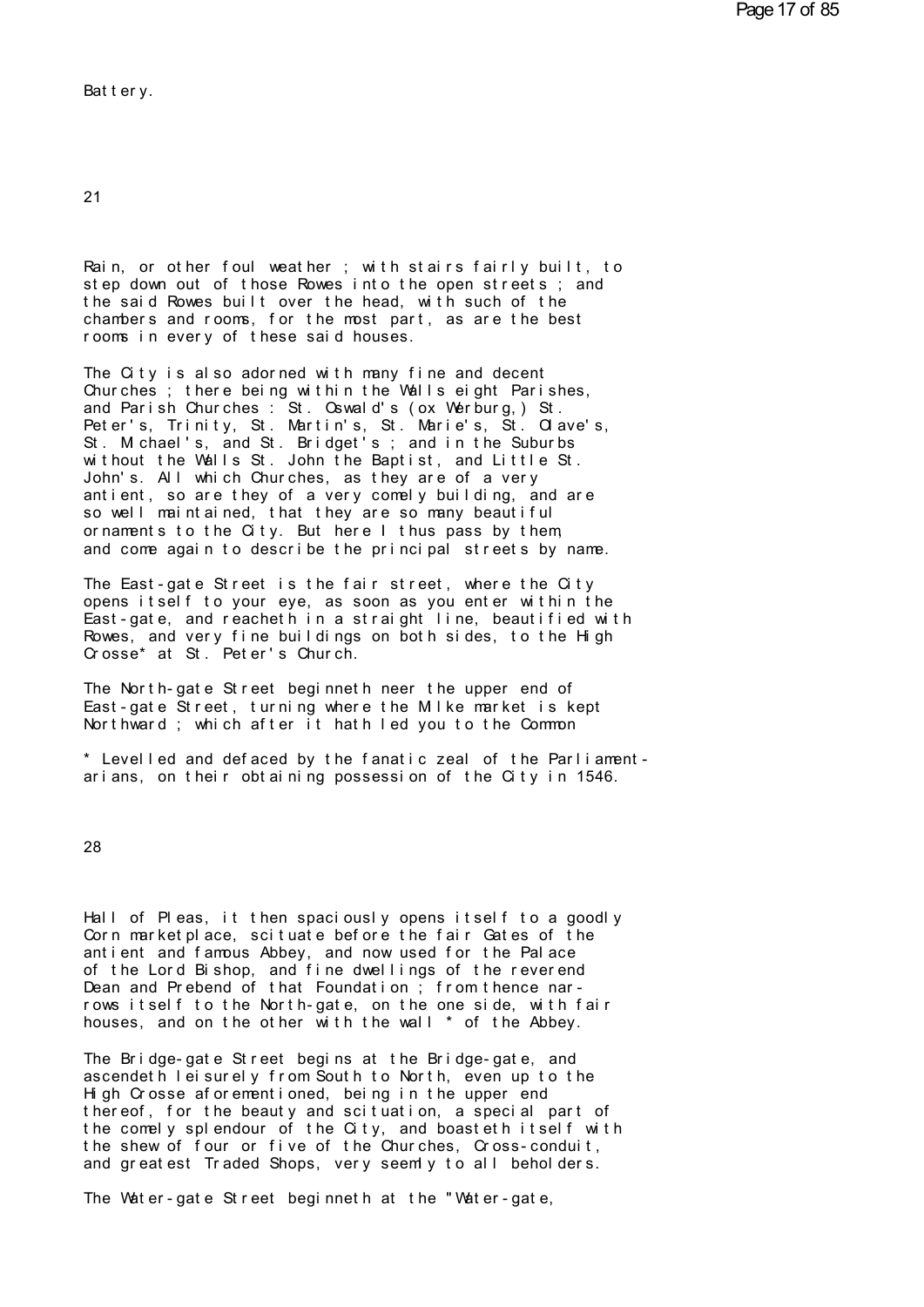Pa<br>and so in the like straight line, well furnished with build-<br>ings, both antient and new, up to the said High Crosse. and so in the like straight line, well furnished with buildings, both antient and new, up to the said High Crosse.<br>The Fore-gate Street reacheth, from the East-gate.

and so in the like straight line, well furnished with buildings, both antient and new, up to the said High Crosse.<br>The Fore-gate Street reacheth, from the East-gate,<br>directly East, in a fair continued street, to another Ga and so in the like straight line, well furnished with build-<br>ings, both antient and new, up to the said High Crosse.<br>The Fore-gate Street reacheth, from the East-gate,<br>directly East, in a fair continued street, to another and so in the like straight line, well furnished with build-<br>ings, both antient and new, up to the said High Crosse.<br>The Fore-gate Street reacheth, from the East-gate,<br>directly East, in a fair continued street, to another he Fore-gate Street reacheth, from the East-gate,<br>irectly East, in a fair continued street, to another Gate<br>f stone, called the Bars,-\without which the liberties<br>This wall has of late years heen replaced by a row of house

The Fore-gate Street reacheth, from the East-gate,<br>directly East, in a fair continued street, to another Gate<br>of stone, called the Bars,-\without which the liberties<br>Finis wall has of late years heen replaced by a row of h directly East, in a fair continued street, to another Gate<br>of stone, called the Bars,-\without which the liberties<br>-This wall has of late years heen replaced by a row of house<br>and shops, the Abbey Gate and another, about 8 and shops, the Abbey Gate and another, about 80 yards further<br>Northward, alone remaining to denote its former position.<br>f Condemned as unsafe, and totally removed in 1/70. This<br>Gate, with the outworks, became a prey to the

This wall has of late years heen replaced by a row of houses<br>and shops, the Abbey Gate and another, about 80 yards further<br>Northward, alone remaining to denote its former position.<br>f Condermed as unsafe, and totally remove and shops, the Abbey Gate and another, about 80 yards further<br>Northward, alone remaining to denote its former position.<br>f Condermed as unsafe, and totally removed in 1/70. This<br>Gate, with the outworks, became a prey to the Northward, alone remaining to denote its former p<br>f Condermed as unsafe, and totally removed in 1/7<br>Gate, with the outworks, became a prey to the Par<br>in a night surprise, on the 19th September, 1645,<br>until the City capitul

29

29<br>of the City disperse themselves into the several waves,<br>that give passages into many countries. 29<br>of the City disperse themselves into the s<br>that give passages into many countries.<br>The Street without North-gate, is likewise

that give passages into many countries.<br>The Street without North-gate, is likewise a fair<br>street, giving passage Northward towards the Sea coast. of the City disperse themselves into the several waves,<br>that give passages into many countries.<br>The Street without North-gate, is likewise a fair<br>street, giving passage Northward towards the Sea coast.<br>Pepur (Pepper) Stree of the City disperse themselves into the several waves,<br>that give passages into many countries.<br>The Street without North-gate, is likewise a fair<br>street, giving passage Northward towards the Sea coast.<br>Pepur (Pepper) Stree that give passages into many countries.<br>The Street without North-gate, is likewise a fair<br>street, giving passage Northward towards the Sea coast.<br>Pepur (Pepper) Street goeth out of the Bridge street<br>by the side of St. Mich The Street without North-gate, is likewise a fair<br>street, giving passage Northward towards the Sea coast.<br>Pepur (Pepper) Street goeth out of the Bridge street<br>by the side of St. M chael's Church, and butteth on the<br>Fishmon The Street without North-gate, is likewise a fair<br>street, giving passage Northward towards the Sea coast.<br>Pepur (Pepper) Street goeth out of the Bridge street<br>by the side of St. Michael's Church, and butteth on the<br>Fishmon street, giving passage Northward towards the Sea coast.<br>Pepur (Pepper) Street goeth out of the Bridge street<br>by the side of St. Michael's Church, and butteth on the<br>Fishmonger's Lane, to Newgate ; which sometime had<br>a holl Pepur (Pepper) Street goeth out of the Bridge street<br>by the side of St. Michael's Church, and butteth on the<br>Fishmonger's Lane, to Newgate ; which sometime had<br>a hollow grate, with a Bridge for horse and man ; and it<br>butte by the side of St. Michael's Church, and butteth on the<br>Fishmonger's Lane, to Newgate; which sometime had<br>a hollow grate, with a Bridge for horse and man; and it<br>butteth upon Sowter's Load, and St. John's Street. And<br>this Fishmonger's Lane, to Newgate ; which sometime had<br>a hollow grate, with a Bridge for horse and man ; and it<br>butteth upon Sowter's Load, and St. John's Street. And<br>this Gate was, in times past, closed up, and shut, because<br> a hollow grate, with a Bridge for horse and man; and indutteth upon Sowter's Load, and St. John's Street. And this Gate was, in times past, closed up, and shut, because young man stole away a Maior of Chester's daughter, t this Gate was, in times past, closed up, and shut, because<br>a young man stole away a Maior of Chester's daughter,<br>through the same Gate, as she was playing at Ball with<br>other Maids, in the Summer time, in Pepur Street.\*<br>St.

a young man stole away a Maior of Chester's daughter,<br>through the same Gate, as she was playing at Ball with<br>other Maids, in the Summer time, in Pepur Street.\*<br>St. Nicholas Street, an antient neighbour to the Seats<br>of thos through the same Gate, as she was playing at Ball with<br>other Maids, in the Summer time, in Pepur Street.\*<br>St. Nicholas Street, an antient neighbour to the Seats<br>of those Friars, black, white, and gray Nuns, is a seem!<br>pass other Maids, in the Summer time, in Pepur Street.\*<br>St. Nicholas Street, an antient neighbour to the Seats<br>of those Friars, black, white, and gray Nuns, is a seemly<br>passage from the Water-gate Street to St. Martin's<br>Church, St. Nicholas Street, an antient neighbour to the Seats<br>of those Friars, black, white, and gray Nuns, is a seemly<br>passage from the Water-gate Street to St. Martin's<br>Church, and so on, by the Nunne's wall to the Castle Lane<br>

of those Friars, black, white, and gray Nuns, is a seemly<br>passage from the Water-gate Street to St. Martin's<br>Church, and so on, by the Nunne's wall to the Castle Lane.<br>Fleshmonger's Lane (Newgate Street) meets with the<br>Eas passage from the Water-gate Street to St. Martin's<br>Church, and so on, by the Nunne's wall to the Castle Lane.<br>Fleshmonger's Lane (Newgate Street) meets with the<br>East end of Pepur Street, and thence goeth straight up<br>to the Church, and so on, by the Nunne's wall to the Castle Lane<br>Fleshmonger's Lane (Newgate Street) meets with the<br>East end of Pepur Street, and thence goeth straight up<br>to the East-gate Street; and meet over against it, lyeth<br>a Fleshmonger's Lane (Newgate Street) n<br>East end of Pepur Street, and thence<br>to the East-gate Street ; and meet ov<br>another Lane, called St. Werburg Lane<br>of the same street to the Minster.<br>Our antient surveyes describe typict Least end of Pepur Street, and thence goeth straight up<br>to the East-gate Street; and meet over against it, lyeth<br>another Lane, called St. Werburg Lane, the passage out<br>of the same street to the Minster.<br>Our antient surveye to the East-gate Street ; and meet over against it, lyeth<br>another Lane, called St. Werburg Lane, the passage out<br>of the same street to the Minster.<br>Qur antient surveyes describe two other Lanes on the<br>same side of East-gat

Our antient surveyes describe two other Lanes on<br>same side of East-gate Street, towards the Minst<br>With this legend originated the old Chester pro<br>the daughter is flown, shut the Pepurgate J"

f the same street to the Minster.<br>Wur antient surveyes describe two other Lanes on the<br>ame side of East-gate Street, towards the Minster, one<br>With this legend originated the old Chester proverb "When<br>he daughter is flown,

30

30<br>called Peen Lane, and the other Godst all's Lane ;\* hut<br>the places where they were, ar.e now the soyl of other 30<br>called Peen Lane, and the other Godst all's Lane ;\* hut<br>the places where they were, ar.e now the soyl of other<br>tenements. the places where they were, ar.e now the soyl of other tenements.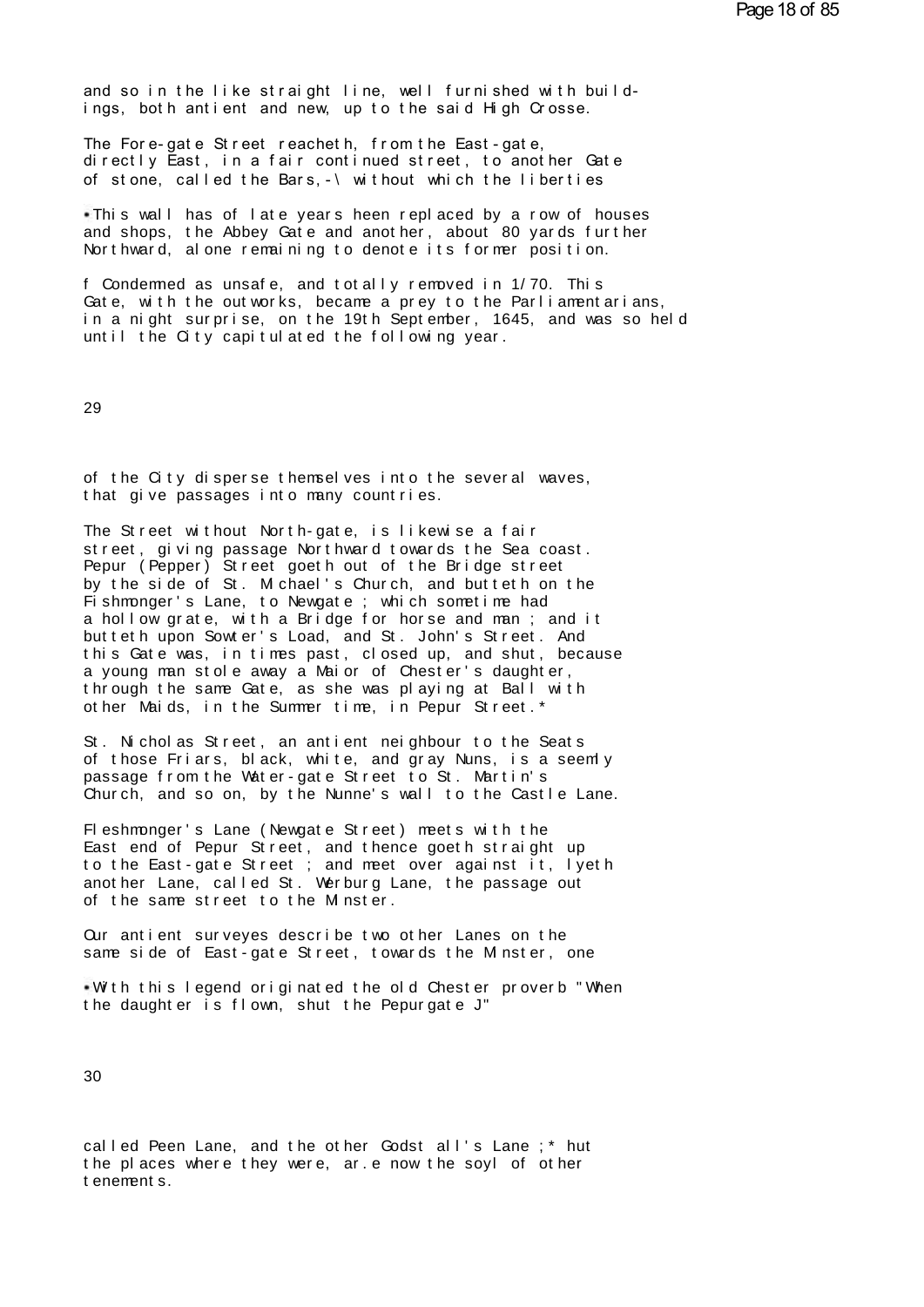A little without the East-gate, on the South side,<br>turneth down a fair street, called St. John's Street<br>the which I find in an old written parchment book A little without the East-gate, on the South side,<br>turneth down a fair street, called St. John's Street ; of<br>the which I find, in an old written parchment book,<br>called Sancta Prisca, being an Evidence belonging to A little without the East-gate, on the South side,<br>turneth down a fair street, called St. John's Street<br>the which I find, in an old written par chment book,<br>called Sancta Prisca, being an Evidence belonging to A little without the East-gate, on the South side,<br>turneth down a fair street, called St. John's Street ; of<br>the which I find, in an old written parchment book,<br>called Sancta Prisca, being an Evidence belonging to<br>the Dean A little without the East-gate, on the South side,<br>turneth down a fair street, called St. John's Street ; of<br>the which I find, in an old written parchment book,<br>called Sancta Prisca, being an Evidence belonging to<br>the Dean of a street called Iremonger Street, in these words :<br>"Inter terram quce fuit A 'doe % de Paris, et terram Hospitii Hospitalis Sancti Johannis," tyc.; and that from that, at the corner of the Mansion-place of the Petty Canons (of St. John's) there is a Lane after the Wall o-f the Dean and Chapter of Chester, there is mention made<br>of a street called Iremonger Street, in these words :<br>"Inter terram, quce fuit A 'doe % de Paris, et terram<br>Hospitii Hospitalis Sancti Johannis," tyc.; and that<br>from t of a street called Iremonger Street, in these words :<br>"Inter terram, quce fuit A'doe % de Paris, et terram<br>Hospitii Hospitalis Sancti Johannis," tyc.; and that<br>from that, at the corner of the Mansion-place of the Petty<br>Can " Inter terram, quce fuit A 'doe % de Paris, et terram<br>Hospitii Hospitalis Sancti Johannis," tyc.; and that<br>from that, at the corner of the Mansion-place of the Petty<br>Canons (of St. John's) there is a Lane after the Wall o Hospitii Hospitalis Sancti Johannis," tyc.; and that<br>from that, at the corner of the Mansion-place of the Petty<br>Canons (of St. John's) there is a Lane after the Wall o-f<br>the Churchyard, named the VicJcar's Lane, and it but from that, at the corner of the Mansion-place of the Petty<br>Canons (of St. John's) there is a Lane after the Wall o-f<br>the Churchyard, named the VicJcar's Lane, and it butteth<br>upon Barker's and Love Lane ; and at the end of Canons (of St. John's) there is a Lane after the Wall o-f<br>the Churchyard, named the VicJcar's Lane, and it butteth<br>upon Barker's and Love Lane ; and at the end of this<br>street, there goeth a Way down to water of Dee, which<br> Lanes. street, there goeth a Way down to water of Dee, which<br>way is called the Soivter's Load." By this we may see<br>what alterations the times have made both in Streets and<br>Lanes.<br>The Water-gate Street hath on the North-side, near

way is called the Soivter's Load." By this we may see<br>what alterations the times have made both in Streets and<br>Lanes.<br>The Water-gate Street hath on the North-side, near<br>unto St. Peter's Church, a Lane called Goslane ; and what alterations the times have made both in Streets and<br>Lanes.<br>The Water-gate Street hath on the North-side, near<br>unto St. Peter's Church, a Lane called Goslane ; and a<br>little further West Gerrard's Lane (Crook Street;) a Lanes.<br>The Water-gate Street hath on the North-side, near<br>unto St. Peter's Church, a Lane called Goslane ; and a<br>little further West Gerrard's Lane (Crook Street;) and<br>beneath, just at the end of Trinity Church, lyeth Trin The Water-gate Street hath on the North-side, near<br>unto St. Peter's Church, a Lane called Goslane ; and a<br>little further West Gerrard's Lane (Crook Street;) and<br>beneath, just at the end of Trinity Church, lyeth Trin<br>Lane. unto St. Peter's Church, a Lane called Goslane ; and a<br>little further West Gerrard's Lane (Crook Street;) and<br>beneath, just at the end of Trinity Church, lyeth Trinity<br>Lane. An old Lane, sometime called Berward's Street<br>\* little further West Gerrard's Lane (Conneath, just at the end of Trinity Conneath, just at the end of Trinity Conneath, just at the end of Trinity Conneath Canneaps and the sometime called Be  $\$  3 JEdes is possibly here

31

31<br>(Linen Hall Street), lyeth at the lower end of Parson's<br>Lane, and out of it in antient time went a Lane to St.<br>Chadd's Church, now ruined and gone, and thence to the 31<br>(Linen Hall Street), lyeth at the lower end of Parson's<br>Lane, and out of it in antient time went a Lane to St.<br>Chadd's Church, now ruined and gone, and thence to the (Linen Hall Street), lyeth at the lower end of Parson's<br>Lane, and out of it in antient time went a Lane to St.<br>Chadd's Church, now ruined and gone, and thence to the<br>Walls. Linen Ha)<br>Lane, and<br>Chadd's C<br>Walls.<br>As you de Lane, and out of it in antient time went a Lane to St.<br>Chadd's Church, now ruined and gone, and thence to the<br>Walls.<br>As you descend from the High Crosse down the Bridge<br>Street, upon the West side lyes a Lane, antiently cal

Norman's Lane, and many yet call it Common Hall Lane, Unadd's Church, now ruined and gone, and thence to the<br>Walls.<br>As you descend from the High Crosse down the Bridge<br>Street, upon the West side lyes a Lane, antiently called<br>Norman's Lane, and many yet call it Common Hall Lan Walls.<br>As you descend from the High Crosse down the Bridge<br>Street, upon the West side lyes a Lane, antiently called<br>Norman's Lane, and many yet call it Common Hall Lane,<br>because it had a great Hall, where the Pleas of the As you descend from the High Crosse down the Bridge<br>Street, upon the West side lyes a Lane, antiently called<br>Norman's Lane, and many yet call it Common Hall Lane,<br>because it had a great Hall, where the Pleas of the City,<br>a As you descend from the High Crosse down the Bridge<br>Street, upon the West side lyes a Lane, antiently called<br>Norman's Lane, and many yet call it Common Hall Lane,<br>because it had a great Hall, where the Pleas of the City,<br>a Street, upon the West side lyes a Lane, antiently can<br>Norman's Lane, and many yet call it Common Hall Lane<br>because it had a great Hall, where the Pleas of the<br>and meetings of the Maior and his brethren were ther<br>holden. Ov Norman's Lane, and many yet call it Common Hall Lane,<br>because it had a great Hall, where the Pleas of the C<br>and meetings of the Maior and his brethren were there<br>holden. Over against St. Clave's, lyeth the Castle La<br>that g because it had a great Hall, where the Pleas of the City,<br>and meetings of the Maior and his brethren were there<br>holden. Over against St. Clave's, lyeth the Castle Lane,<br>that goeth to St. Marie's Church. And lower down,<br>als and meetings of the Waior and his brethren were there<br>holden. Over against St. Clave's, lyeth the Castle Lane,<br>that goeth to St. Marie's Church. And lower down,<br>also towards this Church, lyes another way, which an-<br>tiently holden. Over against St. Clave's, lyeth the Castle Lane,<br>that goeth to St. Marie's Church. And lower down,<br>also towards this Church, lyes another way, which an-<br>tiently was the way to Shippegate,\* which was then a<br>fair Gat that goeth to St. Marie's Church. And<br>also towards this Church, lyes anothe<br>tiently was the way to Shippegate,\*w<br>fair Gate in the Wall, belonging to t<br>before the building of the bridge ove<br>and man had passage into the City tiently was the way to Shippegate," which was then a<br>fair Gate in the Wall, belonging to the Ferry, at which<br>before the building of the bridge over Dee, both horse<br>and man had passage into the City.<br>Having thus gone throug

before the building of the bridge over Dee, both horse<br>and man had passage into the City.<br>Having thus gone through most of the Streets and<br>Lanes, I suppose it will be objected, I should set down<br>somewhat of the Churches, h before the building of the bridge over Dee, both hors<br>and man had passage into the City.<br>Having thus gone through most of the Streets and<br>Lanes, I suppose it will be objected, I should set do<br>somewhat of the Churches, how and man had passage into the City.<br>Having thus gone through most of the Streets and<br>Lanes, I suppose it will be objected, I should set down<br>somewhat of the Churches, how antiently their founda-<br>tions are, and how they have

It appeareth from our best Antiquary, Bradshaw,<br>Monk of this City, that the Christian Faith and Bap-Lanes, I suppose it will be objected, I should set comewhat of the Churches, how antiently their foundations are, and how they have continued in these days<br>It appeareth from our best Antiquary, Bradshaw,<br>Monk of this City, somewhat of the Churches, how antiently their foundations are, and how they have continued in these days.<br>It appeareth from our best Antiquary, Bradshaw,<br>Monk of this City, that the Christian Faith and Bap-<br>tisme came into

It appeareth from our best Antiquary, Bradshaw,<br>Monk of this City, that the Christian Faith and Bap-<br>tisme came into Chester in King Lucius' time, a King<br>\* Of Roman construction, standing originally 20 feet high. It<br>was so It appeareth from our best Antiquary, Bradshaw,<br>Monk of this City, that the Christian Faith and Bap-<br>tisme came into Chester in King Lucius' time, a King<br>\* Of Roman construction, standing originally 20 feet high. It<br>was so Monk of this City, that the Christian Faith and Bap-<br>tisme came into Chester in King Lucius' time, a King<br>\* Of Roman construction, standing originally 20 feet high. It<br>was some years since removed from its ancient position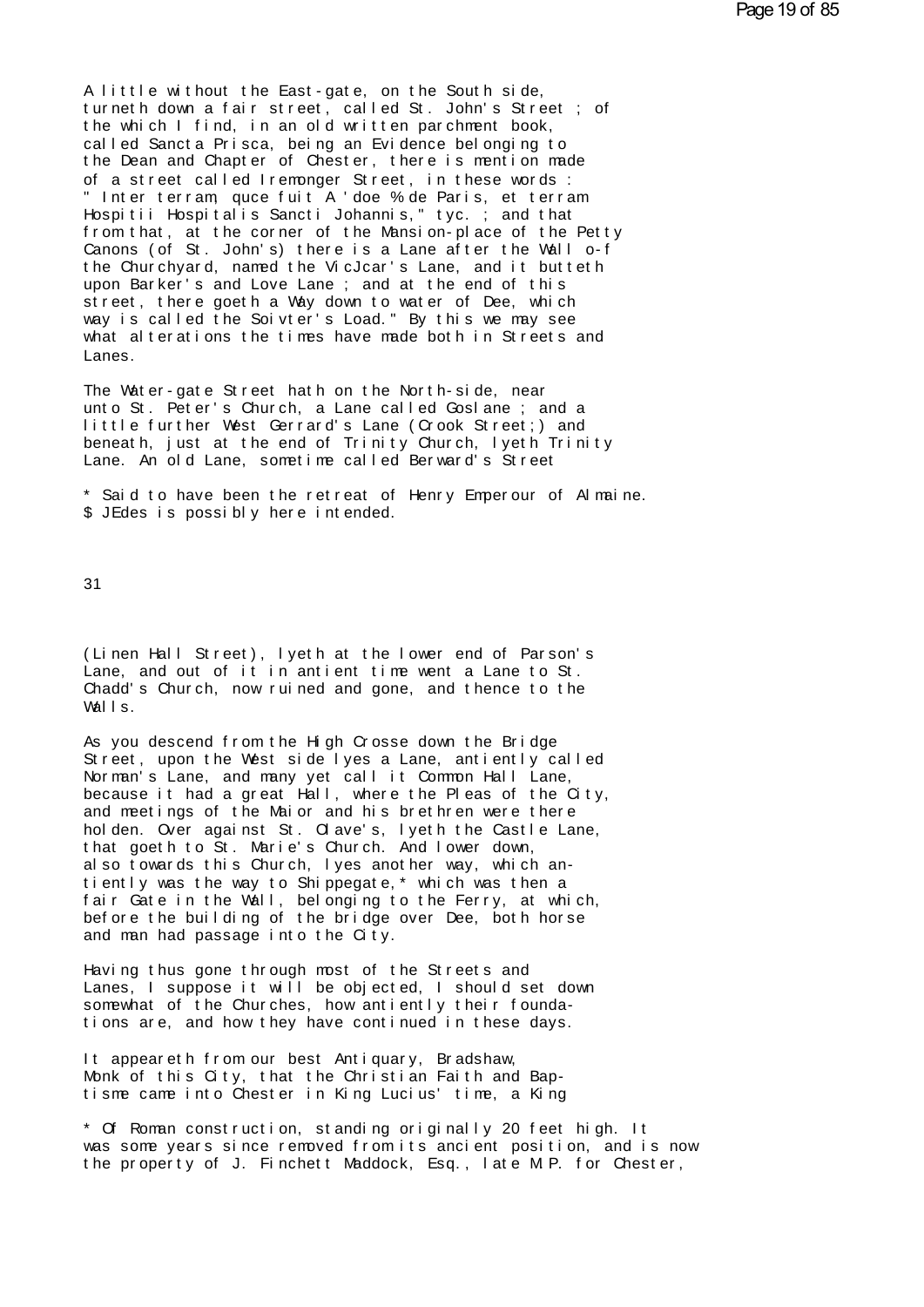of the Brittains, which is within lesse then 140 years<br>of the sufferings of our Saviour Christ ; and that then a of the Brittains, which is within lesse then 140 years<br>of the sufferings of our Saviour Christ ; and that then a<br>Church was here builded, and at that time entituled by<br>the name of St. Peter and St. Paul. But then after of the Brittains, which is within lesse then 140 years<br>of the sufferings of our Saviour Christ ; and that then a<br>Church was here builded, and at that time entituled by<br>the name of St. Peter and St. Paul. But then after,<br>as of the Brittains, which is within lesse then 140 years<br>of the sufferings of our Saviour Christ ; and that the<br>Church was here builded, and at that time entituled by<br>the name of St. Peter and St. Paul. But then after,<br>as ap of the Brittains, which is within lesse then 140 years<br>of the sufferings of our Saviour Christ ; and that then a<br>Church was here builded, and at that time entituled by<br>the name of St. Peter and St. Paul. But then after,<br>as of the Brittains, which is within lesse then 140 years<br>of the sufferings of our Saviour Christ ; and that then a<br>Church was here builded, and at that time entituled by<br>the name of St. Peter and St. Paul. But then after,<br>as the name of St. Peter and St. Paul. But then after, as appeareth in the same Authour, Elfleda, that noble Lady, wife to Ethelred, King of the Mercians, altered its name to Trinity and St. Osivald ; and that no losse should Church was here builded, and at that time entituled by<br>the name of St. Peter and St. Paul. But then after,<br>as appeareth in the same Authour, Elfleda, that noble<br>Lady, wife to Ethelred, King of the Mercians, altered<br>its nam the name of St. Peter and St. Paul. But then after,<br>as appeareth in the same Authour, Elfleda, that noble<br>Lady, wife to Ethelred, King of the Mercians, altered<br>its name to Trinity and St. Osivald; and that no<br>losse should as appeareth in the same Authour, Elfleda, that noble<br>Lady, wife to Ethelred, King of the Mercians, altered<br>its name to Trinity and St. Osivald ; and that no<br>losse should be to the memory of those Patrons, another<br>Church w Lady, wife to Ethelred, King of<br>its name to Trinity and St. Os<br>losse should be to the memory<br>Church was soon builded in the<br>called by the same name of Pet<br>is called St. Peter's only.

Called by the same name of Peter and Paul,<br>is called St. Peter's only.<br>A DISCOURSE OF THE FOUNDATION AND<br>ENDOWMENT OF THE ABBIE OF St.<br>WERRINGS IN CHESTER is called St. Peter's only.<br>A DISCOURSE OF THE FOUNDATION AND<br>ENDOWMENT OF THE ABBIE OF St.<br>WERBURG'S IN CHESTER. ENDOWNENT OF THE ABBIE OF St.<br>WERBURG'S IN CHESTER.<br>Touching the Original Foundation of a Monastery in<br>this place, I do by circumstance conclude that Wul-Touching the Original Foundation of a Monastery in<br>this place, I do by circumstance conclude that Wul-<br>pherus, King of the Mercians, who flourished about A.D. GGO, perceiving his Daughter Werburge much dis-ENDOWNENT OF THE ABBIE OF St.<br>VERBURGS IN CHESTER.<br>Touching the Original Foundation of a Monastery in<br>this place, I do by circumstance conclude that Wul-<br>pherus, King of the Mercians, who flourished about<br>A.D. GGO, perceiv Fouching the Criginal Foundation of a Monastery in<br>this place, I do by circumstance conclude that Wul-<br>pherus, King of the Mercians, who flourished about<br>A.D. GGO, perceiving his Daughter Werburge much dis-<br>posed to a reli this place, I do by circumstance conclude that Wul-<br>pherus, King of the Mercians, who flourished about<br>A.D. GGO, perceiving his Daughter Werburge much dis-<br>posed to a religious life, caused her to be veiled, and first<br>buil pherus, King of the Mercians, who flourished about<br>A.D. GGO, perceiving his Daughter Werburge much dis-<br>posed to a religious life, caused her to be veiled, an<br>built it for her, and such other pious ladies, who res<br>to dedic A.D. GGO, perceiving his Daughter Werburge much dis-<br>posed to a religious life, caused her to be veiled, and f<br>built it for her, and such other pious ladies, who resolve<br>to dedicate their lives to the service of God therei

33

Charter of King Edgar import less, then that the Abbey<br>here was of great antiquity; for it appears that he, for 33<br>Charter of King Edgar import less, then that the Abbey<br>here was of great antiquity ; for it appears that he, for<br>the health of his soul, as also for the souls of King<br>Edmund his Eather King Athelstan his Upcle, and othe Charter of King Edgar import less, then that the Abbey<br>here was of great antiquity; for it appears that he, for<br>the health of his soul, as also for the souls of King<br>Edmund his Father, King Athelstan his Uncle, and other<br>h Charter of King Edgar import less, then that the Abbey<br>here was of great antiquity; for it appears that he, for<br>the health of his soul, as also for the souls of King<br>Edmund his Father, King Athelstan his Uncle, and other<br>h Charter of King Edgar import less, then that the Abbey<br>here was of great antiquity; for it appears that he, for<br>the health of his soul, as also for the souls of King<br>Edmund his Father, King Athelstan his Uncle, and other<br>h Charter of King Edgar import less, then that the Abbere was of great antiquity; for it appears that he<br>the health of his soul, as also for the souls of Kin<br>Edmund his Father, King Athelstan his Uncle, and oth<br>his Ancestors here was of great antiquity; for it appears that he, for<br>the health of his soul, as also for the souls of King<br>Edmund his Father, King Athelstan his Uncle, and other<br>his Ancestors, gave to the Ahbey of St. Werburg 17<br>house Edmund his Father, King Athelstan his Uncle, and other his Ancestors, gave to the Ahbey of St. Werburg 17 houses scituate in the Town of Hodesnid (Hodnet), 'Ceosaule (Kelshall), Huntingdon, Huxton, Eston (Aston), and Borne Edmund his Father, King Athelstan his Uncle, and other<br>his Ancestors, gave to the Ahbey of St. Werburg 17<br>houses scituate in the Town of Hodesnid (Hodnet),<br>'Ceosaule (Kelshall), Huntingdon, Huxton, Eston (As-<br>ton), and Bor his Ancestors, gave to the Ahbey of St. Werburg 17<br>houses scituate in the Town of Hodesnid (Hodnet),<br>'Ceosaule (Kelshall), Huntingdon, Huxton, Eston (As-<br>ton), and Borne (Barnskaw), whose Charter bears date<br>in the year 868 houses scituate in the lown of Hodesnid (Hodnet),<br>'Ceosaule (Kelshall), Huntingdon, Huxton, Eston (As-<br>ton), and Borne (Barnskaw), whose Charter bears date<br>in the year 868. After which, viz. : in the time of<br>Edward the Con 'Ceosaule (Kelshall), Huntingdon, Huxton, Eston (As-<br>ton), and Borne (Barnskaw), whose Charter bears date<br>in the year 868. After which, viz. : in the time of<br>Edward the Confessor, the famous Leofric, Earl of<br>Mercia, not on in the year 868. After which, viz. : in the time of Edward the Confessor, the famous Leofric, Earl of Mercia, not onely enricht it with the Graunt theret fair Possessions, but repaired the buildings thereo inclined to deca Mercia, not onely enricht it with the Graunt thereto of<br>fair Possessions, but repaired the buildings thereof wh<br>inclined to decay.<br>How long it continued a Monastery of Nuns, I cannot<br>say ; but do conclude that it was so ti

fair Possessions, but repaired the buildings thereof which<br>inclined to decay.<br>How long it continued a Monastery of Nuns, I cannot<br>say ; but do conclude that it was so till towards the<br>Norman Conquest ; and then it seems th say ; but do conclude that it was so till towards the of Chester (who, being a near Kinsman to King William the First, and advanced to this Earl dom about the fourth How long it continued a Monastery of Nuns, I cannot<br>say ; but do conclude that it was so till towards the<br>Norman Conquest ; and then it seems that Canons<br>Secular were placed in their stead, till that Hugh, Earl<br>of Chester say ; but do conclude that it was so till towards the<br>Norman Conquest ; and then it seems that Canons<br>Secular were placed in their stead, till that Hugh, Earl<br>of Chester (who, being a near Kinsman to King William<br>the First Secular were placed in their stead, till that Hugh, Earl<br>of Chester (who, being a near Kinsman to King William<br>the First, and advanced to this Earldom about the fourth<br>year of his Reign, when he grew in years, disposed him the download wand a near Kinsman to King William<br>First, and advanced to this Earldom about the fourth<br>of his Reign, when he grew in years, disposed him-<br>to several works of Piety, as his munificence to the<br>steries of Bee, the First, and advanced to this Earldom about the fourth<br>year of his Reign, when he grew in years, disposed him-<br>self to several works of Piety, as his munificence to the<br>Monasteries of Bee, and St. Severus (both in Norman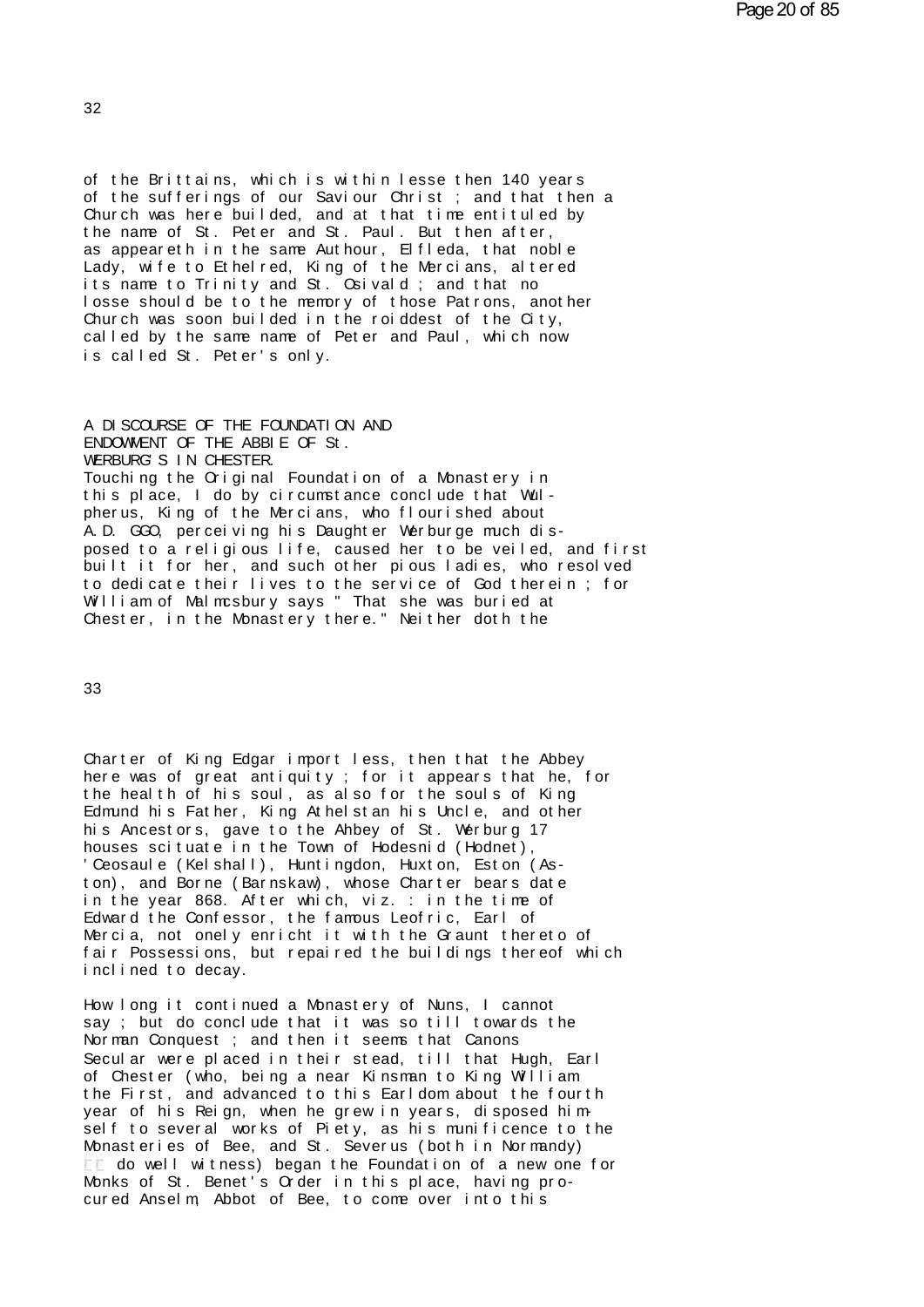Real m chiefly for the ordering of that great work;

34

which being accordingly performed, one Richard, a Monk of Bee, and Chapl ain to the said Anselm, was by him first instituted Abbot here. How large and plentiful an Endowment it had by the munificence of this Earl, and Ermentrude his Countess, I shall here briefly observe from his Original Charter, viz. : the Mannours of Ynes (Ince), Salthone (Saighton), Sutton, Cheveley, Huntingdon, Bocthon (Boughton), Weversham Croxton, Trocford (Trafford), Clifton, Eston, Wisdleth (Willaston) Hodslei (Huxley), Weapre, and half of Rabbi (Raby), and the third parts of Weston, Sol chale (Saughall), Stannic, Burwardeslie, and Soteivic (Shotwick); the<br>half of Leche (Lache), and one Carucate of the Land in Philford. In the City of Chester, of his own Demesne,<br>he gave thereunto all the street from the North-gate to the Church, and a MII at the Bridge. In Anylesie likewise two Mannours; one in Ros, and one in Wirrall,<br>called Erberie (Ireby). In Lindsey, ten oxgangs, and<br>Weston in Derbyshire; the Church of Aston, and the Tithes of Elthon, Frodesham, Weversham, Lech, Rocester, Jl aurdine (Hawarden), Coleshul, Bissopestred, Uppet une (Upt on), Campden, East ham, and of his Mils in Deneford. And to this Charter was the said Anselm, (now Archbishop of Canterbury) a Witnesse, together with Hervey (Bishop of Bangor) and divers eminent per sons.

35

William Malbanc (one of his Barons) gave the lordship of Witteby (Whitby), the third of Weprc, the Church and Tythes of Tatenhalle, a Salthouse in Wich (Nant wich), and two Oxgangs of Land. Likewise gave his other Barons portions of their estates, for the Endowment of the Monastery.

And lastly, the said Earl gave unto them the Toll and all the profits of the Fair at the Feast of St. Werburge, for three dayes, appointing that for all forfeitures in the Fair, Triall should be in the Court of St. Werburge, for the benefit of the Monks. To the honor of which Saint, he likewise granted, that what soever Thief or Malefactor came to the Solemnity, should not be attached, while he continued in the said Fair, except he committed any new offence there. Which special Priviledge, as in tract of time it drew an extraordinary confluence of loose people thither at that Season, so happened it to be of singular advantage to one of the succeeding Earles. For being at Rodelent (Rhuddlan) Castle in Wales, and there besieged by a power of the Welsh; at such a time, he was relieved rather by their numbers than strength. under the conduct of Robert de Lacy, Constable of Ches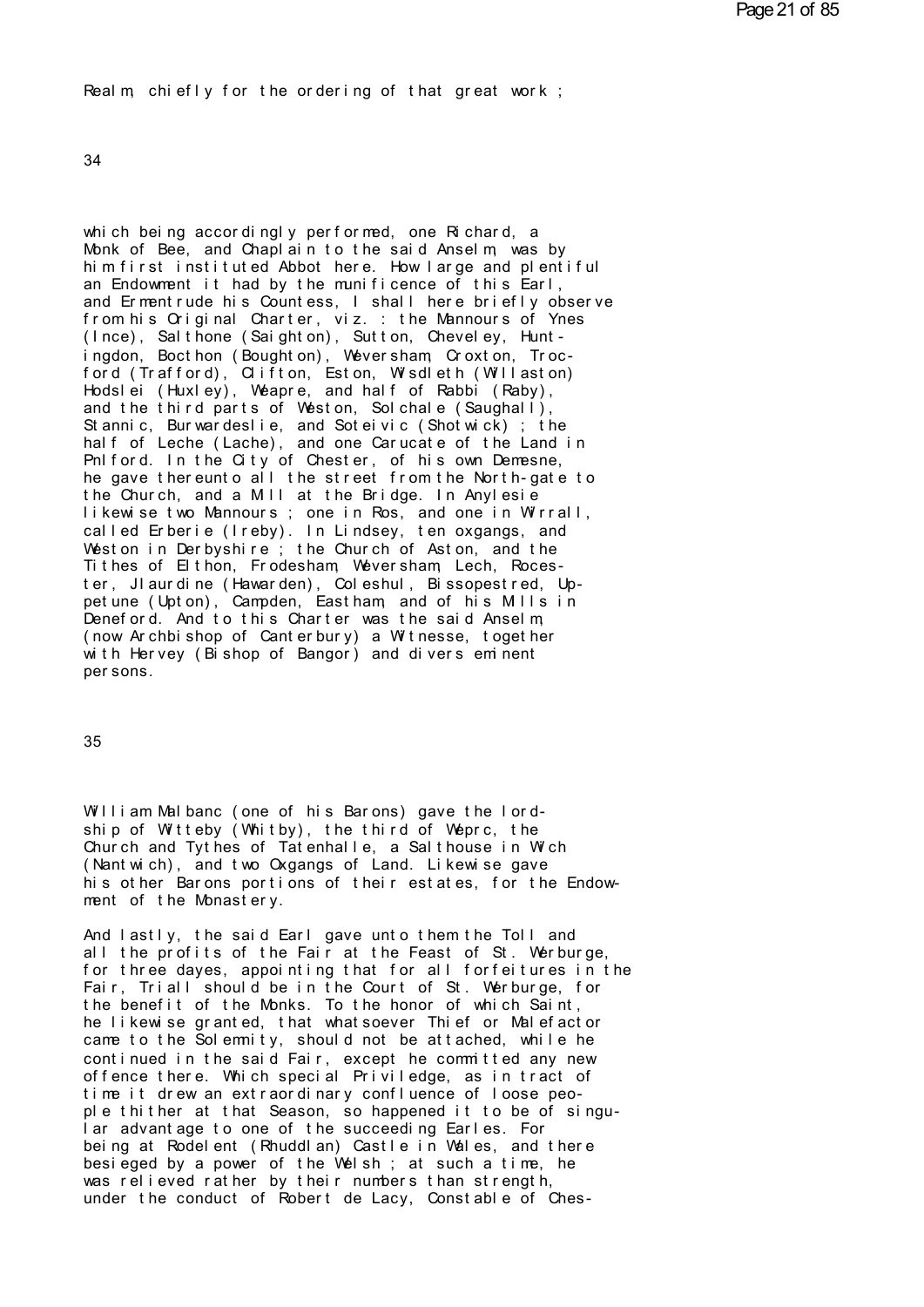ter, who with Pipers, and other sorts of M nstrels, drew them forth, and marching towards the Castle, put the Welsh to such terrour, that they presently fled; in memory of which notable exploit, that famous meeting

 $: ; <;$ 

of such M nstrels hath been July continued at every M dsummer Fair.

But I return to Earl Hugh, the pious Founder of tins great Monastery, whose affection thereto was such, and devotion so great towards his latter end, that three dayes before his death he caused himself to be shorn a Monk therein; and so departing the world 6th August, Anno, 1101, left issue Richard', who, succeeding himin the Earldom, not only confirmed his Father's Grant to this Abbey, but added amongst other gifts, certain lands without the North-gate, whereof he gave possession to the Monks; first, by an Ear of Wheat offered upon the Altar; and afterwards by a Knife; further adding the Tenth Salmon taken at the Bridge, with the place for a<br>MII below the bridge, and other matters; which Charter bears date at Gratram in the year 1119.

Earl Ranulph Meschines, when he translated the body of his Uncle, Earl Hugh, out of the Church Yard into the Chapter House, gave the Lordship of Upton, for the heal th of his own, and the said Earl's soul. Also gave succeeding Earls various Mannours and other properties; wherewith being so plentifully enricht, about the Reign of King Edward III., they rebuilt their Church, as the form of its Architecture plainly discovereth.

And thus in great glory, as the greatest ornament of that City, stood this opulent Monastery, till the 30th of

37

King Henry VIII., his Reign, that all the great Houses went to wrack, and that by a public Instrument the then' Abbot, and his Convent surrendred it to the King; who > thereupon, of the six new Bishopricks then made, constituted one in this place; designing the buildings of the' Abbey for the Bishop's Palace, and the Conventuall Church for his Cathedrall, wherein were instituted a Dean and secul ar Canons. \*

The said St. Werburg, of whom this M nster had the name, was a virgin and a great Princesse, daughter of Wulpherus, King of Mercia; and was so vertuously disposed, that she cared for no worldly honours, but gave her self to godly and holy contemplations, and had command in her lifetime over four Monasteries, namely Weedon. Trentham Repton, and Hambury. In her tender age she was professed under Audria, -\ her aunt,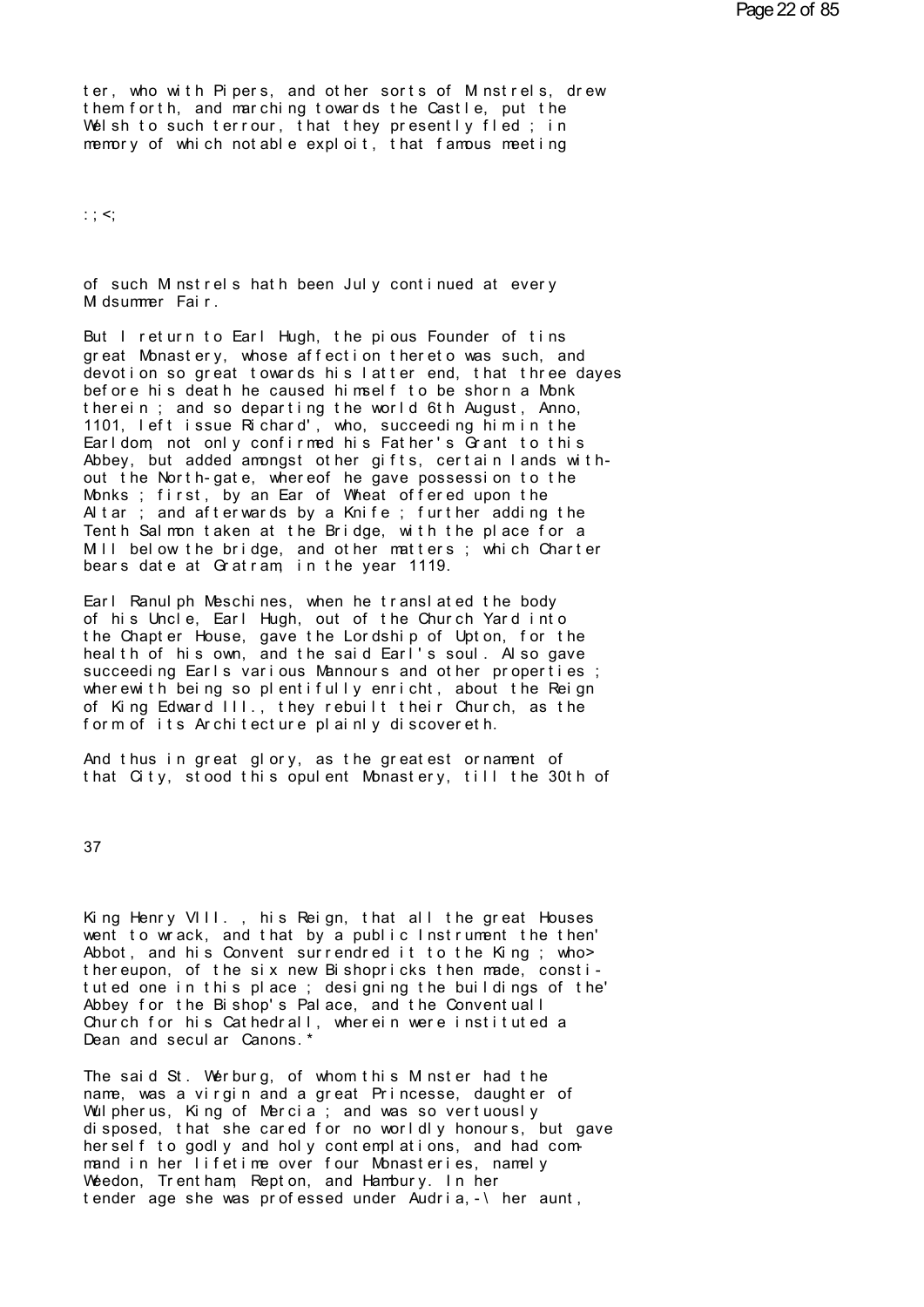at Elie ; she lived much at Weedon, deceased at Tren-<br>tham in 708, and was first buried at Hambury ; thence at Elie ; she lived much at Weedon, deceased at Tren-<br>tham in 708, and was first buried at Hambury ; thence<br>translated, after remaining there above 100 years, in<br>875, to Chester for fear of the spoyles and outrages of at Elie ; she lived much at Weedon, deceased at Tren-<br>tham in 708, and was first buried at Hambury ; thence<br>translated, after remaining there above 100 years, in<br>875, to Chester, for fear of the spoyles and outrages of<br>the at Elie ; she lived much at Weedon, deceased at Tren-<br>tham in 708, and was first buried at Hambury ; thence<br>translated, after remaining there above 100 years, in<br>875, to Chester, for fear of the spoyles and outrages of<br>the at Elie ; she lived much at Weedon, deceased at Tren-<br>tham in 708, and was first buried at Hambury ; thence<br>translated, after remaining there above 100 years, in<br>875, to Chester, for fear of the spoyles and outrages of<br>the at Elle; she lived much at Weedon, deceased at Iren-<br>tham in 708, and was first buried at Hambury; thence<br>translated, after remaining there above 100 years, in<br>875, to Chester, for fear of the spoyles and outrages of<br>the D tham in 708, and wirranslated, after<br>875, to Chester, f<br>the Danes, her Shr<br>of St. Peter and F<br>onely.<br>+ The denosed Ahho 8/5, to Chester, tor fear of the spoyles and outrages of<br>the Danes, her Shrine being placed in the mother Church<br>of St. Peter and Paul, now the Church of St. Werburg<br>onely.<br>+ The deposed Abbot, Thomas Clarke, was appointed

Dean. onely.<br>+ The deposed Abbot, Thomas Clarke, was appointed<br>Dean.<br>f Otherwise Ethddrida, Abbess of Ely.

38

38<br>The whole body of the Minster, as now we find it,<br>makes the form of a Crosse, the steeple being in the<br>middle iuncture, as likewise we see in the great Church 38<br>The whole body of the Minster, as now we find it,<br>makes the form of a Crosse, the steeple being in the<br>middle juncture, as likewise we see in the great Church<br>of St. Paul's in London, In the furthest end of the The whole body of the Minster, as now we find it,<br>makes the form of a Crosse, the steeple being in the<br>middle juncture, as likewise we see in the great Church<br>of St. Paul's in London. In the furthest end of the<br>same Fastwa The whole body of the Minster, as now we find it,<br>makes the form of a Crosse, the steeple being in the<br>middle juncture, as likewise we see in the great Church<br>of St. Paul's in London. In the furthest end of the<br>same Eastwa The whole body of the Minster, as now we find it,<br>makes the form of a Crosse, the steeple being in the<br>middle juncture, as likewise we see in the great Church<br>of St. Paul's in London. In the furthest end of the<br>same Eastwa The whole body of the Minster, as now we find it,<br>makes the form of a Crosse, the steeple being in the<br>middle juncture, as likewise we see in the great Church<br>of St. Paul's in London. In the furthest end of the<br>same Eastwa middle juncture, as likewise we see in the great Church<br>of St. Paul's in London. In the furthest end of the<br>same Eastward, it is enlarged into a fine square Chappell,<br>called by the name Cur Ladle's Chappell, adorned with<br>a Loines of Jesse,\* though now, through injury of Time of St. Paul's in London. In the furthest end of the<br>same Eastward, it is enlarged into a fine square Chappell,<br>called by the name Cur Ladle's Chappell, adorned with<br>a fair Window of very curious workmanship in glasse,<br>bein same Eastward, it is enlarged into a fine square Chappell,<br>called by the name Cur Ladle's Chappell, adorned with<br>a fair Window of very curious workmanship in glasse,<br>being the story of the blessed Virgin her discent from t a fair Window of very curious workmanship in glasse,<br>being the story of the blessed Virgin her discent from the<br>Loines of Jesse,\* though now, through injury of Time<br>and Weather, the same is much blemished. The Chap-<br>pell i being the story of the blessed Virgin her discent from the<br>Loines of Jesse,\* though now, through injury of Time<br>and Weather, the same is much blemished. The Chap-<br>pell itself long since converted into the Consistory Court<br> Loines of Jesse, \* though now, through injury of Time<br>and Weather, the same is much blemished. The Chap-<br>pell itself long since converted into the Consistory Court<br>of the Lord Bishop ; which that it was so in the dayes<br>of and Weather, the same is much blem shed. The Chap-<br>pell itself long since converted into the Consistory Court<br>of the Lord Bishop ; which that it was so in the dayes<br>of Queen Mary, the proof is yet in the memories of<br>some, pell itselt long since converted into the Consistory Court<br>of the Lord Bishop; which that it was so in the dayes<br>of Queen Mary, the proof is yet in the memories of<br>some, because in that place Doctor George Coates, then<br>Bis of the Lord Bishop; which that it was so in the dayes<br>of Queen Mary, the proof is yet in the memories of<br>some, because in that place Doctor George Coates, then<br>Bishop of Chester, gave sentence of condermation against<br>Georg some, because in that place Doctor George Coates, then<br>Bishop of Chester, gave sentence of condermation against<br>George Marsh, a blessed Martyr and Sufferer for Christ's<br>truth, and burned to ashes -j- in Chester, A.D. 1555.

Bishop of Chester, gave sentence of condemnation against<br>George Marsh, a blessed Martyr and Sufferer for Christ's<br>truth, and burned to ashes -j- in Chester, A.D. 1555.<br>The Quire itself is most finely beautified, with a ver George Warsh, a blessed Wartyr and Sutterer for Christ's<br>truth, and burned to ashes -j- in Chester, A.D. 1555.<br>The Quire itself is most finely beautified, with a very<br>deep and tuneable Organ ; and on either side with very<br> truth, and burned to ashes -j- in Chester, A.D. 1555.<br>The Quire itself is most finely beautified, with a very<br>deep and tuneable Organ ; and on either side with very<br>fine Seats or Stalls, for the Reverend Dean, Prebends,<br>Qu The Quire itself is most finely beautified, with a very deep and tuneable Organ ; and on either side with very fine Seats or Stalls, for the Reverend Dean, Prebends, Queristers, and others, and adorned with fair and curiou The Quire itself is most finely beautified, with a ve<br>deep and tuneable Organ ; and on either side with ver<br>fine Seats or Stalls, for the Reverend Dean, Prebends<br>Queristers, and others, and adorned with fair and cur<br>carved fine Seats or Stalls, for the Reverend Dean, Prebends,<br>Queristers, and others, and adorned with fair and curious<br>carved work, and of as excellent proportion as almost is<br>possible to be made by the hands of workmen.<br>\* An el

Queristers, and others, and adorned with fair and curious<br>carved work, and of as excellent proportion as almost is<br>possible to be made by the hands of workmen.<br>\* An elegant stained window, erected in 1844, now occupies the carved work, and of as excellent proportion as almost is<br>possible to be made by the hands of workmen.<br>\* An elegant stained window, erected in 1844, now occupies the<br>place of the one here mentioned, of which all trace had l \* An elegant stained window, erected in 1844, now occupies the

39

39<br>Many have been the Monuments of Burials within<br>the said Quiery, whereof time hath devoured the memory.<br>There now only remains the Shrine of St. Werburg, the The said Quiery, whereof time hath devoured the memory.<br>The said Quiery, whereof time hath devoured the memory.<br>There now only remains the Shrine of St. Werburg, the<br>which now serves to be a supporter to a fair Pue for the Many have been the Monuments of Burials within<br>the said Quiery, whereof time hath devoured the memory.<br>There now only remains the Shrine of St. Werburg, the<br>which now serves to be a supporter to a fair Pue for the<br>Lord Bis Whany have been the Monuments of Burials within<br>the said Quiery, whereof time hath devoured the memory.<br>There now only remains the Shrine of St. Werburg, the<br>which now serves to be a supporter to a fair Pue for the<br>Lord Bi Many have been the Monuments of Burials within<br>the said Quiery, whereof time hath devoured the memory.<br>There now only remains the Shrine of St. Werburg, the<br>which now serves to be a supporter to a fair Pue for the<br>Lord Bis Many have been the Monuments of Burials within<br>the said Quiery, whereof time hath devoured the memory.<br>There now only remains the Shrine of St. Werburg, the<br>which now serves to be a supporter to a fair Pue for the<br>Lord Bis the said Quiery, whereof time hath devoured the memory.<br>There now only remains the Shrine of St. Werburg, the<br>which now serves to be a supporter to a fair Pue for the<br>Lord Bishop. Also one fair stone in the middest of the<br> There now only remains the Shrine of St. Werburg, the<br>which now serves to be a supporter to a fair Pue for the<br>Lord Bishop. Also one fair stone in the middest of the<br>Church, where was buried one worthy Bishop of the same<br>D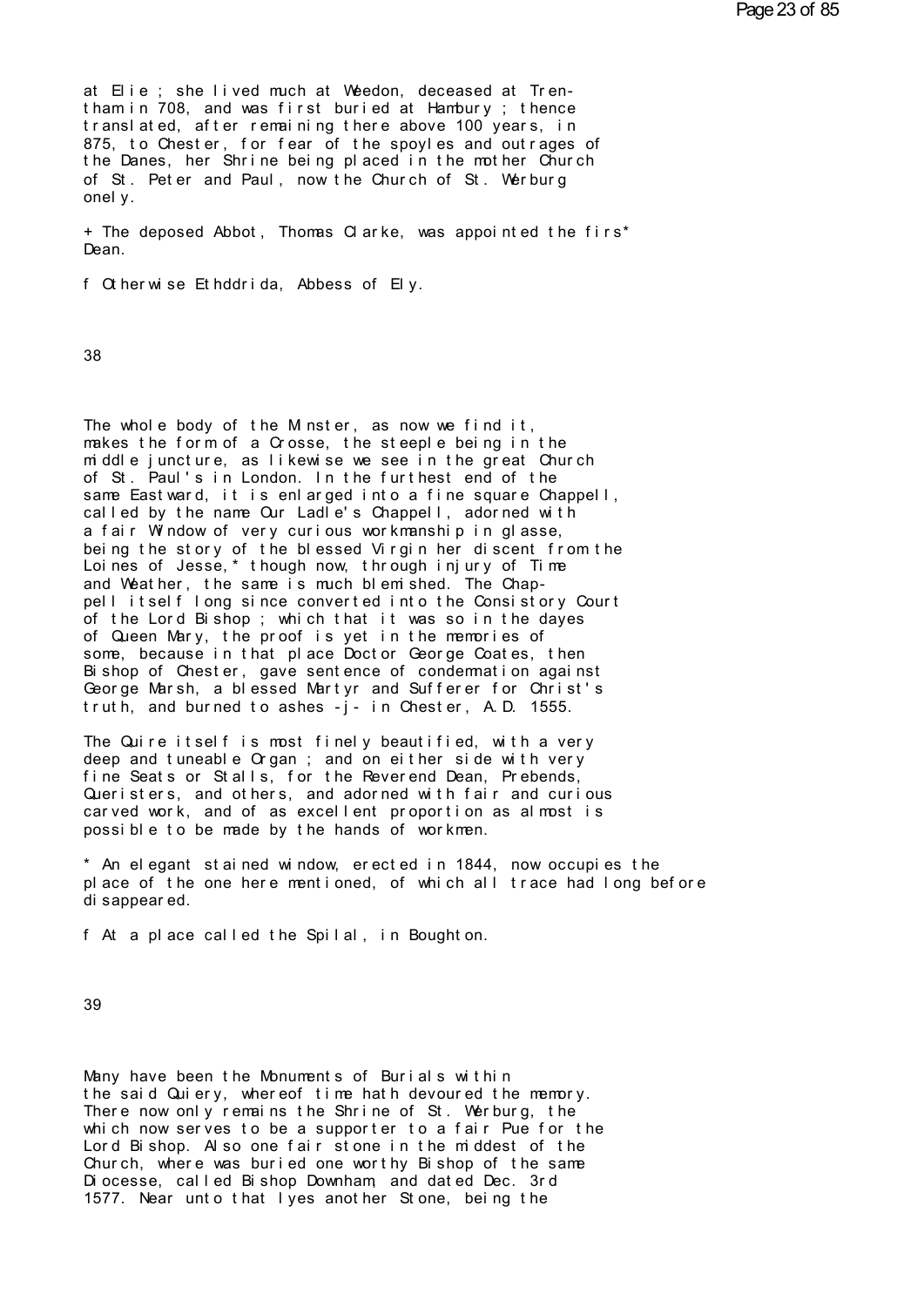burial place of the Lord Bishop Lloyd, of late years.<br>In the South He of the said Quire, in the wall thereof,<br>divers antient burialls have their Tombs artificially mode burial place of the Lord Bishop Lloyd, of late years.<br>In the South He of the said Quire, in the wall thereof,<br>divers antient burialls have their Tombs artificially made<br>within the Well, arched over in the same, but without burial place of the Lord Bishop Lloyd, of late years.<br>In the South He of the said Quire, in the wall thereof,<br>divers antient burialls have their Tombs artificially made<br>within the Wall, arched over in the same, but without burial place of the Lord Bishop Lloyd, of late years.<br>In the South He of the said Quire, in the wall thereof,<br>divers antient burialls have their Tombs artificially made<br>within the Wall, arched over in the same, but without burial place of the Lord Bishop Lloyd, of late years.<br>In the South He of the said Quire, in the wall thereof,<br>divers antient burialls have their Tombs artificially made<br>within the Wall, arched over in the same, but without burial place of the Lord Bishop Lloyd, of late years.<br>In the South He of the said Quire, in the wall thereof,<br>divers antient burialls have their Tombs artificially made<br>within the Wall, arched over in the same, but without In the South He of the said Quire, in the wall thereof,<br>divers antient burialls have their Tombs artificially made<br>within the Wall, arched over in the same, but without<br>inscriptions; and upon the other side of that He is a divers antient burialls have their lombs and thin the Wall, arched over in the same, bunscriptions; and upon the other side of the square Tomb of Alabaster without inscription believed to be that Emperour's Tomb, Henry of rightions; and upon the other side of that He is a fair<br>square Tomb of Alabaster without inscriptions also, but<br>believed to be that Emperour's Tomb, Henry the Fourth,<br>of whom we made mention before.<br>The Body of the Church,

square Tomb of Alabaster without inscriptions also, but<br>believed to be that Emperour's Tomb, Henry the Fourth,<br>of whom we made mention before.<br>The Body of the Church, toward the West end, is a<br>very spacious and stately Edi believed to be that Emperour's Tomb, Henry the Fourth,<br>of whom we made mention before.<br>The Body of the Church, toward the West end, is a<br>very spacious and stately Edifice, distinguished into a<br>broad middle He, and two less of whom we made mention before.<br>The Body of the Church, toward the West end, is a<br>very spacious and stately Edifice, distinguished into a<br>broad middle He, and two lesser lies on either side;<br>the Pillars of the He recording The Body of the Church, toward the West end, is a<br>very spacious and stately Edifice, distinguished into a<br>broad middle He, and two lesser lies on either side;<br>the Pillars of the He recording the memory of a famous<br>Abbot of The Body of the Church, toward the West end, is a<br>very spacious and stately Edifice, distinguished into a<br>broad middle He, and two lesser lies on either side;<br>the Pillars of the He recording the memory of a famous<br>Abbot of broad middle He, and two lesser lies on eit<br>the Pillars of the He recording the memory<br>Abbot of that Abby, Simon Ripley, who died<br>a great Benefactor of that House, and a bou<br>pairer of that Church, as by the letters of<br>thos Abbot of that Abby, Simon Ripley, who died about 1492.<br>a great Benefactor of that House, and a bountiful Re-<br>pairer of that Church, as by the letters of his name on<br>those Pillars is yet manifest.<br>At the upper end of the Bo a great Benefactor of that House, and a bountiful Re-<br>pairer of that Church, as by the letters of his name on<br>those Pillars is yet manifest.<br>At the upper end of the Body of the Minster, is the<br>entrance into the place now u

40

name of the Chapter House, and specially serves for the meetings and businesses of the Dean and Chapter. And this piece of building, of all others, sheweth the name of the Chapter House, and specially serves for<br>the meetings and businesses of the Dean and Chapter.<br>And this piece of building, of all others, sheweth the<br>most venerable face of antiquity, both for the most<br>antient fa mame of the Chapter House, and specially serves for<br>the meetings and businesses of the Dean and Chapter.<br>And this piece of building, of all others, sheweth the<br>most venerable face of antiquity, both for the most<br>antient fa name of the Chapter House, and specially serves for<br>the meetings and businesses of the Dean and Chapter.<br>And this piece of building, of all others, sheweth the<br>most venerable face of antiquity, both for the most<br>antient fa name of the Chapter House, and specially serves for<br>the meetings and businesses of the Dean and Chapter.<br>And this piece of building, of all others, sheweth the<br>most venerable face of antiquity, both for the most<br>antient fa the meetings and businesses of the Dean and Chapter.<br>And this piece of building, of all others, sheweth the<br>most venerable face of antiquity, both for the most<br>antient fashion of vaulting over head, and of open<br>walls with And this piece of building, of all others, sheweth the<br>most venerable face of antiquity, both for the most<br>antient fashion of vaulting over head, and of open<br>walls with partitions within side. It is most cer-<br>tain, it is a most venerable face of antiquity, both for the most<br>antient fashion of vaulting over head, and of open<br>walls with partitions within side. It is most cer-<br>tain, it is as old a fashion for building with stone,<br>as I think can walls with partitions within side. It is most cer-<br>tain, it is as old a fashion for building with stone,<br>as I think can be showed in any place that hath<br>stood in its own native form, without alteration or re-<br>paration. It tain, it is as old a fashion for building with stone,<br>as I think can be showed in any place that hath<br>stood in its own native form, without alteration or re-<br>paration. It is supposed, and indeed most likely, that<br>many of t as I think can be showed in any place that hath<br>stood in its own native form, without alteration or re-<br>paration. It is supposed, and indeed most likely, that<br>many of those famous and renowned Earles of Chester<br>have been b stood in its own native form, without alteration or re-<br>paration. It is supposed, and indeed most likely, that<br>many of those famous and renowned Earles of Chester<br>have been buried in this place, though there appear no<br>proo paration. It is supposed, and indeed most likely, that<br>many of those famous and renowned Earles of Chester<br>have been buried in this place, though there appear no<br>proof thereof by Monuments : onely there are some<br>Gravestone many of those famous and renowned E<br>have been buried in this place, tho<br>proof thereof by Monuments : onely<br>Gravestones in the floor thereof, a<br>very antient manner of making, with<br>the border of it, defaced.<br>On the same side proof thereof by Monuments: onely there are some<br>Gravestones in the floor thereof, and one of them of a<br>very antient manner of making, with an Inscription about<br>the border of it, defaced.<br>On the same side of the Church lik

Gravestones in the floor thereor, and one of them of a<br>very antient manner of making, with an Inscription about<br>the border of it, defaced.<br>On the same side of the Church likewise, are several<br>Entrances into the Cloysters, the border of it, defaced.<br>On the same side of the Church likewise, are several<br>Entrances into the Cloysters, that lead into the several<br>parts of the Abbey, now disparted to several uses and<br>employments ; such as, a Paliac the border of it, defaced.<br>Cn the same side of the Church likewise, are several<br>Entrances into the Cloysters, that lead into the several<br>parts of the Abbey, now disparted to several uses and<br>employments; such as, a Paliace Con the same side of the Church likewise, are several<br>Entrances into the Cloysters, that lead into the several<br>parts of the Abbey, now disparted to several uses and<br>employments; such as, a Paliace for the Lord Bishop,<br>anot Christian Side of the Church Tikewise, are several<br>Entrances into the Cloysters, that lead into the several<br>parts of the Abbey, now disparted to several uses and<br>employments; such as, a Paliace for the Lord Bishop,<br>another Entrances into the Cloysters,<br>parts of the Abbey, now dispar<br>employments ; such as, a Palia<br>another for the Deane ; and in<br>Prebends, Canons, the Free Sch<br>House, and other uses.<br>The South end of the Minster h employments; such as, a Paliace for the Lord Bishop,<br>another for the Deane; and in like manner for all the<br>Prebends, Canons, the Free School, the servants of the<br>House, and other uses.<br>The South end of the Minster hath bee

another for the Deane ; and in like manner for all the<br>Prebends, Canons, the Free School, the servants of the<br>House, and other uses.<br>The South end of the Minster hath been either the<br>Fabric itself, or else the place of the

41

41<br>afterwards altered to the blessed Trinity and St. Oswald,<br>King and Martyr ; and after that again, to St. Oswald afterwards altered to the blessed Trinity and St. Oswald,<br>King and Martyr ; and after that again, to St. Oswald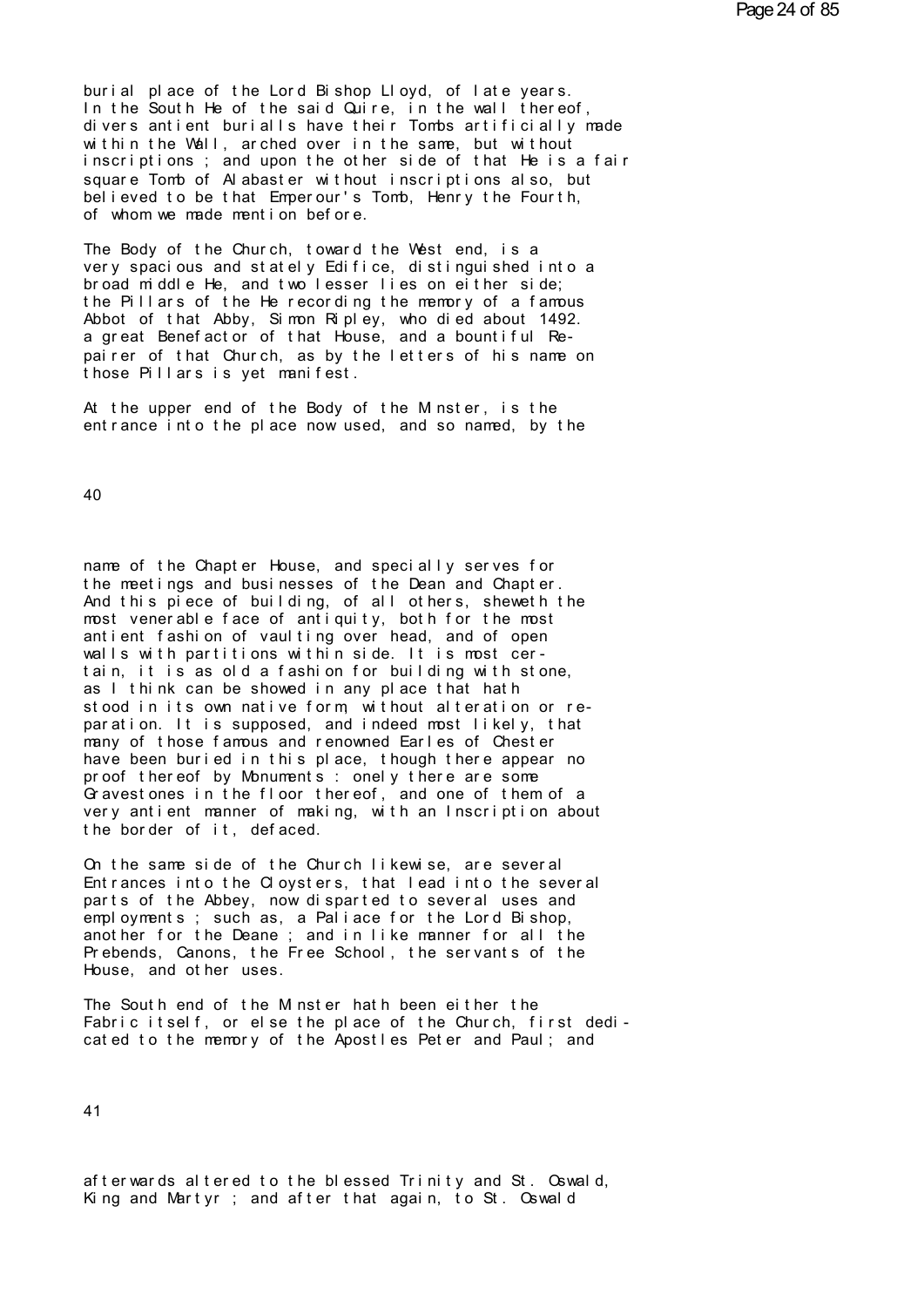and St. Werburg ; and after all that, the rest of the<br>Minster joined to the North end of that, this Church still<br>retaining her dedication to St. Crivald, from the which and St. Werburg; and after all that, the rest of the<br>Minster joined to the North end of that, this Church still<br>retaining her dedication to St. Osivald, from the which,<br>the whole Parish had its name. But the Abbot and the and St. Werburg; and after all that, the rest of the<br>Minster joined to the North end of that, this Church still<br>retaining her dedication to St. Osivald, from the which,<br>the whole Parish had its name. But the Abbot and the<br> and St. Werburg; and after all that, the rest of the<br>Minster joined to the North end of that, this Church still<br>retaining her dedication to St. Osivald, from the which,<br>the whole Parish had its name. But the Abbot and the<br> and St. Werburg; and after all that, the rest of the<br>Minster joined to the North end of that, this Church still<br>retaining her dedication to St. Osivald, from the which,<br>the whole Parish had its name. But the Abbot and the<br> retaining her dedication to St. Osivald, from the which,<br>the whole Parish had its name. But the Abbot and the<br>Convent, wishing to retain their whole Minster to them-<br>selves, afterward erected for the Parishioners a fair Ch the whole Parish had its name. But the Abbot and the<br>Convent, wishing to retain their whole Minster to them-<br>selves, afterward erected for the Parishioners a fair Chap-<br>pell at the South West end of the Minster, intituled<br> Convent, wishing to retain their whole Minster to them<br>selves, afterward erected for the Parishioners a fair Chap-<br>pell at the South West end of the Minster, intituled<br>St. Nicholas Chappell ; whereunto the said Parishioner selves, afterward erected for the Parishioners a fair Chap-<br>pell at the South West end of the Minster, intituled<br>St. Nicholas Chappell ; whereunto the said Parishioners<br>repaired, as their Parish Church ; which so continued pell at the South West end of the Minster, intituled<br>St. Nicholas Chappell ; whereunto the said Parishioners<br>repaired, as their Parish Church ; which so continued<br>unto the time, that the Parishioners, with the Maior of<br>the St. Nicholas Chappell ; whereunto the said Parishioners<br>repaired, as their Parish Church ; which so continued<br>unto the time, that the Parishioners, with the Maior of<br>the City, obtained again for their Service the Church of repaired, as their Parish Church; which so cont<br>unto the time, that the Parishioners, with the Nithe City, obtained again for their Service the C<br>St. Oswald's, compounding with Simon Ripley, Abb<br>Chester, about the year 148 the City, obtained again for their Service the Church of<br>St. Oswald's, compounding with Simon Ripley, Abbot of<br>Chester, about the year 1488, as by an Instrument yet<br>remaining upon record, doth appear.<br>The Cbappel of St. Ni

St. Oswald's, compounding with Simon Ripley, Abbot of<br>Chester, about the year 1488, as by an Instrument yet<br>remaining upon record, doth appear.<br>The Coappel of St. Nicholas then serving to little use,<br>the Citizens purchased Chester, about the year 1488, as by an Instrument yet<br>remaining upon record, doth appear.<br>The Cbappel of St. Nicholas then serving to little use,<br>the Citizens purchased it to themselves, and dividing the<br>same by a floor in remaining upon record, doth appear.<br>The Cbappel of St. Nicholas then serving to little use,<br>the Citizens purchased it to themselves, and dividing the<br>same by a floor in the middle thereof, the lower Room<br>was appointed for The Cbappel of St. Nicholas then serving to little use,<br>the Citizens purchased it to themselves, and dividing the<br>same by a floor in the middle thereof, the lower Room<br>was appointed for the stowage of Wool and other com-<br>m the Citizens purchased it to themselves, and dividing the same by a floor in the middle thereof, the lower Room was appointed for the stowage of Wool and other commodities, to be vented and sold at allowable times. And the same by a floor in the middle thereof, the lower Room<br>was appointed for the stowage of Wool and other com-<br>modities, to be vented and sold at allowable times. And<br>the upper room for a stately Senate house,\* for the<br>Assembl modities, to be vented and sold at allowable times. And<br>the upper room for a stately Senate house,\* for the<br>Assemblies, Elections, Courts of Maior, and Aldermen, the<br>Pentice Court, and others, as the law appoints.<br>\* Now co the upper room for a stately Senate house, \* for the Assemblies, Elections, Courts of Maior, and Aldermen, the Pentice Court, and others, as the law appoints.<br>\* Now converted iuto a Theatre, to the great honor and crediof

 $\hat{ }$  Now converted<br>of the City.<br>iJ

iJ<br>The Church of St. Marie's, usually called super<br>montem, standeth upon the brow of a bank that riseth iJ<br>The Church of St. Marie's, usually called super<br>montem, standeth upon the brow of a bank that riseth<br>not far from the Bridge-gate. It carryeth the same shew<br>of Antiquity with the rest of the Churches, being in all The Church of St. Marie's, usually called super<br>montem, standeth upon the brow of a bank that riseth<br>not far from the Bridge-gate. It carryeth the same shew<br>of Antiquity with the rest of the Churches, being in all<br>likeliho The Church of St. Marie's, usually called super<br>montem, standeth upon the brow of a bank that riseth<br>not far from the Bridge-gate. It carryeth the same shew<br>of Antiquity with the rest of the Churches, being in all<br>likeliho The Church of St. Marie's, usually called super<br>montem, standeth upon the brow of a bank that riseth<br>not far from the Bridge-gate. It carryeth the same shew<br>of Antiquity with the rest of the Churches, being in all<br>likeliho The Church of St. Marie's, usually called super<br>montem, standeth upon the brow of a bank that riseth<br>not far from the Bridge-gate. It carryeth the same shew<br>of Antiquity with the rest of the Churches, being in all<br>likeliho montem, standeth upon the brow of a bank that riseth<br>not far from the Bridge-gate. It carryeth the same shew<br>of Antiquity with the rest of the Churches, being in all<br>likelihood erected in that place for speciall use of the not far from the Bridge-gate. It carryeth the same shew<br>of Antiquity with the rest of the Churches, being in all<br>likelihood erected in that place for speciall use of the<br>Earles, when they held their residence in the Castle of Antiquity with the rest of the Churches, being in all<br>likelihood erected in that place for speciall use of the<br>Earles, when they held their residence in the Castle.<br>Upon the South side of the Chancel standeth a fair<br>Cha likelihood erected in that place for speciall use of the<br>Earles, when they held their residence in the Castle.<br>Upon the South side of the Chancel standeth a fair<br>Chappel,\* reported to be there erected by the ancestors<br>of a Learles, when they held their residence in the Castle.<br>Upon the South side of the Chancel standeth a fair<br>Chappel,\* reported to be there erected by the ancestors<br>of a great and worshipful race of the Troutbecles, of<br>great Upon the South side of the Chancel standeth a fair<br>Chappel,\* reported to be there erected by the ancestors<br>of a great and worshipful race of the Troutbecles, of<br>great reputation in this County of Chester, and of whose<br>land Chappel, "reported to be there erected by the ancestors<br>of a great and worshipful race of the Troutbeclcs, of<br>great reputation in this County of Chester, and of whose<br>lands many of the gentlemen of the Shire have now no<br>sm or a great and worshipful race of the Iroutbecics, of<br>great reputation in this County of Chester, and of whose<br>lands many of the gentlemen of the Shire have now no<br>small portion ; in which Chappel the bodies of some of<br>the great reputation in this County of Chester, and of who<br>lands many of the gentlemen of the Shire have now no<br>small portion ; in which Chappel the bodies of some of<br>them, and by all likelihood the Founders of the Chappe<br>lye small portion; in which Chappel the bodies of some of<br>them, and by all likelihood the Founders of the Chappel,<br>lye in a fair vault in the middest thereof; and others of<br>that progenie in other parts of the Church.<br>Almost in

them, and by all likelihood the Founders of the Chappel,<br>lye in a fair vault in the middest thereof; and others of<br>that progenie in other parts of the Church.<br>Almost in the middle of the Water-gate Street, on<br>its North sid lye in a fair vault in the middest thereof; and others of<br>that progenie in other parts of the Church.<br>Almost in the middle of the Water-gate Street, on<br>its North side, standeth the Church dedicated to the<br>blessed Trinity, Almost in the middle of the Water-gatts North side, standeth the Church<br>blessed Trinity, which both for the<br>and for the workmanship, seemeth to<br>tiquity than the others.<br>The Church of Stellebels without the rts North side, standeth the Church dedicated to the<br>blessed Trinity, which both for the high Spire steeple, -J-<br>and for the workmanship, seemeth to be of little less an-<br>tiquity than the others.<br>The Church of St. John's,

blessed Irinity, which both for the high Spire steeple, -J-<br>and for the workmanship, seemeth to be of little less an-<br>tiquity than the others.<br>The Church of St. John's, without the Walls of the<br>City, an author affirms to h and for the workmanship, seemeth<br>tiquity than the others.<br>The Church of St. John's, withou<br>City, an author affirms to have<br>in these plain words :<br>• The Poof of this Chanel fell is The Church of St. John's, without the Walls of the<br>City, an author affirms to have been founded in A.D. G89,<br>in these plain words :<br>• The Roof of this Chapel fell in in ]C60, and the present South<br>aisle was erected on its The Church of St. John's, without the Walls of<br>City, an author affirms to have been founded<br>in these plain words :<br>• The Roof of this Chapel fell in in ]C60, an<br>aisle was erected on its site in 1690.<br>• This steeple has bee

in these plain words :<br>• The Roof of this Chapel fell in in ]C60, and the present South<br>aisle was erected on its site in 1690.<br>f This steeple has been for many years without a spire.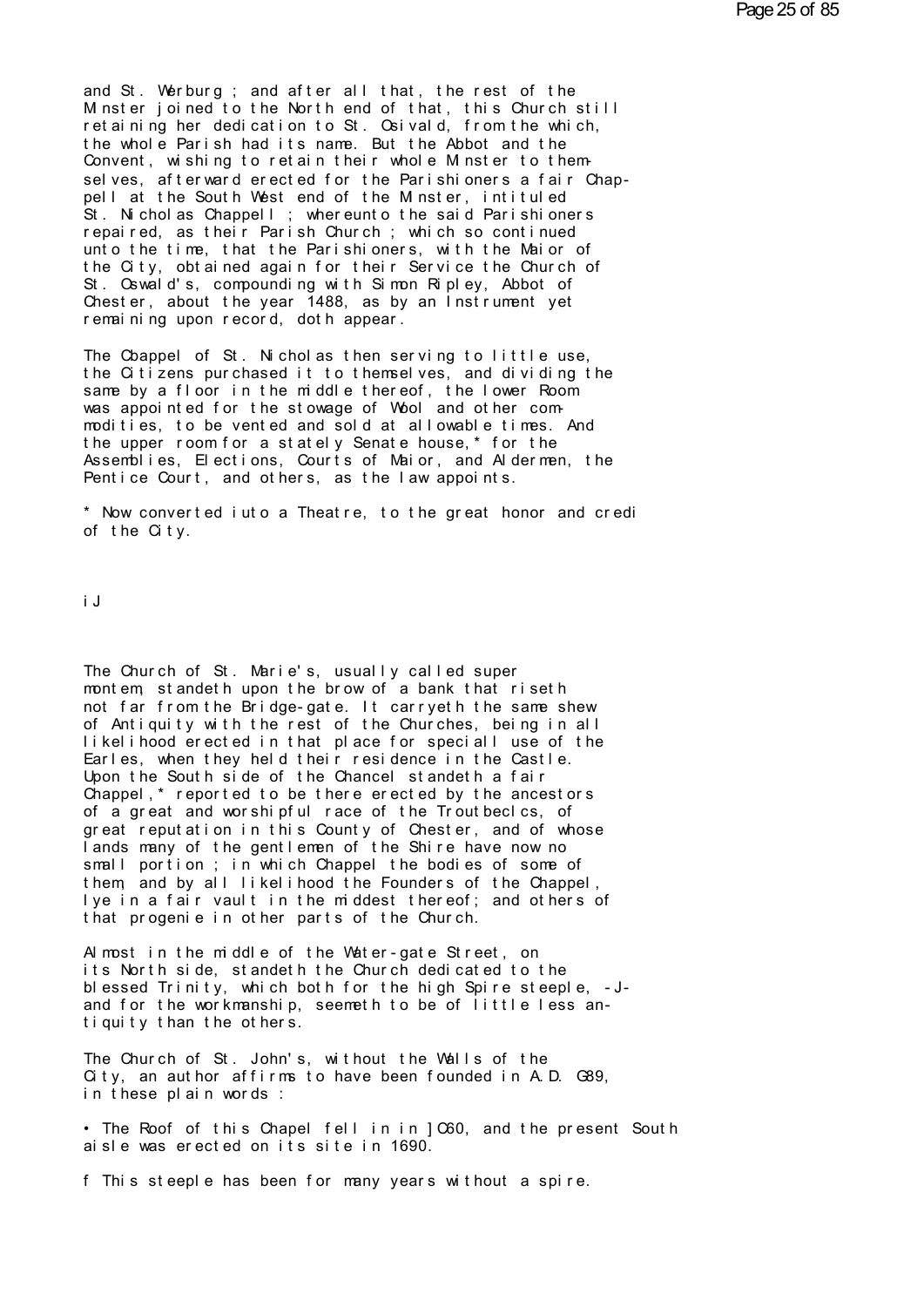$*$  :

" The Year of Grace six hundred fourscore nine " As saith my author, a Brittain, Geraldus, " King Ethelr-ed minding most the blisse of heaven, " Edilied a Colledge Church not able and famous " In the suburbs of Chester pleasant and beautious, " In the honor of God and the Baptist St. John " With the help of Bishop Wulfrice and good exhort at i on. " I will not suppresse that which they further write of this foundation, which being either true, or a thing supposed, shall, for me, speak of itself.

" King Ethelred minding to build a Church was told, That where he should see a White Hinde, there he should build a Church ; which Hinde he saw in the place where St. John's Church now standeth; and in remem-<br>brance whereof, his Picture was placed in the Wall of the said Church, which yet standeth on the side of the Steeple towards the West, having a White Hinde in his hand."

It remaineth that we speak somewhat of the River Dee, to which water no man can now express how much this antient City hath been beholden. Even there, where the Sea hath determined that Creek, which shoots in between Flintshire, and the West part of Werall Hun-<br>dred, was founded this beautiful City, and made the Recept acle of merchandize from all Kingdoms and Nations, who traded into the Brittain, or Irish Ocean.

 $4 +$ 

The mouth or opening of this River into the Sea lies very bleak upon the North Eastern and Western winds, and the ground or bottome of the Creek is altogether of a loose, light, skittering Sand, which upon any powerful drift of Wind or Water, will give place like drifts of Snow. And these mighty heaps of sand, having been brought by fierce and strong winds up into the narrownesse of the Creek, the Haven, which in time past received Ships of great burthen up to the City skirts, scarce now hath sea room for small Barques, which onely at higher waters do bring in their unladings of Great Vessels from the Keyes which can receive them 9 or 10 miles off. And hence it is, that even within this few years there hath been such losses and gainings between the shores of Cheshire and Flintshire as will scarcely be believed of such as do not behold that with their eves. Proceeding now with the rest of Broxton Hundred, which we made but an entrance into, we will take occasion to leave Handbridge, that antient part of the City, lying close to the Bridge, and take view of that part of the Hundred, which I ves on that side of the said River of Bee, and between it and Flintshire. The first is the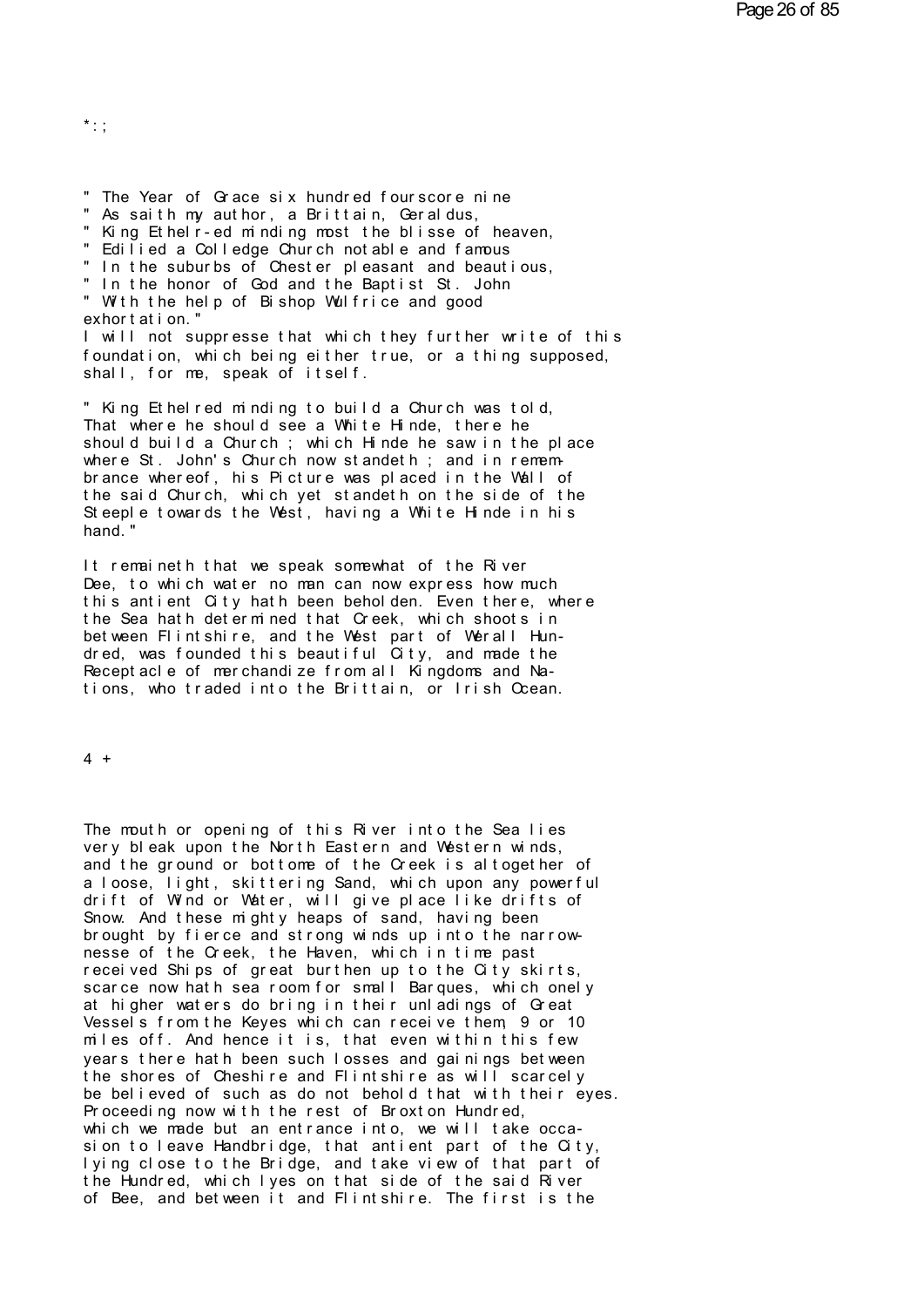lordship of Lache, in times past partly the lands of the Earles of Oxenford; and the chief house \* in the Town-

\* Lache Hall, garrisoned for the Parliament, during the Siege of Chester, by Sir William Brereton.

45

ship is now the holding of George Manly, Gent., and no small portion was the Lands that belonged to the Nunnery of St. Mary in Chester, and now belonging to the Breretons of Handford. More then a mile Eastward standeth Eccleston Church, by the Town so called, whereof the chief lordship is the lands of the Venables. Baron of Kinderton, while down lower towards the South, lyes Dodleston, a goodly lordship of the Earle of Bridgewater, and the Church there is the burying place of that most wise and worthy Lord Ellesmere, Viscount Brackley, Lord Chancell or of England, whose body, by his own appointment, his course being finished, was brought<br>down to rest in the Church of Dodleston. This said lordship adjoineth to Kinarton, and next to that lyes Burt on.

Turning now to the South East, you come to Pulford, a great lordship \* of the Warburtons of Arley, standing upon the Eiver Alen, which coming from the middest of Cheshire leads you on full East unto Poulton, sometimes the antient seat of the Manleys, now belonging to the house of Eaton, at Eaton boat, \ the Mansion of the worthy family of the Grosvenors; the heir of which house. Sir Richard Grosvenor, Knight and Baronet.

\* Belongs now to the noble House of Westminster, f Eaton Hall, now a princely edifice, erected in 1807, by the Father of the present Marquis of Westminster.

 $4G$ 

enjoys the Seat, and shewes his own worthiness, better than I were able, if I would attempt, to do it.

Returning then to Chester, our way is to pass over the Bridge, and along the Wall Eastward, to Fore-gate Street; which being done, you presently go to Spittle Boughton,\* so called of an antient Hospitall there scituate. Neer unto which lyes Boughton itself, by the River of Dee, where is now that fair new Waterwork. even now in finishing, to bring the Water of a fine spring neer it, unto the middest of the City, to a Cestern, scituate by the High Cross, at St. Peter's Church, a thing pleasant and commodious. By the River side, a mile further Southward, lies Huntington lordship; from whence we soon come to Churchen Heath, where stands a Chappel belonging to the Parish of St. Werburg of Chester, and next to it lies a rich demeane, and a fair antient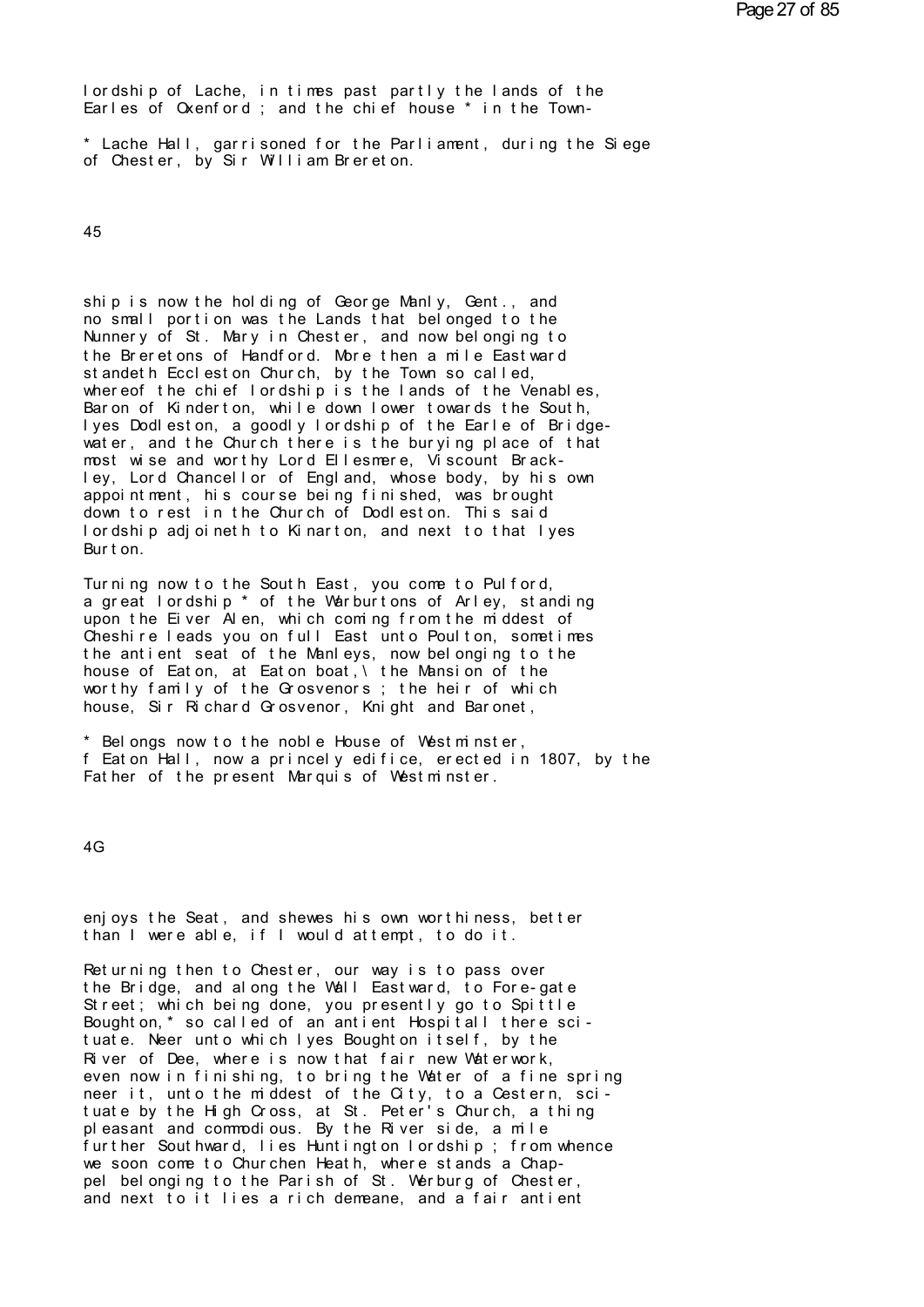Timber mansion house -  $i$  - of the great family of the Calvelies, which house had, in times past, one addition of honour, when the owner thereof Sir Hugh Calvely was Captain of Calleys% (Calais) and married the late Queen

"Here was, until the present century, the common place of Execution, where also George Marsh suffered martyrdom for his Religion, in 1554.

f Lea Hall, now a farm house. The Calvely family, extinct in the male line, is now represented in the female line, by Viscount Combermere, of Combermere Abbey.

J Under Edward III., in 1374. His marriage with Queen Margaret is, doubtless, a myth.

47

of Aragon, and another of the late presence of our graci ous Sover ai gn King James, Anno 1G 17, who came thither from Chester, and advanced there the said Sir George Calvely to the degree of Knighthood.

Beneath this demean we must step over a stone bridge to Aldford,\* and on past an antient inheritance of the Fittons of Gawsworth, to Churton, where is scituate two gentlemen's habitations of the Barnstons and the I'ostocks; and so leaving Aldersey on our left hand, a place that gave beginning to Gentlemen of that name there, some famous Citizens of London, and Aldermen of Chester, and whose posterity do there still flourish.

We come now to Farndon, where is a fair new Church, + with the town itself reaching down to an exceeding fair stone bridge, built, no doubt, together with that old substantial Castle in the Holt, the bridge being the onely partition between the two Towns.

Pursuing the course of our River, northward of the town of Barton upon the Hill, we come still Easterly to Crewe, \ and Carden^ whereof both have given names

\* Since 1729, Aldford has belonged, by purchase, to the Grosvenor family.

f This Church was garrisoned during the Civil War, and was burnt at the siege of Holt Castle in 1645.

\ Now the seat of Roger Harry Barnston, Esq., a descendant of the Barnstons of Churton.

§ J. Hurleston Leche, Esq., the present proprietor derives in.

48

to geutlemen's families, the latter being now the mansion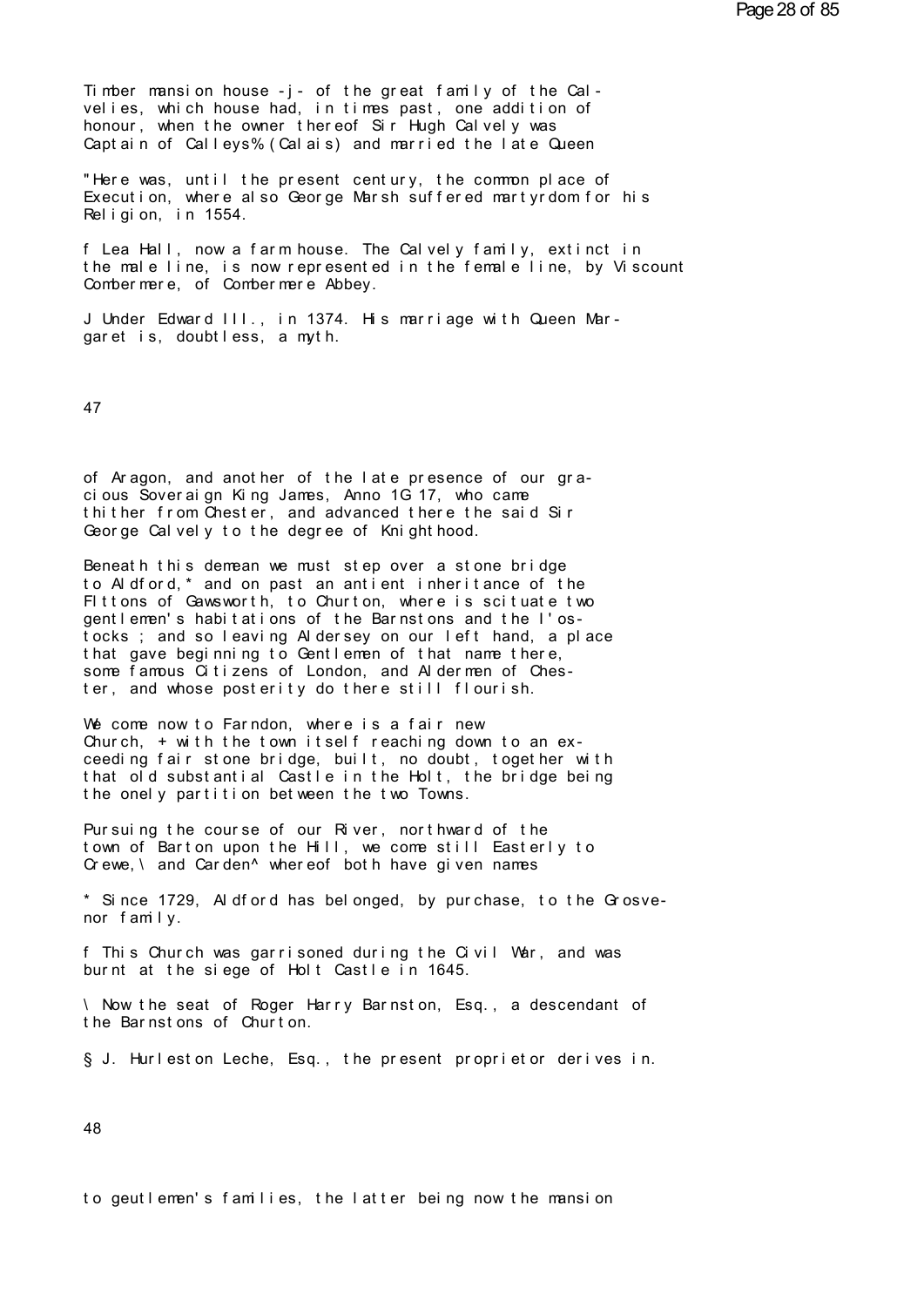of John Leche, Gentleman, a man of good descent; and extended: to Calcot (Caldecote) a fine seat ; near which is also another antient seat, once of the Yerdlcys, but si nce pur chased by Lady Chol m ey.

Next we come unto Tilston, which standeth by a fair demean, heret of ore the inheritance of the Massies, of Grafton,\* but lately purchased and new builded by Sir Peter Warburton, one of his Majestie's Justices of Common Pleas, who left his onely daughter and heir, the now Lady Grosvenor, who by her former husband was Lady Stanley of Alderley.

Upon our left hand, lyeth adjoining Horton, antiently a seat of the Golborns; and Overton, another Lordship: and passing thence by the Hamlet of Chorleton, we come presently to the two Lordships of Shoclach; one is called Church Shoclach, having a little Church in it, but as for the Castle f which M. Camden saith hat h been here,<br>I can say but little. The goodly seat here, of late years the Mansion of Sir Randle Brereton, is now brought unto the possession of a most worthy Knight, Sir Richard

the female line from William de Carden, with whom the original name became extinct.

\* Grafton has passed, by descent, to the present Lord Stanley, of A' derley.

f Of this Castle no remains exist, beyond the moat which surrounded it.

 $4/$ 

# $i$ , ; \',', 7, >; v/ -, i : <'

 $(i)$ 

antient seat of the Griffins, of long continuance, received\* into the bosom thereof one stout Water that they call Betley water. Let us step a little Easterly towards the head of this water, and take view of Wybunbury, a Church town, and a Parish Church \* to a great precinct, and on every side so garnished and adorned with the seats of Baronets, Knights and Gentlemen, as is scarce to he found the like in any country Parish; the Vicarage is in the gift of the Bishop of Lichfield and Coventry.

Neer unto the same Church is scituate a fine lordship and Town, with a decaved house and demean of Sir Thomas Smith, called the Hough; and next adjoining unto it, the Lee, being an antient seat of Knights and Esquires of that name, and now Sir Richard Lee, a Knight of worthy account, to whom I stand particularly bounden.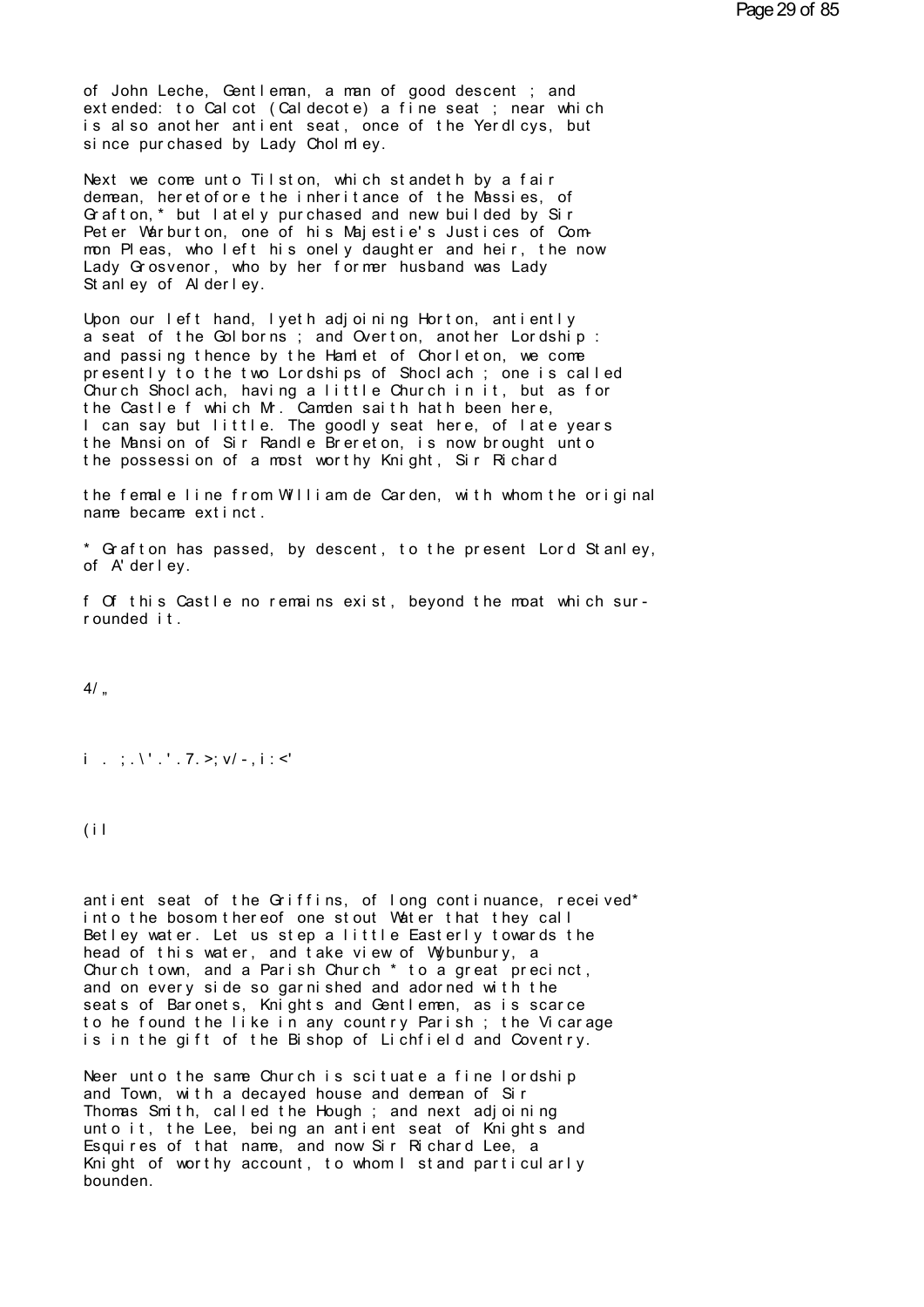But let us look a little more to the West, where stands the lordship of Blaikenfall (Blakenhall) ; and next to that Hunsterton, -\ both the lands of Sir Thomas Delves, and so come to Bartomley, \ a Parish and a Church; in which Township we see an antient handsome house and

\* We are indebted to John Twemlow, Esq., of Hatherton, for the accompanying engraving of Wybunbury Old Church, taken down in 1790.

f This and the three previously named lordships now belong to the Brought on family.

% During the Civil War, Barthomley Church was attacked by

62

demean, the lands of the Lawtons of Lawton; and from a lake hereabout runneth Wolwern brook, by Weston, a lordship with an antient seat and demean, belonging to Sir Thomas Delves, of Doddington, running along by Basford, a sightly habitation,\* sometime the lands of the Bromlees, but now of Sir Robert Cholmondeleigh; and so crossing the Lee brook again, we may first take notice of Shavington, an antient seat of the Woodnoths, the present 'owner thereof, John Woodnoth, Esq.,- $j \sim a$  great antiquary, and learned in the laws; and on the other hand Ro, and belongs, with Warbutton, Great Budworth, SfC, to Rowland E. E. Warburton, Esq.

f Now possessed by James H. Smith Barry, Esq., who resides Ht Mai bun/ Hall.

 $105$ 

Passing hence by Powsey Chappel, and Neivborough, the seat of George Holford, Esq., and so through a certain Park belonging also to Button, we come to Aston Grange, a Township of Sir Richard Brooke's, and so, by Weever side, to Aston, the seat of a worshipful race of Astons, the Heir now, Thomas Aston, Esq.,\* who hath to his said house, a fair Park, and a Chappel neer the house, of great use; and next adjoining to it is Sutton Lordship, and in it an antient Mannour house and demean of M. Warburton of Arley. And thus we go along the Weever side, till it brings us to a very stately stone Bridge, called Frodsham Bridge, built upon four fair arches. where we finish our view of Bucklow Hundred. and passe over this Bridge into

### EDDI SBURY HUNDRED.

Our view of this Hundred shall begin from Frodsham Bridge, whence we go to Frodsham Town, a fair continued street with handsome buildings, and at the Westend of it a fair House or Castle. Frodsham Castle, a relying seat of pleasure to the honourable owner thereof. Sir Tho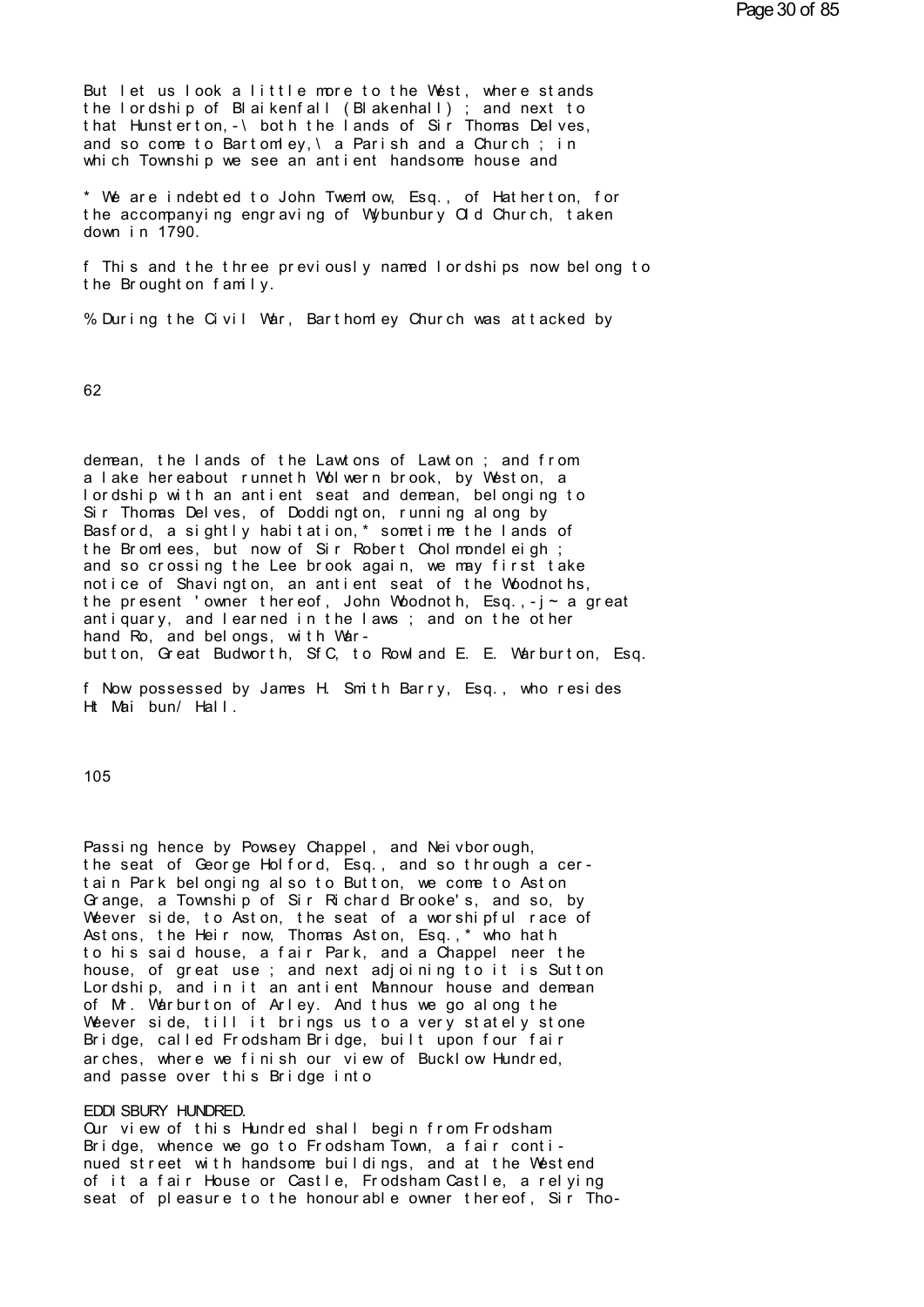mas Savage. f The Church is fair and pleasantly scitu-

\* Afterwards Sir Thomas Aston, created a Baronet by Charles 1., in 1628, from whom the estate has descended to the present owner, Sir Arthur Ingram Aston, Bart., of Aston Hall.

f Frodsham passed from the Savagesjo the noble house of Ili-

 $10G$ 

ated on the Hill over the Town; and over them all, a high towring Hill, with a Beacon upon it; and between these and Merzey, a fair and fruitful Marsh of large ext ent, all belonging to Sir Thomas Savage, and next unto it another Lordship called Helsby, on the high road to Chester.

Let us here, if you please, take with us a sight of the Parish of Ince,\* a goodly lordship of the Cholmleys;<br>and of Thornton, another of Sir George Booth's, extending her limits to the Towns on this Side Hapsford, where Edward Greg, Gent., of the Exchequer Court at Chester,<br>hath a fair seat ; and Dunham on the Hill, where Robert Whitby, Alderman of Chester, hath a pleasant house,<br>seen far off. And unto this, adde that third of Elton, where hath been a long descent of the Frodshams.

But let us go on, and being come to the Beeston water, we see on our left Manley, where is an antient seat of the Birkenheads, now Adam Birkenhead, Esq.; and of Little and Great Mouldsworth, where is the goodly antient seat of Peele, \ the habitation of the Hardwares,

vers, from them to the Earl of Barrymore, and is now vested iu the Marquis of Chol mondel ey.

\* Incc formerly belonged, as recited in a previous portiou of this work, to the Abbot arid Canons of St. Werburgh, but are now held by the trustees of the late E. Yates, Esq.

f King William Til., on his passage into Ireland, was enter-

107

but belonging to Sir Robert Chohnley; and so we leave Ashton Township behind us; and turning to look upon Bridge Trafford, in which a long continued race of that name have a seem v seat, the owner now M. Trafford. \* we see Barrow, a lordship and mansion of John Savage, Esq. Al derman and Magistrate of the City of Chester.

"We passe on to Kelshall, very high in the skirt of the Forest, a lordship of Sir John Bone's, Kt.; beneath which taking with us an antient house of the Trevices, called Horton, we come to the Town and Parish of Tarvin, in which, besides the fair Church and Vicaridge, we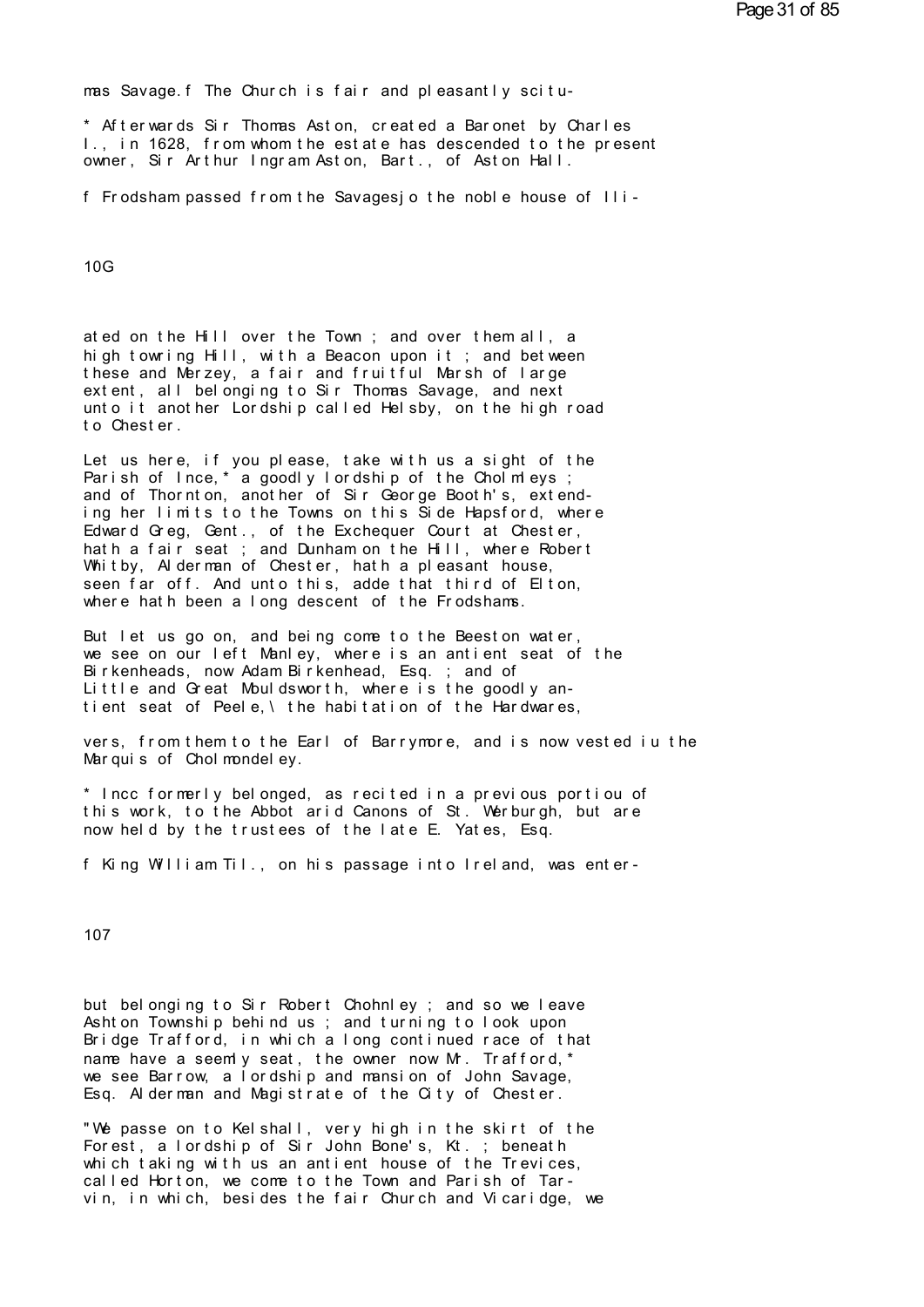see an antient ruined seat of the Bruines, of long continuance, but this house and demean is come to the heir see an antient ruined seat of the Bruines, of long continuance, but this house and demean is come to the heir<br>of a late famous lawyer, William Brock, a younger house<br>of the Brocks of Unton : and a little way from the Town see an antient ruined seat of the Bruines, of long continuance, but this house and demean is come to the heir<br>of a late famous lawyer, William Brock, a younger house<br>of the Brocks of Upton ; and a little way from the Town, see an antient ruined seat of the Bruines, of long continuance, but this house and demean is come to the heir<br>of a late famous lawyer, William Brock, a younger house<br>of the Brocks of Upton ; and a little way from the Town, see an antient ruined seat of the Bruines, of long continuance, but this house and demean is come to the heir<br>of a late famous lawyer, William Brock, a younger house<br>of the Brocks of Upton ; and a little way from the Town, see an antient ruined seat of the Bruin<br>tinuance, but this house and demean is<br>of a late famous lawyer, William Brock,<br>of the Brocks of Upton ; and a little w<br>a large sweet Farm, called Holmstreet.<br>Tarvin belongs to Sir Th of the Brocks of Upton ; and a little way from the Town,<br>a large sweet Farm, called Holmstreet. The Lordship of<br>Tarvin belongs to Sir Thomas Savage.<br>Not half a mile distant we see Hockenhull, a comely<br>house, giving name to

of the Brocks of Upton; and a little way from the lown,<br>a large sweet Farm, called Holmstreet. The Lordship of<br>Tarvin belongs to Sir Thomas Savage.<br>Not half a mile distant we see Hockenhull, a comely<br>house, giving name to a large sweet Farm, called Holmstreet. The Lordship of<br>Tarvin belongs to Sir Thomas Savage.<br>Not half a mile distant we see Hockenhull, a comely<br>house, giving name to gentlemen of long continuance, the<br>now owner John Hocken Tarvin belongs to Sir Thomas Savage.<br>Not half a mile distant we see Hockenhull, a comely<br>house, giving name to gentlemen of long continuance, the<br>now owner John Hockenhull, Esq. ; on one side of which<br>lyes Hockenhull Plot, lyes Hockenhull Plot, on our great London roadway to

tained at Peek Hall, by Col. Roger Whitley, who was a zealous<br>royalist, and had followed the fortuues of King Charles II., into<br>«xile house, giving name to gentlemen of long continuance, the<br>now owner John Hockenhull, Esq. ; on one side of which<br>lyes Hockenhull Plot, on our great London roadway to<br>tained at Peek Hall, by Col. Roger Whitley, who was a zea tained at Peek Hall, by Col. Roger Whitley, who was a zealous<br>royalist, and had followed the fortuues of King Charles II., into<br>«xile.<br>\* Capt. Trafford was killed at the Battle of Naseby, and the<br>estate shortly afterwards tained at Peek Hall, by Col. Roger Whitley, who was a zealous<br>royalist, and had followed the fortuues of King Charles II., into<br>«xile.<br>\* Capt. Trafford was killed at the Battle of Naseby, and the<br>estate shortly afterwards

108

108<br>Chester. Our River leads us by another fair and fruit-<br>ful demean and lordship, called Stapleford, for an antient<br>continuance the seat of the Bruines, the owner now John The metallies of the Microsomore of the State of the State of the State of the State of the State of the State of the Microsomore Peruine For d, for an antient Require For an antient Require For the seat of the Bruines, th Chester. Our River leads us by another fair and fruit-<br>ful demean and lordship, called Stapleford, for an antient<br>continuance the seat of the Bruines, the owner now John<br>Bruine, Esq. Chester. Our River leful demean and lordsh<br>continuance the seat<br>Bruine, Esq.<br>And now we turn Eastw Chester. Our River leads us by another fair and fruit-<br>ful demean and lordship, called Stapleford, for an antient<br>continuance the seat of the Bruines, the owner now John<br>Bruine, Esq.<br>And now we turn Eastward to Burton, whe

ful demean and lordship, called Stapleford, for an antient<br>continuance the seat of the Bruines, the owner now John<br>Bruine, Esq.<br>And now we turn Eastward to Burton, wherein is a<br>house belonging to John Werden, Gent. ; next continuance the seat of the Bruines, the owner now John<br>Bruine, Esq.<br>And now we turn Eastward to Burton, wherein is a<br>house belonging to John Werden, Gent. ; next which<br>lyes Duddon, where Mr. Done has a seat; and more<br>towa Bruine, Esq.<br>And now we turn Eastward to Burton, wherein is a<br>house belonging to John Werden, Gent. ; next which<br>lyes Duddon, where Mr. Done has a seat; and more<br>towards the Forest a house called Pricehall ; and a little<br>f And now we turn Eastward to Burton, wherein is a<br>house belonging to John Werden, Gent. ; next which<br>lyes Duddon, where Mr. Done has a seat; and more<br>towards the Forest a house called Pricehall ; and a little<br>further the To house belonging to<br>lyes Duddon, where<br>towards the Forest<br>further the Townsh<br>sion of John Hurle<br>field.<br>Towards the Biver towards the Forest a house called Pricehall; and a little further the Township of Clotton, and Idenshaiv, the mansion of John Hurlestone, Esq., and neer unto it How-<br>field.<br>Towards the River side we come to Tiverton Lordsh

rurther the lownship of Clotton, and Idenshaiv, the mansion of John Hurlestone, Esq., and neer unto it How-<br>field.<br>Towards the River side we come to Tiverton Lordship,<br>where is a house and demean of the Brassies, which hav sion of John Hurlestone, Esq., and neer unto it How-<br>field.<br>Towards the River side we come to Tiverton Lordship,<br>where is a house and demean of the Brassies, which have<br>been a great race of gentlemen. And so we cannot but<br> field.<br>Towards the River side we come to Tiverton Lordship,<br>where is a house and demean of the Brassies, which have<br>been a great race of gentlemen. And so we cannot but<br>stay to look up at the stately house and demean of Be Towards the River side we come to Tiverton Lordship,<br>where is a house and demean of the Brassies, which have<br>been a great race of gentlemen. And so we cannot but<br>stay to look up at the stately house and demean of Bees-<br>ton lowards the River side we come to liverton Lordship,<br>where is a house and demean of the Brassies, which have<br>been a great race of gentlemen. And so we cannot but<br>stay to look up at the stately house and demean of Bees-<br>ton where is a house and demean of the Brassies, which have<br>been a great race of gentlemen. And so we cannot but<br>stay to look up at the stately house and demean of Bees-<br>ton, the name also of that famous and far seen Castle,\*<br> stay to look up at the stately house and demean of Beeston, the name also of that famous and far seen Castle,\*<br>built there by the last Ranulph, Earl of Chester, mounted<br>on the top of a steep Hill of stone, the chief tower ton, the name also of that famous and far seen Castle,^<br>built there by the last Ranulph, Earl of Chester, mounted<br>on the top of a steep Hill of stone, the chief tower whereof,<br>in the summity of it, had a draw well of water

in the summity of it, had a draw well of water of incredi-<br>ble depth. To the which place I wish all good, and to<br>the name of Beeston, the demean being now in the pos-<br>\* This ancient fortress, of the ruins of which we here ble depth. Io the which place I wish all good, and to<br>the name of Beeston, the demean being now in the pos-<br>\* This ancient fortress, of the ruins of which we here present<br>our readers with an illustration, was several times the name of Beeston, the demean being now in the pos-<br>\* This ancient fortress, of the ruins of which we here present<br>our readers with an illustration, was several times takeu and re-<br>taken during the Civil War ; on the con \* This ancient fortress, of the rour readers with an illustration,<br>taken during the Civil War ; on t<br>dismantled by the Puritans, and h<br>ruin it now exhibits.

109

109<br>session of an antient Knight, Sir Hugh Beeston, without<br>issue male. 109<br>session of an antient K<br>issue male.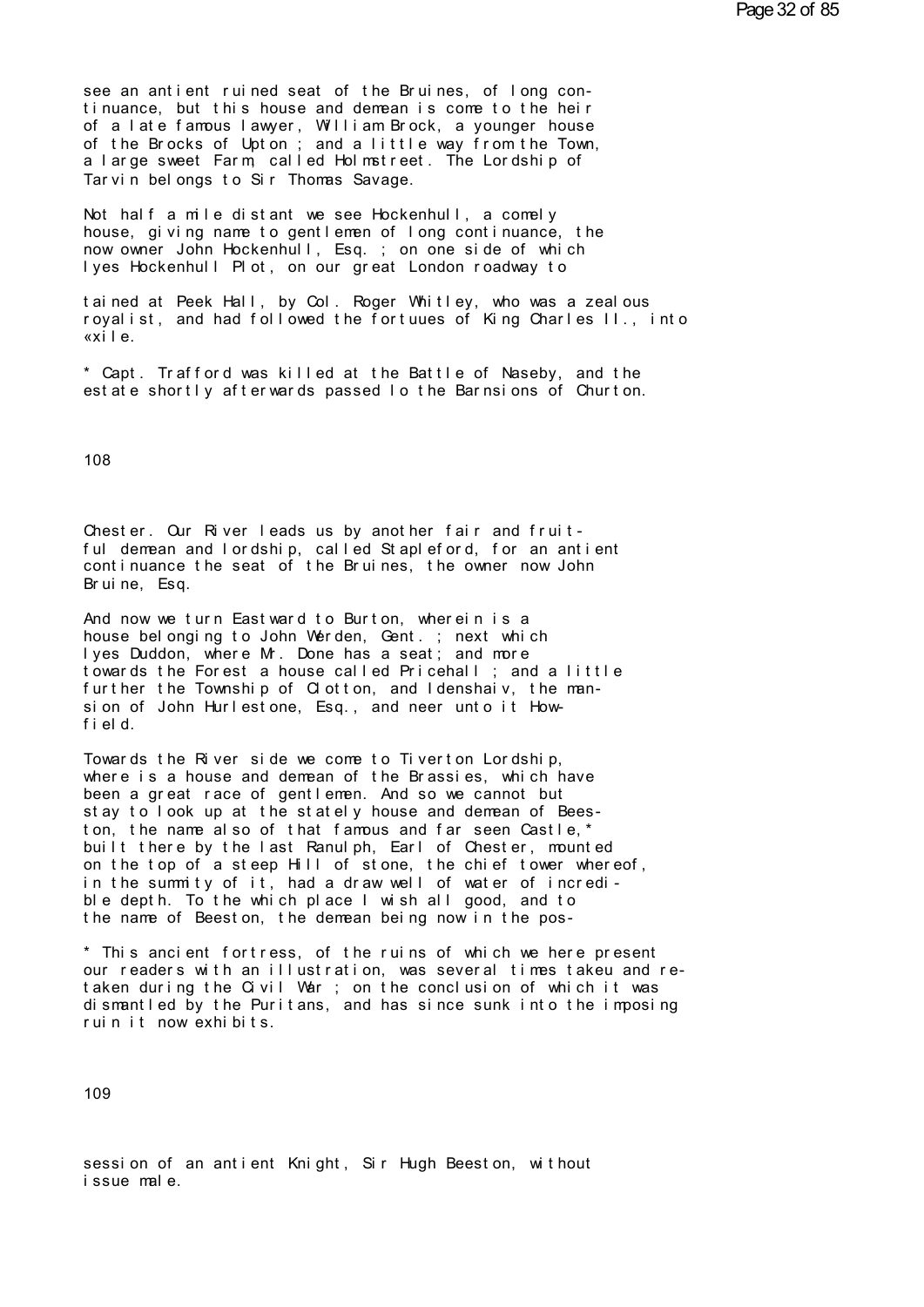We come next to Spurstow, a fair house and demain of George Spurstow, Esq., one of an antient continued race; John Alder sey, Gent., termed also of Spurstow, hath a fine antient demean, the birthplace of that most worthy Al dersey, Al derman of London. East ward lies Haught on, of the Haughtons, and another seat of the Buckleys; and on the West, Ridley, the possession of that honourable discent of the Egertons; and upon the North-west lies the l ordship of Peckforton, sometimes belonging to the great name of the Corbetts, but now to Sir Hugh Beeston.' And herein is a fine antient seat of the Calveleys.

Now we see the Mother Church of all these Townships, Bunbury, a fair Church, with, on the South side of the Chancel, Chappel and a burial place of the Egertons of Ridley. Not far from the Church, we see the ruines of the Colledge, founded there for six priests by that famous Hugh Calveley. But now, farther East, is the Lordship of War die, where hath been a Seat and demean of the antient family of the Prestlands, -\ of long continuance, and the Heirs male now failed.

\* On Peckforton Hill has lately been erected (1842-51) a magnificent Norman baronial Castle, of great beauty, now the resi-<br>dence of the worthy owner, John Tollemache, Esq., M.P., who is also the possessor of Beeston Castle, and other Cheshire manors.

f The Preslandu o SWall for di Salop, are descendants of this family.

110

Neer the West end of this is the Cleys, a fair house of the Davenports; and upon the North side stands the Township of Calveley\* whence that great name had first<br>their denomination. The principal seat therein remains yet, and hath heen long the hahitation of one race of the Davenports, the owner thereof now Arthur Davenport, Esq. ; and neer unto it another fair house of the Mainwarings. More Northward lies Wettenhall, with an antient seat of the Breretons of Wettenhall.

Hence, Westward, is Alpraham, where was antiently a Seat of the Pages, now wholly extinct. And here the lofty pile, the Hall of Tilstone Feamal, shews itself. Neer unto this, we see the mines of the House of Flaxyard, the antient seat of the Dones of Flaxyard, afterwards united by marriage with the Dones of Uthinton, neer hereunto, the owner now Sir John Done, Kt., who by his well pleasing service to His Majesty, who took His pleasure and repast in His Forest of Delamere, A.D. 1617, of which he was chief forester, ordered so wisely His Highnesse's sports, that He freely honored him with Knighthood, and graced his house of Uthinton with His royal presence.

But let us take with us the view of Tarporley Church and Town, on the great Roadway to Chester, a Lordship

\* At Calveley, that celebrated warrior. Sir Hugh Calveley, Governor of Calais in the reign of King Edward III., wai born.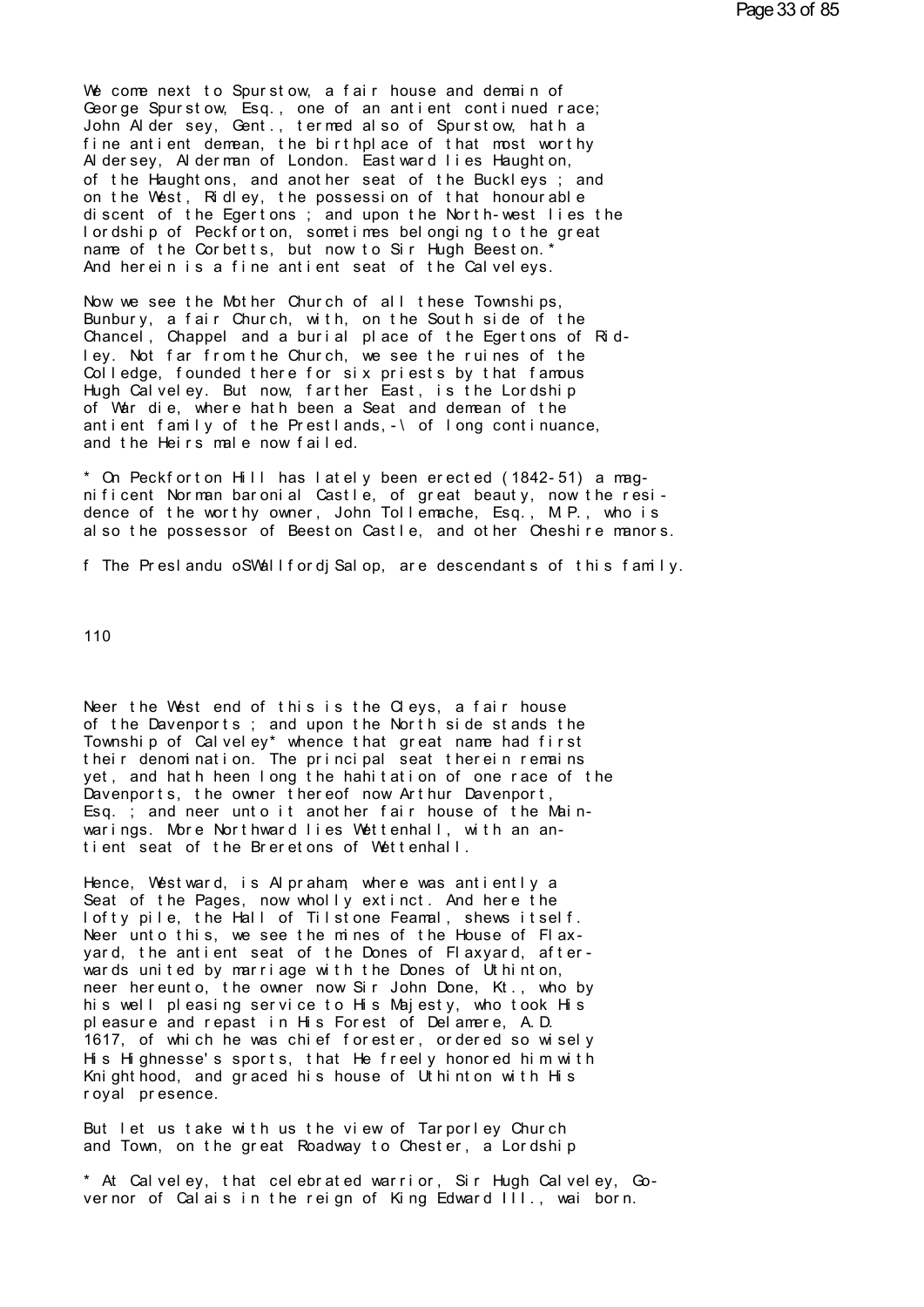$\mathbf{m}$ 

%, of the said Sir John Done ; from whence we go by Eaton<br>and Rushton, to Barley, a fair seat and demean of the Startles, now Henry Starkey, Esq.; near which is the of the said Sir John Done ; from whence we go by Eaton<br>and Rushton, to Barley, a fair seat and demean of the<br>Startles, now Henry Starkey, Esq. ; near which is the<br>great seat and house of another worthy race, called the<br>Ege of the said Sir John Done; from whence we go by Eaton<br>and Rushton, to Barley, a fair seat and demean of the<br>Startles, now Henry Starkey, Esq.; near which is the<br>great seat and house of another worthy race, called the<br>Egert , of the said Sir John Done; from whence we go by Eaton<br>and Rushton, to Barley, a fair seat and demean of the<br>Startles, now Henry Starkey, Esq.; near which is the<br>great seat and house of another worthy race, called the<br>Ege , of the said Sir John Done ; from whence we go by Eaton<br>and Rushton, to Barley, a fair seat and demean of the<br>Startles, now Henry Starkey, Esq. ; near which is the<br>great seat and house of another worthy race, called the<br>E and Rushton, to Barley, a fair seat and demean of the<br>Startles, now Henry Starkey, Esq.; near which is the<br>great seat and house of another worthy race, called the<br>Egertons of Oulton\* whereof have succeeded for some<br>descent Startles, now Henry Starkey, Esq.; near which is the<br>great seat and house of another worthy race, called the<br>Egertons of Oulton\* whereof have succeeded for some<br>descents Knights of note, and the owner now Sir Rowland<br>Egert great seat and house of another worthy race, called the<br>Egertons of Culton\* whereof have succeeded for some<br>descents Knights of note, and the owner now Sir Rowland<br>Egerton, Bart. In the edge of the Forest lies the little<br>C Egertons of Culton\* whereof have succeeded for some<br>descents Knights of note, and the owner now Sir Rowland<br>Egerton, Bart. In the edge of the Forest lies the little<br>Church and Town of Little Budworth, in which Parish is<br>a descents Knights of note, and the owner now Sir Rowland<br>Egerton, Bart. In the edge of the Forest lies the little<br>Church and Town of Little Budworth, in which Parish is<br>a Mere ; a Brook from which leads us to Darnall Grange Egerton, Bart. In the edge of the Forest lies the little<br>Church and Town of Little Budworth, in which Parish is<br>a Mere ; a Brook from which leads us to Darnall Grange,<br>once a famous place, the residence of some of the Earl Church and lown of Little Budworth, in which Parish is<br>a Mere ; a Brook from which leads us to Darnall Grange,<br>once a famous place, the residence of some of the Earls<br>of Chester, of whom the seventh and last, John Scot,<br>dy a Mere ; a Brook from which leads us to Darnall Grange,<br>once a famous place, the residence of some of the Earls<br>of Chester, of whom the seventh and last, John Scot,<br>dyed there. It is now a fine seat, with a sweet house of<br> once a famous place, the residence of some of the Earls of Chester, of whom the seventh and last, John Scot, dyed there. It is now a fine seat, with a sweet house of brick lately erected, and now the possession of Henry Le of Chester, of whom the seventh and<br>dyed there. It is now a fine seat,<br>brick lately erected, and now the p<br>Lee, Esq., heir to Sir Richard Lee,<br>Along the Park side of Darnall, lye<br>therein many good Farms.<br>By the water of We brick lately erected, and now the possession of Henry<br>Lee, Esq., heir to Sir Richard Lee, before-mentioned.<br>Along the Park side of Darnall, lyes Swanlow, and<br>therein many good Farms.<br>By the water of Weever, we soon come to

Lee, Esq., heir to Sir Richard Lee, before-mentioned.<br>Along the Park side of Darnall, lyes Swanlow, and<br>therein many good Farms.<br>By the water of Weever, we soon come to that famous<br>seat of the Stanleys of Weever, f now the Along the Park side of Darnall, lyes Swaniow, and<br>therein many good Farms.<br>By the water of Weever, we soon come to that famous<br>seat of the Stanleys of Weever, f now the mansion house<br>of Thomas Stanley of Alderley, Esq. And therein many good Farms.<br>By the water of Weever, we soon come to that famous<br>seat of the Stanleys of Weever, f now the mansion house<br>of Thomas Stanley of Alderley, Esq. And so we come<br>to Over Church, scituate half a mile f By the water of Weever, we soon come to that famous<br>seat of the Stanleys of Weever, f now the mansion house<br>of Thomas Stanley of Alderley, Esq. And so we come<br>to Over Church, scituate half a mile from the Town<br>itself, whic seat of the Stanleys of Weever, f now the mansion house<br>of Thomas Stanley of Alderley, Esq. And so we come<br>to Over Church, scituate half a mile from the Town<br>itself, which, being the main possession of the Abbot and<br>\* The

to Over Church, scituate half a mile from the Toitself, which, being the main possession of the<br>\* The Egertons of Oulton, ever held to be one of<br>milies in Cheshire, are now represented by Sir F<br>Grey Egerton, Bart , M.P., o \* The Egertons of Culton, ever held to be one of the first fa-<br>milies in Cheshire, are now represented by Sir Philip de Malpas<br>Grey Egerton, Bart , M.P., of Culton.<br>f Early in the l?th century Weever became, by purchase, t ° The Egertons of Culton, ever held to be one of the milies in Cheshire, are now represented by Sir Phil Grey Egerton, Bart , M.P., of Culton.<br>f Early in the I?th century Weever became, by purch property of the Wilbrahams

1 1:

11:<br>Convent of Vale Boy all, obtained by their means to be<br>made a Maior Town, which government they hold to this<br>day, Neer unto which is a fine seat, called Knight's 1 1:<br>Convent of Vale Boy all, obtained by their means to be<br>made a Maior Town, which government they hold to this<br>day. Neer unto which is a fine seat, called Knight's<br>Grange and pot far from this a yery pleasant bouse of Convent of Vale Boy all, obtained by their means to be<br>made a Maior Town, which government they hold to this<br>day. Neer unto which is a fine seat, called Knight's<br>Grange, and not far from this, a very pleasant house of<br>Thom Convent of Vale Boy all, obtained by their means to be made a Maior Town, which government they hold to this<br>day. Neer unto which is a fine seat, called Knight's<br>Grange, and not far from this, a very pleasant house of<br>Thom Convent of Vale Boy all, obtained by their means to be made a Maior Town, which government they hold to this<br>day. Neer unto which is a fine seat, called Knight's<br>Grange, and not far from this, a very pleasant house of<br>Thom made a Maior Town, which government they hold to this day. Neer unto which is a fine seat, called Knight's Grange, and not far from this, a very pleasant house of Thomas Mainwaring of Marton, Gent. A little further, we pas day. Neer unto which is a fine seat, called Knight's<br>Grange, and not far from this, a very pleasant house<br>Thomas Mainwaring of Marton, Gent. A little further,<br>we passe by Whitegate, and so come to that famous Val<br>Boyall.<br>M Grange, and not far from this, a very pleasant house of<br>Thomas Mainwaring of Marton, Gent. A little further,<br>we passe by Whitegate, and so come to that famous Vale<br>Boyall.<br>Methinks it probable that King Edward the First, w

Thomas Mainwaring of Marton, Gent. A little further,<br>we passe by Whitegate, and so come to that famous Vale<br>Boyall.<br>Methinks it probable that King Edward the First, who<br>founded here the Abbey, to which place the Abbey of<br>D we passe by Whitegate, and so come to that famous Vale<br>Boyall.<br>Methinks it probable that King Edward the First, who<br>founded here the Abbey, to which place the Abbey of<br>Darnhall was translated, gave this name to the goodly<br> Hoyall.<br>Nethinks it probable that King Edward the First, who<br>founded here the Abbey, to which place the Abbey of<br>Darnhall was translated, gave this name to the goodly<br>tract of grounds, betwixt the Forest and the River Weefounded here the Abbey, to which place the Abbey of<br>Darnhall was translated, gave this name to the goodly<br>tract of grounds, betwixt the Forest and the River Wee-<br>ver, by his hunting, or other princely sports; as, on the la founded here the Abbey, to which place the Abbey of<br>Darnhall was translated, gave this name to the goodly<br>tract of grounds, betwixt the Forest and the River Wee-<br>ver, by his hunting, or other princely sports; as, on the la Larnhall was translated, gave this name to the goodly<br>tract of grounds, betwixt the Forest and the River Wee-<br>ver, by his hunting, or other princely sports; as, on the late<br>occasion of our gracious Soveraign, his making th tract of grounds, betwixt the Forest and the River Wee-<br>ver, by his hunting, or other princely sports; as, on the late<br>occasion of our gracious Soveraign, his making the house<br>here four days his Royal Court, while on his r ver, by his hunting, or other princely sports; as, on the late occasion of our gracious Soveraign, his making the house<br>here four days his Royal Court, while on his return out of<br>Scotland, he solaced himself by his disport occasion of our gracious Soveraign, his making the house<br>here four days his Royal Court, while on his return out of<br>Scotland, he solaced himself by his disports in the Forest,<br>he confirmed it indeed to be a Royal Vale. Thi here four days his Royal Court, while on his return out of Scotland, he solaced himself by his disports in the Forest, he confirmed it indeed to be a Royal Vale. This Vale Boyall was the seat of the Holcrofts for two disce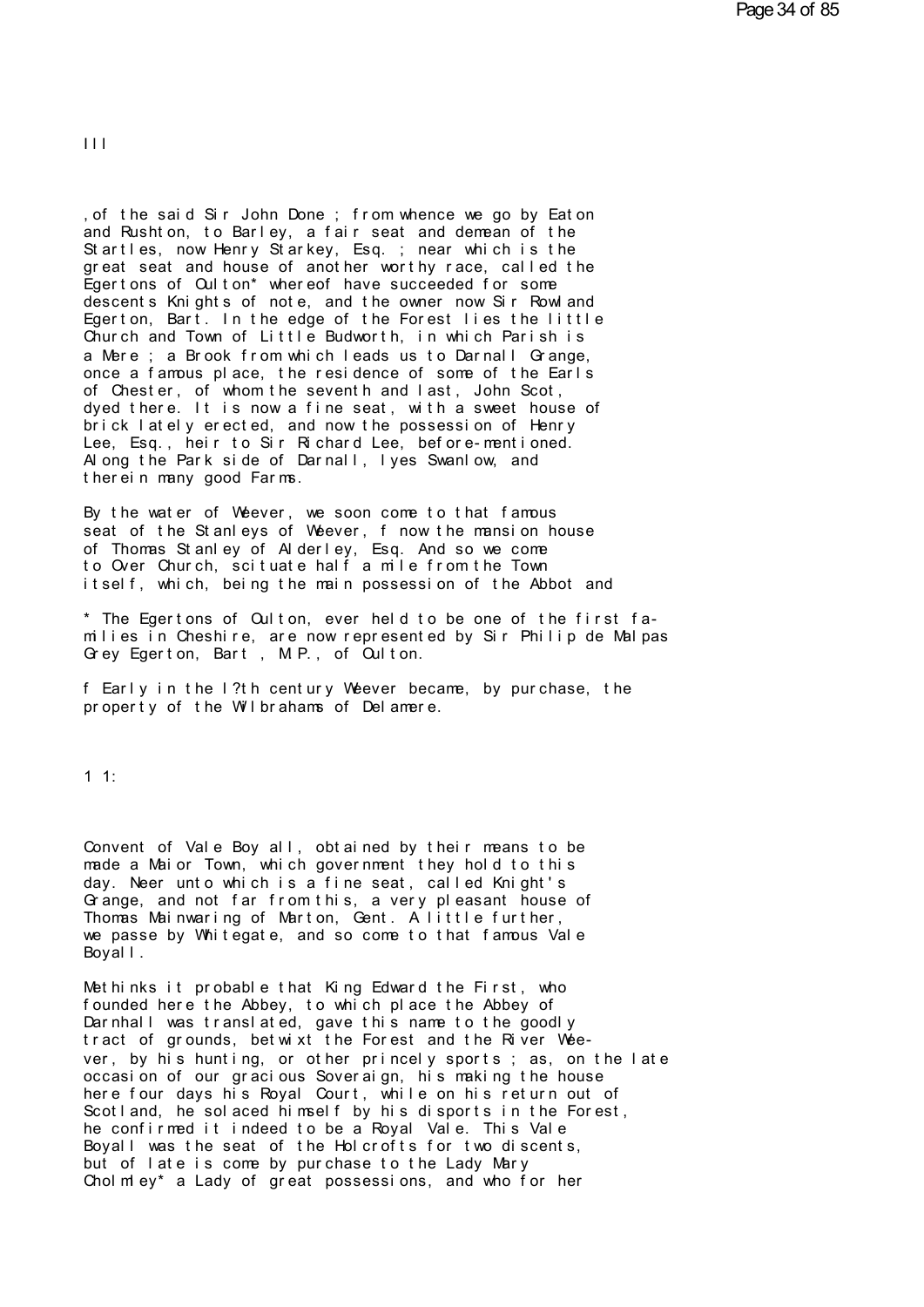\* Her son Thomas was t he i mmedi at e ancest or of t he Ri ght \* Her son Thomas was the immediate ancestor of the Right<br>Hon. Thomas Cholmondeley, the present noble owner of Vale<br>Royal, who was raised to the peerage in 182), by the title of Bi-<br>ron Delamere. The original MSS, purportin \* Her son Thomas was the immediate ancestor of the Right<br>Hon. Thomas Cholmondeley, the present noble owner of Vale<br>Royal, who was raised to the peerage in 182), by the title of Bi-<br>ron Delamere. The original MSS., purporti \* Her son Thomas was the immediate ancestor of the Right<br>Hon. Thomas Cholmondeley, the present noble owner of Vale<br>Royal, who was raised to the peerage in 182), by the title of Bi-<br>ron Delamere. The original MSS., purporti ron Delamere. The original MSS., purporting to be the Prophecies of Robert Nixon, the Cheshire Prophet, are here deposited-<br>Nixon is alleged to have been born at Bridge-end House, in the<br>Paii>h of Over, in the reign o' Edw

113

113<br>wisdom, virtue and great hospitality, deserveth worthy<br>remembrance. 113<br>wisdom, virtue and gr<br>remembrance.<br>We see bevond this Sa

We see beyond this Sandy way, and Hartford, and so<br>We see beyond this Sandy way, and Hartford, and so<br>We look as far as this Hundred reacheth to Winnington,<br>where is a bridge over the Wheyer : which going first by wisdom, virtue and great hospitality, deserveth worthy<br>remembrance.<br>We see beyond this Sandy way, and Hartford, and so<br>we look as far as this Hundred reacheth to Winnington,<br>where is a bridge over the Weever ; which going where the worthy<br>remembrance.<br>We see beyond this Sandy way, and Hartford, and so<br>we look as far as this Hundred reacheth to Winnington,<br>where is a bridge over the Weever ; which going first by<br>Wallerscote, an antient seat remembrance.<br>We see beyond this Sandy way, and Hartford, and so<br>we look as far as this Hundred reacheth to Winnington,<br>where is a bridge over the Weever ; which going first by<br>Wallerscote, an antient seat of the Littlers, We see beyond this Sandy way, and Hartford, and so<br>we look as far as this Hundred reacheth to Winnington,<br>where is a bridge over the Weever ; which going first by<br>Wallerscote, an antient seat of the Littlers, it hastens to We see beyond this Sandy way, and Hartford, and so<br>we look as far as this Hundred reacheth to Winnington,<br>where is a bridge over the Weever ; which going first by<br>Wallerscote, an antient seat of the Littlers, it hastens to we look as far as this Hundred reacheth to Winnington,<br>where is a bridge over the Weever; which going first by<br>Wallerscote, an antient seat of the Littlers, it hastens to<br>Weaversham, a pretty Church Town, with a Court and<br> where is a bridge over the Weever ; which going first by<br>Wallerscote, an antient seat of the Littlers, it hastens to<br>Weaversham, a pretty Church Town, with a Court and<br>Prison, the Lordship now of Thomas Marbury, Esq. ; in<br> Wallerscote, an antient seat of the Littlers, it hastens to<br>Weaversham, a pretty Church Town, with a Court and<br>Prison, the Lordship now of Thomas Marbury, Esq.; in<br>which I must not omit one antient seat of the Warburtons<br>c Weaversham, a pretty Church Town, with a Court and<br>Prison, the Lordship now of Thomas Marbury, Esq.; in<br>which I must not omit one antient seat of the Warburtons<br>called Helperstone Grange. From hence Weever shall<br>part with Prison, the Lordship now of Thomas Marbury, Esq.; in<br>which I must not omit one antient seat of the Warburtons<br>called Helperstone Grange. From hence Weever shall<br>part with us at Acton bridge; Westward of which is Ac-<br>ton To called Helperstone Grange. From hence Weever shall<br>part with us at Acton bridge; Westward of which is Ac-<br>ton Township, where is an antient seat of the Farrars,<br>and so we take with us Crowton, where Sir Gilbert Ire-<br>land, called Helperstone Grange. From hence Weever shall<br>part with us at Acton bridge ; Westward of which is Ac-<br>ton Township, where is an antient seat of the Farrars,<br>and so we take with us Crowton, where Sir Gilbert Ire-<br>land, part with us at Acton bridge ; Westward of which is Acton Township, where is an antient seat of the Farrars, and so we take with us Crowton, where Sir Gilbert Ireland, Knight, hath a house and demean. Next lyes<br>Kingsley Lo ton Township, where is an antient seat of the Farrars,<br>and so we take with us Crowton, where Sir Gilbert Ire-<br>land, Knight, hath a house and demean. Next Iyes<br>Kingsley Lordship, and therein an antient seat of the<br>Rutters, land, Knight, hath a house and demean. Next lyes<br>Kingsley Lordship, and therein an antient seat of the<br>Rutters, of long continuance ; and not far off, a fair brick<br>house of the Gerards of Crownwood (Crewood).<br>Passing thenc

Kingsley Lordship, and therein an antient seat of the<br>Rutters, of long continuance ; and not far off, a fair brick<br>house of the Gerards of Crownwood (Crewood).<br>Passing thence to Newton, and Alvanley, a pretty<br>Township, we house of the Gerards of Crownwood (Crewood).<br>Passing thence to Newton, and Alvanley, a pretty<br>Township, we passe by Norley, and Cuddington, and fall<br>into the spatious Forrest of Delamere itself; which For-<br>rest maintaineth house of the Gerards of Crownwood (Crewood).<br>Passing thence to Newton, and Alvanley, a pretty<br>Township, we passe by Norley, and Cuddington, and fall<br>into the spatious Forrest of Delamere itself; which For-<br>rest maintaineth Passing thence to Newton, and Alvanley, a pretty<br>Township, we passe by Norley, and Cuddington, and fall<br>into the spatious Forrest of Delamere itself; which For-<br>rest maintaineth a convenient being and preservation for<br>His Passing thence to Newton, and Alvaniey, a pretty<br>Township, we passe by Norley, and Cuddington, and fall<br>into the spatious Forrest of Delamere itself; which For-<br>rest maintaineth a convenient being and preservation for<br>His Township, we passe by Norley, and Cuddington, and fall<br>into the spatious Forrest of Delamere itself; which For-<br>rest maintaineth a convenient being and preservation for<br>His Majesty's Deer, both Red and Fallow, whereof ther into the spatious Forrest of Delamere itself; which Forrest maintaineth a convenient being and preservation for His Majesty's Deer, both Red and Fallow, whereof there is no small store. Upon the highest hill of all, and ab rest maintaineth a co<br>His Majesty's Deer, b<br>is no small store. Up<br>about the middest of<br>house of the chief fo<br>Forrest.

114

114<br>1 might wade mto a long discourse of those two Cities,<br>Eadsbury and Finborow, which writers, antient and rao-<br>derri do make report of : which I will leave untouched 114<br>1 might wade mto a long discourse of those two Cities,<br>Eadsbury and Finborow, which writers, antient and rao-<br>derri, do make report of ; which I will leave untouched,<br>because I suppose my long journey in this little Hu 1 might wade mto a long discourse of those two Cities,<br>Eadsbury and Finborow, which writers, antient and rao-<br>derri, do make report of ; which I will leave untouched,<br>because I suppose my long journey in this little Hundre 1 might wade mto a long discourse of those two Cities,<br>Eadsbury and Finborow, which writers, antient and rao-<br>derri, do make report of ; which I will leave untouched,<br>because I suppose my long journey in this little Hundre

## WERALL HUNDRED.

That this was in old time a Forrest, I think cannot be doubted : but when it was disafforested I will not contend. WERALL HUNDRED.<br>That this was in old time a Forrest, I think cannot be<br>doubted ; but when it was disafforested I will not contend,<br>only that it is now one of the most fertile parts in the whole WERALL HUNDRED.<br>That this was in old time a Forrest, I think cannot be<br>doubted ; but when it was disafforested I will not contend,<br>only that it is now one of the most fertile parts in the whole<br>County. We will set in at th WERALL HUNDRED.<br>That this was in old time a Forrest, I think cannot be<br>doubted; but when it was disafforested I will not contend,<br>only that it is now one of the most fertile parts in the whole<br>County. We will set in at the That this was in old time a Forrest, I think cannot be<br>doubted ; but when it was disafforested I will not contend,<br>only that it is now one of the most fertile parts in the whole<br>County. We will set in at the Stone Bridge,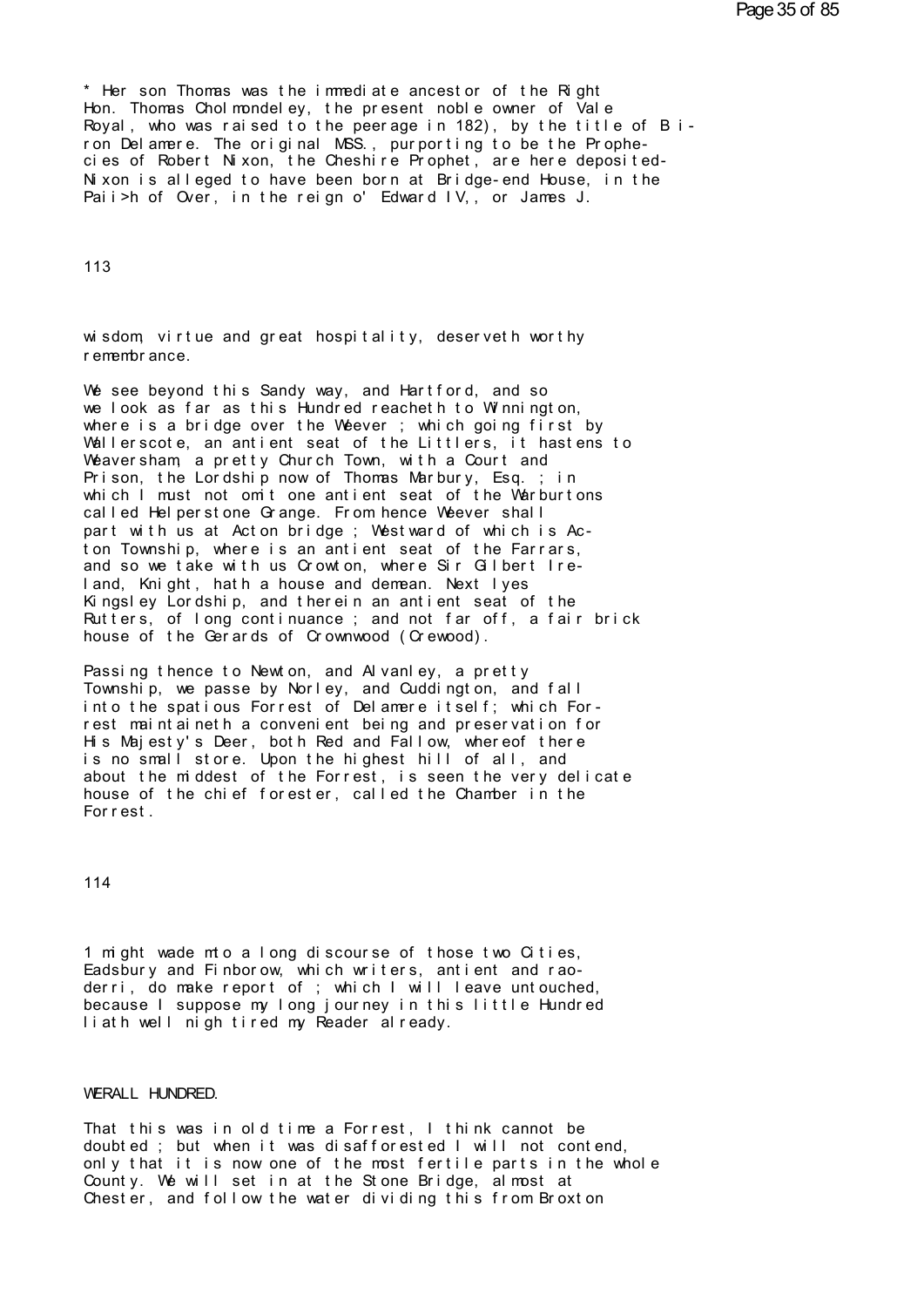Hundred; which will bring us, a little behind Upton, to Chorlton, and then to the Lea, a fair house and demean, for some discents of the G aseours, Esqrs., of special note; and next unto it lyes Backford Town and Church, and hard by it the Seat of our worthy Prothonotary Henry Birkenhead, \* Esq. ; from whence, as we see on the West

\* The Birkenheads of Backford became extinct in the male line in 1724, and are now represented by E. H. Glegg, Esq., who has been for some time engaged in rebuilding Backford Hall for his future residence. The manor of Chorlton, as well as Backford, arfe now the properly of M. Gegg.

115

of us Capenhurst Lordship, belonging to the houses of Chol m ey and Poole, \* and in the same, a gentleman's Seat.

By our Brook lyes Crouyhton, -\ a member of the<br>Lordship of John Hurlestone, Esq.; and from thence we come to Stoke, a little Parish adjoining that fair demean and antient seat of the Bunbury' 1 s, called Stanney Hall, the worthy present owner Sir Henry Bunbury, Kt., J of special good estimation. We turn us now towards our journey more Westward, passing by Whitby, from whence<br>it may seem the Whitby's of Chester derived their name.

Then holding on our course, we go by Great Sutton, a goodly Lordship, and where hath been a famous Seat, called Sutton Court, the inheritance now of Sir Robert Chol mondley; and upon our other hand, Pool, a fair antient Seat, with a Park, of which the long continued race of the Pools have borne that name, and it is very probable have been the ancestors of some very great families of that name in other Counties, the present owner there, John

\* Capenhurst is now the property of the Rev. Richard Richardson, whose ancestor purchased it from the CI wI mondel eys in 1770.

f Croughton has been purchased this year (1852) from /. Hurlestone Leche, Esq., of Carden, by Robert Ashton, Esq., of Hyde.

His descendant, Sir E. Bunbury, Bart,, is the present possessor of this estate.

116

Poole. Esq. \* Neer unto which, we see also Stanlow. now a Farm of the said M. Pool's; here was also a Monastery founded hy the famous Lacy, Constable of Chester, about A.D. 1173: but from the unrul vnesse of Merzey water, they misliked their seat there, and translated themselves to Wholly in Lancashire.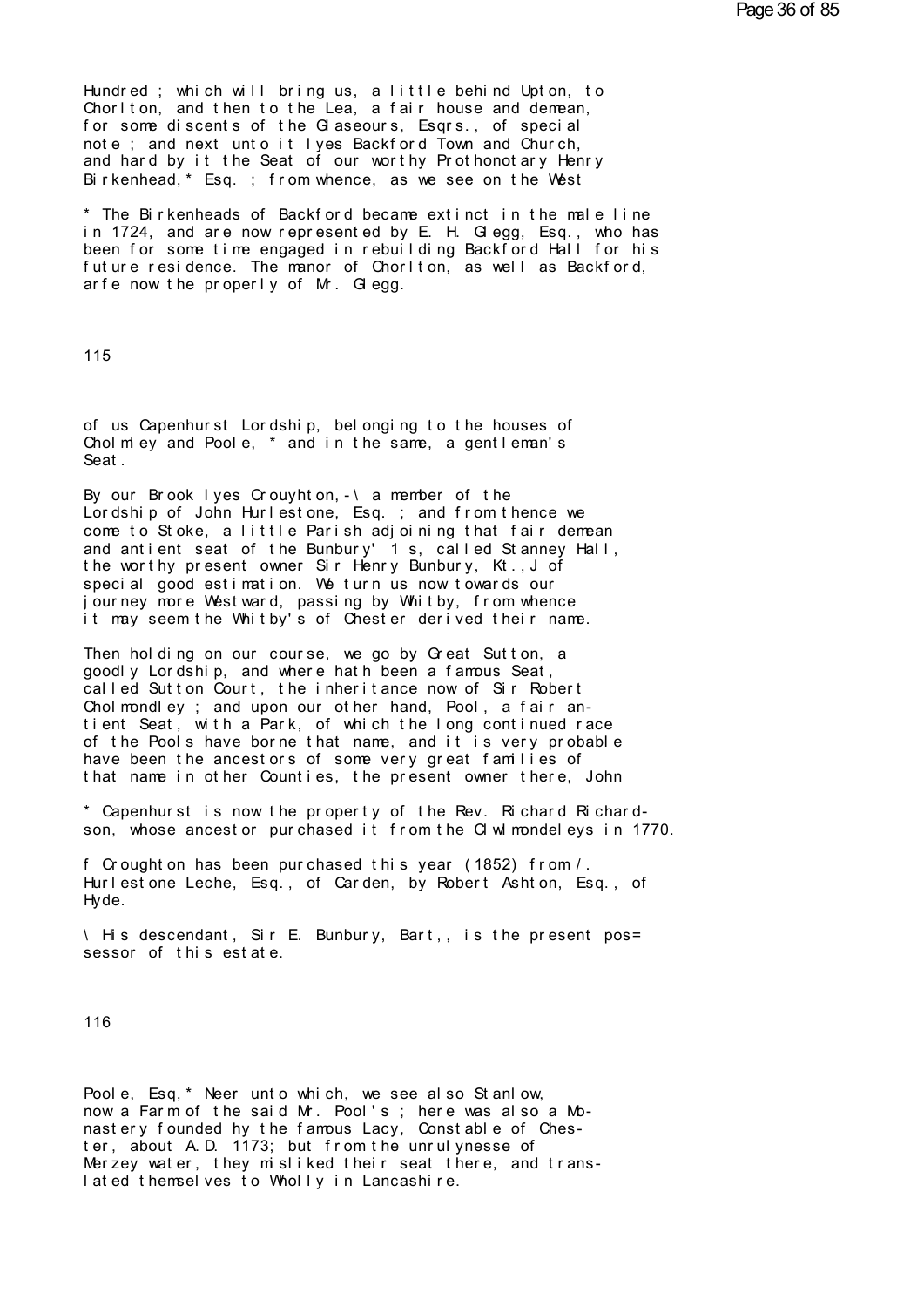Next come we to Hooton f a goodly antient Mannour<br>and fair Park, which ever since the reign of King Richard Next come we to Hooton fagoodly antient Mannour<br>and fair Park, which ever since the reign of King Richard<br>the Second, hath been the seat of the Stanleys of Hooton,<br>gentlemen of great dignity and worth : where have con-Next come we to Hooton f a goodly antient Mannour<br>and fair Park, which ever since the reign of King Richard<br>the Second, hath been the seat of the Stanleys of Hooton,<br>gentlemen of great dignity and worth; where have con-<br>ti Next come we to Hooton f a goodly antient Mannour<br>and fair Park, which ever since the reign of King Richard<br>the Second, hath been the seat of the Stanleys of Hooton,<br>gentlemen of great dignity and worth ; where have con-<br>t Next come we to Hooton fagoodly antient Mannour<br>and fair Park, which ever since the reign of King Richard<br>the Second, hath been the seat of the Stanleys of Hooton,<br>gentlemen of great dignity and worth; where have con-<br>tinu Next come we to Hooton fagoodly antient Mannour<br>and fair Park, which ever since the reign of King Richard<br>the Second, hath been the seat of the Stanleys of Hooton,<br>gentlemen of great dignity and worth; where have con-<br>tinu and fair Park, which ever since the reign of King Richard<br>the Second, hath been the seat of the Stanleys of Hooton,<br>gentlemen of great dignity and worth; where have con-<br>tinued the same Stanleys in a direct succession, and the Second, hath been the seat of the Stanleys of Hooton,<br>gentlemen of great dignity and worth; where have con-<br>tinued the same Stanleys in a direct succession, and was<br>late possessed by Sir Rowland Stanley, Kt., who lived gentlemen of great dignity and worth; where have con-<br>tinued the same Stanleys in a direct succession, and was<br>late possessed by Sir Rowland Stanley, Kt., who lived<br>there to the age of well neer a hundred years, where his<br> tinued the same Stanleys in a dilate possessed by Sir Rowland St<br>there to the age of well neer a<br>fourth generation, his Son's Son<br>his decease. Neer unto this lyes<br>Church and Lordship.<br>Next beyond it we leave on our there to the age of well neer a hundred years, where his<br>fourth generation, his Son's Son's Son was, at the time of<br>his decease. Neer unto this lyes Easthani, the Parish<br>Church and Lordship.<br>Next beyond it, we leave on our fourth generation, his Son's Son's Son was, at the time of<br>his decease. Neer unto this lyes Easthani, the Parish<br>Church and Lordship.<br>Next beyond it, we leave on our left hand Brimstaxje ;<br>and so come to Poulton ; and the

Next beyond it, we leave on our left hand Brimstaxje;<br>and so come to Poulton; and the next to that is Brom-<br>borovyh, a pretty Town, with a Chappel ; and therein<br>\* The Pooles afterwards removed into Sussex, and oecame ex-<br>t Next beyond it, we leave on our left hand Brimstaxje;<br>and so come to Poulton ; and the next to that is Brom-<br>borovyh, a pretty Town, with a Chappel ; and therein<br>\* The Pooles afterwards removed into Sussex, and oecame ex-<br> and so come to Poulton; and the next to that is Brom-<br>borovyh, a pretty Town, with a Chappel; and therein<br>\* The Pooles afterwards removed into Sussex, and oecame ex-<br>tinct in the direct male line a few years since, by the borovyh, a pretty Town, with a Chappel ; and there in<br>\* The Pooles afterwards removed into Sussex, and oecame ex-<br>tinct in the direct male line a few years since, by the death<br>Rev. Sir Henry Poole. The manor now belongs to \* The Pooles afterwards removed into Sussex, and oecame ex-<br>tinct in the direct male line a few years since, by the death of the<br>Rev. Sir Henry Poole. The manor now belongs to the Marquis of<br>Westminster.<br>f The "goodly anti

tinct in the direct male line a few years since, by the death of the<br>Rev. Sir Henry Poole. The manor now belongs to the Marquis of<br>Westminster.<br>f The "goodly antient mannour of Hooton," which for five<br>centuries had b^en un Rev. Sir Henry Poole. The manor now belongs to the Marquis of<br>Westminster.<br>f The "goodly antient mannour of Hooton," which for five<br>centuries had b^en uninterruptedly the scat and possession of the<br>Stanley family, passed b f The "goodly antient mannour of Hooton," which for five<br>centuries had b^en uninterruptedly the scat and possession of th<br>Stanley family, passed by purchase in 184'J, with Eastham, to R<br>C. Nayhr, Esq.

117

Dani el Bavand, Esq., li ath a fair house and demean;<br>next which lyes Nether and Over Bebbington; the one, 117<br>Daniel Bavand, Esq., liath a fair house and demean ;<br>next which lyes Nether and Over Bebbington ; the one,<br>a Church Town, with a fine Church and Parsonage ; the<br>other where John Minshull Esq., of Minshull hath Daniel Bavand, Esq., liath a fair house and demean ;<br>next which lyes Nether and Over Bebbington ; the one,<br>a Church Town, with a fine Church and Parsonage ; the<br>other, where John Minshull, Esq., of Minshull, hath Daniel Bavand, Esq., liath a fair house and demean ;<br>next which Iyes Nether and Over Bebbington ; the one,<br>a Church Town, with a fine Church and Parsonage ; the<br>other, where John Minshull, Esq., of Minshull, hath<br>great sto other, where John Minshull, Esq., of Minshull, hath<br>great store of fair possessions.<br>Upon our left, we leave Stourton Lordship, and so go next which lyes Nether and Over Bebbington; the one,<br>a Church Town, with a fine Church and Parsonage; the<br>other, where John Minshull, Esq., of Minshull, hath<br>great store of fair possessions.<br>Upon our left, we leave Stourto

a Church Town, with a fine Church and Parsonage; the<br>other, where John Minshull, Esq., of Minshull, hath<br>great store of fair possessions.<br>Upon our left, we leave Stourton Lordship, and so go<br>by Prenton, where one race of t other, where John Minshull, Esq., of Minshull, hath<br>great store of fair possessions.<br>Upon our left, we leave Stourton Lordship, and so go<br>by Prenton, where one race of the Hockenhulls have a<br>fine house and demean ; beyond great store of fair possessions.<br>Upon our left, we leave Stourton Lordship, and so go<br>by Prenton, where one race of the Hockenhulls have a<br>fine house and dennean ; beyond which lyeth Landican<br>Township, the lands of Sir Ric Upon our left, we leave Stourton Lordship, and so go<br>by Prenton, where one race of the Hockenhulls have a<br>fine house and denrean ; beyond which lyeth Landican<br>Township, the lands of Sir Richard Wilbraham Bart.,<br>and from th Upon our lett, we leave Stourton Lordship, and so go<br>by Prenton, where one race of the Hockenhulls have a<br>fine house and demean ; beyond which lyeth Landican<br>Township, the lands of Sir Richard Wilbraham Bart.,<br>and from the by Prenton, where one race of the Hockenhulls have a<br>fine house and demean ; beyond which lyeth Landican<br>Township, the lands of Sir Richard Wilbraham Bart.,<br>and from thence we go to Woodchurch, a Parish Church,<br>with a neat fine house and demean ; beyond which lyeth Landican<br>Township, the lands of Sir Richard Wilbraham Bart.,<br>and from thence we go to Woodchurch, a Parish Church,<br>with a neat Parsonage ; beneath which, looking towards<br>Merzey, l From the rands of Sir Hichard Wilbraham Bart.,<br>and from thence we go to Woodchurch, a Parish Church,<br>with a neat Parsonage ; beneath which, looking towards<br>Merzey, lyes a goodly Vale, in which we see Upton<br>Lordship, wherei and from thence we go to Woodchurch, a Parish Church,<br>with a neat Parsonage ; beneath which, looking towards<br>Merzey, lyes a goodly Vale, in which we see Upton<br>Lordship, wherein stands the house and demean of the<br>Boulds of Merzey, lyes a goodly Vale, in which we see Upton<br>Lordship, wherein stands the house and demean of the<br>Boulds of Bonld, in Lancashire, now Peter Bould, Esq.;<br>and next unto this, Oxton. And then more neer to Mer-<br>zey, is th Boulds of Bonld, in Lancashire, now Peter Bould, Esq.;<br>and next unto this, Oxton. And then more neer to Mer-<br>zey, is the Township of Tranmere; and neer it, a fine<br>seat of that worthy gentleman, John M nshull, Esq., of<br>M ns and next unto this, Oxton. And then more neer to Mer-<br>zey, is the Township of Tranmere ; and neer it, a fine<br>seat of that worthy gentleman, John Minshull, Esq., of<br>Minshull, called Derby House.<br>Thence on our left hand, we

zey, is the Township of Tranmere ; and neer it, a fine<br>seat of that worthy gentleman, John Minshull, Esq., of<br>Minshull, called Derby House.<br>Thence on our left hand, we see Claughton, where Mr.<br>Thomas Powell hath fair lands seat of that worthy gentleman, John Minshull, Esq., of<br>Minshull, called Derby House.<br>Thence on our left hand, we see Claughton, where Mr.<br>Thomas Powell hath fair lands ; and then, leaving the<br>Ferry leading over unto Liverp M nshull, called Derby House.<br>Thence on our left hand, we see Claughton, where Mr.<br>Thomas Powell hath fair lands ; and then, leaving the<br>Ferry leading over unto Liverpool, we step into Birhet<br>Wood (Birkenhead),\* where hath

Thence on our left hand, we see Claughton, where Mr.<br>Thomas Powell hath fair lands; and then, leaving the<br>Ferry leading over unto Liverpool, we step into Birhet<br>Wood (Birkenhead),\* where hath been a famous Priory,<br>\* Birken Ferry leading over unto Liverpool, we step into Birnet<br>Wood (Birkenhead),\* where hath been a famous Priory,<br>\* Birkenhead, in the days of old King, and for 15) years after-<br>wards, merely a little hamlet, has now risen, as i \* Birkenhead, in the day<br>wards, merely a little h<br>the second town in the C<br>habitants. William Jacks<br>land owners.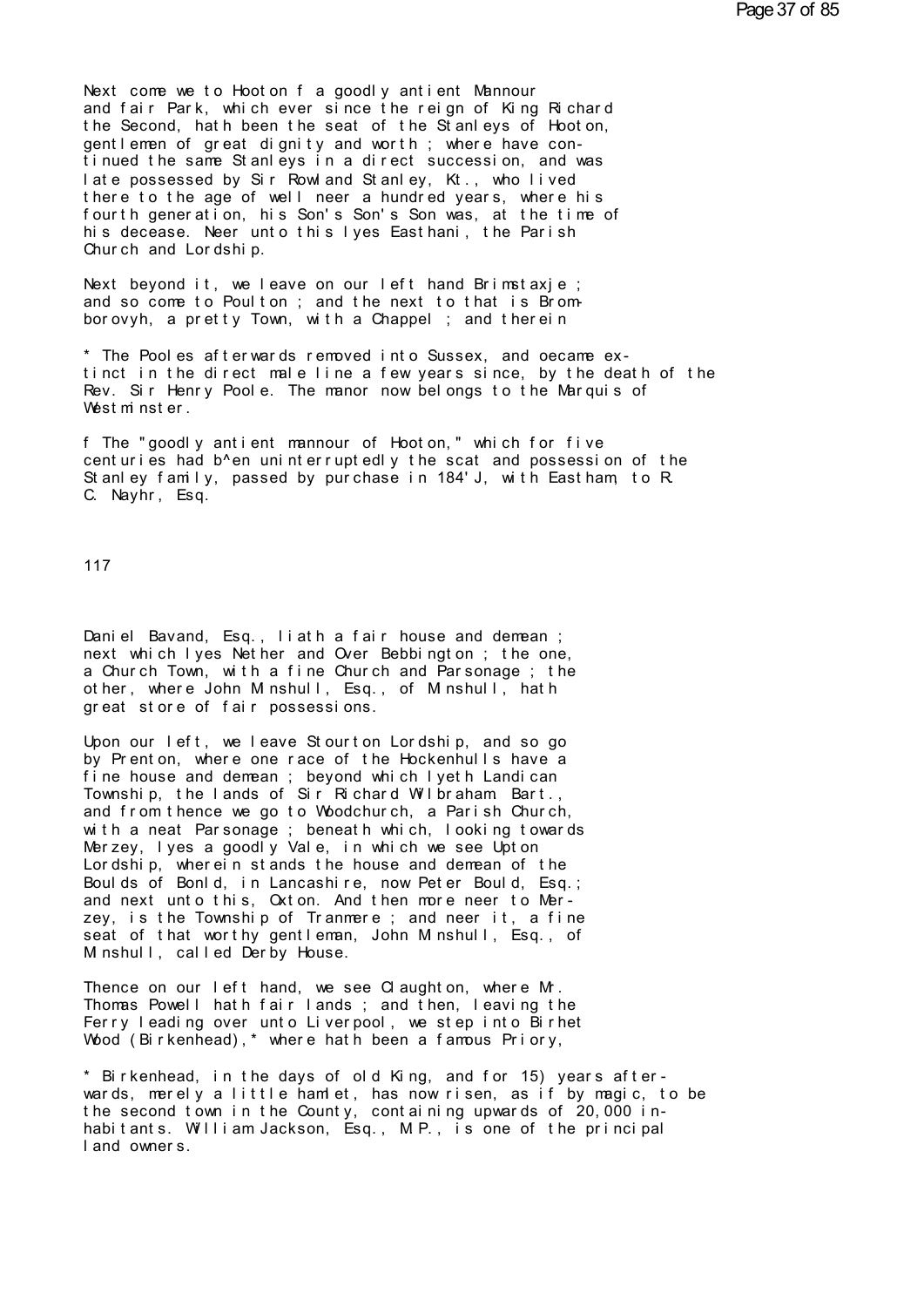l i f t<br>Lift<br>Lift

lift<br>but now a very goodly demean, and which lias come, by<br>discent from the Worslevs, to a gentleman of much worth. lift<br>but now a very goodly demean, and which lias come, by<br>discent from the Worsleys, to a gentleman of much worth.<br>Thomas Powell, Esq.,\* the heir of that antient seat of<br>Horsley, in the County of Elint but now a very goodly demean, and which lias come, by<br>discent from the Worsleys, to a gentleman of much worth.<br>Thomas Powell, Esq.,\* the heir of that antient seat of<br>Horsley, in the County of Flint. but now a very goodly demean, and which lias<br>discent from the Worsleys, to a gentleman of<br>Thomas Powell, Esq.,\* the heir of that antien<br>Horsley, in the County of Flint.<br>Beyond which we have onely Poulton cum Seacon but now a very goodly demean, and which lias come,<br>discent from the Worsleys, to a gentleman of much w<br>Thomas Powell, Esq.,\* the heir of that antient seat<br>Horsley, in the County of Flint.<br>Beyond which we have onely Poulton

discent from the Worsleys, to a gentleman of much worth.<br>Thomas Powell, Esq.,\* the heir of that antient seat of<br>Horsley, in the County of Flint.<br>Beyond which we have onely Poulton cum Seacombe,<br>till we come to the North-we Thomas Powell, Esq.,\* the heir of that antient seat of<br>Horsley, in the County of Flint.<br>Beyond which we have onely Poulton cum Seacombe,<br>till we come to the North-western shore, where is scituate<br>the Township of Kerby in W Horsley, in the County of Flint.<br>Beyond which we have onely Poulton cum Seacombe,<br>till we come to the North-western shore, where is scituate<br>the Township of Kerby in Wallasey, where I ye those fair<br>Lands, which for the fit Beyond which we have onely Poulton cum Seacombe,<br>till we come to the North-western shore, where is scituate<br>the Township of Kerby in Wallasey, where lye those fair<br>Lands, which for the fitnesse for such a purpose, allure<br>t Beyond which we have onely Poulton cum Seacombe,<br>till we come to the North-western shore, where is scituate<br>the Township of Kerby in Wallasey, where lye those fair<br>Lands, which for the fitnesse for such a purpose, allure<br>t t ill we come to the Northe Township of Kerby i<br>Lands, which for the filte gentlemen and other<br>and venture no small su<br>their horses.<br>And so we come to Bidst Lands, which for the fitnesse for such a purpose, allure<br>the gentlemen and others oft to appoint great Matches,<br>and venture no small sums, in trying the Swiftnesse of<br>their horses.<br>And so we come to Bidston, a goodly house

the gentlemen and others oft to appoint great Matches,<br>and venture no small sums, in trying the Swiftnesse of<br>their horses.<br>And so we come to Bidston, a goodly house, demean<br>and park of the Earl of Derby, which for the ple and venture no small sums, in trying the Swittnesse of<br>their horses.<br>And so we come to Bidston, a goodly house, demean<br>and park of the Earl of Derby, which for the pleasant<br>scituation and the variety of noble delights appe their horses.<br>And so we come to Bidston, a goodly house, demean<br>and park of the Earl of Derby, which for the pleasant<br>scituation and the variety of noble delights appendant to<br>it, his lordship seems much to affect the same And so we come to Bidston, a goodly house, demean<br>and park of the Earl of Derby, which for the pleasant<br>scituation and the variety of noble delights appendant to<br>it, his lordship seems much to affect the same, and en-<br>larg many ways. it, his lordship seems much to affect the same, and en-<br>largeth the convenience therein for his pleasure and abode<br>many ways.<br>Following the circuit of the Shire, we come next to<br>Great Meolse, which gives name and seat to a

rt, his lordship seems much to affect the same, and en-<br>largeth the convenience therein for his pleasure and abode<br>many ways.<br>Following the circuit of the Shire, we come next to<br>Great Meolse, which gives name and seat to a family ways.<br>Following the circuit of the Shire, we come next to<br>Great Meolse, which gives name and seat to an antient<br>family of Meolse ; whence we go by Moreton, and Saug-<br>hall Massie ; and leaving Overchurch on our left Following the circuit of the Shire, we come next to<br>Great Meolse, which gives name and seat to an antient<br>family of Meolse ; whence we go by Moreton, and Saug-<br>hall Massie ; and leaving Overchurch on our left hand,<br>we pass Following the circuit of the Shire, we come next to<br>Great Meolse, which gives name and seat to an antient<br>family of Meolse ; whence we go by Moreton, and Saug-<br>hall Massie ; and leaving Overchurch on our left hand,<br>we pass Great Meolse, which gives name and seat to an antient<br>family of Meolse ; whence we go by Moreton, and Saug-<br>hall Massie ; and leaving Overchurch on our left hand,<br>we passe by Newton and Greasby ; where we hold on<br>nearer th hall Massie ; and leaving Overchurch on our left hand,<br>we passe by Newton and Greasby ; where we hold on<br>nearer the shore, and take with us West Kirby. Here,<br>divided from the land, lyes that little barren Island,<br>\* This ge we passe by Newton and Greasby; where we hold on<br>nearer the shore, and take with us West Kirby. Here,<br>divided from the land, lyes that little barren Island,<br>\* This gentleman was created a Bironet in 1629, but the title<br>bec

119

119<br>called Hilbree, in which it is said there was sometime a<br>Cell of Monks. 119<br>called Hilbree, in wh<br>Cell of Monks.<br>From whence, we come

called Hilbree, in which it is said there was sometime a<br>Cell of Monks.<br>From whence, we come next to the Grange, which I<br>would rather think to he the seat where those Monks eat<br>their Beef and their Brewis, and which is now called Hilbree, in which it is said there was sometime a<br>Cell of Monks.<br>From whence, we come next to the Grange, which I<br>would rather think to he the seat where those Monks eat<br>their Beef and their Brewis, and which is now called Hilbree, in which it is said there was sometime a<br>Cell of Monks.<br>From whence, we come next to the Grange, which I<br>would rather think to he the seat where those Monks eat<br>their Beef and their Brewis, and which is now Cell of Monks.<br>From whence, we come next to the Grange, which I<br>would rather think to he the seat where those Monks eat<br>their Beef and their Brewis, and which is now possessed<br>by William Glegge, Esq. ;\* upon the East side From whence, we come next to the Grange, which I<br>would rather think to he the seat where those Monks eat<br>their Beef and their Brewis, and which is now possessed<br>by William Glegge, Esq.;\* upon the East side of this<br>lyes Fra From whence, we come next to the Grange, which I<br>would rather think to he the seat where those Monks eat<br>their Beef and their Brewis, and which is now possessed<br>by William Glegge, Esq.;\* upon the East side of this<br>lyes Fra would rather think to he the seat where those Monks eat<br>their Beef and their Brewis, and which is now possessed<br>by William Glegge, Esq.;\* upon the East side of this<br>lyes Frankly, and so we come to the Townships of Great<br>an their Beet and their Brewis, and which is now possessed<br>by William Glegge, Esq.; \* upon the East side of this<br>lyes Frankly, and so we come to the Townships of Great<br>and Little Caldey. Neer unto which lyes the Station or<br>La by William Glegge, Esq.; \* upon the East side of this<br>lyes Frankly, and so we come to the Townships of Great<br>and Little Caldey. Neer unto which lyes the Station or<br>Landing place, called the Red Bank; and neer unto this<br>lye and Little Caldey. Neer unto which lyes the Station or Landing place, called the Red Bank; and neer unto this lyes Irby, wherein the Balls have a good seat. And we come thence to Thurstaston, the antient seat of the Whimor Landing place, called the Red Bank; and neer unto this<br>lyes Irby, wherein the Balls have a good seat. And we<br>come thence to Thurstaston, the antient seat of the Whit-<br>mores, of which race have been many Maiors of the City<br> come thence to Thurstaston, the antient seat of the Whitmores, of which race have been many Maiors of the City<br>of Chester. On the East side Iyes Barnston ; and upon<br>the shore side, we come next to Oldfield, where is the<br>narrowest place of the Hundred.<br>Our next remove is to Hesw

of Chester. On the East side lyes Barnston; and upon<br>the shore side, we come next to Oldfield, where is the<br>narrowest place of the Hundred.<br>Our next remove is to Heswall, a Town with a Parish<br>Church and Parsonage, extendin the shore side, we come next to Oldfield, where is the<br>narrowest place of the Hundred.<br>Our next remove is to Heswall, a Town with a Parish<br>Church and Parsonage, extending to Thornton Mayo,<br>and Raby. But neer the sea side, narrowest place of the Hundred.<br>Our next remove is to Heswall, a Town with a Parish<br>Church and Parsonage, extending to Thornton Mayo,<br>and Raby. But neer the sea side, we come to Gayton,<br>the seat of that antient race of the Qur next remove is to Heswall, a Town with a Parish<br>Church and Parsonage, extending to Thornton Mayo,<br>and Raby. But neer the sea side, we come to Gayton,<br>the seat of that antient race of the Gleggs of Gayton ;\<br>\* The Glegg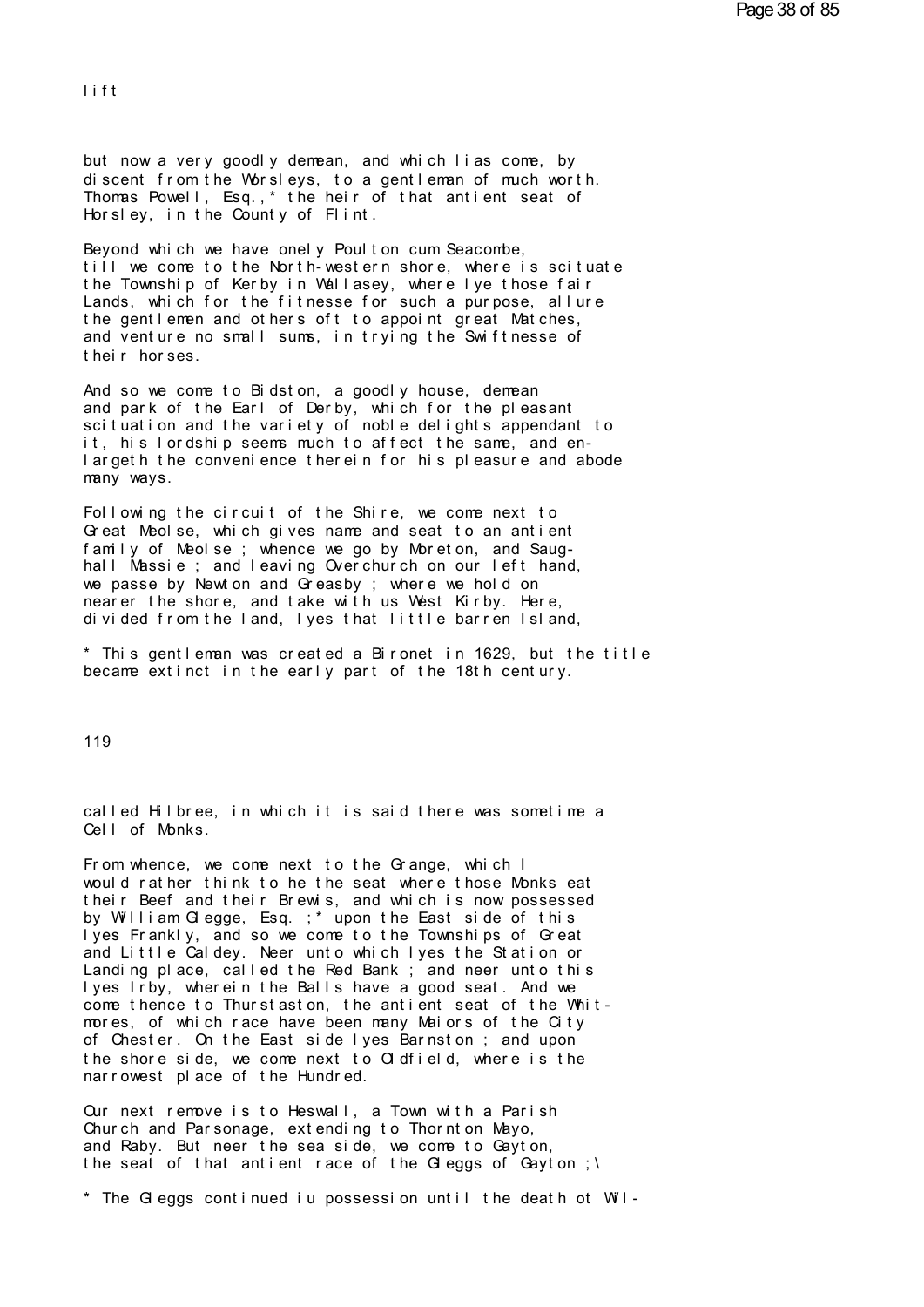Part is am Gl egg, Esq., in 1785 : shortly after which it was purchased<br>by John Leigh, Esq., of Liverpool, whose son, John Shaw Leigh,<br>Esq., is the present proprietor liam Glegg, Esq., in 1785 : shortly after which it was purchased<br>by John Leigh, Esq., of Liverpool, whose son, John Shaw Leigh,<br>Esq., is the present proprietor. Fram Gregg, Esq., in 1785 : shortly after which<br>by John Leigh, Esq., of Liverpool, whose son,<br>Esq., is the present proprietor.<br>Frie, Gregge, Esq., of Thurstaston, is the p iam Glegg, Esq., in 1785 : shortly after which it was purchased<br>by John Leigh, Esq., of Liverpool, whose son, John Shaw Leigh,<br>Esq., is the present proprietor.<br>f J. B. Glegg, Esq., of Thurstaston, is the present lord of<br>Ga

Fram Gregg, Esq., in 1785: shortly after which it was purchased<br>by John Leigh, Esq., of Liverpool, whose son, John Shaw Leigh,<br>Esq., is the present proprietor.<br>f J. B. Gregg, Esq., of Thurstaston, is the present lord of<br>Ga by John Leigh, Esq., of Liverpool, whose son, John Shaw Leigh,<br>Esq., is the present proprietor.<br>f J. B. Glegg, Esq., of Thurstaston, is the present lord of<br>Gayton, King William III., on his passage to Ireland, lodged<br>at Ga Esq., is the present proprietor.<br>f J. B. Glegg, Esq., of Thurstaston, is the pres<br>Gayton, King William III., on his passage to Ire<br>at Gayton Hall, then the residence of William Glwas thereupon honoured with Knighthood.

120

120<br>aud next lyes Leighton, wherein is a very antient house<br>and demean of the Whitmores, of a very great descent,<br>and next neighbour is the well known Town and Parish 120<br>aud next lyes Leighton, wherein is a very antient house<br>and demean of the Whitmores, of a very great descent,<br>and next neighbour is the well known Town and Parish<br>Church of Great Neston, where our passengers into Ireaud next lyes Leighton, wherein is a very antient house<br>and demean of the Whitmores, of a very great descent,<br>and next neighbour is the well known Town and Parish<br>Church of Great Neston, where our passengers into Ire-<br>Land aud next lyes Leighton, wherein is a very antient house<br>and denean of the Whitmores, of a very great descent,<br>and next neighbour is the well known Town and Parish<br>Church of Great Neston, where our passengers into Ire-<br>land aud next lyes Leighton, wherein is a very antient house<br>and demean of the Whitmores, of a very great descent,<br>and next neighbour is the well known Town and Parish<br>Church of Great Neston, where our passengers into Ire-<br>land aud next lyes Leighton, wherein is a very antient house<br>and demean of the Whitmores, of a very great descent,<br>and next neighbour is the well known Town and Parish<br>Church of Great Neston, where our passengers into Ire-<br>land and demean of the Whitmores, of a very great descent,<br>and next neighbour is the well known Town and Parish<br>Church of Great Neston, where our passengers into Ire-<br>land so often lye waiting the leisure of the winds; and<br>here and next neighbour is the well known Town and Parish<br>Church of Great Neston, where our passengers into Ire-<br>land so often Iye waiting the leisure of the winds; and<br>here is the station of the ships, called, the New Key,<br>whe Church of Great Neston, where our passengers into Ireland so often Iye waiting the leisure of the winds; and<br>here is the station of the ships, called, the New Key,<br>where they imbark and disimbark, on the back of this<br>Nesto here is the station of the ships, called, the New Key,<br>where they imbark and disimbark, on the back of this<br>Neston. To the East Iyes a Township, in a large Tract<br>of heath and common, called Childer Thornton.<br>Keeping still

where they imbark and disimbark, on the back of this<br>Neston. To the East Iyes a Township, in a large Tract<br>of heath and common, called Childer Thornton.<br>Keeping still our shore, we have Nesse, and next to that,<br>more landwa Neston. To the East Tyes a Township, in a Targe Tract<br>of heath and common, called Childer Thornton.<br>Keeping still our shore, we have Nesse, and next to that,<br>more landwards, Willaston. And then we have Burton,\* a<br>pretty To Keeping still our shore, we have Nesse, and next to that,<br>more landwards, Willaston. And then we have Burton,\* a<br>pretty Town, and a landing place, called Burton Head; and<br>next to this, we come to that lofty seat of Pudding Keeping still our shore, we have Nesse, and next to that,<br>more landwards, Willaston. And then we have Burton,\*a<br>pretty Town, and a landing place, called Burton Head; and<br>next to this, we come to that lofty seat of Puddingt Keeping still our shore, we have Nesse, and next to that,<br>more landwards, Willaston. And then we have Burton,\*a<br>pretty Town, and a landing place, called Burton Head; and<br>next to this, we come to that lofty seat of Puddingt more landwards, Willaston. And then we have Burton,\*a<br>pretty Town, and a landing place, called Burton Head; and<br>next to this, we come to that lofty seat of Puddington, over-<br>looking the sea, and the mouth of the Dee, where pretty Town, and a landing place, called Burton Head; and<br>next to this, we come to that lofty seat of Puddington, over-<br>looking the sea, and the mouth of the Dee, wherein have con-<br>tinued the race of the Massles, derived, next to this, we come to that lotty seat of Puddington, over-<br>looking the sea, and the mouth of the Dee, wherein have con-<br>tinued the race of the Massles, derived, with many branches,<br>from that Hamon Massey, one of the Ear looking the sea, and the mouth of the Dee, wherein have continued the race of the Massles, derived, with many branches, from that Hamon Massey, one of the Earls' Barons, the owner now, Sir William Massey, Kt. A great spati from that Hamon Massey, one of the Earls' Barons, the<br>owner now, Sir William Massey, Kt. A great spatious<br>Common, vulgarly called Motherlesse Heath, lyes a great<br>way further Eastward ; at one side whereof we see Led-<br>sham; owner now, Sir William Massey, Kt. A great spatious<br>Common, vulgarly called Motherlesse Heath, lyes a great<br>way further Eastward; at one side whereof we see Led-<br>sham; and so come to Shotwick, and neer unto it an an-<br>tient way further Eastward; at one side whereof we see Led-<br>sham; and so come to Shotwick, and neer unto it an an-<br>tient house of the Hoclcenhiitts; and so we come to Shot-<br>ivick Park, where yet remain the mines of a fair Castle sham; and so come to Shotwick, and neer unto it an an-<br>tient house of the Hoclcenhiitts; and so we come to Shot-<br>ivick Park, where yet remain the mines of a fair Castle,<br>on the brink of the Dee, in the holding, under the K

tient house of the Hoclcenhiitts; and so we come to Shot-<br>ivick Park, where yet remain the mines of a fair Castle,<br>on the brink of the Dee, in the holding, under the King,<br>\* In this Township, Dr. Wilson, Bhhop of Sodar aud ivick Park, where yet remain the mines of a fair Castle,<br>on the brink of the Dee, in the holding, under the King,<br>\* In this Township, Dr. Wilson, Bhhop of Sodar aud Man, in<br>1742, was born. Richaid Congreve, Esq., is the pr

121

of Sir Richard Wibraham, often before mentioned; from<br>whence we come to Great and Little Saughall Township;<br>and along by these lyes a place called antiently Kingswood 121<br>of Sir Richard Wibraham, often before mentioned ; from<br>whence we come to Great and Little Saughall Township ;<br>and along by these lyes a place called antiently Kingswood.<br>And next to this lyes a goodly antient seat upon of Sir Richard Wibraham, often before mentioned; from<br>whence we come to Great and Little Saughall Township;<br>and along by these lyes a place called antiently Kingswood.<br>And next to this, lyes a goodly antient seat upon the<br> of Sir Richard Wibraham, often before mentioned; from<br>whence we come to Great and Little Saughall Township;<br>and along by these lyes a place called antiently Kingswood.<br>And next to this, lyes a goodly antient seat upon the<br> of Sir Richard Wibraham, often before mentioned; from<br>whence we come to Great and Little Saughall Township;<br>and along by these lyes a place called antiently Kingswood.<br>And next to this, lyes a goodly antient seat upon the<br> whence we come to Great and Little Saughall Township;<br>and along by these lyes a place called antiently Kingswood.<br>And next to this, lyes a goodly antient seat upon the<br>browe of Dee Banks, called Blacon Hall, and Lordship,\* whence we come to Great and Little Saughall lownship;<br>and along by these lyes a place called antiently Kingswood.<br>And next to this, lyes a goodly antient seat upon the<br>browe of Dee Banks, called Blacon Hall, and Lordship,\* most l, a prime Alderman of the City of Chester. Round<br>about it we have nothing left, but on our right hand the browe of Dee Banks, called Blacon Hall, and Lordship,\*<br>the lands of Sir William Norris, K.C.B., whose chief<br>residence is in Lancashire ; and then adjoineth Crabhall,<br>the demean and most delicate fine house of William Ga-<br>m the lands of Sir William Norris, K.C.B., whose chief<br>residence is in Lancashire ; and then adjoineth Crabhall,<br>the demean and most delicate fine house of William Ga-<br>mv.ll, a prime Alderman of the City of Chester. Round<br>ab residence is in Lancashire ; and then adjoineth Crabhall,<br>the demean and most delicate fine house of William Ga-<br>mv.ll, a prime Alderman of the City of Chester. Round<br>about it we have nothing left, but on our right hand th my. II, a prime Alderman of the City of Chester. Round<br>about it we have nothing left, but on our right hand the<br>two Mollingtons, a fair Lordship, whereof much of the lands<br>have belonged to the Mordaunts, of Coley in Bedfor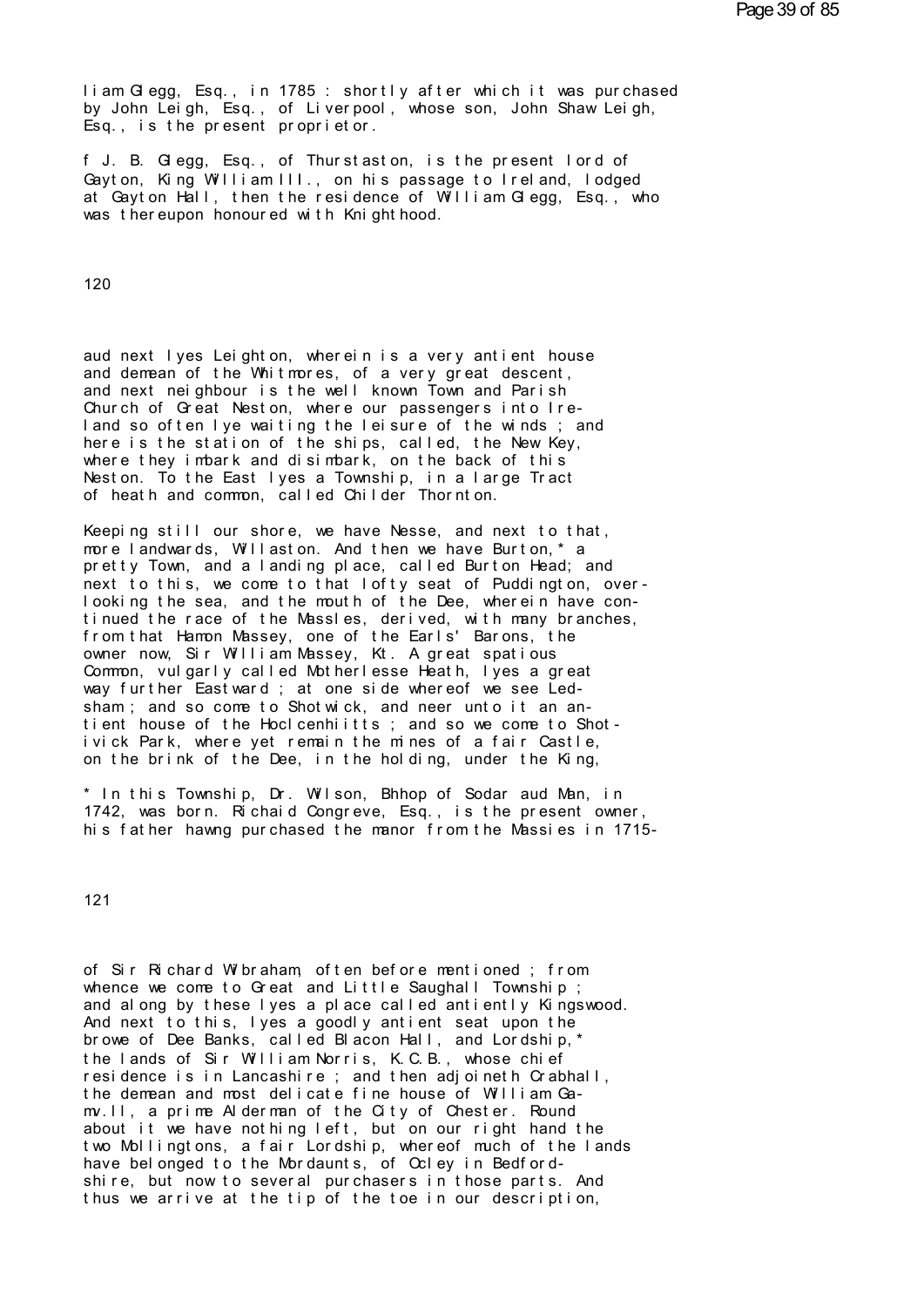being come home presently to our famous City again.

being come home presently to our famous City again.<br>\* The manorial right\* of Blacon are enjoyed by Lord Crewe.<br>Crabwall and Blacon Halls are now both occupied as farm being come home presently to our famous Oity again.<br>\* The manorial right\* of Blacon are enjoyed by Lord Crewe.<br>Crabwall and Blacon Halls are now both occupied as farm<br>houses. houses.

THE EXVRLS OF CHESTER.

Many Authors have written of some noble persons, to whom they have given the Title of the Earls of Chester, before the coming of William the Norman, called the Conqueror; but our late and more judicious writers give Many Authors have written of some noble persons, to<br>whom they have given the Title of the Earls of Chester,<br>before the coming of William the Norman, called the<br>Conqueror ; but our late and more judicious writers give<br>littl Many Authors have written of some noble persons, to<br>whom they have given the Title of the Earls of Chester,<br>before the coming of William the Norman, called the<br>Conqueror ; but our late and more judicious writers give<br>littl Wany Authors have written of some noble persons, to<br>whom they have given the Title of the Earls of Chester,<br>before the coming of William the Norman, called the<br>Conqueror ; but our late and more judicious writers give<br>littl whom they have given the Title of the Earls of Chester,<br>before the coming of William the Norman, called the<br>Conqueror ; but our late and more judicious writers give<br>little credit to such reports. We therefore here fitly fa before the coming of William the Norman, called the<br>Conqueror ; but our late and more judicious writers give<br>little credit to such reports. We therefore here fitly fall<br>upon the rehearsal of those noble Earls of Chester, o Conqueror ; but our late and more judicious writers give<br>little credit to such reports. We therefore here fitly fall<br>upon the rehearsal of those noble Earls of Chester, of<br>whom no man need doubt either their persons or the upon the rehearsal of those noble Earls of Chester, of whom no man need doubt either their persons or their successions, which began with the gift of William the Conqueror to his Sister's Son. This was Hugh, named Lupus, o

Lupus, or as the Normans sound it, Loup ; whether so<br>called, because he bare the Wolf's head in his coat ar-<br>mour, or because his name was so, we cannot determine.

123

123<br>The first Earl then, after the Conquest, was Hugh<br>Lupus, Sister's Son, and so Nephew to King Wil-<br>Liam the Conqueror, This young Nobleman came into 123<br>The first Earl then, after the Conquest, was Hugh<br>Lupus, Sister's Son, and so Nephew to King Wil-<br>Liam the Conqueror. This young Nobleman came into<br>England with his Uncle William, and was so high The first Earl then, after the Conquest, was Hugh<br>Lupus, Sister's Son, and so Nephew to King Wil-<br>liam the Conqueror. This young Nobleman came into<br>England with his Uncle William, and was so high<br>in grace and favour with t The first Earl then, after the Conquest, was Hugh<br>Lupus, Sister's Son, and so Nephew to King Wil-<br>Liam the Conqueror. This young Nobleman came into<br>England with his Uncle William, and was so high<br>in grace and favour with t The first Earl then, after the Conquest, was Hugh<br>Lupus, Sister's Son, and so Nephew to King Wil-<br>liam the Conqueror. This young Nobleman came into<br>England with his Uncle William, and was so high<br>in grace and favour with t The first Earl then, after the Conquest, was Hugh<br>Lupus, Sister's Son, and so Nephew to King Wil-<br>Tiam the Conqueror. This young Nobleman came into<br>England with his Uncle William, and was so high<br>in grace and favour with t Lupus, Sister's Son, and so Nephew to King Wil-<br>Liam the Conqueror. This young Nobleman came into<br>England with his Uncle William, and was so high<br>in grace and favour with the said Conqueror, that it<br>pleased him to create t liam the Conqueror. This young Nobleman came into<br>England with his Uncle William, and was so high<br>in grace and favour with the said Conqueror, that it<br>pleased him to create this his kinsman, Earl Palatine of<br>Chester ; and England with his Uncle William, and was so high<br>in grace and favour with the said Conqueror, that it<br>pleased him to create this his kinsman, Earl Palatine of<br>Chester ; and Sword bearer of England ; granting unto<br>him and th pleased him to create this his kinsman, Earl Palatine of<br>Chester; and Sword bearer of England; granting unto<br>him and that Province, most ample privileges, even as<br>large and great as could reasonably be required.<br>This Earl

him and that Province, most ample privileges, even as<br>large and great as could reasonably be required.<br>This Earl was of most excellent parts for Kule and Go-<br>vernment, both in war and peace ; he erected many Ba-<br>rons, whom large and great as could reasonably be required.<br>This Earl was of most excellent parts for Kule and Go-<br>vernment, both in war and peace ; he erected many Ba-<br>rons, whom he placed in several parts of his jurisdiction,<br>givin This Earl was of most excellent parts for Kule and Go-<br>vernment, both in war and peace ; he erected many Ba-<br>rons, whom he placed in several parts of his jurisdiction,<br>giving unto them great possessions, and special privil This Earl was of most excellent parts for Kule and Go-<br>vernment, both in war and peace ; he erected many Ba-<br>rons, whom he placed in several parts of his jurisdiction,<br>giving unto them great possessions, and special privil rons, whom he placed in several parts of his jurisdiction,<br>giving unto them great possessions, and special privileges ;<br>which Barons were of near employment about him in<br>matters of Councils, and attendance for all services

which Barons were of near employment about him in matters of Councils, and attendance for all services.<br>This Hugh Lupus lived in great honour and renown all the days of William the Conquerour, his uncle, and of William Ruf Which Barons were of near employment about him in<br>matters of Councils, and attendance for all services.<br>This Hugh Lupus lived in great honour and renown all<br>the days of William the Conquerour, his uncle, and of<br>William Ruf matters of Councils, and attendance for all services.<br>This Hugh Lupus lived in great honour and renown all<br>the days of William the Conquerour, his uncle, and of<br>William Rufus, his second Son, and some years of Henry<br>I., th This Hugh Lupus lived in great honour and renown all<br>the days of William the Conquerour, his uncle, and of<br>William Rufus, his second Son, and some years of Henry<br>1., the third son; for he dyed not till the year 1102.<br>He pe This Hugh Lupus Tived in great honour and renown all<br>the days of William the Conquerour, his uncle, and of<br>William Rufus, his second Son, and some years of Henry<br>I., the third son; for he dyed not till the year 1102.<br>He pe the days of William the Conquerour, his uncle, and of William Rufus, his second Son, and some years of Henry<br>I., the third son; for he dyed not till the year 1102.<br>He performed great services for the Conqueror all the<br>time I., the third son; for he dyed not till the year 1102.<br>He performed great services for the Conqueror all the<br>time of his raign, being imployed both at home and<br>abroad; and in Rufus' time, he was sent to subdue An-<br>glesea, He performed great services for the Conqueror all the<br>time of his raign, being imployed both at home and<br>abroad; and in Rufus' time, he was sent to subdue An-<br>glesea, and to suppresse the high and haughty stomachs<br>of the W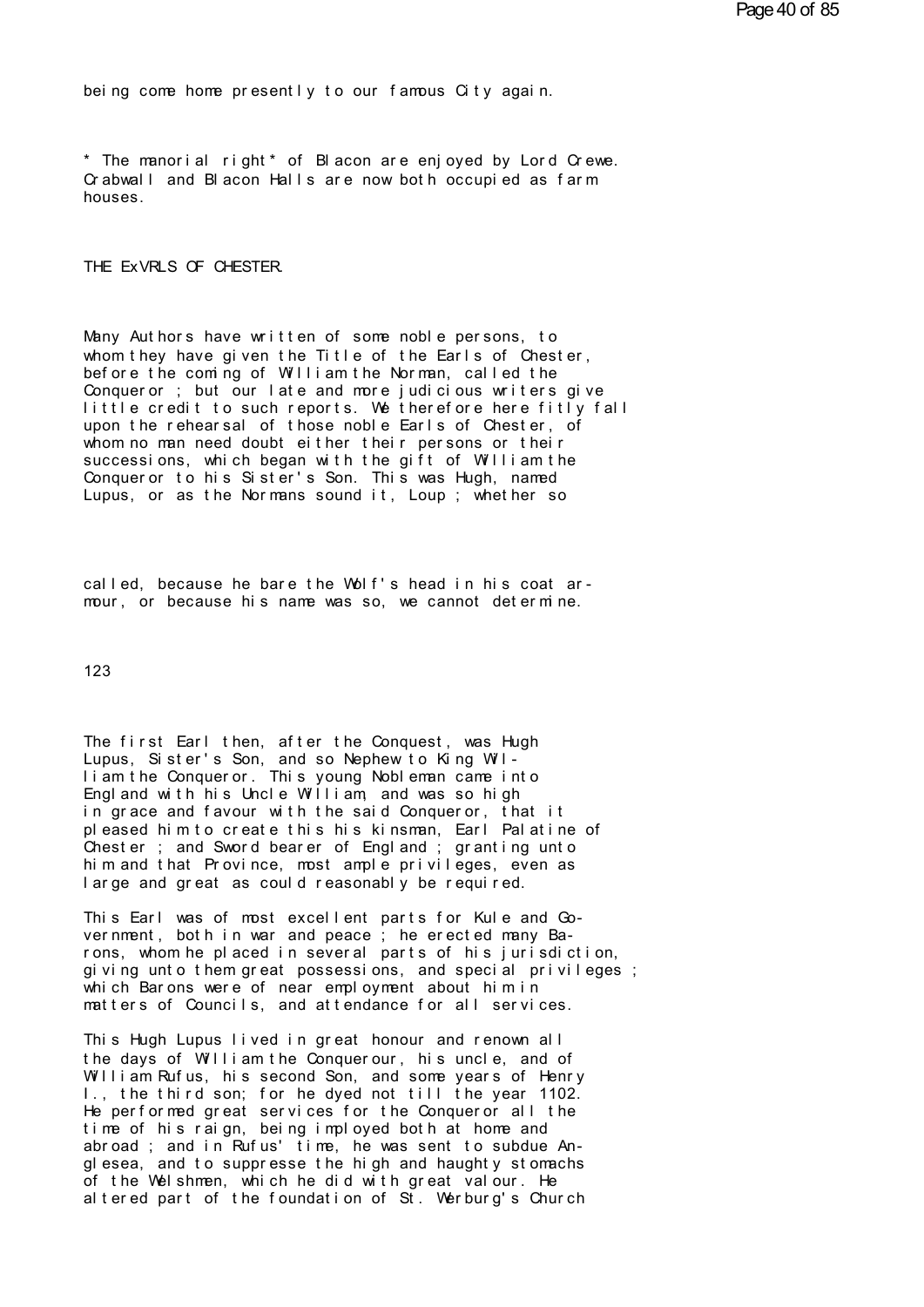in Chester, about 1093, and turned the same into anAb-

hoy. He governed the Earldome of Chester 40 years,<br>and dyed about Anno 1107, the 8th year of King Henry I. in Chester, about 1093, and turned the same into anAb-<br>hoy. He governed the Earldome of Chester 40 years,<br>and dyed about Anno 1107, the 8th year of King Henry I,<br>on the 27th July, the 9th year after the foundation of the<br>A hoy. He governed the Earldome of Chester 40 years,<br>and dyed about Anno 1107, the 8th year of King Henry I,<br>on the 27th July, the 9th year after the foundation of the<br>Abbey of Chester. hoy. He governed the Earldome<br>and dyed about Anno 1107, the<br>on the 27th July, the 9th year<br>Abbey of Chester.

Abbey of Chester.<br>The Second Earl was Richard, Son and Heir of the<br>said Hugh, at his Father's death, an infant seven years of age, and married to Matilda, Daughter to Stephen, The Second Earl was Richard, Son and Heir of the<br>said Hugh, at his Father's death, an infant seven years<br>of age, and married to Matilda, Daughter to Stephen,<br>Earl of Blois, and Niece to King Henry I.; by reason<br>whereof the The Second Earl was Richard, Son and Heir of the<br>said Hugh, at his Father's death, an infant seven years<br>of age, and married to Matilda, Daughter to Stephen,<br>Earl of Blois, and Niece to King Henry I.; by reason<br>whereof, th The Second Earl was Richard, Son and Heir of the<br>said Hugh, at his Father's death, an infant seven years<br>of age, and married to Matilda, Daughter to Stephen,<br>Earl of Blois, and Niece to King Henry I.; by reason<br>whereof, th The Second Earl was Richard, Son and Heir of the<br>said Hugh, at his Father's death, an infant seven years<br>of age, and married to Matilda, Daughter to Stephen,<br>Earl of Blois, and Niece to King Henry I.; by reason<br>whereof, th said Hugh, at his Father's death, an infant seven years<br>of age, and married to Matilda, Daughter to Stephen,<br>Earl of Blois, and Niece to King Henry I.; by reason<br>whereof, the King took into his tuition and custody the<br>youn Earl of Blois, and Niece to King Henry I.; by reason<br>whereof, the King took into his tuition and custody the<br>young Earl ; from whence, they say, this of a Custome<br>grew to be a Law, that young heirs in their nonage, be-<br>cam young Earl ; from whence, they say, this of a Custome<br>grew to be a Law, that young heirs in their nonage, be-<br>came pupils, or wards unto the King. The King sent<br>him, with his own children into Normaudy, to be edu-<br>cated ; grew to be a Law, that young heirs in their nonage, be-<br>came pupils, or wards unto the King. The King sent<br>him, with his own children into Normaudy, to be edu-<br>cated ; but, growing towards man's estate, it fell out so,<br>tha

125

for the furtherance of his joy, sent into Normandy for<br>his children William and Robert, and Mary their Sister,<br>together with this noble young Earl Richard, and Ma for the furtherance of his joy, sent into Normandy for<br>his children William and Robert, and Mary their Sister,<br>together with this noble young Earl Richard, and Ma-<br>tilda his Wife, and Ottewel his Brother, who with the for the furtherance of his joy, sent into Normandy for<br>his children William and Robert, and Mary their Sister,<br>together with this noble young Earl Richard, and Ma-<br>tilda his Wife, and Ottewel his Brother, who with the<br>Arch his children William and Robert, and Mary their Sister, together with this noble young Earl Richard, and Matilda his Wife, and Ottewel his Brother, who with the Archdeacon of Hereford, and attendants, took ship at for the furtherance of his joy, sent into Normandy for<br>his children William and Robert, and Mary their Sister,<br>together with this noble young Earl Richard, and Ma-<br>tilda his Wife, and Ottewel his Brother, who with the<br>Arch for the furtherance of his joy, sent into Normandy for<br>his children William and Robert, and Mary their Sister,<br>together with this noble young Earl Richard, and Ma-<br>tilda his Wife, and Ottewel his Brother, who with the<br>Arch his children William and Robert, and Mary their Sister,<br>together with this noble young Earl Richard, and Ma-<br>tilda his Wife, and Ottewel his Brother, who with the<br>Archdeacon of Hereford, and attendants, took ship at<br>Harfle to gether with this noble young Earl Richard, and Ma-<br>tilda his Wife, and Ottewel his Brother, who with the<br>Archdeacon of Hereford, and attendants, took ship at<br>Harflew ; where it pleased God, little heed being taken in<br>th tilda his Wire, and Oltewel his Brother, who with the<br>Archdeacon of Hereford, and attendants, took ship at<br>Harflew; where it pleased God, little heed being taken in<br>the carriages of the Marriners and Saylors, they fell int Archdeacon of Hereford, and attendants, took ship at<br>Harflew; where it pleased God, little heed being taken in<br>the carriages of the Marriners and Saylors, they fell into<br>such disorder, that putting out to sea, they split t the carriages of the Marriners and Saylors, they fell into<br>such disorder, that putting out to sea, they split the ship<br>upon a rock, and so cast away all this princely company;<br>not one of them escaping, excepting one butche the carriages of the Marriners and Saylors, they fell into<br>such disorder, that putting out to sea, they split the ship<br>upon a rock, and so cast away all this princely company;<br>not one of them escaping, excepting one butche not one of them escaping, excepting one butcher, that<br>catching hold upon a broken mast, swam unto the land.<br>Thus, Anno 1120, perished this hopeful young Earl Ri-<br>chard, and his Brother Ottewel, leaving his Brother Ro-<br>bert cat ching hold upon a broken mast, swam unto the land.<br>Thus, Anno 1120, perished this hopeful young Earl Ri-<br>chard, and his Brother Ottewel, leaving his Brother Ro-<br>bert, made Abbot of Edmonbury, and so incapable of this<br>p havis, Anno 1120, perished this hopeful young Earl Richard, and his Brother Ottewel, leaving his Brother Robert, made Abbot of Edmonbury, and so incapable of this princely Earldom; the same was therefore transferred to the chard, and his Brother Ottewel, leaving his Brother Ro-<br>bert, made Abbot of Edmonbury, and so incapable of this<br>princely Earldom; the same was therefore transferred to the<br>sonne of Margaret his Aunt, the sister of William princely Earldom; the same was therefore transferred to the sonne of Margaret his Aunt, the sister of William Lupus, having married John Bohune; and thus the Earldom fell to the Cousin German of this Richard, who also, in princely Earldom; the same was therefore transferred to the<br>sonne of Margaret his Aunt, the sister of William Lupus,<br>having married John Bohune; and thus the Earldom fell<br>to the Cousin German of this Richard, who also, in sonne of Margaret his Aunt, the sister of William Lupus,<br>having married John Bohune ; and thus the Earldom fell<br>to the Cousin German of this Richard, who also, in his<br>very infancie, escaped a great perill ; for, before goi having married John Bohune ; and thus the Earldom fell<br>to the Cousin German of this Richard, who also, in his<br>very infancie, escaped a great perill ; for, before going<br>into Normandy, they led him a pilgrimage to Winifred's to the Cousin German of this Richard, who also, in his<br>very infancie, escaped a great perill; for, before going<br>into Normandy, they led him a pilgrimage to Winifred's<br>Well in Wales, where he was beset by a rebellious rout very infancie, escaped a great perill; for, before going<br>into Normandy, they led him a pilgrimage to Winifred's<br>Well in Wales, where he was beset by a rebellious rout of<br>Welshmen-, but by a valiant rescue of William, then<br> into Normandy, they led him a pilgrimage to Winitred's<br>Well in Wales, where he was beset by a rebellious rout of<br>Welshmen-, but by a valiant rescue of William, then<br>Constable of Chester, he was recovered out of their holds Well in Wales, where he was beset by a rebellious rout of<br>Welshmen-, but by a valiant rescue of William, then<br>Constable of Chester, he was recovered out of their holds,<br>and brought back safe again to Chester, and lived Ear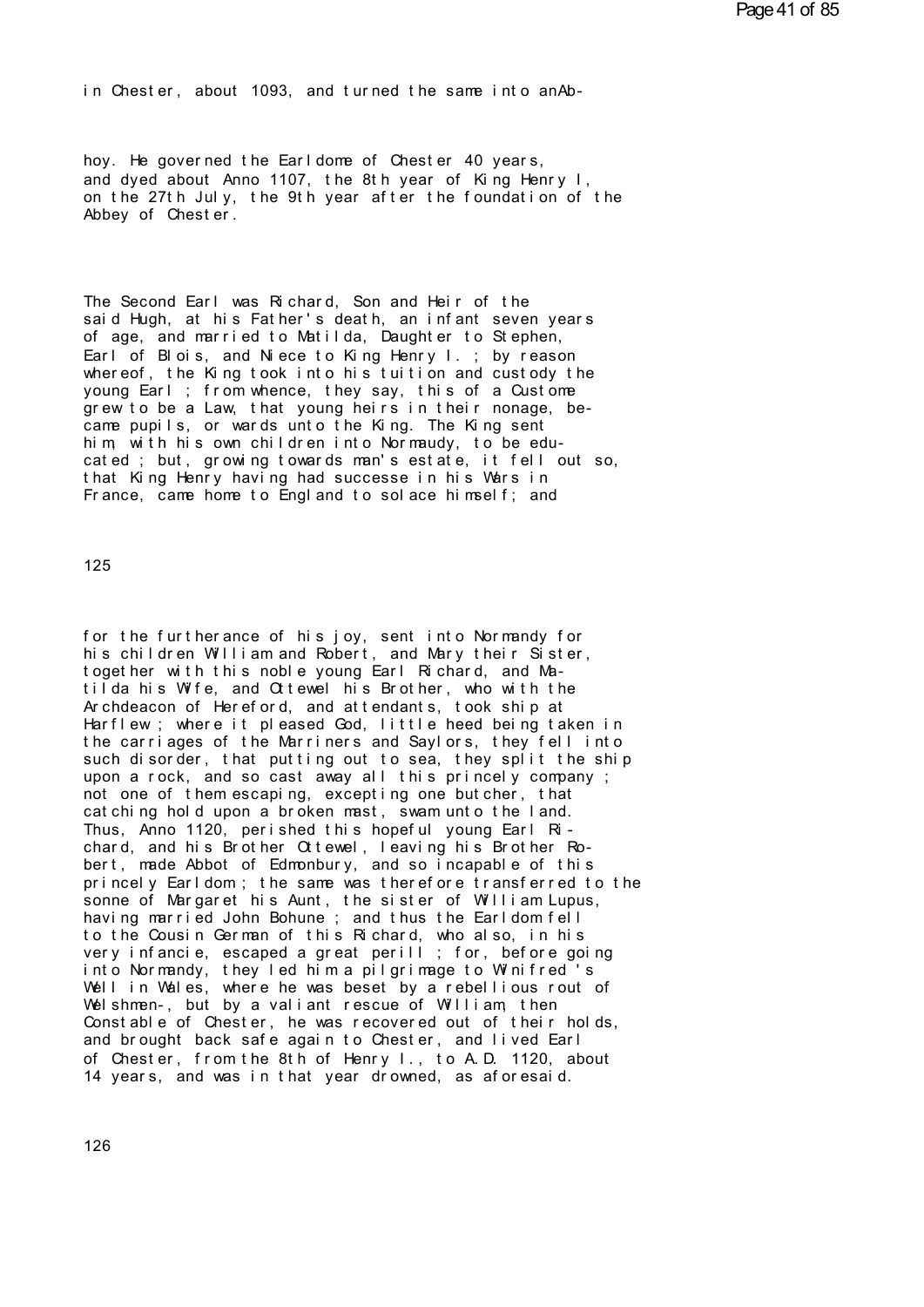The Third Earl was then Ranulph, sorme of John<br>Bohune, a nobleman of Normandy, to whom the Con-<br>queror had given the Town of Carlisle, and made him The Third Earl was then Ranulph, sorme of John<br>Bohune, a nobleman of Normandy, to whom the Con-<br>queror had given the Town of Carlisle, and made him<br>Earl of Cumberland. This Ranulph, sirnamed Mes- •<br>chines, inclined rather The Third Earl was then Ranulph, sorme of John<br>Bohune, a nobleman of Normandy, to whom the Con-<br>queror had given the Town of Carlisle, and made him<br>Earl of Cumberland. This Ranulph, sirnamed Mes- •<br>chines, inclined rather Earl of Cumberland. This Ranulph, sirnamed Mes-<br>chines, inclined rather to peace and civill government, than<br>to warlike affairs, and great enterprises; and I read of<br>few great occurrences within the time of his government. Bohune, a nobleman of Normandy, to whom the Con-<br>queror had given the Town of Carlisle, and made him<br>Earl of Cumberland. This Ranulph, sirnamed Mes-<br>chines, inclined rather to peace and civill government, than<br>to warlike a queror had given the lown of Carlisle, and made him<br>Earl of Cumberland. This Ranulph, sirnamed Messive<br>chines, inclined rather to peace and civill government, than<br>to warlike affairs, and great enterprises; and I read of<br>f Earl of Cumberland. This Ranulph, sirnamed Mes-<br>chines, inclined rather to peace and civill government, than<br>to warlike affairs, and great enterprises; and I read of<br>few great occurrences within the time of his government, chines, inclined rather to peace and civill government, that<br>to warlike affairs, and great enterprises; and I read of<br>few great occurrences within the time of his government,<br>which also was not of any long continuance. He to warlike affairs, and great enterprises; and I read of<br>few great occurrences within the time of his government,<br>which also was not of any long continuance. He married<br>Matilda, or Maud, daughter to Aubrey Vere, Earl of<br>Ox few great occurrences within the time of his government,<br>which also was not of any long continuance. He married<br>Matilda, or Maud, daughter to Aubrey Vere, Earl of<br>Oxford, and great Chamberlain of England, by whom he<br>had is which also was not of any long continuance. He married<br>Natilda, or Maud, daughter to Aubrey Vere, Earl of<br>Oxford, and great Chamberlain of England, by whom he<br>had issue Ranulph, sirnamed Germoyse (Gernons) from<br>the place o had issue Ranulph, sirnamed Germoyse (Gernons) from<br>the place of his birth, who succeeded him in the Earldom<br>And for his second Wife, he married Lucia, sister to Ed-<br>win, Earl of March, and had by her William Earl of Lin-<br> 1130.

127

The Fourth Earl, Ranulph, son of the former Ranulph, was the great Commander iu that War, wherein he with The Fourth Earl, Ranulph, son of the former Ranulph,<br>was the great Commander iu that War, wherein he with<br>Robert Earl of Gloucester, did with nohle prowesse de-<br>fend the cause of Matilda the Empress against King The Fourth Earl, Ranulph, son of the former Ranulph,<br>was the great Commander iu that War, wherein he with<br>Robert Earl of Gloucester, did with nohle prowesse de-<br>fend the cause of Matilda the Empress against King<br>Stephen th The Fourth Earl, Ranulph, son of the former Ranulph,<br>was the great Commander iu that War, wherein he with<br>Robert Earl of Gloucester, did with nohle prowesse de-<br>fend the cause of Matilda the Empress against King<br>Stephen th The Fourth Earl, Ranulph, son of the former Ranulph,<br>was the great Commander iu that War, wherein he with<br>Robert Earl of Gloucester, did with nohle prowesse de-<br>fend the cause of Matilda the Empress against King<br>Stephen th The Fourth Earl, Ranulph, son of the former Ranulph,<br>was the great Commander iu that War, wherein he with<br>Robert Earl of Gloucester, did with nohle prowesse de-<br>fend the cause of Matilda the Empress against King<br>Stephen th was the great Commander iu that War, wherein he with<br>Robert Earl of Gloucester, did with nohle prowesse de-<br>fend the cause of Matilda the Empress against King<br>Stephen the Usurper, fighting with his army against the<br>King at Robert Earl of Gloucester, did with nohle prowesse de-<br>fend the cause of Matilda the Empress against King<br>Stephen the Usurper, fighting with his army against the<br>King at the Siege of Lincoln, A.D. 1146, when he gave<br>the Ki fend the cause of Matilda the Empress against King<br>Stephen the Usurper, fighting with his army against the<br>King at the Siege of Lincoln, A.D. 1146, when he gave<br>the King, and the Earl of Flanders, and others, a notahle<br>ove Stephen the Usurper, fighting with his army against the<br>King at the Siege of Lincoln, A.D. 1146, when he gave<br>the King, and the Earl of Flanders, and others, a notahle<br>overthrow, and brought the King a Prisoner, and the<br>Ca King at the Siege of Lincoln, A.D. 1146, when he gave<br>the King, and the Earl of Flanders, and others, a notahle<br>overthrow, and brought the King a Prisoner, and the<br>Castle of Lincoln, to the Empress. But after the King<br>was the King, and the Earl of Handers, and others, a notahle<br>overthrow, and brought the King a Prisoner, and the<br>Castle of Lincoln, to the Empress. But after the King<br>was delivered in exchange for Robert, Earl of Gloucester<br>(t overthrow, and brought the King a Prisoner, and the<br>Castle of Lincoln, to the Empress. But after the King<br>was delivered in exchange for Robert, Earl of Gloucester<br>(taken by the King's party) this Earl Ranulph coming<br>peacea was delivered in exchange for Robert, Earl of Gloucester (taken by the King's party) this Earl Ranulph coming peaceably to the King, under pretence of a Parliament to be held at Northampton, was put in prison, and constrai peaceably to the King, under pretence of a Parliament to<br>be held at Northampton, was put in prison, and con-<br>strained to deliver up the Castle of Lincoln, and other<br>strong holds, which he had kept for the use of the Em-<br>pr

128

128<br>the Earldom of Chester, yet at length were vanquished in<br>a battel near Wich Malbanc (Nantwich). The Earl still<br>defended the cause of the Empresse and her son, resolve 128<br>the Earldom of Chester, yet at length were vanquished in<br>a battel near Wich Malbanc (Nantwich). The Earl still<br>defended the cause of the Empresse and her son, resolv-<br>ing upon that purpose of his beart, pever to serve the Earldom of Chester, yet at length were vanquished in<br>a battel near Wich Malbanc (Nantwich). The Earl still<br>defended the cause of the Empresse and her son, resolv-<br>ing upon that purpose of his heart, never to serve othe the Earldom of Chester, yet at length were vanquished in<br>a battel near Wich Malbanc (Nantwich). The Earl still<br>defended the cause of the Empresse and her son, resolv-<br>ing upon that purpose of his heart, never to serve othe the Earldom of Chester, yet at length were vanquished in<br>a battel near Wich Malbanc (Nantwich). The Earl still<br>defended the cause of the Empresse and her son, resolv-<br>ing upon that purpose of his heart, never to serve othe the Earldom of Chester, yet at length were vanquished in<br>a battel near Wich Malbanc (Nantwich). The Earl still<br>defended the cause of the Empresse and her son, resolv-<br>ing upon that purpose of his heart, never to serve othe a battel near Wich Malbanc (Nantwich). The Earl still<br>defended the cause of the Empresse and her son, resolv-<br>ing upon that purpose of his heart, never to serve other<br>King than Duke Henry, saying often, "The Earl of Ches-<br> defended the cause of the Empresse and her son, resolving upon that purpose of his heart, never to serve other King than Duke Henry, saying often, "The Earl of Chester thinks scorn to serve the Earl of Blois," from which r King than Duke Henry, saying often, "The Earl of Chester thinks scorn to serve the Earl of Blois," from which<br>resolution he could never be moved. He married Alicia,<br>daughter of Robert, Earl of Gloucester, by whom he had<br>is King than Duke Henry, saying often, "The Earl of Ches-<br>ter thinks scorn to serve the Earl of Blois," from which<br>resolution he could never be moved. He married Alicia,<br>daughter of Robert, Earl of Gloucester, by whom he had<br> cording to Hollinshed, was, through P ever ell, Earl of Nottingham, poysoned, in the 17th year of King Stephen,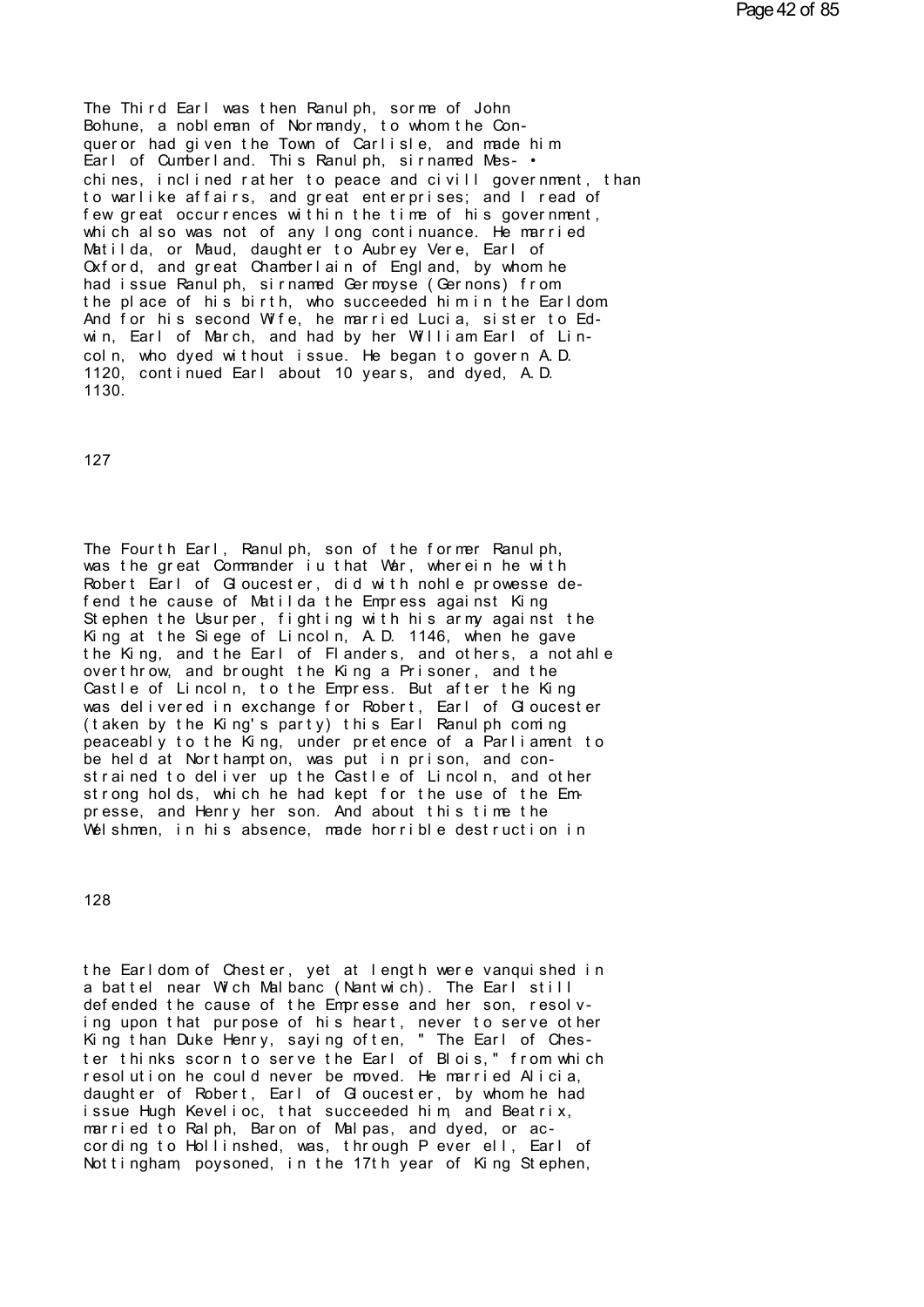A. D. 1152, when he had been Ear l A.D. 1152, when he had been Earl<br>years.

The Fifth Earl was Hugh, sirnamed Bohun, son of the last named Ranidph. When Henry, the young Prince, The Fifth Earl was Hugh, sirnamed Bohun, son of the<br>last named Ranidph. When Henry, the young Prince,<br>took up arms against his Father, Henry II, and in Nor-The Fifth Earl was Hugh, sirnamed Bohun, son of the<br>last named Ranidph. When Henry, the young Prince,<br>took up arms against his Father, Henry II, and in Nor-

129

mandy and Brittain, animated by the young Louis King<br>of France, and William, King of Scots, he allured unto<br>him this Earl Hugh, and other English nobles, who were 129<br>mandy and Brittain, animated by the young Louis King<br>of France, and William, King of Scots, he allured unto<br>him this Earl Hugh, and other English nobles, who were<br>in the end overcome by King Henry, led cantives into mandy and Brittain, animated by the young Louis King<br>of France, and William, King of Scots, he allured unto<br>him this Earl Hugh, and other English nobles, who were<br>in the end overcome by King Henry, led captives into<br>Norman mandy and Brittain, animated by the young Louis King<br>of France, and William, King of Scots, he allured unto<br>him this Earl Hugh, and other English nobles, who were<br>in the end overcome by King Henry, led captives into<br>Norman mandy and Brittain, animated by the young Louis King<br>of France, and William, King of Scots, he allured unto<br>him this Earl Hugh, and other English nobles, who were<br>in the end overcome by King Henry, led captives into<br>Norman mandy and Brittain, animated by the young Louis King<br>of France, and William, King of Scots, he allured unto<br>him this Earl Hugh, and other English nobles, who were<br>in the end overcome by King Henry, led captives into<br>Norman him this Earl Hugh, and other English nobles, who were<br>in the end overcome by King Henry, led captives into<br>Normandy, and kept prisoners in Falois : but after a<br>year's imprisonment, the Father and Son were reconciled,<br>and home, A.D. 1174, being taught by his folly to be more in the end overcome by King Henry, led captives into<br>Normandy, and kept prisoners in Falois : but after a<br>year's imprisonment, the Father and Son were reconciled,<br>and the King of Scots and this Earl of Chester were put<br>to Normandy, and kept prisoners in Falois: but after a<br>year's imprisonment, the Father and Son were reconciled,<br>and the King of Scots and this Earl of Chester were put<br>to their ransome, which the said Hugh paid, and got him<br>h year's imprisonment, the Father and Son were reconciled,<br>and the King of Scots and this Earl of Chester were put<br>to their ransome, which the said Hugh paid, and got him<br>home, A.D. 1174, being taught by his folly to be more and the King of Scots and this Earl of Chester were put<br>to their ransome, which the said Hugh paid, and got him<br>home, A.D. 1174, being taught by his folly to be more<br>wise afterwards, and lived peaceably the rest of his day to their ransome, which the said Hugh paid, and got him<br>home, A.D. 1174, being taught by his folly to be more<br>wise afterwards, and lived peaceably the rest of his dayes.<br>He married Beatrice, daughter of Richard Lancy, Chie home, A.D. 1174, being taught by his folly to be more<br>wise afterwards, and lived peaceably the rest of his dayes.<br>He married Beatrice, daughter of Richard Lancy, Chief<br>Justice of England, and by her had one son Randulph,<br>a He married Beatrice, daughter of Richard Lancy, Chief Justice of England, and by her had one son Randulph, and four daughters. He continued Earl until A.D. 1180, about 28 years, und then deceased, his burial place being th

ing the lown of Leek, in Statfordshire.<br>The Sixth Earl, and most famous of all before him,

130

130<br>was Ranulph the good, sirnamed Blondevitte, or Album<br>Monasterum, of that place in Powis, where he was horn<br>(which some say is Oswestry ) In his youth he waged 130<br>Was Ranulph the good, sirnamed Blondevitte, or Album<br>Monasterum, of that place in Powis, where he was horn<br>(which some say is Oswestry.) In his youth he waged<br>many hattles with Llewellyn Prince of Wales, against was Ranulph the good, sirnamed Blondevitte, or Album<br>Monasterum, of that place in Powis, where he was horn<br>(which some say is Oswestry.) In his youth he waged<br>many hattles with Llewellyn Prince of Wales, against<br>whose forc was Ranulph the good, sirnamed Blondevitte, or Album<br>Monasterum, of that place in Powis, where he was horn<br>(which some say is Oswestry.) In his youth he waged<br>many hattles with Llewellyn Prince of Wales, against<br>whose forc was Ranulph the good, sirnamed Blondevitte, or Album<br>Monasterum, of that place in Powis, where he was horn<br>(which some say is Oswestry.) In his youth he waged<br>many hattles with Llewellyn Prince of Wales, against<br>whose forc was Ranulph the good, sirnamed Blondevitte, or Album<br>Monasterum, of that place in Powis, where he was horn<br>(which some say is Oswestry.) In his youth he waged<br>many hattles with Llewellyn Prince of Wales, against<br>whose forc Monasterum, of that place in Powis, where he was horn<br>(which some say is Oswestry.) In his youth he waged<br>many hattles with Llewellyn Prince of Wales, against<br>whose forces he once hazarded himself so venturously,<br>that he w (which some say is Oswestry.) In his youth he waged<br>many hattles with Llewellyn Prince of Wales, against<br>whose forces he once hazarded himself so venturously,<br>that he was in danger, and glad to retire into the Castle of<br>Ru many nattles with Llewellyn Prince of Voales, against<br>whose forces he once hazarded himself so venturously,<br>that he was in danger, and glad to retire into the Castle of<br>Ruthland (Ehuddhm), where Llewellyn heseiged him<br>Then whose forces he once hazarded himself so venturously,<br>that he was in danger, and glad to retire into the Castle of<br>Ruthland (Ehuddhm), where Llewellyn heseiged him<br>Then it was that Roger Lacey, Constable of Chester,<br>hearin that he was in danger, and glad to retire into the Castle of<br>Ruthland (Ehuddhm), where Llewellyn heseiged him<br>Then it was that Roger Lacey, Constable of Chester,<br>hearing of his perill, called his friends hastily together,<br> Huthiand (Enuddhm), where Liewellyn heseiged him<br>Then it was that Roger Lacey, Constable of Chester,<br>hearing of his perill, called his friends hastily together,<br>and amongst them Ranulph Dutton, his son in law, a<br>brave yout Then it was that Roger Lacey, Constable of Chester,<br>hearing of his perill, called his friends hastily together,<br>and amongst them Ranulph Dutton, his son in law, a<br>brave youthful gentleman; who gathered together a great<br>com hearing of his perill, called his friends hastily together,<br>and amongst them Ranulph Dutton, his son in law, a<br>brave youthful gentleman ; who gathered together a great<br>company of Musicians and others in, and about Chester, and amongst them Ranulph Dutton, his son in law, a<br>brave youthful gentleman; who gathered together a great<br>company of Musicians and others in, and about Chester,<br>and gave onset upon the Earl's enemies, raising the seige,<br>a brave youthful gentleman; who gathered together a great<br>company of Musicians and others in, and about Chester,<br>and gave onset upon the Earl's enemies, raising the seige,<br>and delivering the Earl out of that great distresse; company of Musicians and others in, and about Chester,<br>and gave onset upon the Earl's enemies, raising the seige,<br>and delivering the Earl out of that great distresse ; the<br>reward of which was, to have the command of such p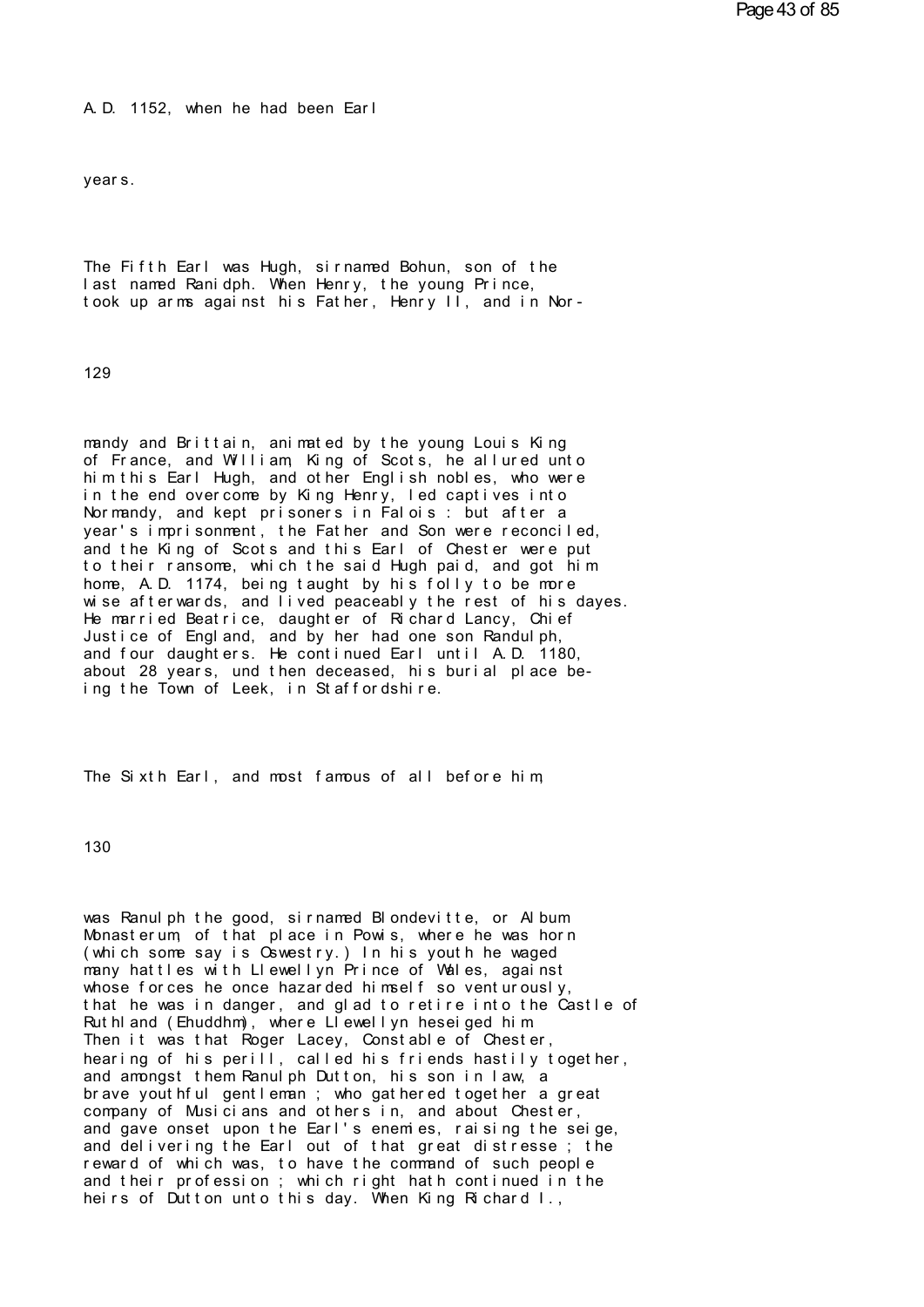was warring in Asia against the Infidels, his Brother<br>John was at home, seeking means to deprive his Brother<br>Bichard of his Crown and Kingdom : but this valiant Earl was warring in Asia against the Infidels, his Brother<br>Jchn was at home, seeking means to deprive his Brother<br>Richard of his Crown and Kingdom; but this valiant Earl<br>Lovally withstood Earl John, and with others maintained was warring in Asia against the Infidels, his Brother<br>Jchn was at home, seeking means to deprive his Brother<br>Richard of his Crown and Kingdom ; but this valiant Earl<br>loyally withstood Earl John, and with others maintained<br> was warring in Asia against the Infidels, his Brother<br>John was at home, seeking means to deprive his Brother<br>Richard of his Crown and Kingdom; but this valiant Earl<br>loyally withstood Earl John, and with others maintained<br>w was warring in Asia against the Infidels, his Brother<br>John was at home, seeking means to deprive his Brother<br>Richard of his Crown and Kingdom; but this valiant Earl<br>loyally withstood Earl John, and with others maintained<br>w John was at home, seeking means to deprive his Brother<br>Richard of his Crown and Kingdom; but this valiant Earl<br>loyally withstood Earl John, and with others maintained<br>war against him, winning from him the Castle of Notting loyally withstood Earl John, and with others maintained war against him, winning from him the Castle of Notting-<br>ham, and other strong holds. King Richard deceasing<br>afterwards without issue, John became now the lawful<br>Sove took part with the King against his seditious subjects,

131

and their ally, Louis the French King. And when the said King John departed this life, leaving his son Henry, and their ally, Louis the French King. And when the<br>said King John departed this life, leaving his son Henry,<br>a child ten years old, to be King ; yet did not this noble<br>Farl Rapulph shew less lovalty to bis Soveraign : and and their ally, Louis the French King. And when the<br>said King John departed this life, leaving his son Henry,<br>a child ten years old, to be King ; yet did not this noble<br>Earl Ranulph shew less loyalty to his Soveraign ; and and their ally, Louis the French King. And when the<br>said King John departed this life, leaving his son Henry,<br>a child ten years old, to be King ; yet did not this noble<br>Earl Ranulph shew less loyalty to his Soveraign ; and and their ally, Louis the French King. And when the<br>said King John departed this life, leaving his son Henry,<br>a child ten years old, to be King; yet did not this noble<br>Earl Ranulph shew less loyalty to his Soveraign; and<br>b and their ally, Louis the French King. And when the<br>said King John departed this life, leaving his son Henry,<br>a child ten years old, to be King; yet did not this noble<br>Earl Ranulph shew less loyalty to his Soveraign; and<br>b said King John departed this life, leaving his son Henry,<br>a child ten years old, to be King; yet did not this noble<br>Earl Ranulph shew less loyalty to his Soveraign; and<br>being assisted by the brave Earl of Pembroke, and oth a child ten years old, to be King; yet did not this noble<br>Earl Ranulph shew less loyalty to his Soveraign; and<br>being assisted by the brave Earl of Pembroke, and others,<br>encountered the said Louis in the memorable Battle of Earl Ranulph shew less loyalty to his Soveraign; and<br>being assisted by the brave Earl of Pembroke, and others,<br>encountered the said Louis in the memorable Battle of<br>Lincoln, where he slew and put to flight the French and<br>E being assisted by the brave Earl of Pembroke, and others,<br>encountered the said Louis in the memorable Battle of<br>Lincoln, where he slew and put to flight the French and<br>English Rebels, and sent Louis packing out of this lan encountered the said Louis in the memorable Battle of<br>Lincoln, where he slew and put to flight the French and<br>English Rebels, and sent Louis packing out of this land.<br>This worthy Earl, then created Earl of Lincoln, was dow Lincoln, where he slew and put to flight the French and<br>English Rebels, and sent Louis packing out of this land.<br>This worthy Earl, then created Earl of Lincoln, was down<br>by his heroicall disposition to the "Wars in Egypt a English Rebels, and sent Louis packing out of this land.<br>This worthy Earl, then created Earl of Lincoln, was down<br>by his heroicall disposition to the "Wars in Egypt and<br>Syria, against the Saracens and Infidels, which he al This worthy Earl, then created Earl of Lincoln, was down<br>by his heroicall disposition to the "Wars in Egypt and<br>Syria, against the Saracens and Infidels, which he also<br>managed with the like successe; and after his many vic by his heroicall disposition to the "Wars in Egypt and<br>Syria, against the Saracens and Infidels, which he also<br>managed with the like successe ; and after his many vic-<br>tories returned home to his Earldom of Chester ; and<br>w Syria, against the Saracens and Infidels, which he also<br>managed with the like successe ; and after his many vic-<br>tories returned home to his Earldom of Chester ; and<br>when the affairs of war gave him leisure, he founded the tories returned home to his Earldom of Chester; and<br>when the affairs of war gave him leisure, he founded the<br>Gray Friars in Coventry; the Abbey of Delacross neer<br>Leek, in Staffordshire; the Castle of Beeston, in Che-<br>shire when the attairs of war gave him leisure, he founded the<br>Gray Friars in Coventry ; the Abbey of Delacross neer<br>Leek, in Staffordshire ; the Castle of Beeston, in Che-<br>shire ; and of Chartley, Staffordshire. He left no mean Gray Friars in Coventry; the Abbey of Delacross neer<br>Leek, in Staffordshire; the Castle of Beeston, in Che-<br>shire; and of Chartley, Staffordshire. He left no mean<br>glory behind him, in the excellent parts of wisdom that<br>was shire; and of Chartley, Staffordshire. He left no mean<br>glory behind him, in the excellent parts of wisdom that<br>was in him, having compiled a Book of the Laws of the<br>Realm, with good judgement. He held five Earldoms<br>togethe shire; and of Chartley, Statfordshire. He left no mean<br>glory behind him, in the excellent parts of wisdom that<br>was in him, having compiled a Book of the Laws of the<br>Realm, with good judgement. He held five Earldoms<br>togethe glory benind him, in the excellent parts of wisdom that<br>was in him, having compiled a Book of the Laws of the<br>Realm, with good judgement. He held five Earldoms<br>together, viz. : Chester, Lincoln, Huntingdon, Brittain<br>and Ri was in him, having compiled a Book of the Laws of the<br>Realm, with good judgement. He held five Earldoms<br>together, viz.: Chester, Lincoln, Huntingdon, Brittain<br>and Richmond; he was Earl of Chester about 51 years,<br>and dyed w Realm, with good judg<br>together, viz. : Ches<br>and Richmond; he was<br>and dyed without issu<br>Berkshire, but lyes b<br>Chester.

132

The Seventh Earl was John, (sirnamed Scot, being a<br>Scot born) who inherited in right of his Mother, eldest<br>daughter of Earl Hugh. This said Earl John had a great The Seventh Earl was John, (sirnamed Scot, being a<br>Scot born) who inherited in right of his Mother, eldest<br>daughter of Earl Hugh. This said Earl John had a great<br>revenue, the possession of his said Grandfather ; and for The Seventh Earl was John, (sirnamed Scot, being a<br>Scot born) who inherited in right of his Mother, eldest<br>daughter of Earl Hugh. This said Earl John had a great<br>revenue, the possession of his said Grandfather ; and for<br>a The Seventh Earl was John, (sirnamed Scot, being a<br>Scot born) who inherited in right of his Mother, eldest<br>daughter of Earl Hugh. This said Earl John had a great<br>revenue, the possession of his said Grandfather ; and for<br>a The Seventh Earl was John, (sirnamed Scot, being a<br>Scot born) who inherited in right of his Mother, eldest<br>daughter of Earl Hugh. This said Earl John had a great<br>revenue, the possession of his said Grandfather ; and for<br>a The Seventh Earl was John, (sirnamed Scot, being a<br>Scot born) who inherited in right of his Nother, eldest<br>daughter of Earl Hugh. This said Earl John had a great<br>revenue, the possession of his said Grandfather ; and for<br>a Scot born) who inherited in right of his Mother, eldest<br>daughter of Earl Hugh. This said Earl John had a great<br>revenue, the possession of his said Grandfather ; and for<br>a time did worthily maintain war against Llewellyn, t daughter of Earl Hugh. Ihis said Earl John had a great<br>revenue, the possession of his said Grandfather ; and for<br>a time did worthily maintain war against Llewellyn, the<br>Prince of Wales ; yet, at length grew into peace with revenue, the possession of his said Grandfather; and for<br>a time did worthily maintain war against Llewellyn, the<br>Prince of Wales; yet, at length grew into peace with<br>him, which fell out his utter overthrow; for, having mar a time did worthily maintain war against Llewellyn, the<br>Prince of Wales; yet, at length grew into peace with<br>him, which fell out his utter overthrow; for, having mar-<br>ried Jane, Llwellyn's daughter, she instead of cherishi Prince of Wales; yet, at length grew into peace with<br>him, which fell out his utter overthrow; for, having mar-<br>ried Jane, LI wellyn's daughter, she instead of cherishing<br>and comforting him, did devilishly plot his destruct him, which fell out his utter overthrow; for, having married Jane, LIwellyn's daughter, she instead of cherishing<br>and comforting him, did devilishly plot his destruction,<br>and by poyson brought his life to an end, at Darnha ried Jane, LIwellyn's daughter, she instead of cherishing<br>and comforting him, did devilishly plot his destruction,<br>and by poyson brought his life to an end, at Darnhall<br>from whence his body was brought to Chester, and in-<br> and comforting him, did devilishly plot his destruction,<br>and by poyson brought his life to an end, at Darnhall<br>from whence his body was brought to Chester, and in-<br>terred in the Chapter House, by the grave of his Uncle<br>Ran and by poyson brought his life to an end, at Darnhall<br>from whence his body was brought to Chester, and in-<br>terred in the Chapter House, by the grave of his Uncle<br>Ranulph, leaving, after him, no issue to inherit. John<br>Scot,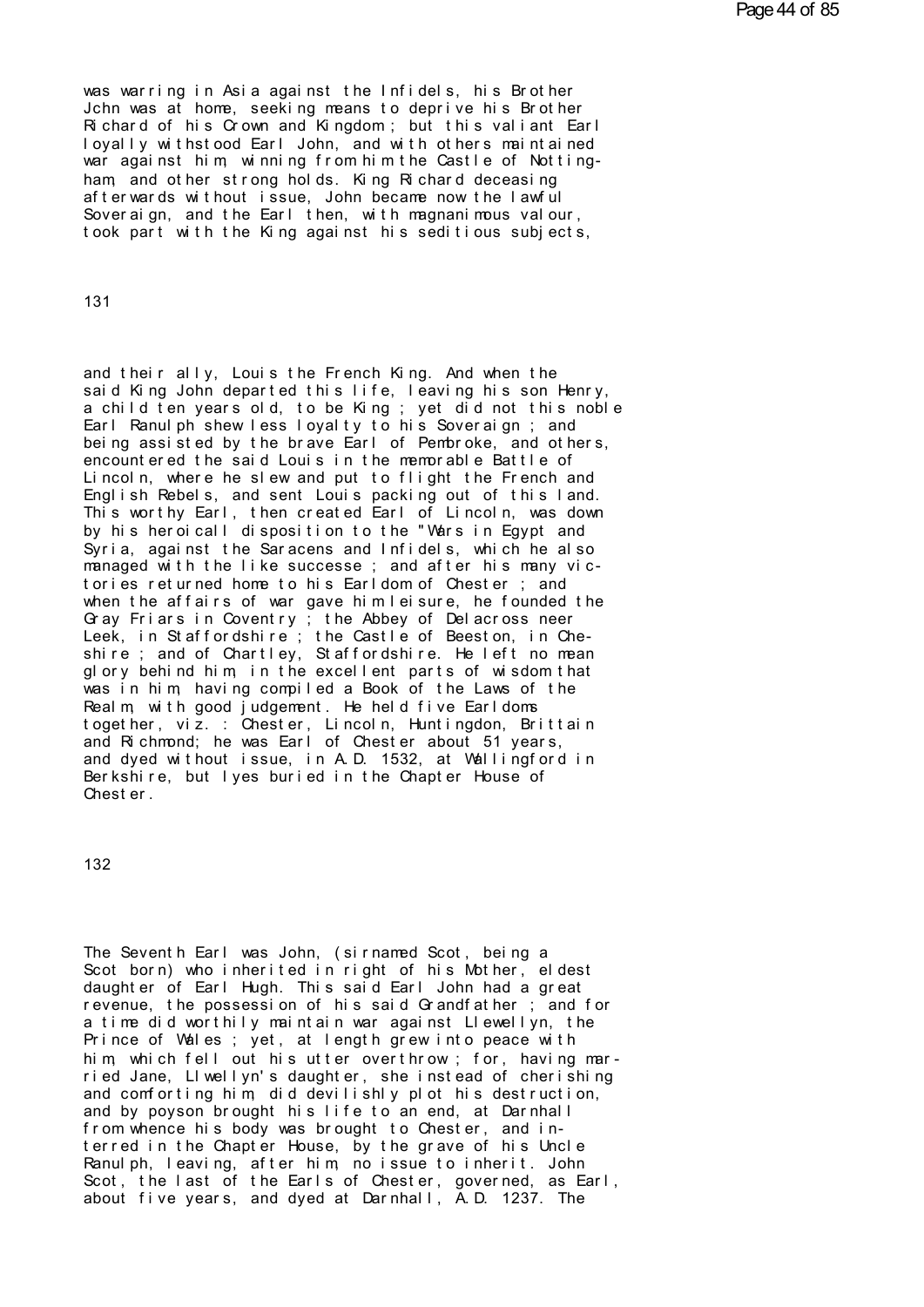Ear l dom t hen r ever t ed t o t he Cr own. Earl dom then reverted to the Crown.<br>L[ST OF HUGH LUPUS' BARONS.

L[ST OF HUGH LUPUS' BARONS.<br>1 . Nigel, Baron of Halton.<br>2. Robert Baron of Montalt

- 
- 2. Nigel, Baron of Halton.<br>2. Robert, Baron of Montalt.<br>3. William Baron of Wicli Malbanc (Nantw
- 1. Nigel, Baron of Halton.<br>2. Robert, Baron of Montalt.<br>3. William, Baron of Wicli Malbanc (Nantwich).<br>4. Richard Vernon, Baron of Shinbrook. 2. Robert, Baron of Montalt.<br>3. William, Baron of Wicli Malbanc (Nantwich).<br>4. Richard Vernon, Baron of Shipbrook.<br>5. Pobert Eitzbuch, Baron of Malpas. 3. William, Baron of Wicli Malbanc (Nantwich).<br>4. Richard Vernon, Baron of Shipbrook.<br>5. Robert Fitzhugh, Baron of Malpas.<br>6. Hamm de Massey, Baron of Dunham Massey.
- 
- 
- 4. Richard Vernon, Baron of Shipbrook.<br>5. Robert Fitzhugh, Baron of Malpas.<br>6. Hamon de Massey, Baron of Dunham Massey. 5. Robert Fitzhugh, Baron of Malpas.<br>6. Hamon de Massey, Baron of Dunham Massey.<br>7. Gilbert Venables, Baron of Kinderton.<br>8. Nicholas. Baron of Stockport.
- 8. Gilbert Venables, Baron of Kinderton.<br>8. Nicholas, Baron of Stockport.
- 

## ROYAL EARLS OF CHESTER.

ROYAL EARLS OF CHESTER.<br>1. King Henry HI, on the decease of John Scot,<br>without male issue, bestowed the Princedom of Wales,<br>and Earldom of Chester (in 1254), upon Prince Edward ROYAL EARLS OF CHESTER.<br>1. King Henry HI, on the decease of John Scot,<br>without male issue, bestowed the Princedom of Wales,<br>and Earldom of Chester, (in 1254), upon Prince Edward<br>his Son, afterwards Edward L: after which it 1. King Henry HI, on the decease of John Scot,<br>without male issue, bestowed the Princedom of Wales,<br>and Earldom of Chester, (in 1254), upon Prince Edward<br>his Son, afterwards Edward I; after which it fell out that<br>the King' 1. King Henry HI, on the decease of John Scot,<br>without male issue, bestowed the Princedom of Wales,<br>and Earldom of Chester, (in 1254), upon Prince Edward<br>his Son, afterwards Edward I; after which it fell out that<br>the King' 1. King Henry HI, on the decease of John Scot,<br>without male issue, bestowed the Princedom of Wales,<br>and Earldom of Chester, (in 1254), upon Prince Edward<br>his Son, afterwards Edward I; after which it fell out that<br>the King'

## 134

134<br>and Prince of Wales ; the said King, to maintain still the<br>honour of the County Palatine, continued their antient<br>rights, and Palatine lurisdictions and Privileges 134<br>and Prince of Wales ; the said King, to maintain still the<br>honour of the County Palatine, continued their antient<br>rights, and Palatine Jurisdictions and Privileges. and Prince of Wales; the said King, to maintain still the<br>honour of the County Palatine, continued their antient<br>rights, and Palatine Jurisdictions and Privileges.<br>2. Prince Edward being afterwards King, bis son. and Prince of Wales; the said King, to maintain still thonour of the County Palatine, continued their antient<br>rights, and Palatine Jurisdictions and Privileges.<br>2. Prince Edward heing afterwards King, his son<br>Edward, (sirn

honour of the County Palatine, continued their antient<br>rights, and Palatine Jurisdictions and Privileges.<br>2. Prince Edward heing afterwards King, his son<br>Edward, (sirnamed Carnarvon, from the place of his<br>birth) was by his honour of the County Palatine, continued their antient<br>rights, and Palatine Jurisdictions and Privileges.<br>2. Prince Edward heing afterwards King, his son<br>Edward, (sirnamed Carnarvon, from the place of his<br>birth) was by his rights, and Palatine Jurisdictions and Privileges.<br>2. Prince Edward heing afterwards King, his son<br>Edward, (sirnamed Carnarvon, from the place of his<br>birth) was by his said Father created Prince of Wales<br>and Earl of Cheste 2. Prince Edward heing afterwed<br>Edward, (sirnamed Carnarvon,<br>birth) was by his said Father<br>and Earl of Chester, in 1303,<br>King Edivard II.<br>3. King Edward II. gave the Edward, (sirnamed Carnarvon, from the place of his<br>birth) was by his said Father created Prince of Wales<br>and Earl of Chester, in 1303, and became afterwards<br>King Edivard II., gave the Earldom of Chester to<br>Edward of Windso

birth) was by his said Father created Prince of Wales<br>and Earl of Chester, in 1303, and became afterwards<br>King Edivard II.<br>3. King Edward II., gave the Earldom of Chester to<br>Edward of Windsor, his Son, then scarce 10 years and Earl of Chester, in 1303, and became afterwards<br>King Edivard II. gave the Earldom of Chester to<br>Edward of Windsor, his Son, then scarce 10 years old ;<br>whom he summoned unto the Parliament, in 1322, by the<br>titles of Ear King Edivard II.<br>3. King Edward II., gave the Earldom of Chester to<br>Edward of Windsor, his Son, then scarce 10 years old<br>whom he summoned unto the Parliament, in 1322, by th<br>titles of Earl of Chester and of Flint.<br>4. King 3. King Edward II., gave the Earldom of Chester to<br>Edward of Windsor, his Son, then scarce 10 years old;<br>whom he summoned unto the Parliament, in 1322, by the<br>titles of Earl of Chester and of Flint.<br>4. King Edward III crea

Edward of Windsor, his Son, then scarce 10 years old;<br>whom he summoned unto the Parliament, in 1322, by the<br>titles of Earl of Chester and of Flint.<br>4. King Edward III created his Son, Edivard of<br>Woodstock (called the Black whom he summoned unto the Parliament, in 1322, by the<br>titles of Earl of Chester and of Flint.<br>4. King Edward III created his Son, Edivard of<br>Woodstock (called the Black Prince) Earl of Chester in<br>1333, which worthy Prince titles of Earl of Chester<br>4. King Edward III create<br>Woodstock (called the Bla<br>1333, which worthy Prince<br>time, leaving a Son.<br>5. Bichard, born at Borde 4. King Edward III created his Son, Edivard of<br>Woodstock (called the Black Prince) Earl of Chester in<br>1333, which worthy Prince dyed during his Father's life<br>time, leaving a Son.<br>5. Richard, born at Bordeaux, created by hi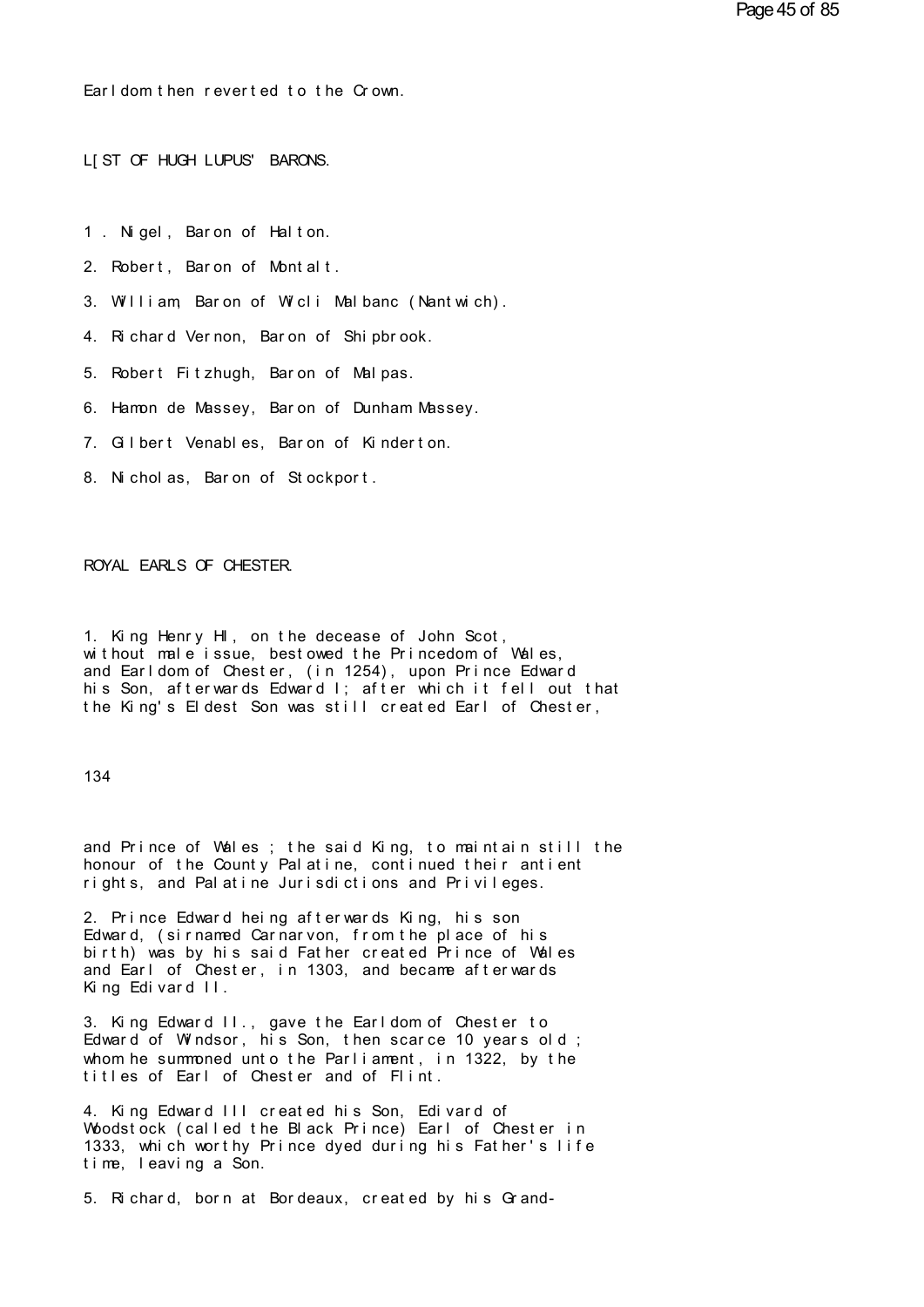father Prince of Wales and Earl of Chester, Nov. 20, 1376, he being then about 11 years old. On the said father Prince of Wales and Earl of Chester, Nov. 20,<br>1376, he being then about 11 years old. On the said<br>Richard becoming King, he also styled himself Prince of<br>Chester, but this title did not long endure father Prince of Wales and Earl of Chester, Nov. 20,<br>1376, he being then about 11 years old. On the said<br>Richard becoming King, he also styled himself Prince of<br>Chester, but this title did not long endure. father Prince of Wales and Earl of Chester, Nov. 20,<br>1376, he being then about 11 years old. On the said<br>Richard becoming King, he also styled himself Prince of<br>Chester, but this title did not long endure.<br>6. King Henni IV

6. King Hennj IV., created his eldest Son, Henry of Monmouth, Earl of Chester, &c, Oct. 15th, 1399. King 1376, he being then about 11 years old. On the said<br>Richard becoming King, he also styled himself Prince of<br>Chester, but this title did not long endure.<br>6. King Hennj IV., created his eldest Son, Henry of<br>Monmouth, Earl of Henr Chester, but this title did not long endure.<br>6. King Hennj IV., created his eldest Son, Henry of<br>Monmouth, Earl of Chester, &c, Oct. 15th, 1399. King<br>Henry V., left his Son, an Infant about half a year old,<br>King, so t Chester, but this title did not long endure.<br>6. King Hennj IV., created his eldest Son, Henry of<br>Monmouth, Earl of Chester, &c, Oct. 15th, 1399. King<br>Henry V., left his Son, an Infant about half a year old,<br>King, so that t

135

135<br>7. Edward, his Son Earl of Chester, on March 15th,<br>1452 ; which Prince, in the civil war between the houses<br>of York and Lancaster, together with his Eather Left 135<br>7. Edward, his Son Earl of Chester, on March 15th,<br>1452 ; which Prince, in the civil war between the houses<br>of York and Lancaster, together with his Father, left<br>their honours and lives to Edward IV, who obtained the 7. Edward, his Son Earl of Chester, on March 15th,<br>1452 ; which Prince, in the civil war between the houses<br>of York and Lancaster, together with his Father, left<br>their honours and lives to Edward IV., who obtained the<br>vict 7. Edward, his Son Earl of Chester, on March 15th,<br>1452 ; which Prince, in the civil war between the houses<br>of York and Lancaster, together with his Father, left<br>their honours and lives to Edward IV., who obtained the<br>vict 7. Edward, his Son Earl of Chester, on March 15th,<br>1452; which Prince, in the civil war between the houses<br>of York and Lancaster, together with his Father, left<br>their honours and lives to Edward IV., who obtained the<br>victo

his Son, Earl of Chester, in 1471, who by the treacherous of York and Lancaster, together with his Father, left<br>their honours and lives to Edward IV., who obtained the<br>victory.<br>8. King Edward IV., created Edward of Westminster,<br>his Son, Earl of Chester, in 1471, who by the treach their honours and lives to Edward IV., who obtained the<br>victory.<br>8. King Edward IV., created Edward of Westminster,<br>his Son, Earl of Chester, in 1471, who by the treacherous<br>Usurpation of Richard, Duke of Gloucester, was d victory.<br>8. King Edward IV., created Edward of Westn<br>his Son, Earl of Chester, in 1471, who by t<br>Usurpation of Richard, Duke of Gloucester,<br>of Crown, Realm, Life and all.<br>9. The Isurper Richard being now King, be n 8. King Edward IV., created Edward of Westminster,<br>his Son, Earl of Chester, in 1471, who by the treacherous<br>Usurpation of Richard, Duke of Gloucester, was deprived<br>of Crown, Realm, Life and all.<br>9. The Usurper Richard bei

his Son, Earl of Chester, in 1471, who by the treacherous<br>Usurpation of Richard, Duke of Gloucester, was deprived<br>of Crown, Realm, Life and all.<br>9. The Usurper Richard being now King, he made his<br>Son Edward Prince of Wales Usurpation of Richard, Duke of Gloucester, was deprived<br>of Crown, Realm, Life and all.<br>9. The Usurper Richard being now King, he made his<br>Son Edward Prince of Wales and Earl of Chester ; but by<br>the revenging hand of God, H of Crown, Realm, Life and all.<br>9. The Usurper Richard being now King, he made his<br>Son Edward Prince of Wales and Earl of Chester ; but by<br>the revenging hand of God, Henry VII, by a happy War\*<br>brought a blessed Peace to thi 9. The Usurper Richard b<br>Son Edward Prince of Walthe revenging hand of God<br>brought a blessed Peace<br>tracted kingdom.<br>10. He created Arthur bi the revenging hand of God, Henry VII, by a happy War\*<br>brought a blessed Peace to this then miserable and distracted kingdom<br>10. He created Arthur his eldest Son, Earl of Chester,<br>Nov. 30th. 1489. brought a blessed Peace to this then miserable and distracted kingdom<br>10. He created Arthur his eldest Son, Earl of Chester,<br>Nov. 30th, 1489.<br>11. This Prince deceasing in his Father's lifetime,

King Henry's onely remaining Son, Henry, became Earl 10. He created Arthur his eldest Son, Earl of Chester,<br>Nov. 30th, 1489.<br>11. This Prince deceasing in his Father's lifetime,<br>King Henry's onely remaining Son, Henry, became Earl<br>of Chester, Feb. 18th, 1502, and was afterwar 10. He created Arthur his eldest Son, Earl of Chester,<br>Nov. 30th, 1489.<br>11. This Prince deceasing in his Father's lifetime,<br>King Henry's onely remaining Son, Henry, became Earl<br>of Chester, Feb. 18th, 1502, and was afterwar Nov. 30th, 1489.<br>11. This Prince deceasing in his Father's liking Henry's onely remaining Son, Henry, bec<br>of Chester, Feb. 18th, 1502, and was afterwa<br>by the name of King Henry VIII.<br>12. There was after this no special cre

by the name of King Henry VIII.<br>12. There was after this no special creation of Earl of<br>Chester until His present Majesty {James 1st) in 1610, King Henry's onely remaining Son, Henry, became Earl<br>of Chester, Feb. 18th, 1502, and was afterwards King,<br>by the name of King Henry VIII.<br>12. There was after this no special creation of Earl of<br>Chester until His present M of Chester, Feb. 18th, 1502, and was afterwards King,<br>by the name of King Henry VIII.<br>12. There was after this no special creation of Earl of<br>Chester until His present Majesty {James 1st) in 1610,<br>created Henry, his eldest by the name of King Henry VIII.<br>12. There was after this no special creation of Earl of<br>Chester until His present Majesty {James 1st) in 1610,<br>created Henry, his eldest Son, Prince of Wales and Earl<br>of Chester, which most 12. There was after this no special creation of Earl of Chester until His present Majesty {James 1st) in 1610, created Henry, his eldest Son, Prince of Wales and Earl of Chester, which most hopeful young Prince, upon the 9 12. Inere was after this no sp<br>Chester until His present Maje<br>created Henry, his eldest Son,<br>of Chester, which most hopeful<br>9th of Nov. 1612, it pleased C<br>crown of glory in Heaven,

136

136<br>13. The next in succession at his decease was that il-<br>lustrious Charles, His Majestie's second Son, created, in<br>1612. Prince of Wales and Earl of Chester : for whose 136<br>13. The next in succession at his decease was that il-<br>lustrious Charles, His Majestie's second Son, created, in<br>1612, Prince of Wales and Earl of Chester ; for whose<br>health, banniness, and long continuance in the poss 13. The next in succession at his decease was that il-<br>lustrious Charles, His Majestie's second Son, created, in<br>1612, Prince of Wales and Earl of Chester ; for whose<br>health, happiness, and long continuance in the possessi 13. The next in succession at his decease was that il-<br>lustrious Charles, His Majestie's second Son, created, in<br>1612, Prince of Wales and Earl of Chester ; for whose<br>health, happiness, and long continuance in the possessi 13. The next in succession at his decease was that il-<br>lustrious Charles, His Majestie's second Son, created, in<br>1612, Prince of Wales and Earl of Chester ; for whose<br>health, happiness, and long continuance in the possessi 13. The next in succession at his decease was that il-<br>lustrious Charles, His Majestie's second Son, created, in<br>1612, Prince of Wales and Earl of Chester ; for whose<br>health, happiness, and long continuance in the possessi lustrious Charles, His Majestie's second Son, created, in<br>1612, Prince of Wales and Earl of Chester ; for whose<br>health, happiness, and long continuance in the possession<br>of all his just Titles and privileges, never had a p 1612, Prince of Wales and Earl of Chester; for whose<br>health, happiness, and long continuance in the possession<br>of all his just Titles and privileges, never had a people<br>more cause to pray unto God than we have. [Our Author health, happiness, and long continuance in the possession<br>of all his just Titles and privileges, never had a people<br>more cause to pray unto God than we have. [Our Author<br>closes his list of the Royal Earls of Chester with P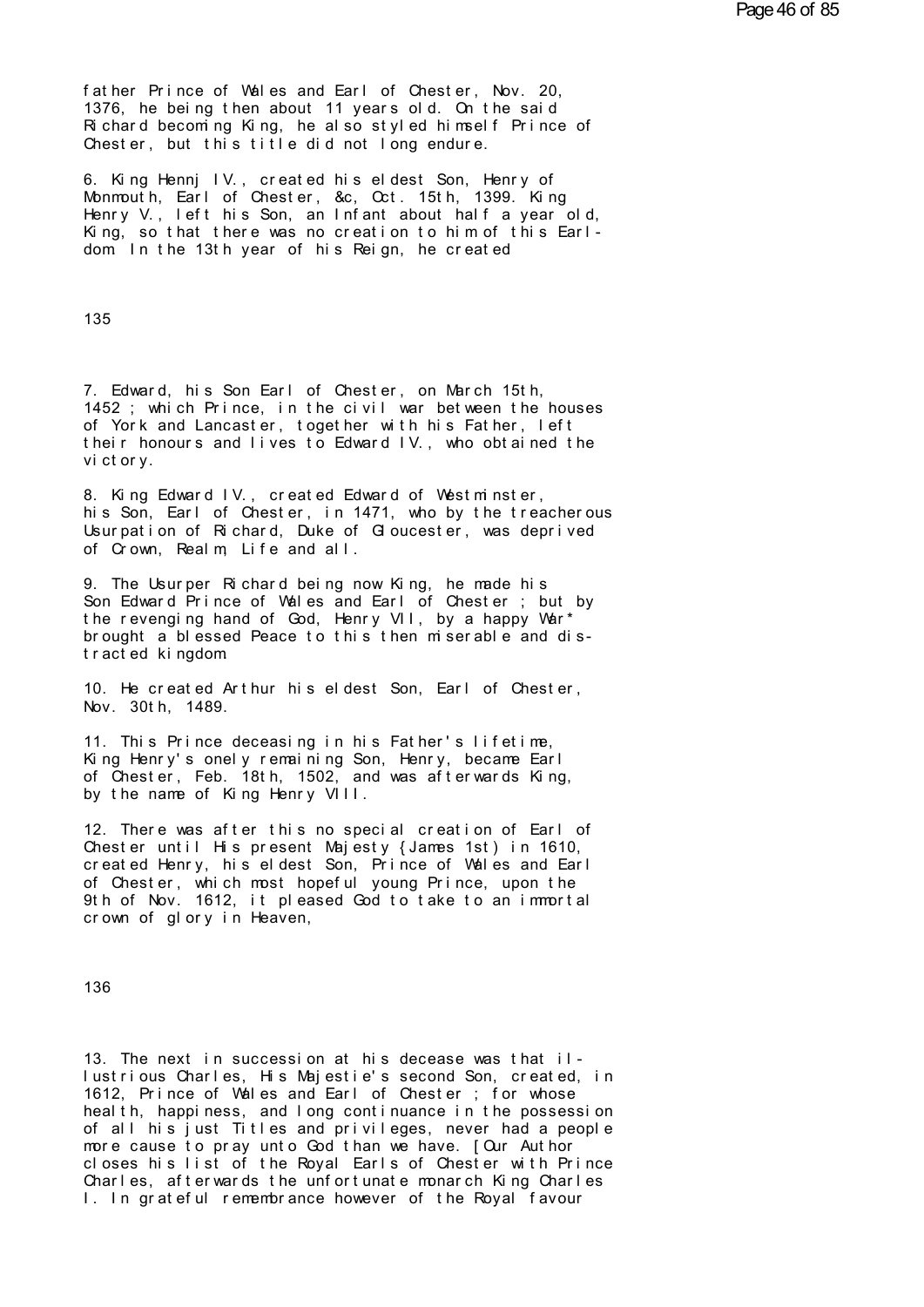and patronage bestowed upon the present edition, the List<br>has been continued down to our own time.] and patronage bestowed upon the present edition, the L<br>has been continued down to our own time.]<br>14. Charles II, born May 29, 1630, though declared

and patronage bestowed upon the present edition, the List<br>has been continued down to our own time.]<br>14. Charles II, born May 29, 1630, though declared,<br>was never actually created Prince of Wales and Earl of<br>Chester He died and patronage bestowed upon the present edition, the List<br>has been continued down to our own time.]<br>14. Charles II, born May 29, 1630, though declared,<br>was never actually created Prince of Wales and Earl of<br>Chester. He die has been continued down to our own time.]<br>14. Charles II, born May 29, 1630, though declared,<br>was never actually created Prince of Wales and Earl of<br>Chester. He died Feb. 6th, 1685. 14. Charles II, born May 29, 1630, though declared,<br>was never actually created Prince of Wales and Earl of<br>Chester. He died Feb. 6th, 1685.<br>15. George II, born October 30, 1683, created Earl<br>of Chester on his father's acce

14. Charles II, born May 29, 1630, though declared,<br>was never actually created Prince of Wales and Earl of<br>Chester. He died Feb. 6th, 1685.<br>15. George II, born October 30, 1683, created Earl<br>of Chester on his father's acce 15. George II, born October 30, 1683, created Earl of Chester on his father's accession to the Throne<br>1714, and died Oct. 25th, 1752.<br>16. Frederick Lewis, son of George II, born Jan. 15. George II, born October 30, 1683, created Earl<br>of Chester on his father's accession to the Throne in Se<br>1714, and died Oct. 25th, 1752.<br>16. Frederick Lewis, son of George II, born Jan.<br>20th, 1707, created Earl of Chest

15. George II, born October 30, 1683, created Earl<br>of Chester on his father's accession to the Throne in Sep.<br>1714, and died Oct. 25th, 1752.<br>16. Frederick Lewis, son of George II, born Jan.<br>20th, 1707, created Earl of Che of Chester on his father's accession to the Throne in Sep.<br>1714, and died Oct. 25th, 1752.<br>16. Frederick Lewis, son of George II, born Jan.<br>20th, 1707, created Earl of Chester in December, 1728,<br>and died, in the lifetime o 1751. 16. Frederick Lewis, son of George II, born Jan.<br>20th, 1707, created Earl of Chester in December, 1728,<br>and died, in the lifetime of his Father, on March 20th,<br>1751.<br>17. George HI, Eldest Son of Prince Frederick and<br>Grands

20th, 1707, created Earl of Chester in December, 1728,<br>and died, in the lifetime of his Father, on March 20th,<br>1751.<br>17. George Hl, Eldest Son of Prince Frederick and<br>Grandson of George II, born May 24th, 1738, created<br>Pri and died, in the lifetime of his Father, on March 20th,<br>1751.<br>17. George HI, Eldest Son of Prince Frederick and<br>Grandson of George II, born May 24th, 1738, created<br>Prince of Wales, and Earl of Chester, April 20th, 1751,<br>an 1/51.<br>17. George HI, Eldest Son of Pr<br>Grandson of George II, born May<br>Prince of Wales, and Earl of Ch<br>and died Jan. 29, 1820.<br>18. George IV Son of the Last 17. George HI, Eldest Son of Prince Frederick and<br>Grandson of George II, born May 24th, 1738, created<br>Prince of Wales, and Earl of Chester, April 20th, 1751,<br>and died Jan. 29, 1820.<br>18. George IV, Son of the last named, an

137

137<br>Her Most Gracious Majesty, Queen Victoria, born August<br>12th, 1762, and created Prince of Wales and Earl of<br>Chester, August 17, in the same year. He died lune 137<br>Her Most Gracious Majesty, Queen Victoria, born August<br>12th, 1762, and created Prince of Wales and Earl of<br>Chester, August 17, in the same year. He died June<br>26th, 1830 Her Most Gracious Majesty, Queen Victoria, born August<br>12th, 1762, and created Prince of Wales and Earl of<br>Chester, August 17, in the same year. He died June<br>26th, 1830. Her Most Gracious N<br>12th, 1762, and cree<br>Chester, August 17,<br>26th, 1830.<br>19. Albert Edward Her Most Gracious Majesty, Queen Victoria, born August<br>12th, 1762, and created Prince of Wales and Earl of<br>Chester, August 17, in the same year. He died June<br>26th, 1830.<br>19. Albert Edward, Eldest Son of Her present Ma-<br>jes

12th, 1762, and created Prince of Wales and Earl of<br>Chester, August 17, in the same year. He died June<br>26th, 1830.<br>19. Albert Edward, Eldest Son of Her present Ma-<br>jesty, born November 9th, 1841, and created Prince of<br>Wale Chester, August 17, in the same year. He died June<br>26th, 1830.<br>19. Albert Edward, Eldest Son of Her present Ma-<br>jesty, born November 9th, 1841, and created Prince of<br>Wales, Duke of Cornwall, Earl of Chester, fyc., De-<br>cemb cember 9th, 1851, whom may Almighty God long preserve to this Kingdom and Nation.<br> $\frac{1}{2}$  \* T>A\* v

LI ST OF THE MAI ORS OE CHESTER.

LIST OF THE MAIORS OE CHESTER.<br>The first certainty of a Maior's government in the City,<br>by the name of Maior, is the 25th Henry 3rd, A.D. 1242. The first certainty of a Maior's government in the  $\alpha$ ty, by the name of Maior, is the 25th Henry 3rd, A.D. 1242.<br>Anno.} Maiors.<br>1242"}

Anno.} Maiors.<br>1242"}<br>to ^Sir Welter Ivnu

Anno.} Maiors.<br>1242"}<br>to ^Sir Walter Lynuet.<br>1248><br>1249 1 1248> 1249 1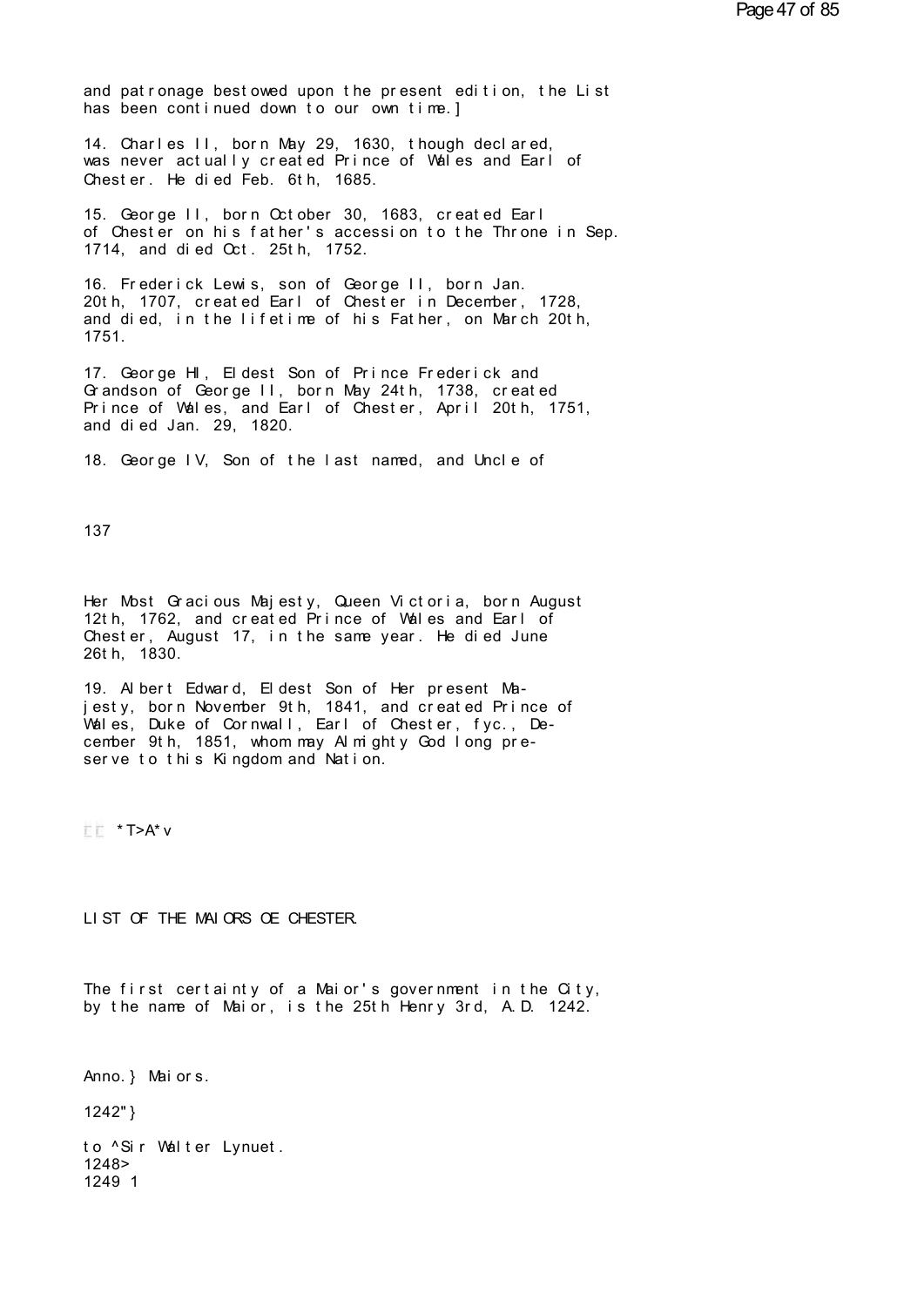| to \ Richard Clarke.<br>1256 S              |
|---------------------------------------------|
| 1259 The same.<br>1265 The same.<br>1268 "1 |
| to j-Sir John Aruway.                       |
| 1278 }                                      |
| Anno                                        |
| Mai obs.                                    |
| 1279                                        |
| Randle de Daresbury                         |
| 1280                                        |
| The same.                                   |
| 1281                                        |
| Robert le Mercer.                           |
| 1282                                        |
| The same.                                   |
| 1283                                        |
| Al exander Hurell.                          |
| 1284                                        |
| Robert I e Mercer.                          |
| 1285                                        |
| The same.                                   |
| 1286                                        |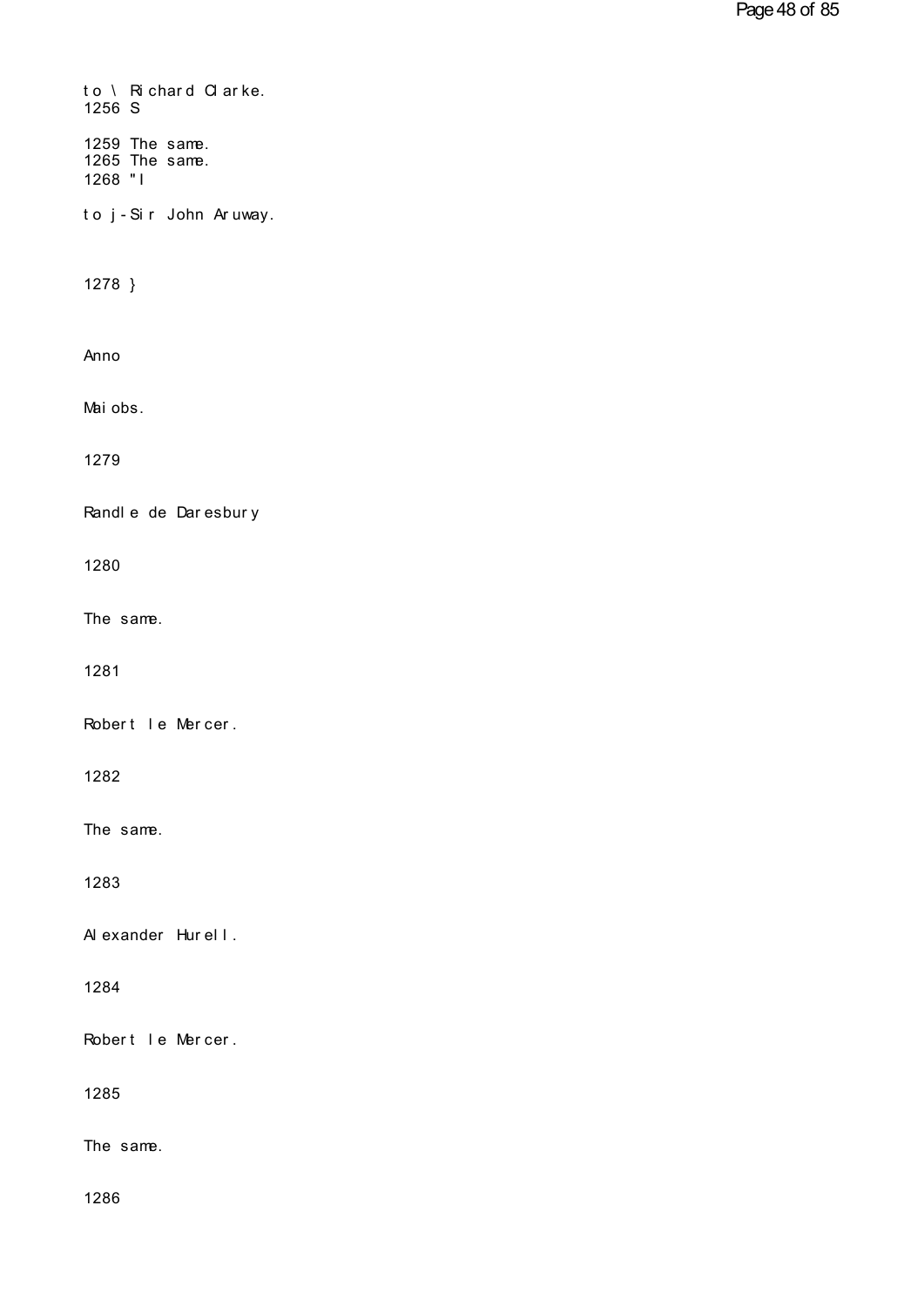Robert de Tarvin.<br>Pobert de Tarvin.

## Robert de Tarvin.<br>SEAL OF THE MAYOR AND CORPORATION OF THE CITY OF CHESTER.

140

Ann

Ann<br>o. Mai or s.

o. Maiors.<br>Anno. Maiors.

1287

1 The same.

1 The same.<br>William Doncaster

1288

1288<br>succeeded hi m

Hugh de Meoles.<br>Robert de Tarvin.<br>Robert Mercer. 1291<br>1292<br>Hugh de Meoles.<br>Robert de Tarvin.<br>Robert Mercer.<br>The samme 1292<br>Hugh de Meoles.<br>Robert de Tarvin.<br>Robert Mercer.<br>The same. The same.

1318 1319

1320

1319<br>1320<br>William Doncaster.<br>William, son of Peter 1320<br>William Doncaster.<br>William, son of Peter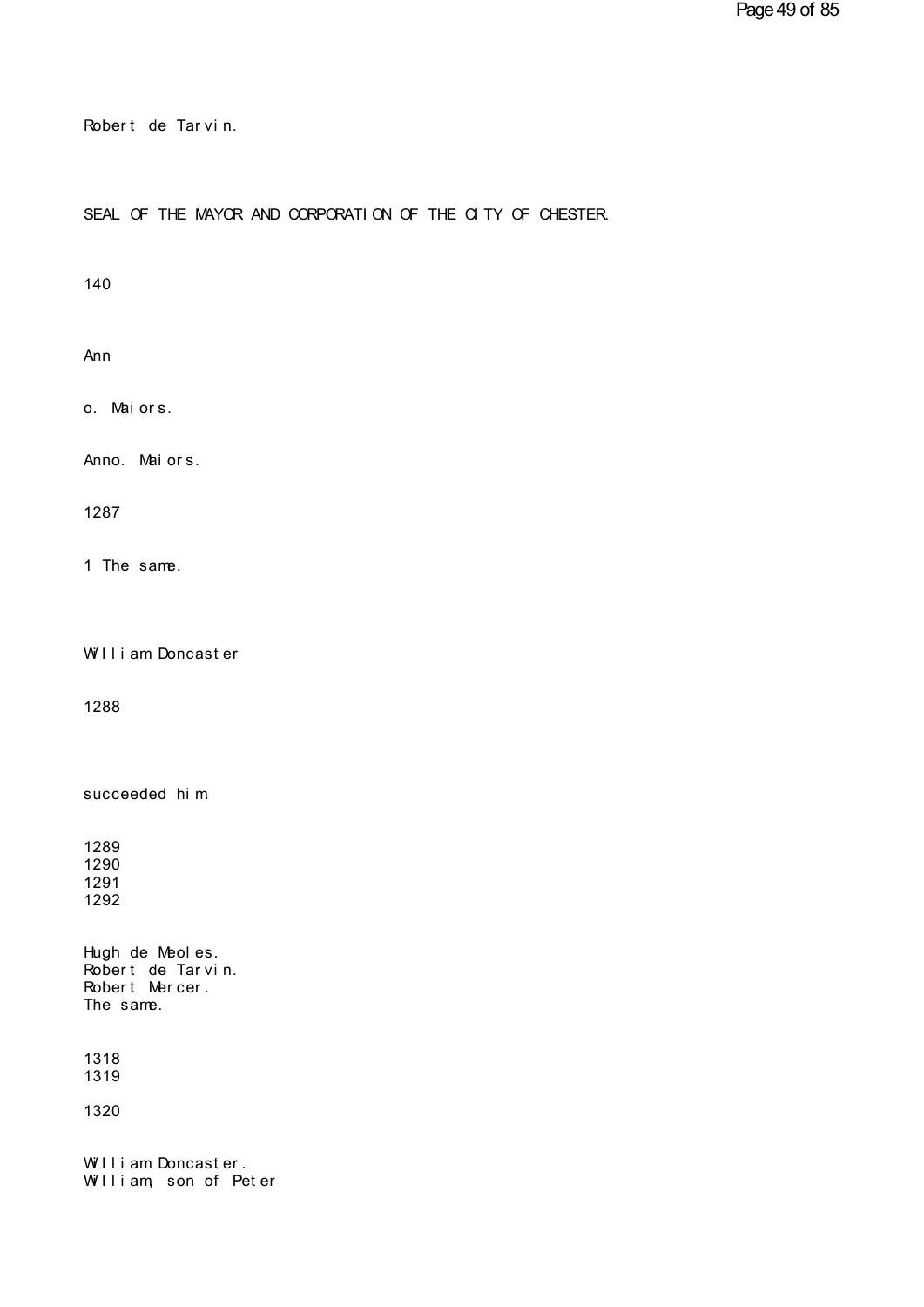```
Brickhill.<br>John Brickhill.
John Br i ckhi l l .
1293
1294
1296
1297
1298
1296<br>1297<br>1298<br>t o
1298<br>to<br>Hugh de Brickhill.<br>Robert Mercenai (or
to<br>Hugh de Brickhill.<br>Robert Mercenai (or<br>Mercer)
Hugh de Brickhill.<br>Robert Mercenai (or<br>Mercer)<br>Hugh de Brickhill.
Hugh de Brickhill.<br>Robert Mercenai (or<br>Mercer)<br>Hugh de Brickhill.<br>The same.
The same.
Mercer)<br>Hugh de Brickhill.<br>The same.<br>[ Alexander Hurell.
1321
1322
1323
1324
1325
1326
1327
The same.<br>William Clark.
1326<br>1327<br>The same.<br>William Clark.<br>William Brickhill.<br>Richard Russell
1327<br>The same.<br>William Clark.<br>William Brickhill.<br>Richard Russell.<br>Richard Le Bruin.
The same.<br>William Clark.<br>William Brickhill.<br>Richard Russell.<br>Richard le Bruin.<br>The same
The same.<br>William Clark.<br>William Brickhill.<br>Richard Russell.<br>Richard le Bruin.<br>The same.<br>Richard Gerves.
The same.<br>Richard Gerves.
William Clark.<br>William Brickhill.<br>Richard Russell.<br>Richard le Bruin.<br>The same.<br>Richard Gerves.
1300
1328
The same.
1301
1301<br>Hugh de Brickhill.
1329
1329<br>William Brickhill.
```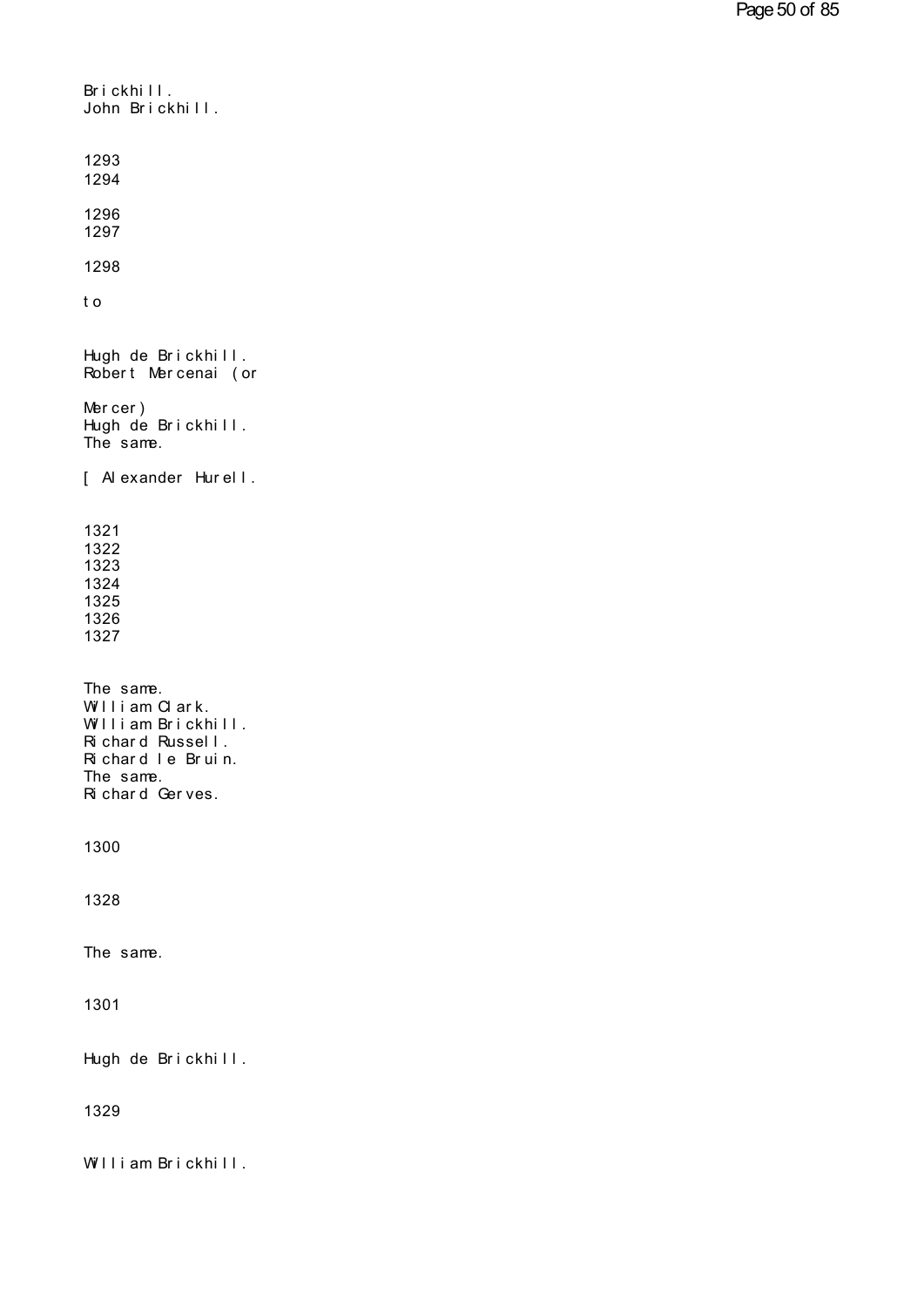| 1302                                      |
|-------------------------------------------|
| Al exander Hurell.                        |
| 1330                                      |
| The same.                                 |
| 1303                                      |
| Hugh de Brickhill.                        |
| 1331                                      |
| Roger I e BI ond.                         |
| 1304                                      |
| The same.                                 |
| 1332                                      |
| The same.                                 |
| 1305                                      |
| Richard Le Genour.                        |
| 1333                                      |
| Richard de Wheatley.                      |
| 1306                                      |
| t o<br>1309                               |
| • Hugh de Brickhill.                      |
| 1334<br>1335                              |
| Roger I e Bl ond.<br>Hugh, sou of John Ie |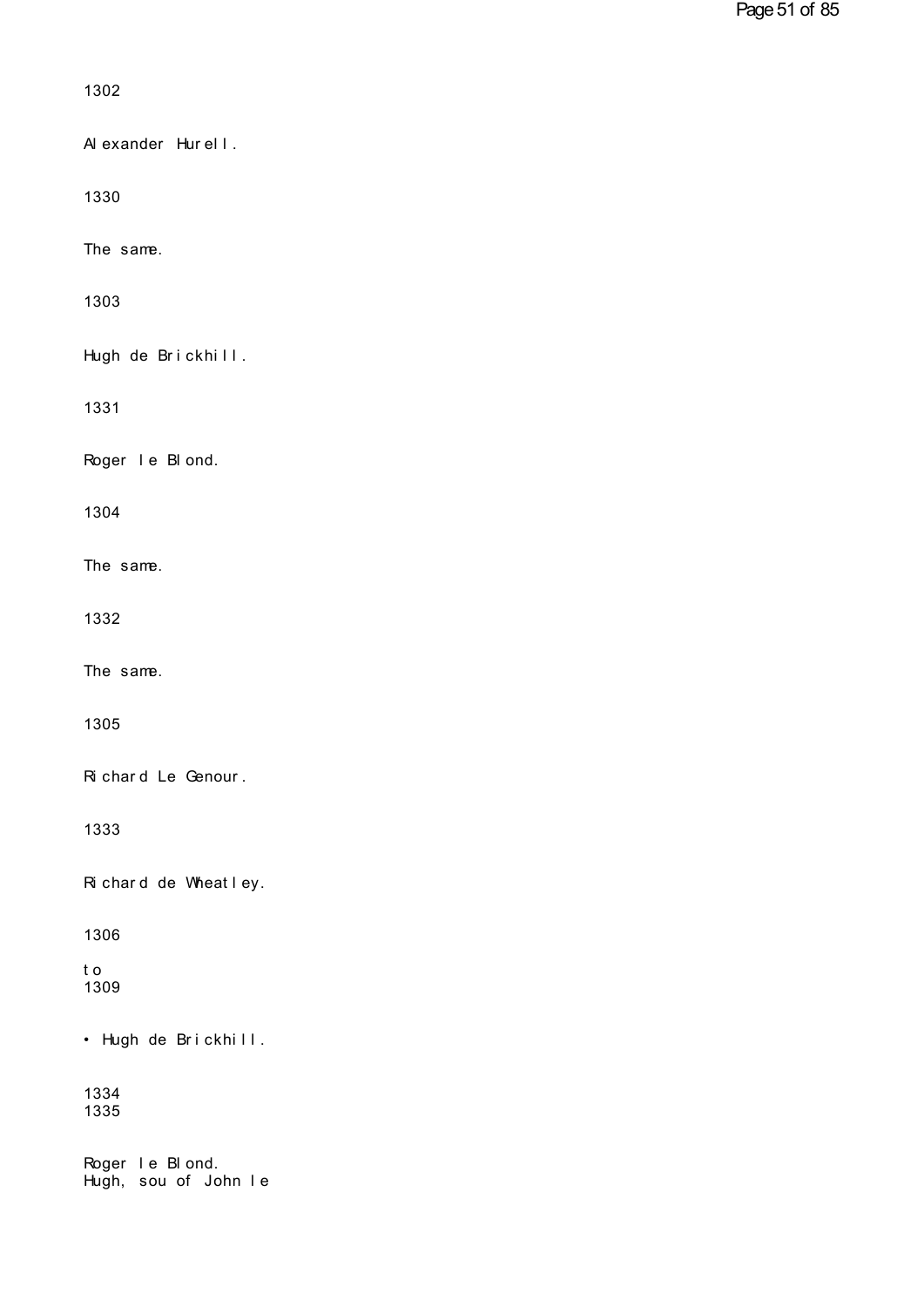| 1310<br>1311<br>1312<br>1313                                              |
|---------------------------------------------------------------------------|
| Benedict Stanton.<br>Hugh de Brickhill.<br>The same.<br>Benedict Stanton. |
| 1336                                                                      |
| 1337,                                                                     |
| t o<br>1339 !                                                             |
| BI ond.<br>Soger I e Bl ond.                                              |
| John Blond.                                                               |
| 1314                                                                      |
| John B ond.                                                               |
| 1340                                                                      |
| Roger de Ledsham                                                          |
| 1315                                                                      |
| The same.                                                                 |
| 1341                                                                      |
| Richard Capenhur.st.                                                      |
| 1316                                                                      |
| William Doncaster.                                                        |
| 1342                                                                      |
| The same.                                                                 |
| 1317                                                                      |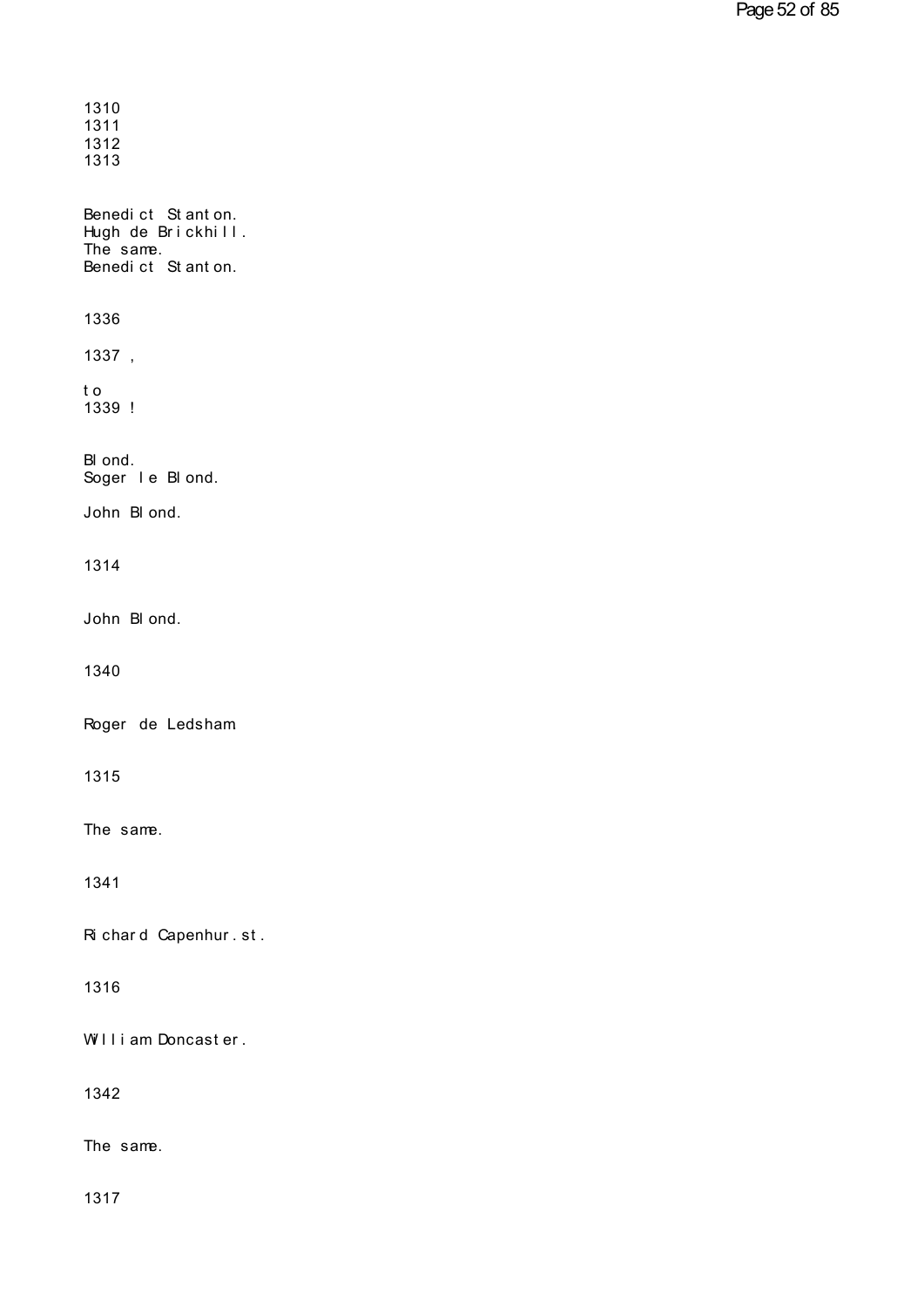John Blond, who dying  $E$ 

1343

1343<br>John Bl ond.

141

141<br>Anno. Mai or s.<br>1344 Bishard Capenburst Anno. Maiors.<br>1344 Richard Capenhurst.<br>1345 The same 1345 The same. 1344 Richard Capenhurst.<br>1345 The same.<br>1346 Henry Terrand.<br>1347 John Blond. 1345 The same.<br>1346 Henry Terrand.<br>1347 John Bl ond.<br>1348 The same 1348 The same. 1347 John Blond.<br>1348 The same.<br>1349 Burtram Northern.who 1348 The same.<br>1349 Burtram Northern.who<br>being slain by Rich-<br>ard Datton,<br>Richard Bruin suc-1349 Burtram Northern.who<br>being slain by Rich-<br>ard Datton,<br>Richard Bruin suc-<br>ceeded. 1350 . H chard Bruin suc-<br>ceeded.<br>1350 .<br>to J John Bl ond.<br>1352 ' 1352 ' to J John Blond.<br>1352 '<br>1353 Richard Le Bruin.<br>1355 1355 . 1353 Richard Le Bruin.<br>1355 .<br>to > John Blond. 1S58 > 1359 . to > John Blond.<br>1S58 ><br>1359 .<br>to [ Al an de Wheatley.<br>1362 ' 1362 ' to [ Alan de Wheatley.<br>1362 '<br>1363 Roger Ledsham. 1364 The same. 1363 Roger Ledsham<br>1364 The same.<br>1365 John Dal by.<br>1366 The same 1364 The same.<br>1365 John Dalby.<br>1366 The. same.<br>1367 Bichard Le Bruin. 1365 John Dalby.<br>1366 The. same.<br>1367 Richard Le Bruin.<br>1368 The same. 1368 The same.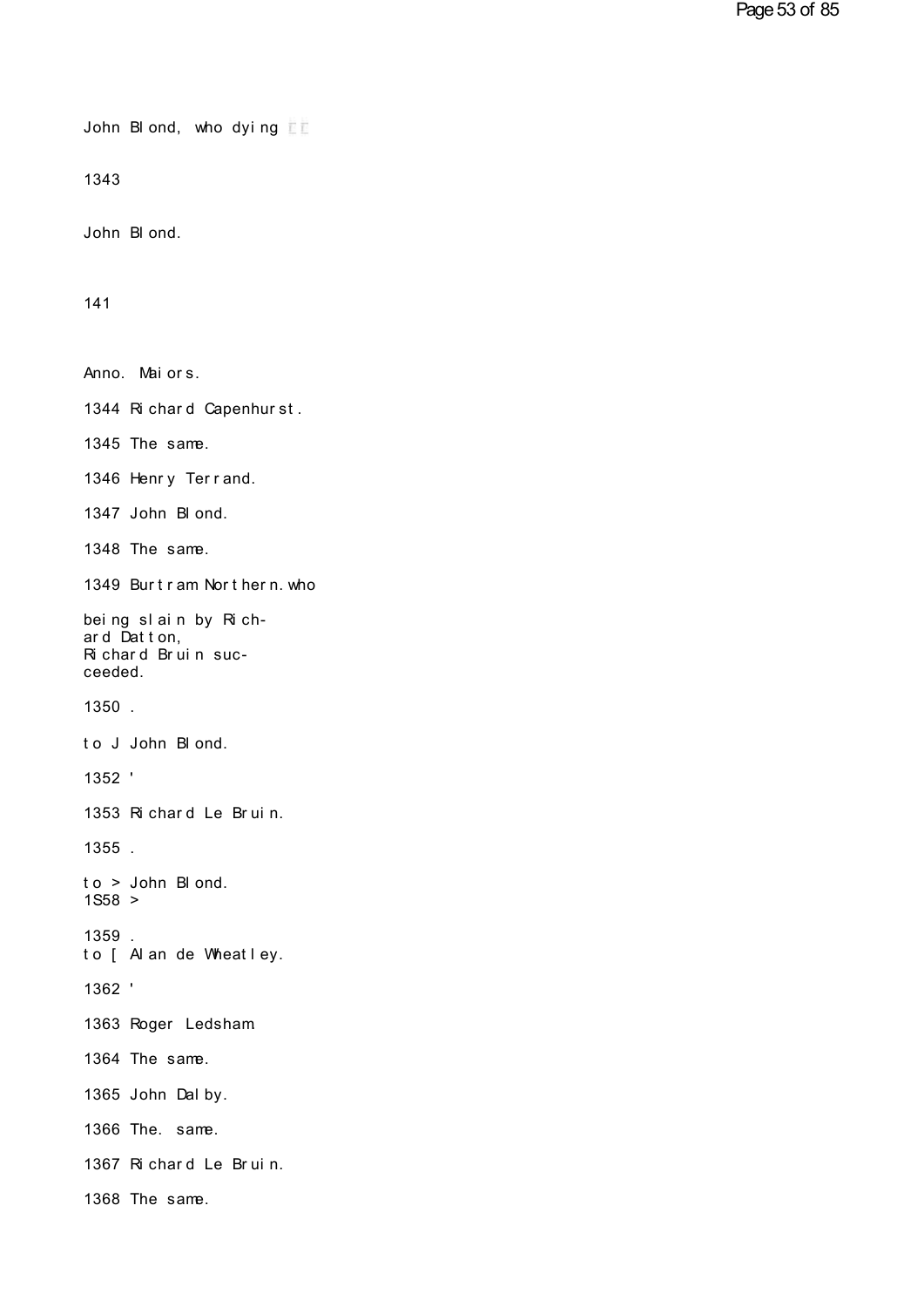```
1369 ,
```
1369,<br>to f John Whitmore,Jun.<br>1372,

1372 '

to f John Whitmore, Jun.<br>1372 '<br>1373 Alexander Belleter.<br>1374 Richard Bruin, Jun.

1372 '<br>1373 Alexander Belleter.<br>1374 Richard Bruin, Jun.<br>1375 Richard Dounfould 1373 Alexander Belleter.<br>1374 Richard Bruin, Jun.<br>1375 Richard Dounfould.

1375 Richard Dounfould.<br>Anno. Mai or s.

1376 The same.

Anno. Maiors.<br>1376 The same.<br>1377 Thomas Bradford.<br>1378 The same.

1378 The same.

1377 Thomas Bradford.<br>1378 The same.<br>1379 John le Chamberlain.<br>1380 1379 John Ie Chamberlain.<br>1380 .<br>to [ David de Ewlowe.

1380 .

1383 S

to [ David de Ewlowe.<br>1383 S<br>1384 John le Chamberlain.<br>1385 The same

1385 The same.

1386. 1384 John Ie Chamberlain.<br>1385 The same.<br>1386.<br>to [ L L John Armerer. 1386.<br>to [EE John Armerer.<br>1388 '<br>1389 Robert de Marshull.<br>1390 John Armerer.

1388 '

1388 '<br>1389 Robert de Marshull.<br>1390 John Armerer.<br>1391 Gilbert Trussell. 1389 Robert de Marshull.<br>1390 John Armerer.<br>1391 Gilbert Trussell.<br>1392 The same

1391 Gilbert Trussell.<br>1392 The same.<br>1393 John Armerer.<br>1394 The same.

1392 The same.

1394 The same.

1395<br>to (John Capenhurst. 1393 John Armerer.<br>1394 The same.<br>1395<br>to ( John Capenhurst.<br>1399 \* 1395<br>to (John Capenhurst.<br>1399 \*<br>1400 John Bebbi ngt on.<br>1401 The same, who dying.

1399 \*

1399 \*<br>1400 John Bebbington.<br>1401 The same, who dying,<br>John Marshall suc-1399 \*<br>1400 John Bebbington.<br>1401 The same, who dying,<br>John Marshall suc-<br>ceeded. 1401 The same, who dying,<br>John Marshall suc-<br>ceeded.<br>1402 Roger Potter.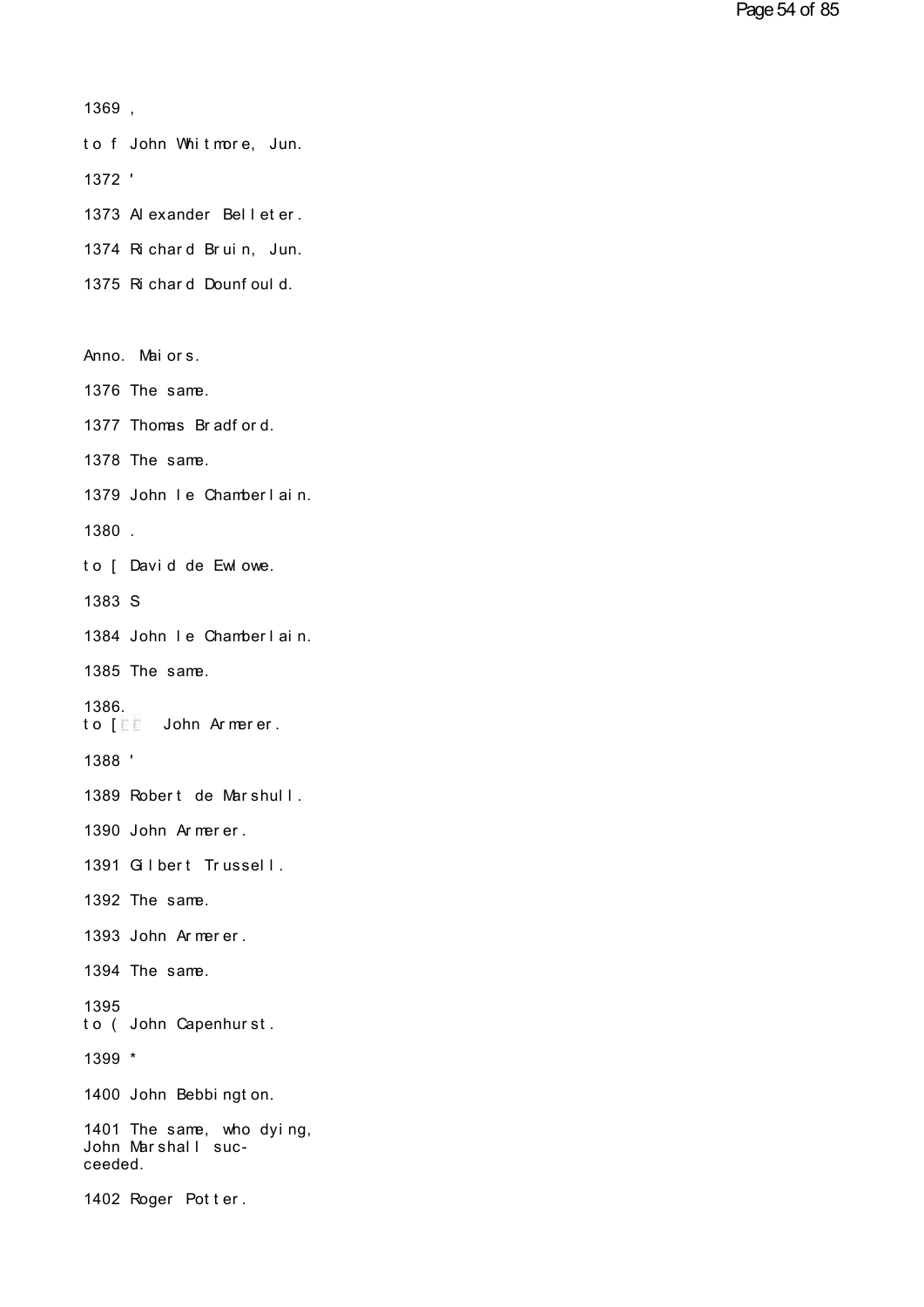1403 Ralph Hatton.<br>1404 John Preston. 1403 Ralph Hatton.<br>1404 John Preston.<br>1405 1405 , 1404 John Preston.<br>1405 ,<br>to i John Ewlowe.<br>1403 S 1403 S 1405 ,<br>to i John Ewlowe.<br>1403 S<br>1410 Roger Potter.

142

142<br>Anno. Maiors.<br>1411 John Walsh

Anno. Maiors.<br>1411 John Walsh.<br>1412 »

1412 »

1412 »<br>John Whitmore. John Whitmore.<br>to

1414'

to<br>1414'<br>1415 John Walsh.<br>1416 William de Hawarden.

to<br>1414'<br>1415 John Walsh.<br>1416 William de Hawarden<br>1417 John Overton. 1415 John Walsh.<br>1416 William de Hawarden<br>1417 John Overton. 1416 William de Hawarden<br>1417 John Overton.<br>1418 William Hawarden.<br>1419 \

1418 William Hawarden.<br>1419 }<br>to [ John Hope.

1419 }

 $1421 >$ 

to [ John Hope.<br>1421 ><br>1422 John Walsh.<br>1423 John Hatton

1421 ><br>1422 John Walsh.<br>1423 John Hatton.<br>1424 1424 1422 John Walsh.<br>1423 John Hatton.<br>1424<br>." to > John Hope.

 $1427 >$ 

." to > John Hope.<br>1427 ><br>1428 John de Bradeley.<br>1429 John Welsh 1427 ><br>1428 John de Bradeley.<br>1429 John Walsh.<br>1430 Pobert Hope. 1428 John de Bradeley.<br>1429 John Walsh.<br>1430 Robert Hope.<br>1431 Bichard Massie.

1429 John Walsh.<br>1430 Robert Hope.<br>1431 Richard Massie.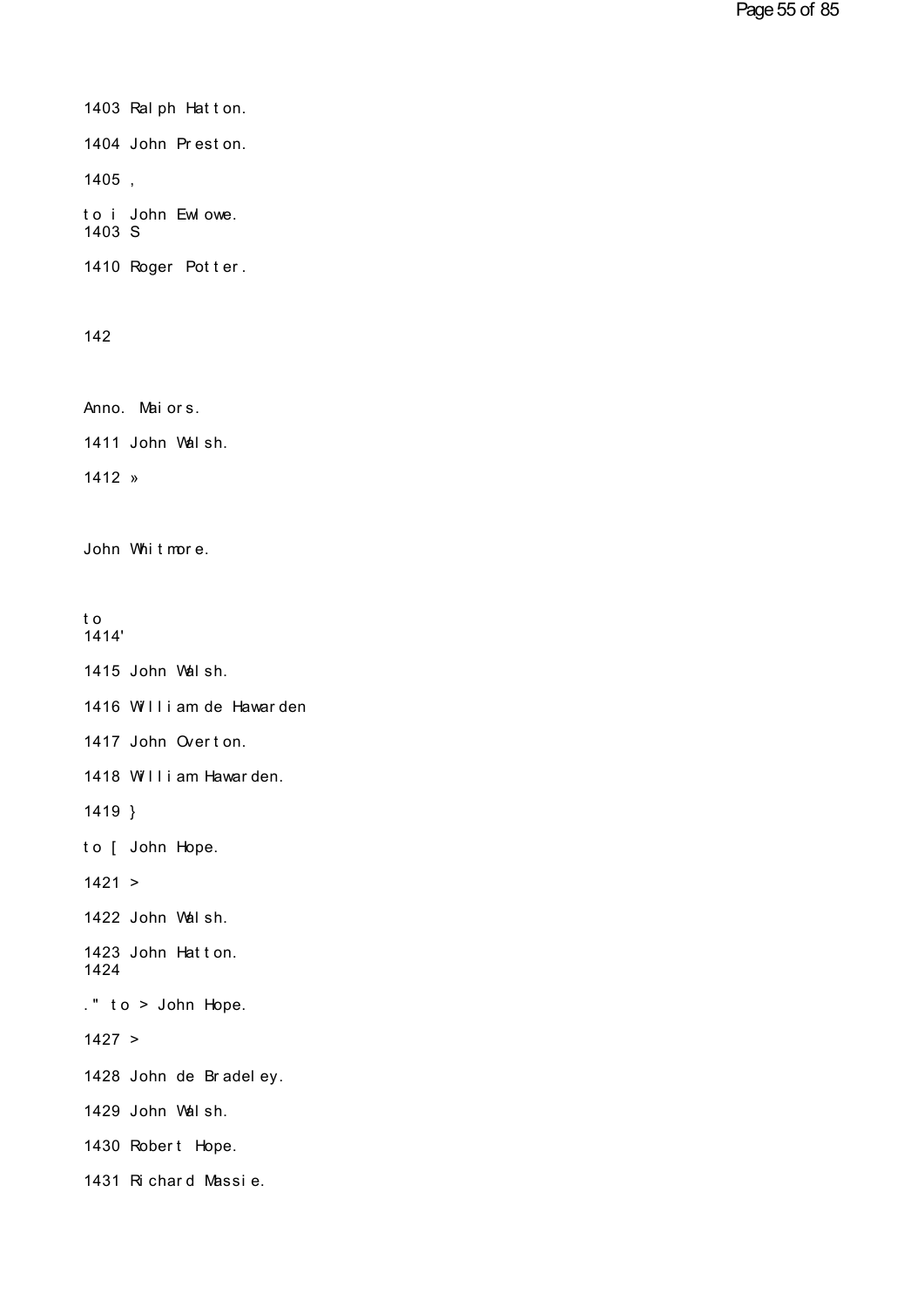- 1432 The same.
- 1432 The same.<br>1433 Thomas Wotton.<br>1434 Adam Wotton. 1432 The same.<br>1433 Thomas Wotton.<br>1434 Adam Wotton.<br>1435 John Wolsh. 1433 Thomas Wotton.<br>1434 Adam Wotton.<br>1435 John Walsh.<br>1436 William Stammer.
- 
- 
- 1434 Adam Wotton.<br>1435 John Walsh.<br>1436 William Stammer.<br>1437 Richard Massie. 1435 John Walsh.<br>1436 William Stammer.<br>1437 Richard Massie.<br>1438 Richard Meston. 1436 William Stammer.<br>1437 Richard Massie.<br>1438 Richard Weston.<br>1439 Nicholas Daniel
- 
- 
- 1437 Richard Massie.<br>1438 Richard Weston.<br>1439 Nicholas Daniel.<br>1440 John Bilkinton. 1438 Richard Weston.<br>1439 Nicholas Daniel.<br>1440 John Pilkinton.<br>1441 Hugh Meddock.
- 1440 John Pilkinton.<br>1441 Hugh Maddock.<br>1442 John Flint.
- 1441 Hugh Maddock.
- 1442 John Flint.<br>Anno. Maiors.<br>1443

1443.<br>to J Nicholas Daniel. Anno. Maiors.<br>1443 .<br>to J Nicholas Daniel.<br>1445 > 1443 .<br>to J Nicholas Daniel.<br>1445 ><br>1446 Edward Skinner<br>1447 The same, who dving.

1445 >

1445 ><br>1446 Edward Skinner<br>1447 The same, who dying,<br>William Rogerson suc-1445 ><br>1446 Edward Skinner<br>1447 The same, who dying,<br>William Rogerson suc-<br>ceeded. 1447 The same, who dying,<br>William Rogerson suc-<br>ceeded.<br>1448 William Rogerson. William Rogerson succeeded.<br>1448 William Rogerson.<br>1449 William Massy.<br>1450 William Whitmore.

1448 William Rogerson.<br>1449 William Massy.<br>1450 W lliam Whit more.<br>1451 John Dutton.

1449 William Massy.<br>1450 William Whitmore.<br>1451 John Dutton.<br>1452 William Skinner.

1450 William Whitmore.<br>1451 John Dutton.<br>1452 William Skinner.<br>1453 Nicholas Daniel

- 1451 John Dutton.<br>1452 William Skinner.<br>1453 Nicholas Daniel.<br>1454 The same 1453 Nicholas Daniel.<br>1454 The same.<br>1455 Jenkin Cottingham.
- 1454 The same.

1455 Jenkin Cottingham<br>1456 The same.<br>1457 Nicholas Daniel.<br>1458 The same.

1456 The same.

1458 The same.

1457 Nicholas Daniel.<br>1458 The same.<br>1459 John Sout hworth. 1459 John Southworth.<br>1460 The same.<br>1461 David Ferrer.

1460 The same.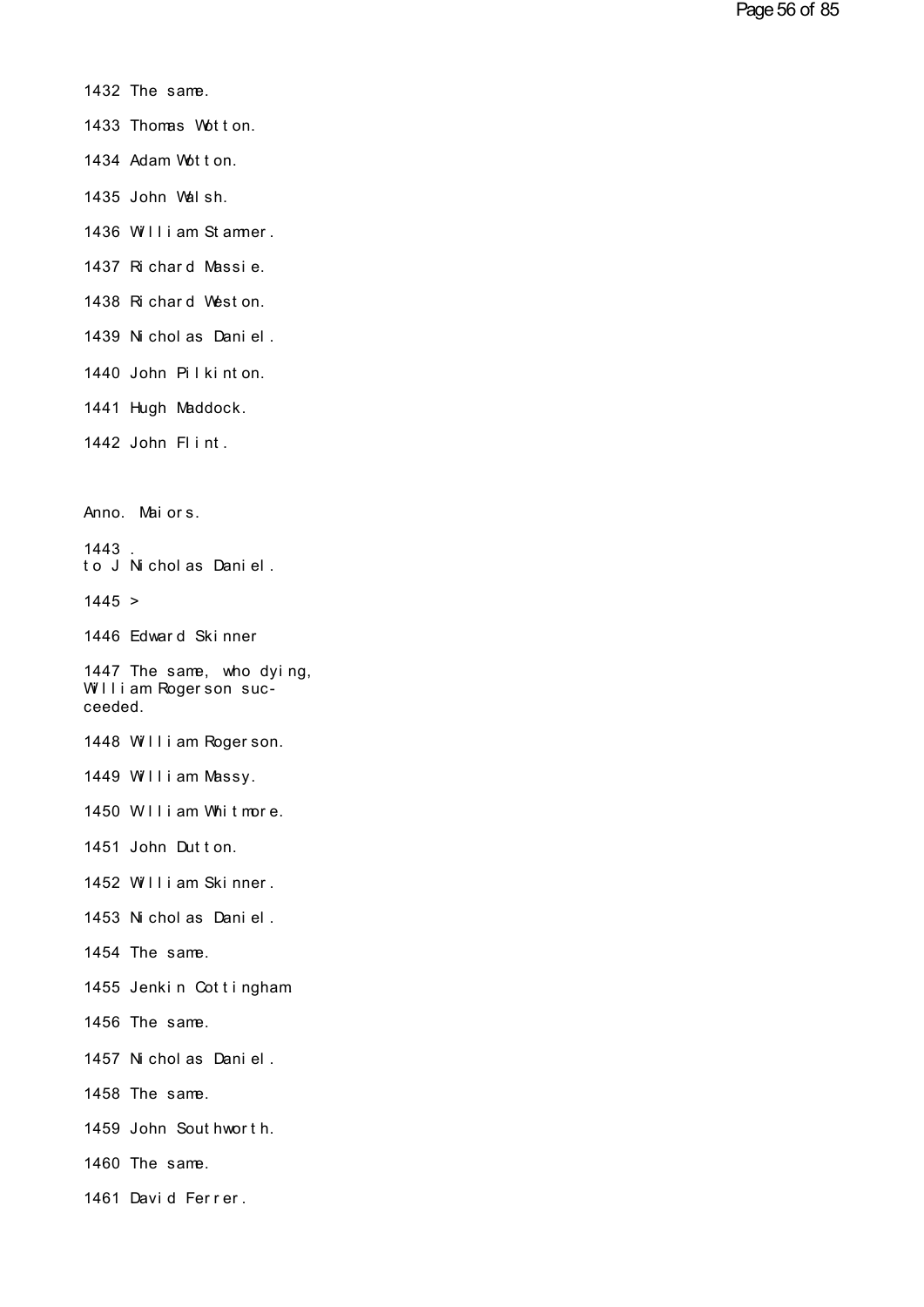# 1462 Robert Brine.<br>1463 Robert Bogerson

- 1462 Robert Brine.<br>1463 Robert Rogerson.<br>1464 Poger Ledsbam. 1462 Robert Brine.<br>1463 Robert Rogerson.<br>1464 Roger Ledsham.
- 
- 1463 Robert Rogerson.<br>1464 Roger Ledsham<br>1465 Richard Rainford.<br>1466 William Lilly. 1465 Richard Rainford.<br>1466 William Lilly.<br>1467 John Southworth. 1465 Richard Rainford.<br>1466 William Lilly.<br>1467 John Southworth.
- 
- 1467 John Southworth.<br>1468 John Dedwood.<br>1469 Thomas Kent.<br>1470 Thomas Cottingham
- 1468 John Dedwood.
- 
- 1469 Thomas Kent.<br>1470 Thomas Cottingham.

143

Anno

Anno<br>Mai or s.

Anno

Anno<br>Mai or s.

1471

1471<br>Robert Rogerson.

1501

1501<br>Ralph Davenport.

1472

1472<br>John Spencer .

1502

1502<br>Richard Wright.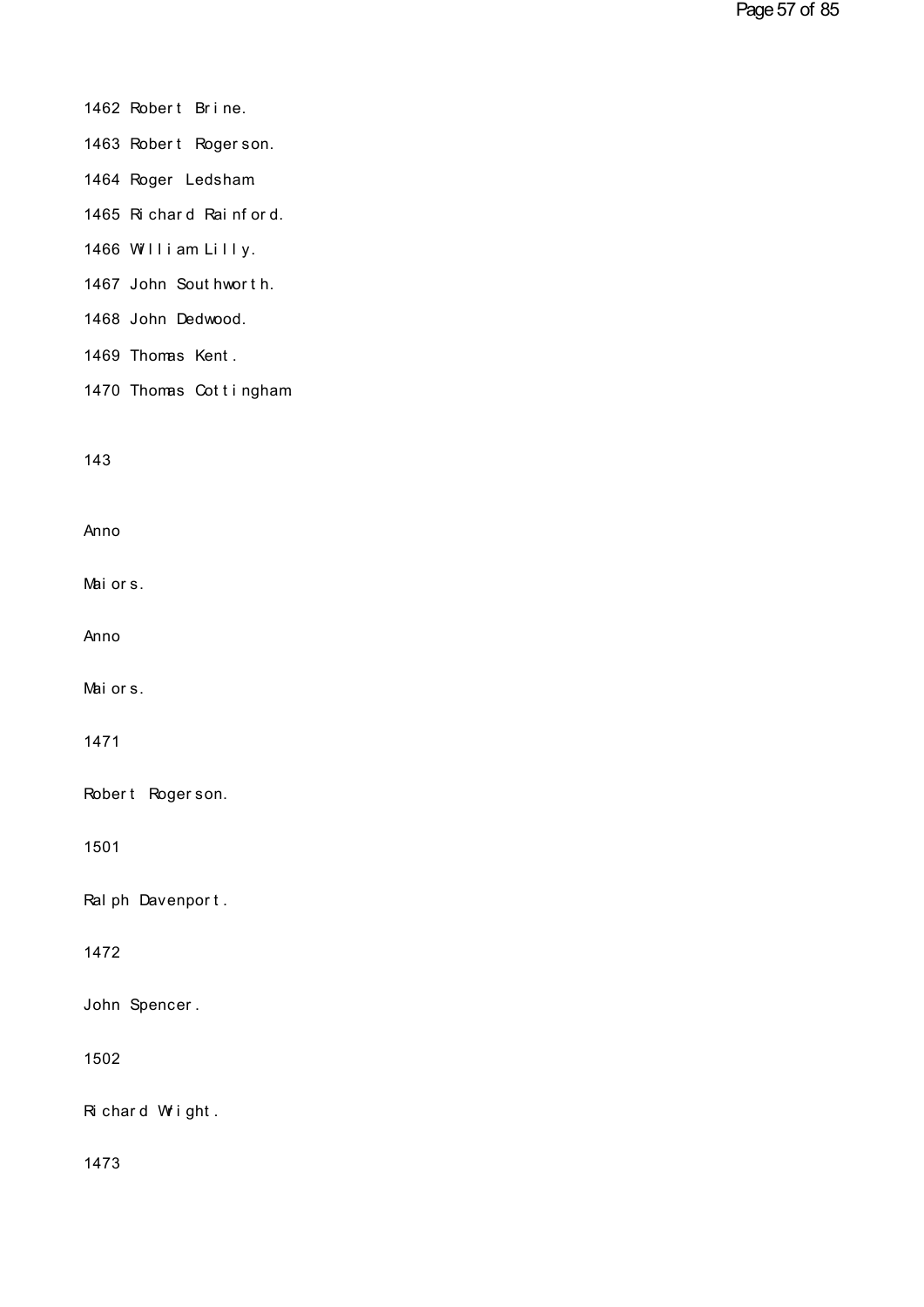| John Whitmore.      |
|---------------------|
| 1503                |
| Richard Goodman.    |
| 1474                |
| John Sout hworth.   |
| 1504                |
| Thomas Smith.       |
| 1475                |
| Hugh Massey.        |
| 1505                |
| Thomas Thor nt on.  |
| 1476                |
| John Sout hworth.   |
| 1506                |
| Thomas Barrow.      |
| 1477                |
| The same.           |
| 1507                |
| Richard Wirrall.    |
| 1478                |
| Robert Notterville. |
| 1508                |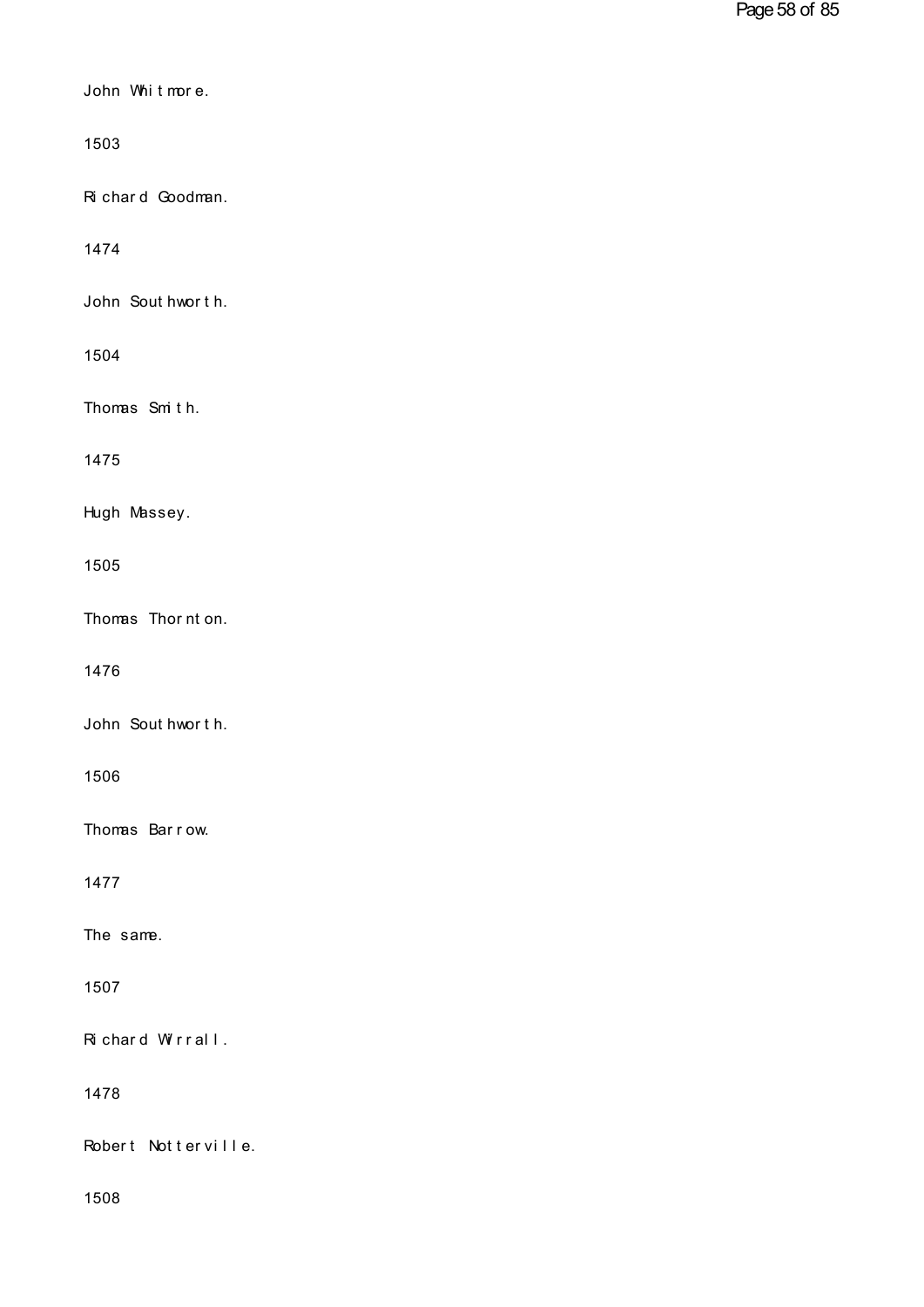| Richard Wright.    |
|--------------------|
| 1479               |
| William Sneyd.     |
| 1509               |
| Thomas Hawarden.   |
| 1480               |
| John Sout hworth.  |
| 1510               |
| William Rogerson.  |
| 1481               |
| Roger Hurleston e. |
| 1511               |
| Thomas Smith.      |
| 1482               |
| The same.          |
| 1512               |
| Pierce Dutton.     |
| 1483               |
| John Dedvvood.     |
| 1513               |
| Sir Pierce Dutton. |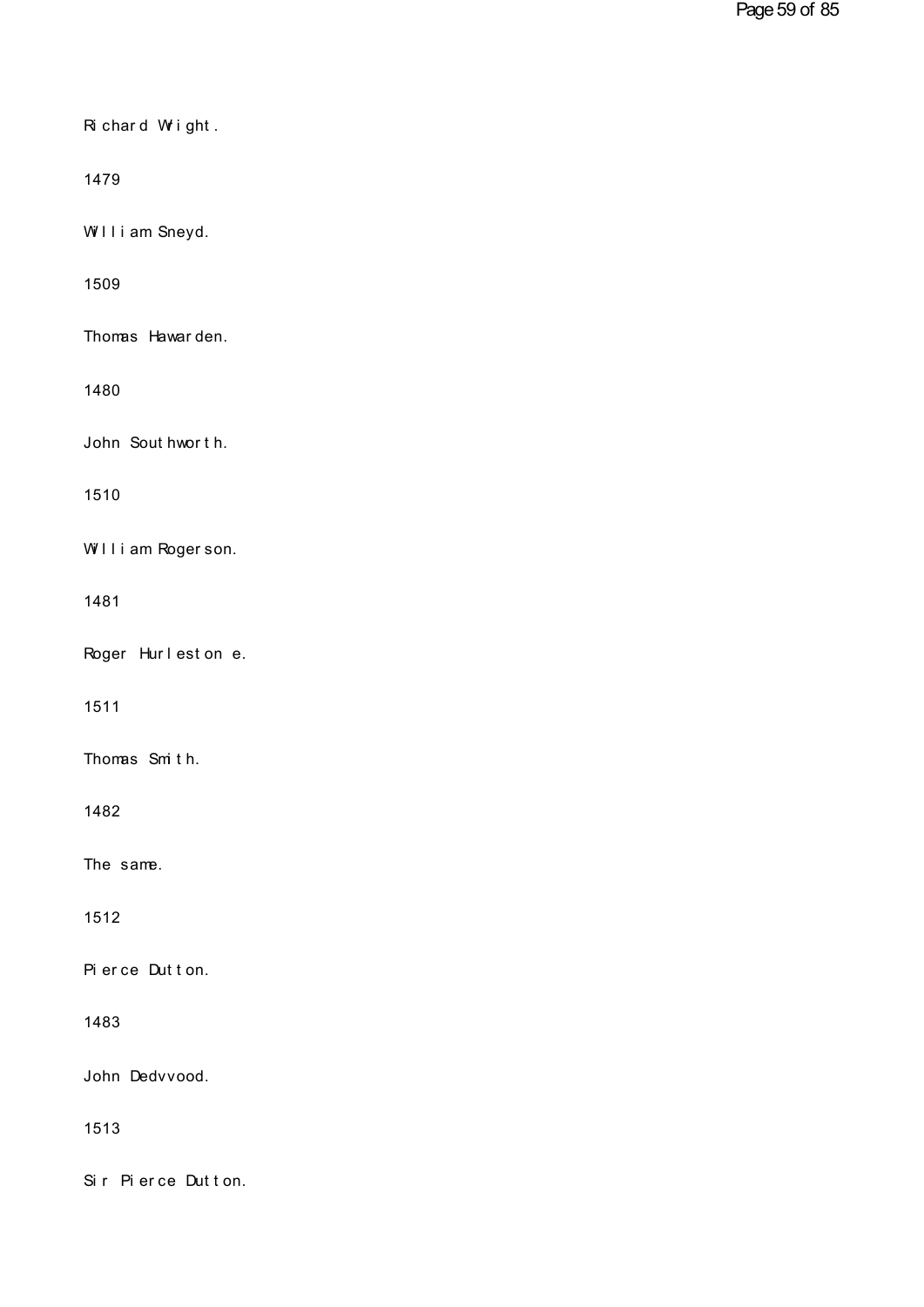| 1484                        |
|-----------------------------|
| Sir John Savage.            |
| 1514                        |
| The same, deposed           |
| 1485                        |
| The same.                   |
| John Rat hbone suc-<br>1486 |
| Henry Port.                 |
| ceeded.                     |
| 1487                        |
| Hugh Hurleston.             |
| 1515                        |
| Sir Thomas Smith.           |
| 1488                        |
| George Bulkely.             |
| 1516                        |
| William Sneyd.              |
| 1489                        |
| Ral ph Davenport.           |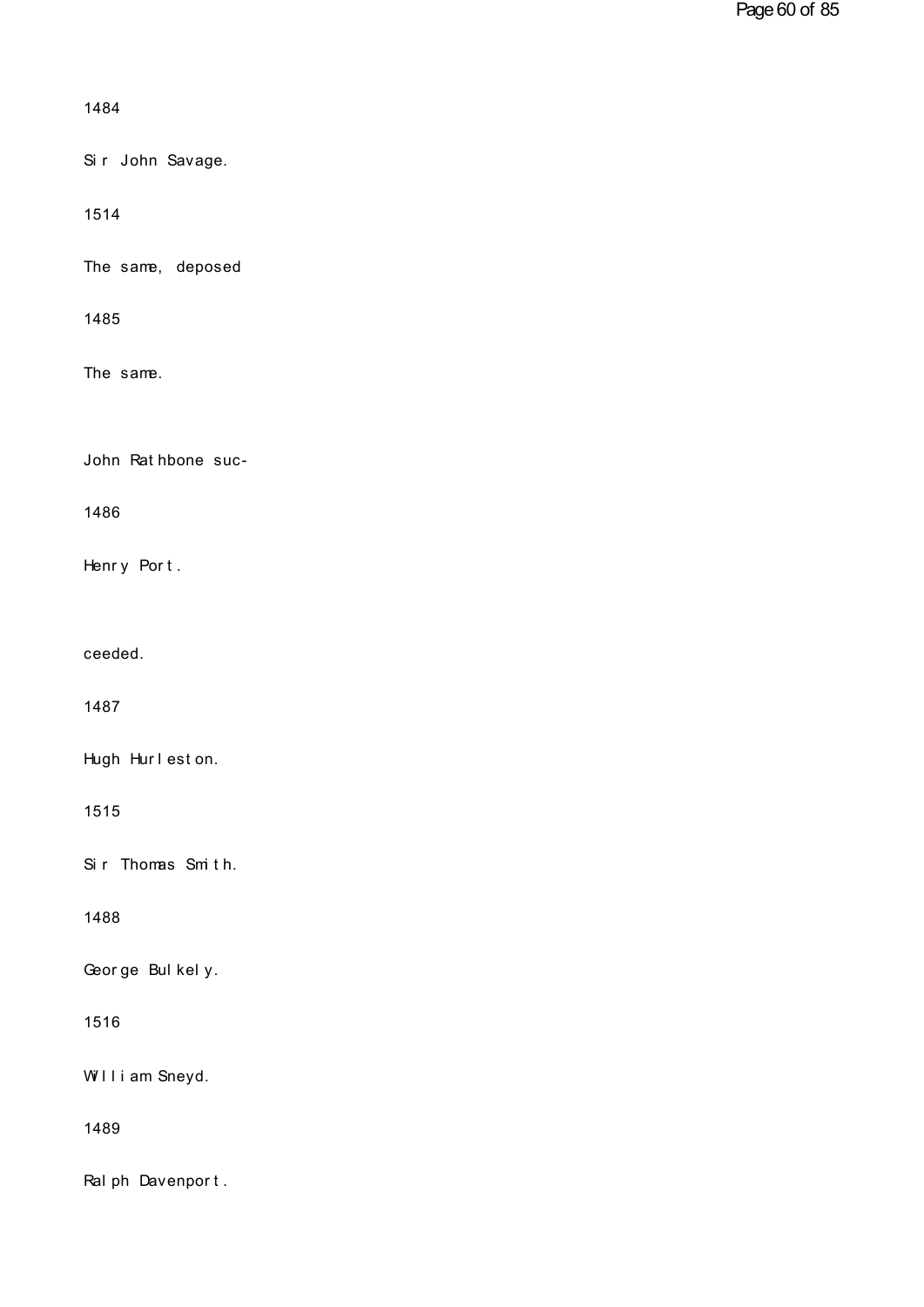| 1517              |
|-------------------|
| William Davison.  |
| 1490              |
| John Barrow.      |
| 1518              |
| Thomas Barrow.    |
| 1491              |
| Randal Sparrow.   |
| 1519              |
| John Rathboae.    |
| 1492              |
| Roger Hurleston.  |
| 1520              |
| Thomas Smith.     |
| 1493              |
| Ral ph Davenport. |
| 1521              |
| The same.         |
| 1494              |
| George Bulkely.   |
| 1522              |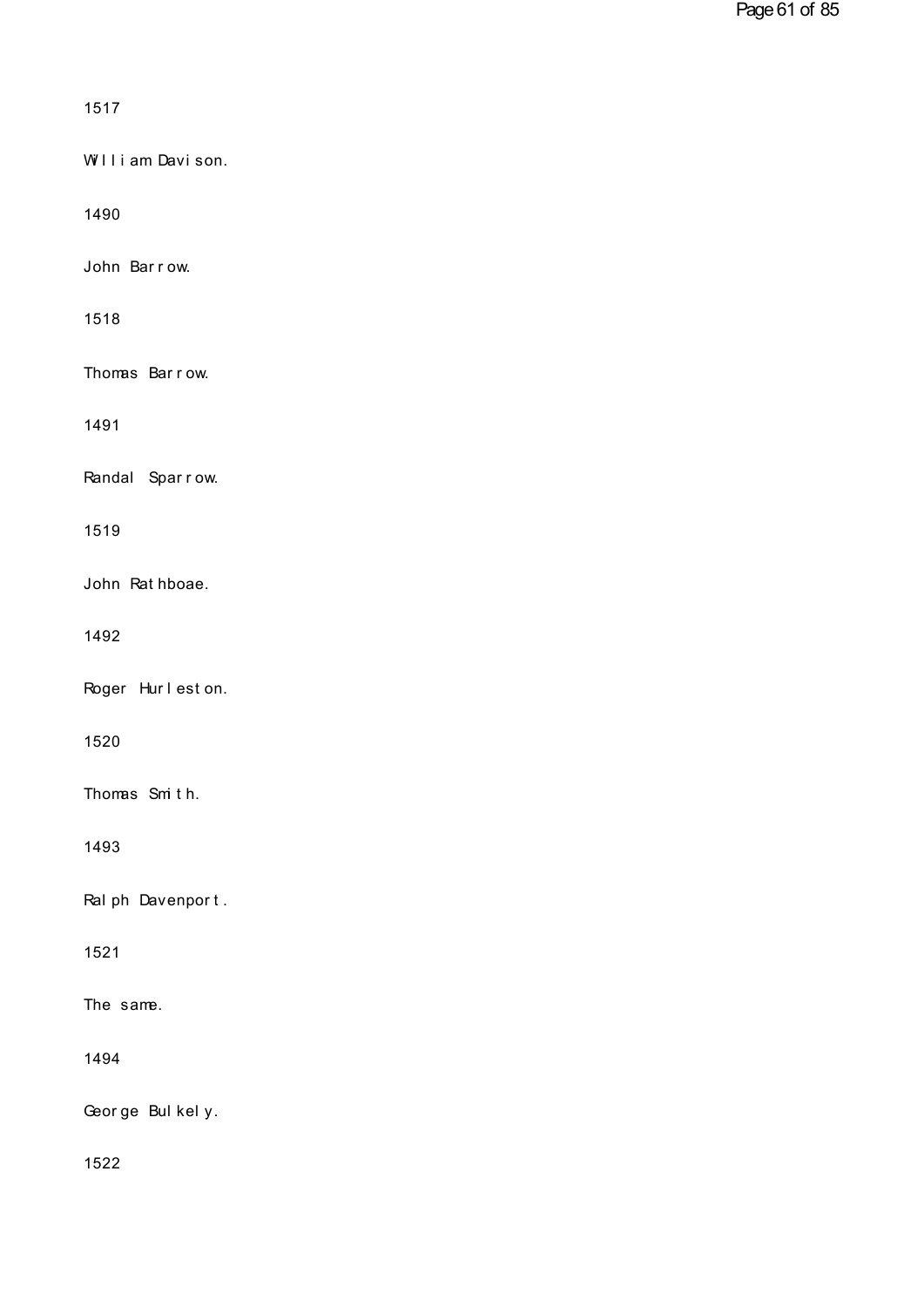| William Davison.   |
|--------------------|
| 1495               |
| Richard WirralL    |
| 1523               |
| David M ddl et on. |
| 1496               |
| Thomas Barrow.     |
| 1524               |
| Robert Goul bourn. |
| 1497               |
| Thomas Farrar.     |
| 1525               |
| Robert Aldersey.   |
| 1498               |
| Ri char d^Goodman. |
| 1526               |
| Robert Barrow.     |
| 499                |
| John Cliffe.       |
| 1527               |
| Thomas Smith.      |
| 1500               |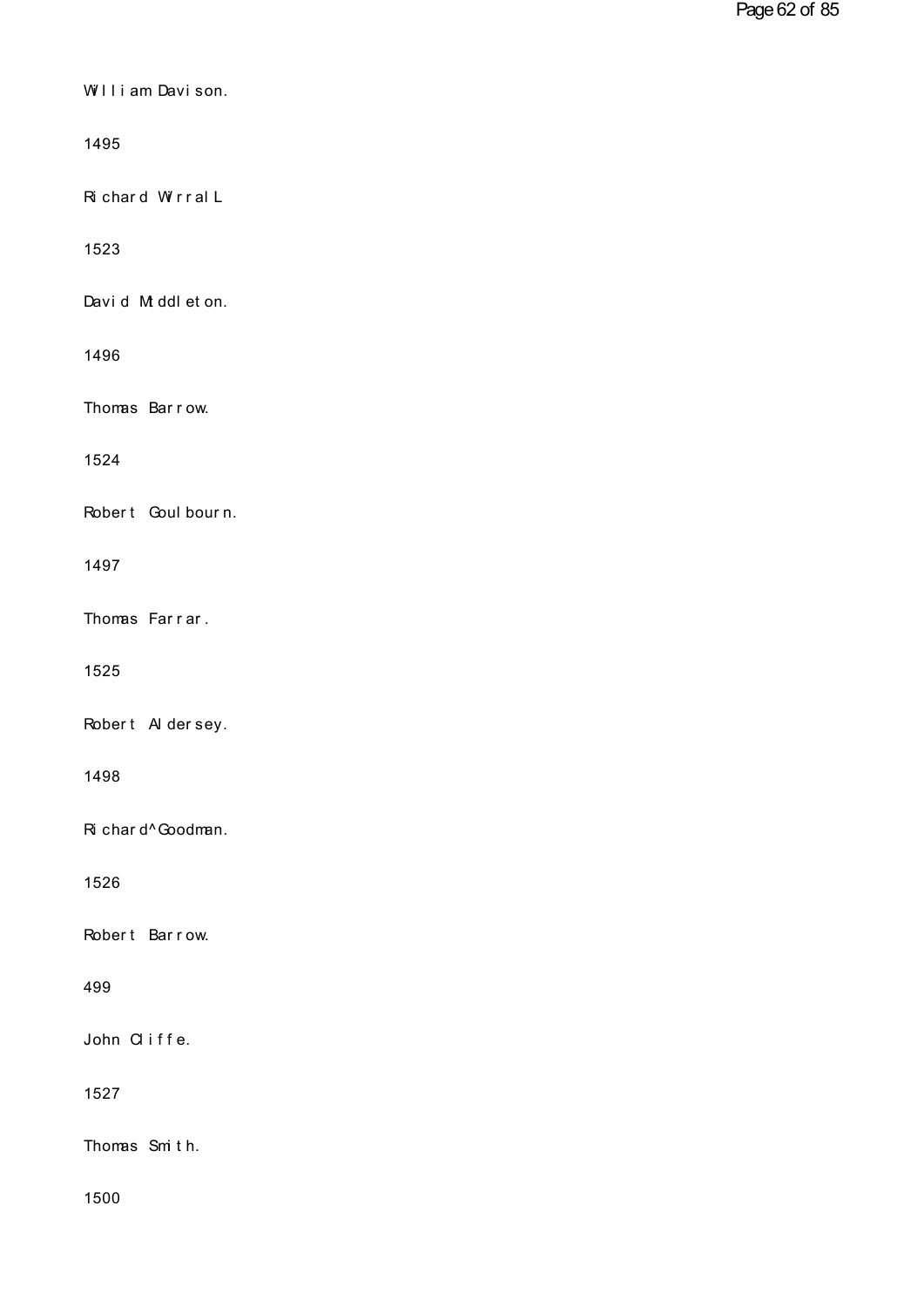| Thomas Farrar.   |
|------------------|
| 1528             |
| Hugh Aldersey. ' |
| 144              |
| Annc             |
| Mai or s.        |
| Anno             |
| Mai or s.        |
| 1529             |
| Henry Bradford.  |
| 1554             |
| Foul k Dut t on. |
| 1530             |
| Thomas Smith.    |
| 1555             |
| John Smith.      |
| 1531             |
| WIIi am Sneyd.   |
| 1556             |
| John Webster.    |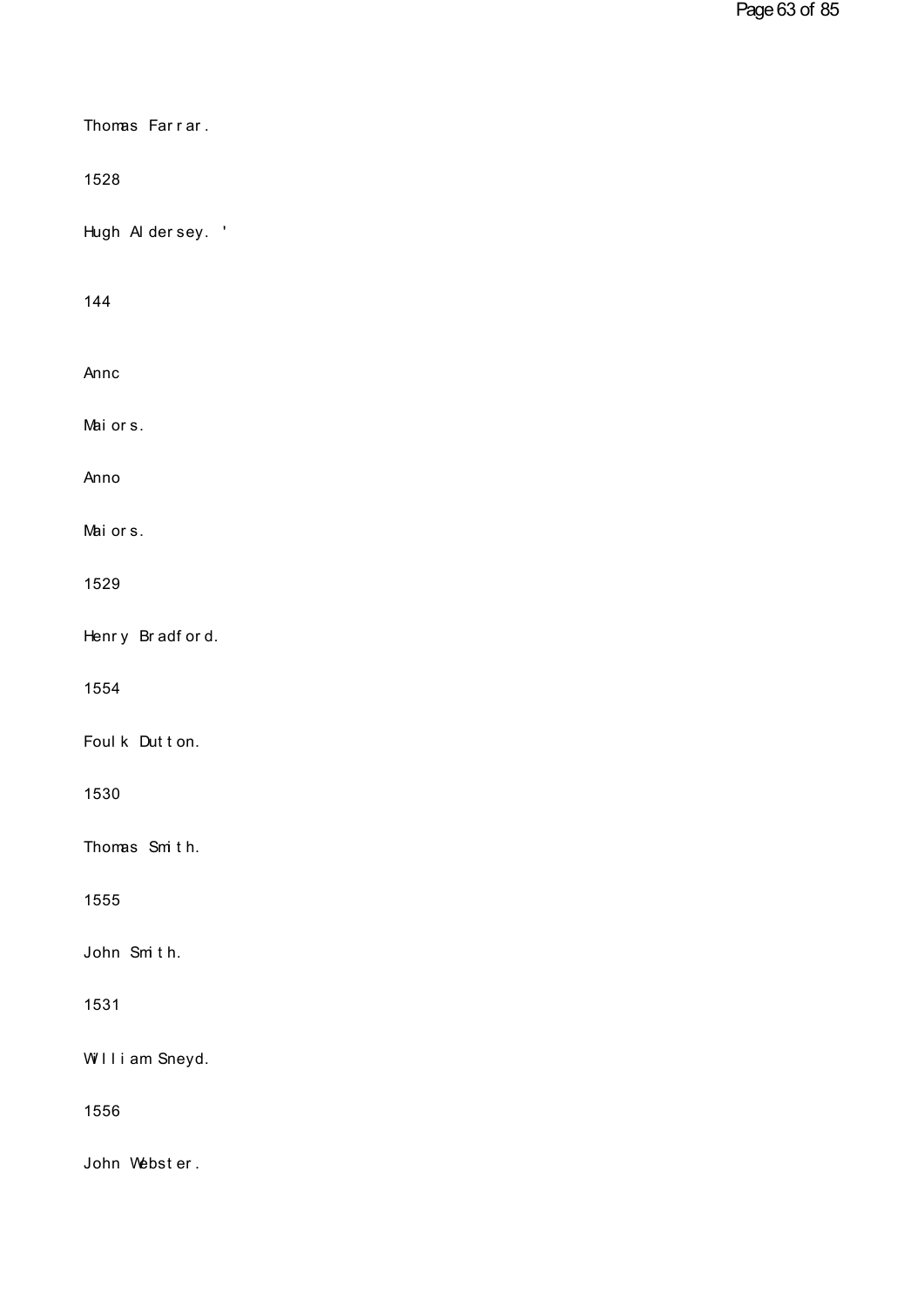| 1532              |
|-------------------|
| William Goodman.  |
| 1557              |
| William Bird.     |
| 1533              |
| Henry Gee.        |
| 1558              |
| Laurence Smith.   |
| 1534              |
| Ral ph Roger son. |
| 1559              |
| Henry Hardware.   |
| 1535              |
| Sir Thomas Smith. |
| 1560              |
| William Aldersey. |
| 1536              |
| William Goodman.  |
|                   |
| 1561              |
| John Cowper.      |
| 1537              |
| Foul k Dut t on.  |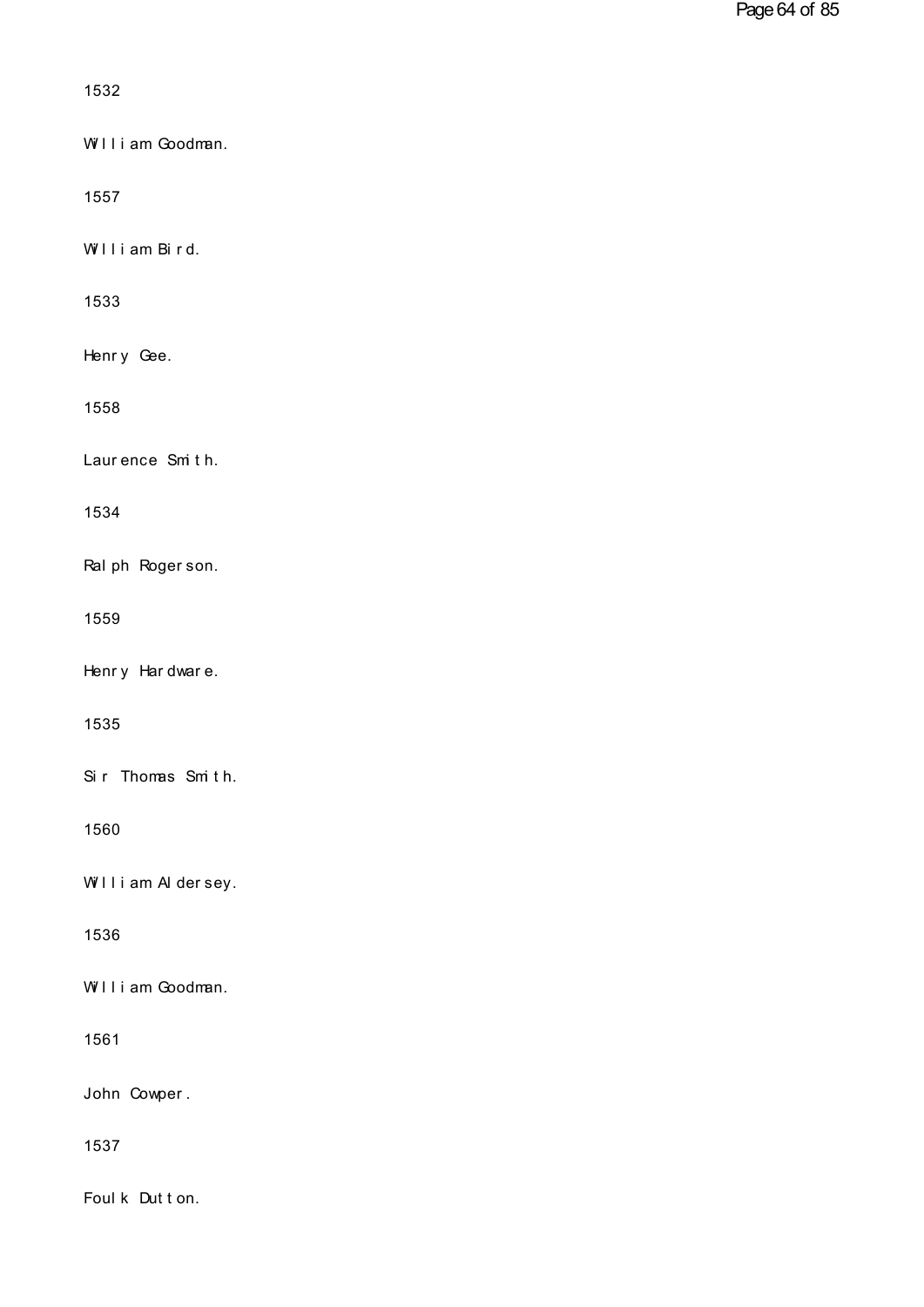| 1562                |
|---------------------|
| Randle Bamvile.™    |
| 1538                |
| David M ddl et on.  |
| 1563                |
| Sir Lawrence Smith. |
| 1539                |
| Henry Gee.          |
| 1564                |
| Richard Pool.       |
| 1540                |
| Lawrence Smith.     |
| 1565                |
| Thomas Green.       |
| 1541                |
| Hngh Aldersey.      |
| 1566                |
| William Sneyd.      |
| 1542'               |
| William Beswick.    |
|                     |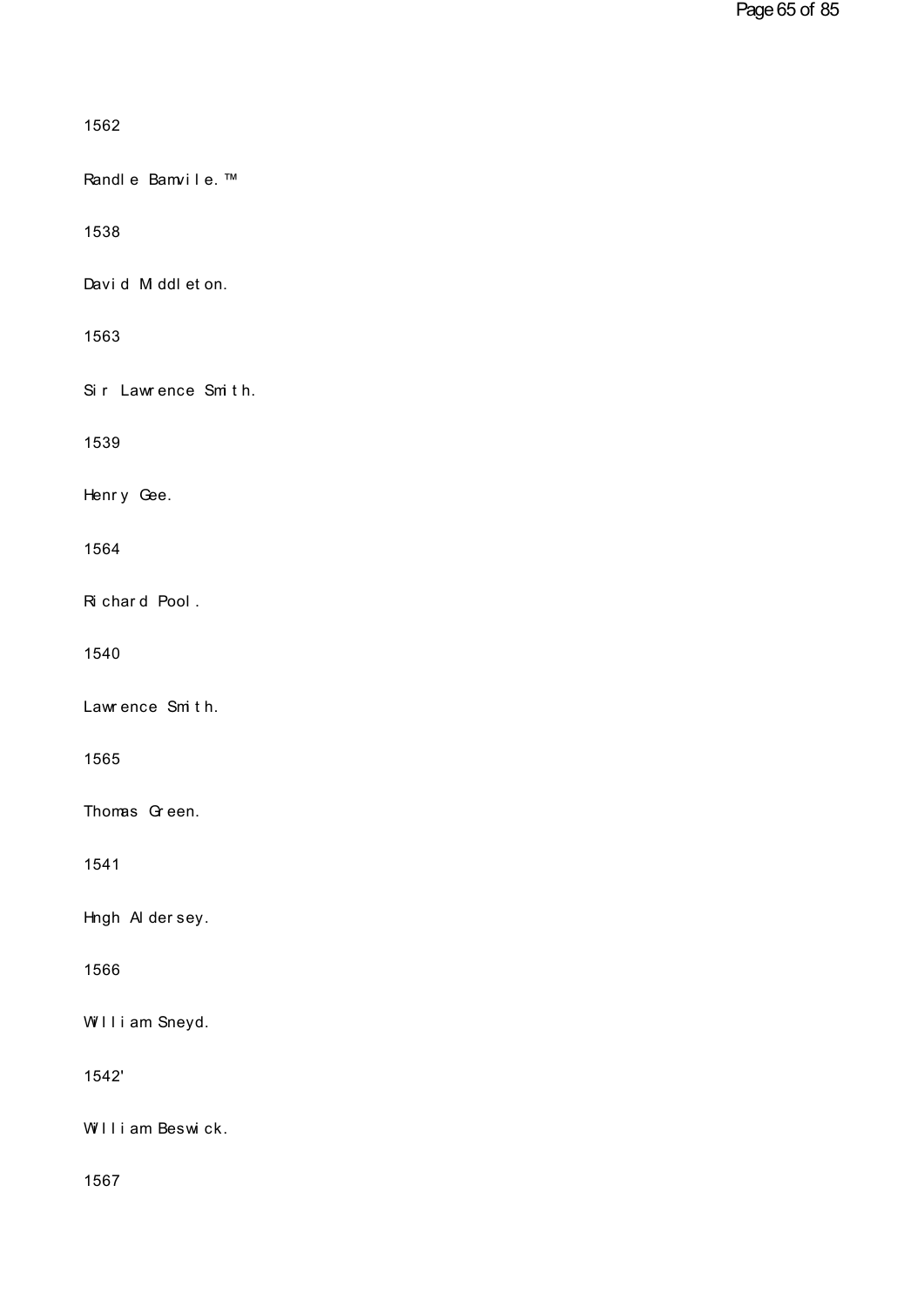| Richard Dutton. |  |  |
|-----------------|--|--|

1543

William Sneyd.

1568

1568<br>William Ball .

1544,

1544,<br>Robert Barton.

1569

Si r John Savage.

1545

1545<br>William Holeroft.

1570

1570<br>Sir Lawrence Smith.

1546

Hugh Al der sey, who

1571

John Hankey. John <del>H</del>ankey.<br>dying,

1572

Roger Lea.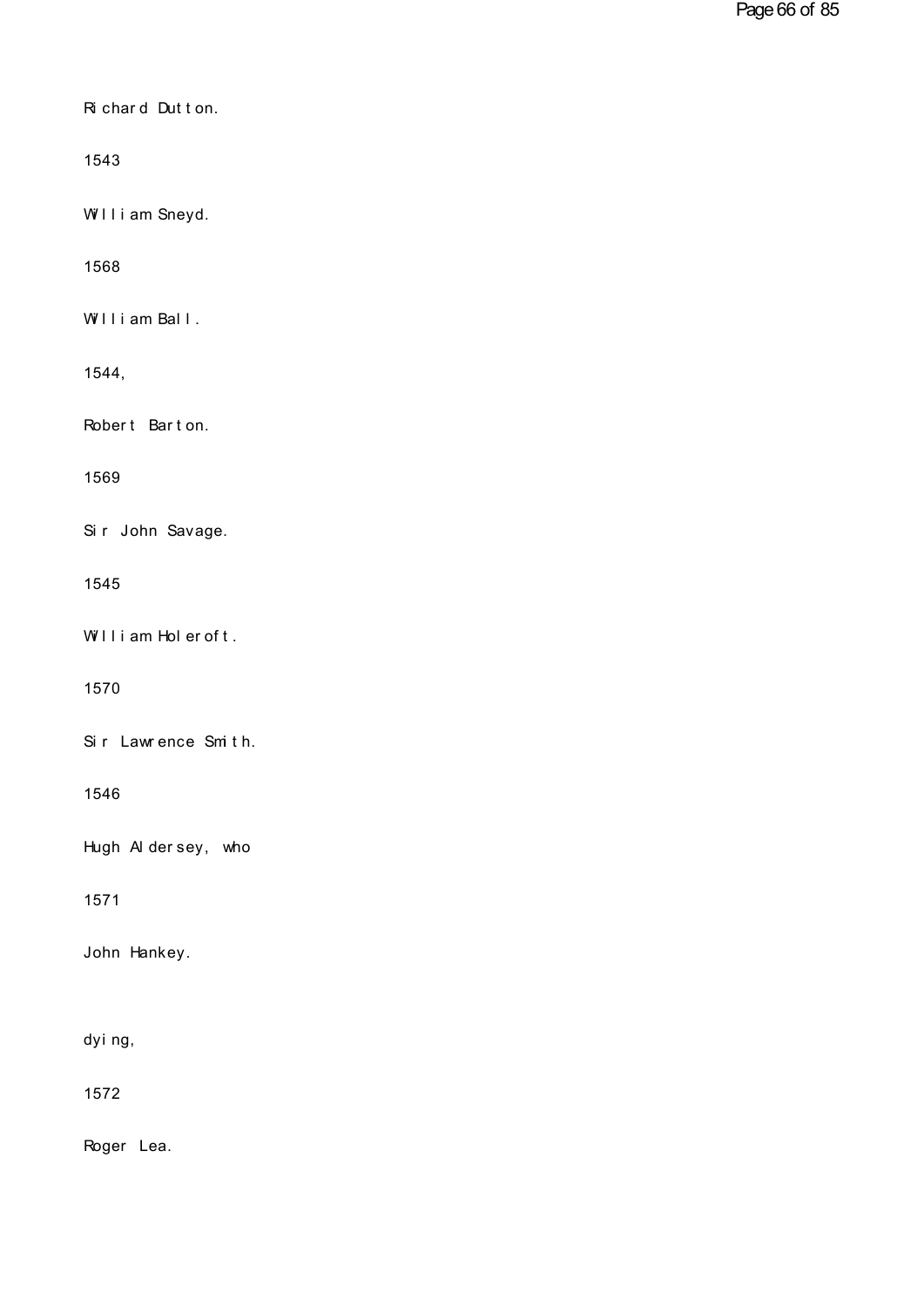John Smith succeeded.

1573

1573<br>Ri char d Dut t on.

1547

Ral ph Goodman.

1574

Si r John Savage.

1548

1548<br>Foul k Dut t on.

1575

1575<br>Henry Hardware.

1549

1549<br>Thomas Aldersey.

1576

1576<br>John Harvey.

1550

Edmund Gee, who

1577

1577<br>Thomas Bellin. Thomas Bellin.<br>dying,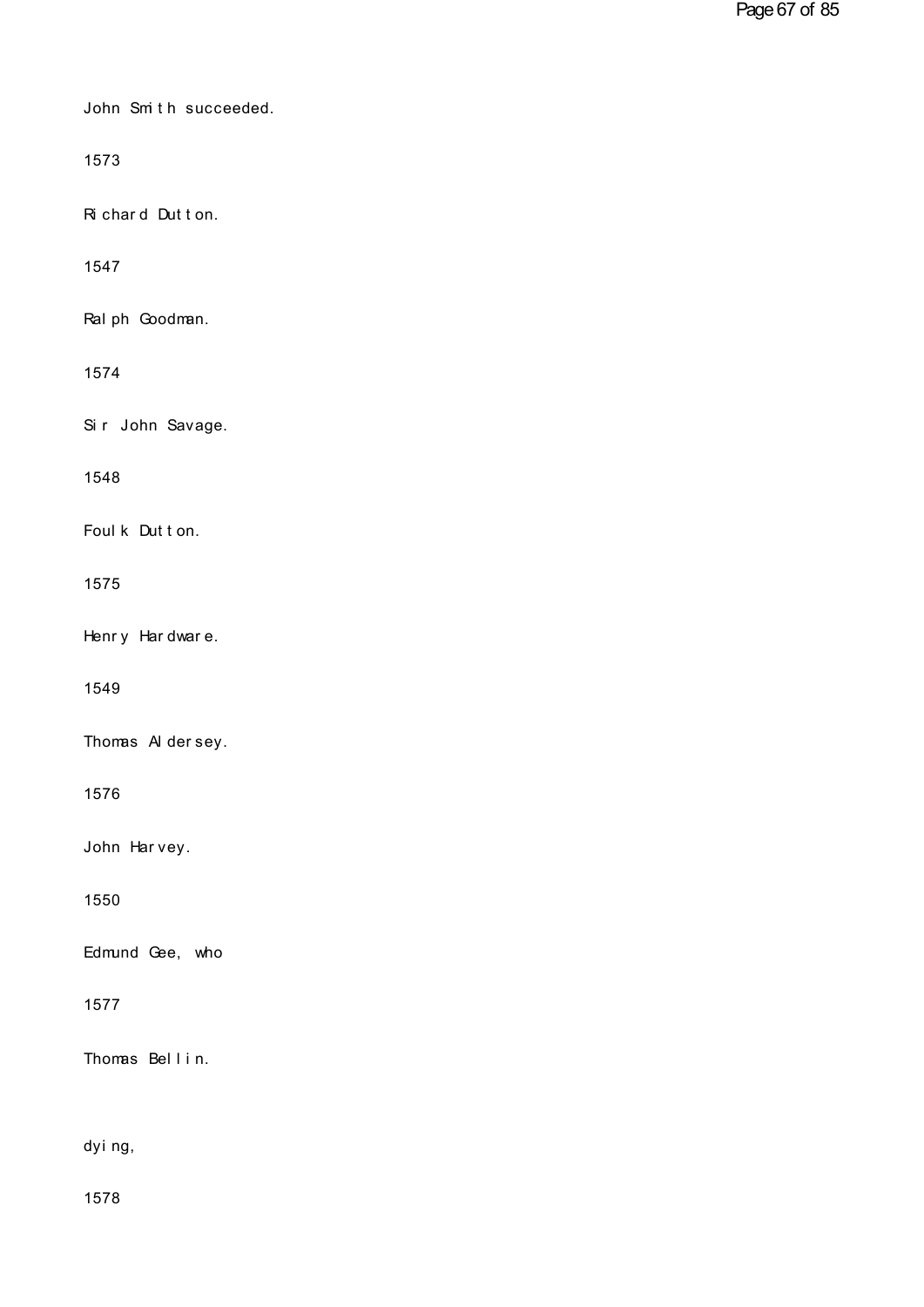William Jewett.

William Jewett.<br>William Goodman

1579

William Goodman,

succeeded.

succeeded.<br>who dying, g

1551

1551<br>William Glaseour .

William Glaseour.<br>Hugh Rogerson suc-

1552

1552<br>Thomas Smith. Thomas Sm th.<br>ceede ' .

1553

1553<br>John Offley.

1580,

1580,<br>William Bird.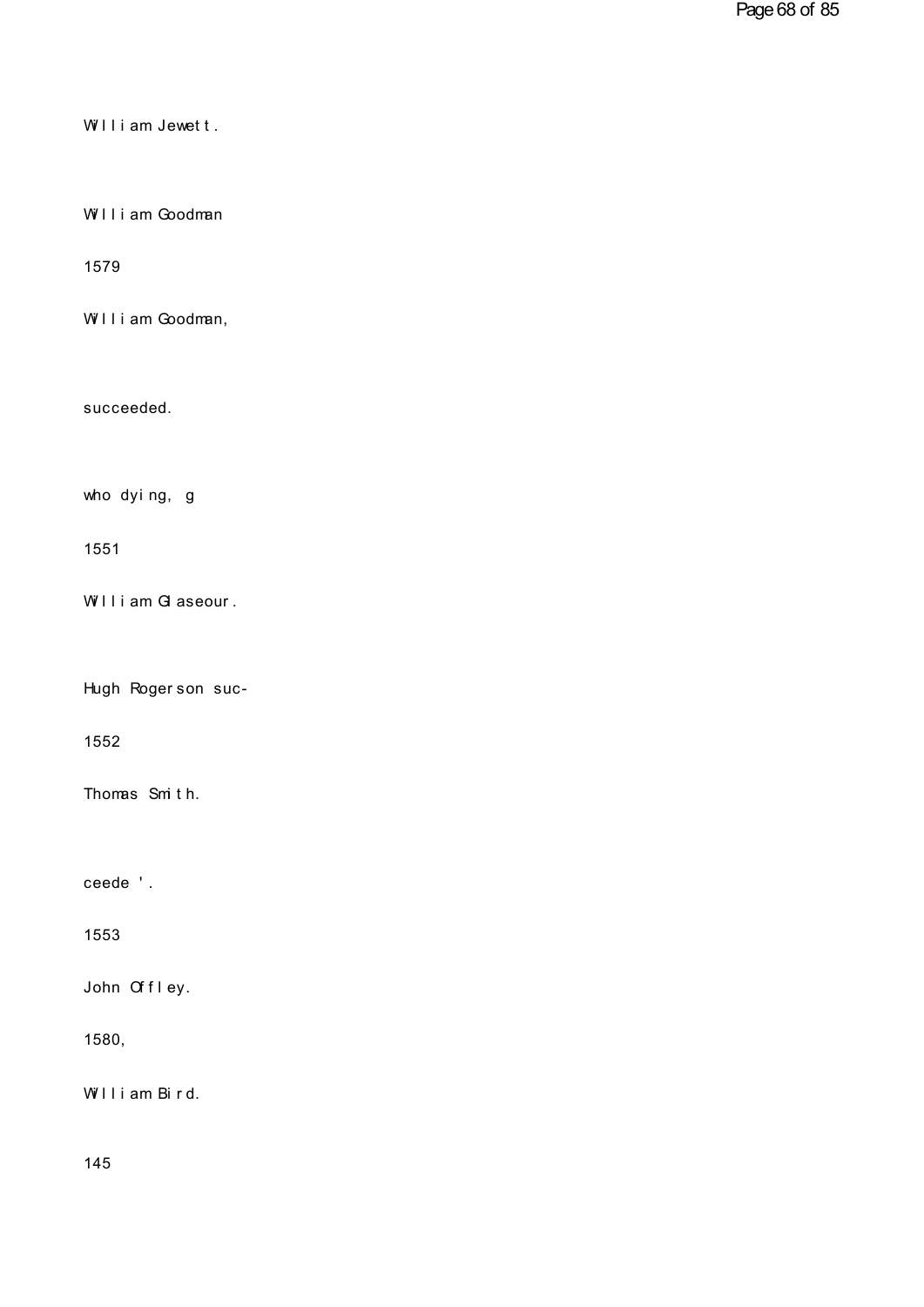| Anno                      |
|---------------------------|
| Maiors.                   |
| Anno                      |
| Maiors. f                 |
| 1581                      |
| Ri chard Bavand.          |
| 1602                      |
| Hugh G aseour.            |
| 1582                      |
| William Stiles.           |
| 1603                      |
| John A dersey.            |
| 1583                      |
| Robert Brerewood.         |
| 1604                      |
| Edwar d^Dut t on.         |
| 1584                      |
| Val ent i ne Br ought on. |
| 1605                      |
| John Littler.             |
| 1585                      |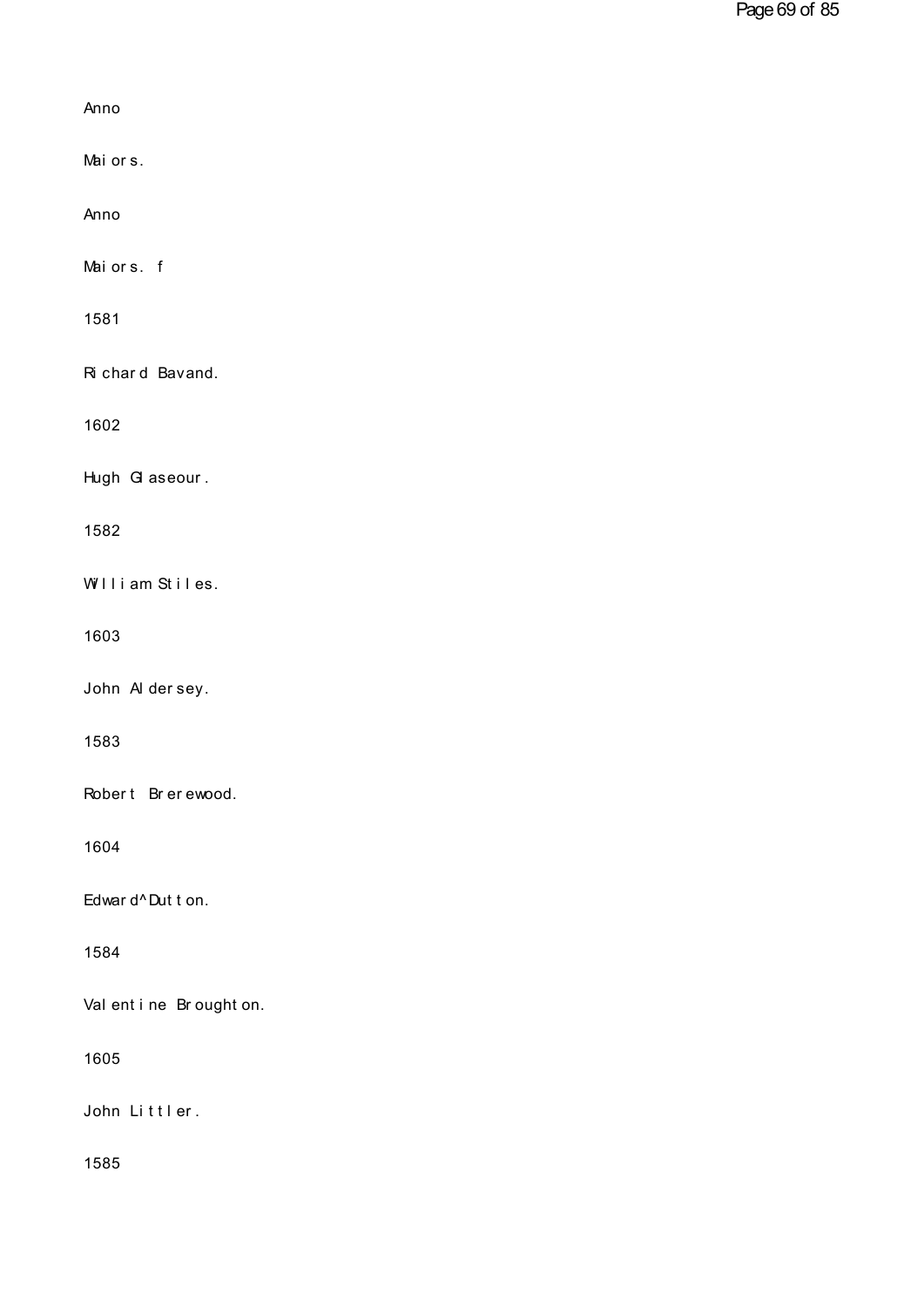| Edmund Gamul L      |
|---------------------|
| 1606                |
| Philip Phillips.    |
| 1586                |
| William Wall        |
| 1607                |
| Sir John Savage.    |
| 1587                |
| Robert Brerewood.   |
| 1608                |
| William Gamull.     |
| 1588                |
| Robert Brock, who   |
| 1609                |
| William Leycester.  |
|                     |
| dyi ng,             |
| 1610                |
| Thomas Harvey.      |
| William Hamnet suc- |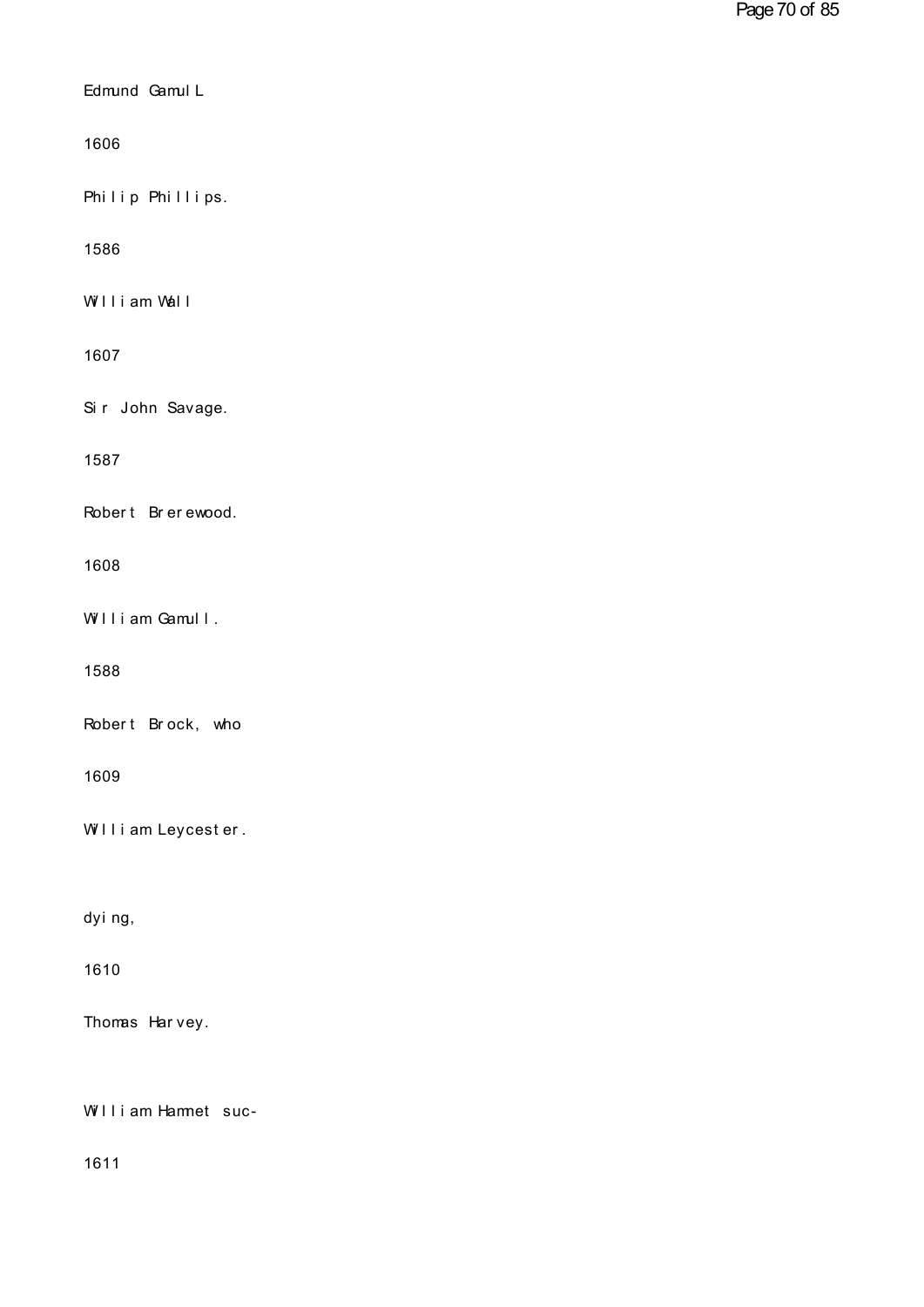John Rat cl i f f e.

ceeded.

1612

1612<br>Robert Whitby.

1589

1589<br>William Cotgreve.

1613

William Aldersey, Jun.

1590

William Massy.

1614

William Aldersey, Sen

1591

1591<br>Thomas Lineal I .

1615

1615<br>Thomas Thr op.

1592

1592<br>John Fitton.

1616

1616<br>Edward Button.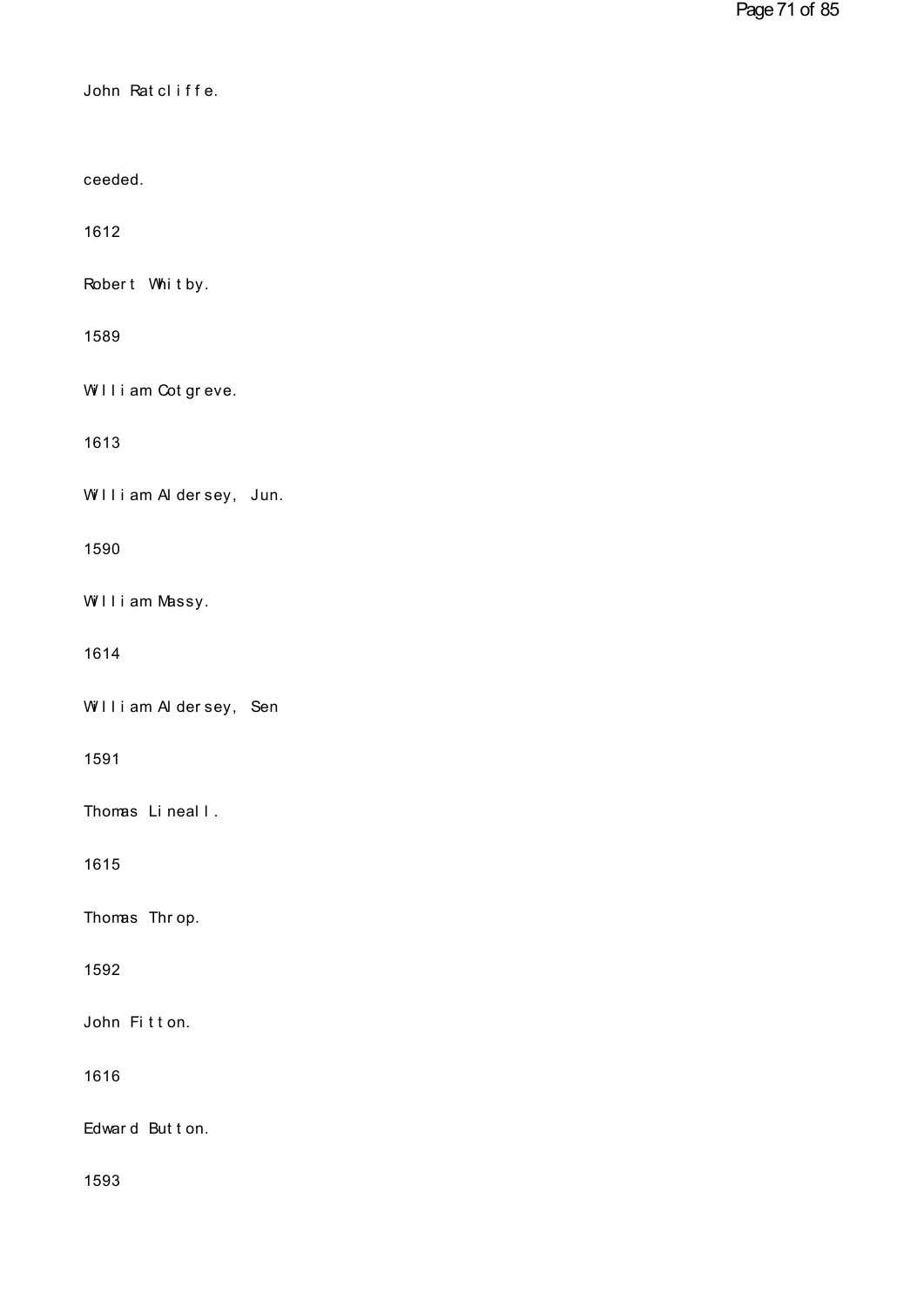| David Lloyd. |  |
|--------------|--|

1617

1617<br>Charles Fitton.

1594

1594<br>Foul k Al der sey.

## 1618

1618<br>Sir Randal Mainwar-

1595

1595<br>William Aldersey. William Alderse<br>ing.<br>ing.

1596

Thomas Smi t h.

1619

Hugh Williamson.

1597.

J Sir John Savage, 'who

1620

1620<br>William Gamull. William Gamull.<br>dying,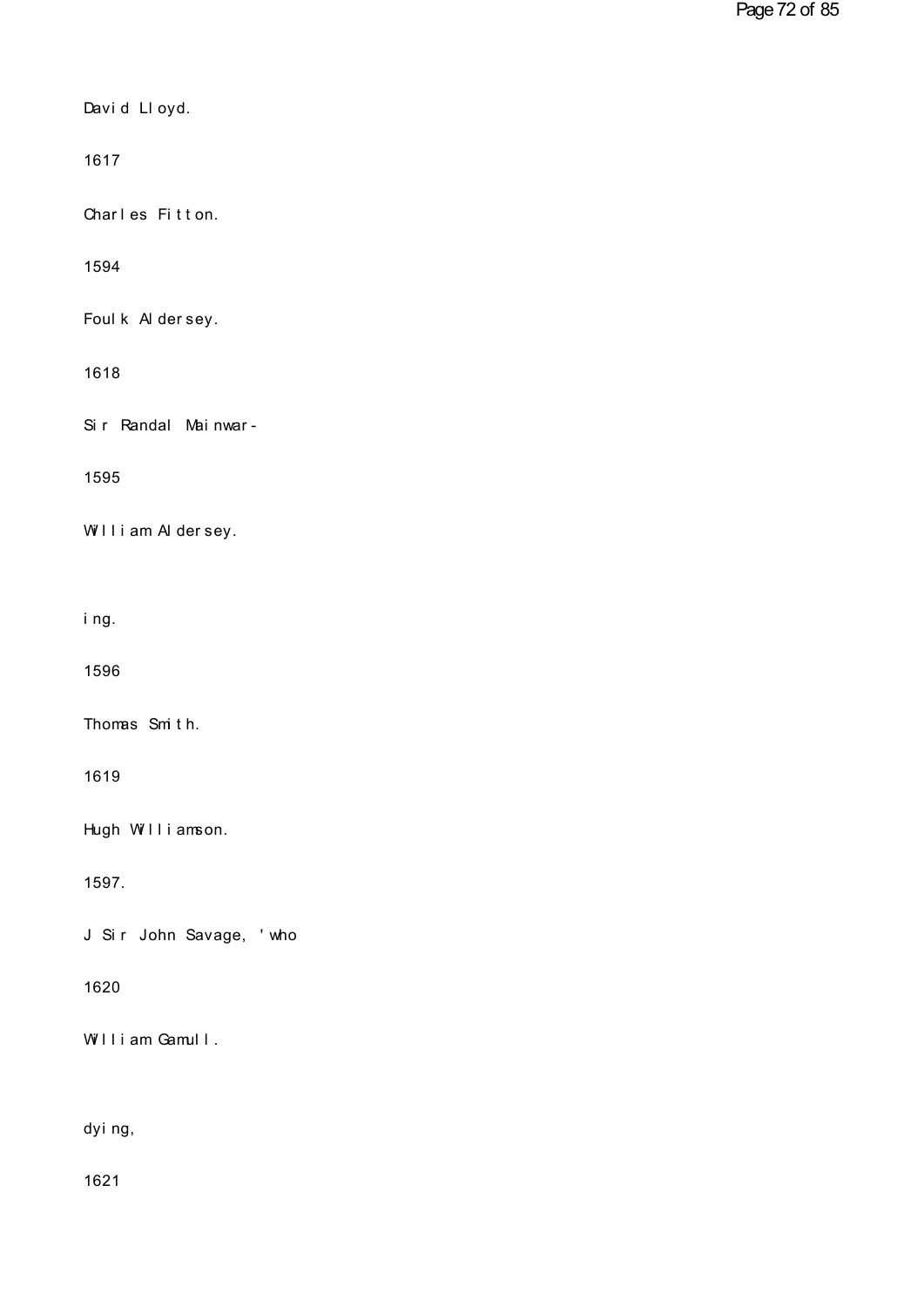| Robert Whitehead.      |
|------------------------|
| Thomas FI et cher suc- |
| 1622                   |
| Sir Thomas Smith.      |
| ceeded.                |
| 1623                   |
| John Brereton.         |
| 1598                   |
| Richard Rathbone.' j   |
| 1624                   |
| Peter Drinkwater.      |
| 1599                   |
| Henry Hardware.        |
| 1625                   |
| Sir Randal Mainwar-    |
| 1600                   |
| Robert Brerewood,      |
| i ng.                  |

ing.<br>who dying,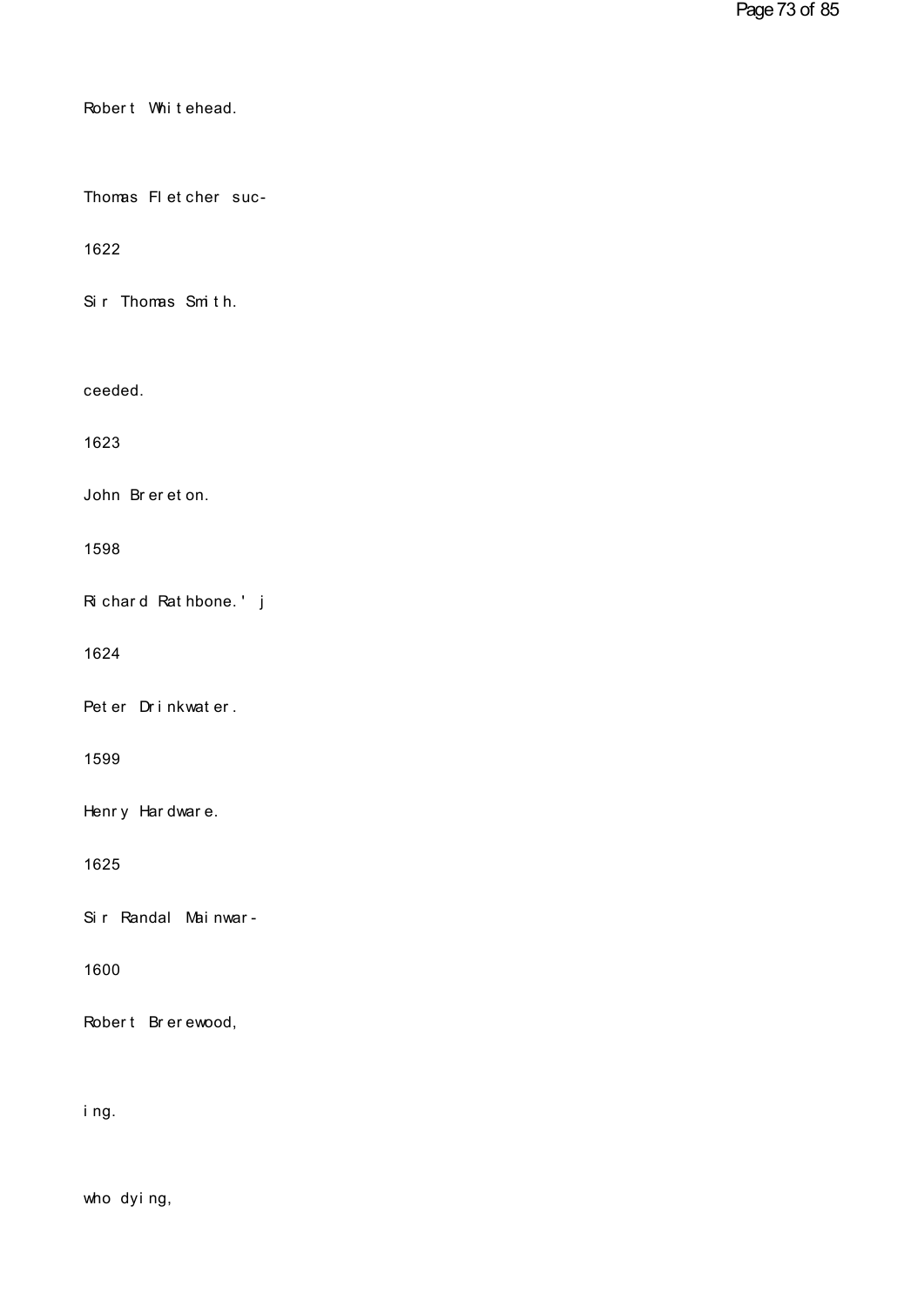```
1626
```
Ni chol as Ince.

Richard Bavand suc-

1627

Richard Dutton. (

 $\sim$  )  $\sim$ 

ceeded.

1628

John Ratcliffe.

1601

John Ratcliffe.

1629

Christopher Blease.

146

Anno

Maiors.

Anno

Mai or s.

1630

Charles. Walley.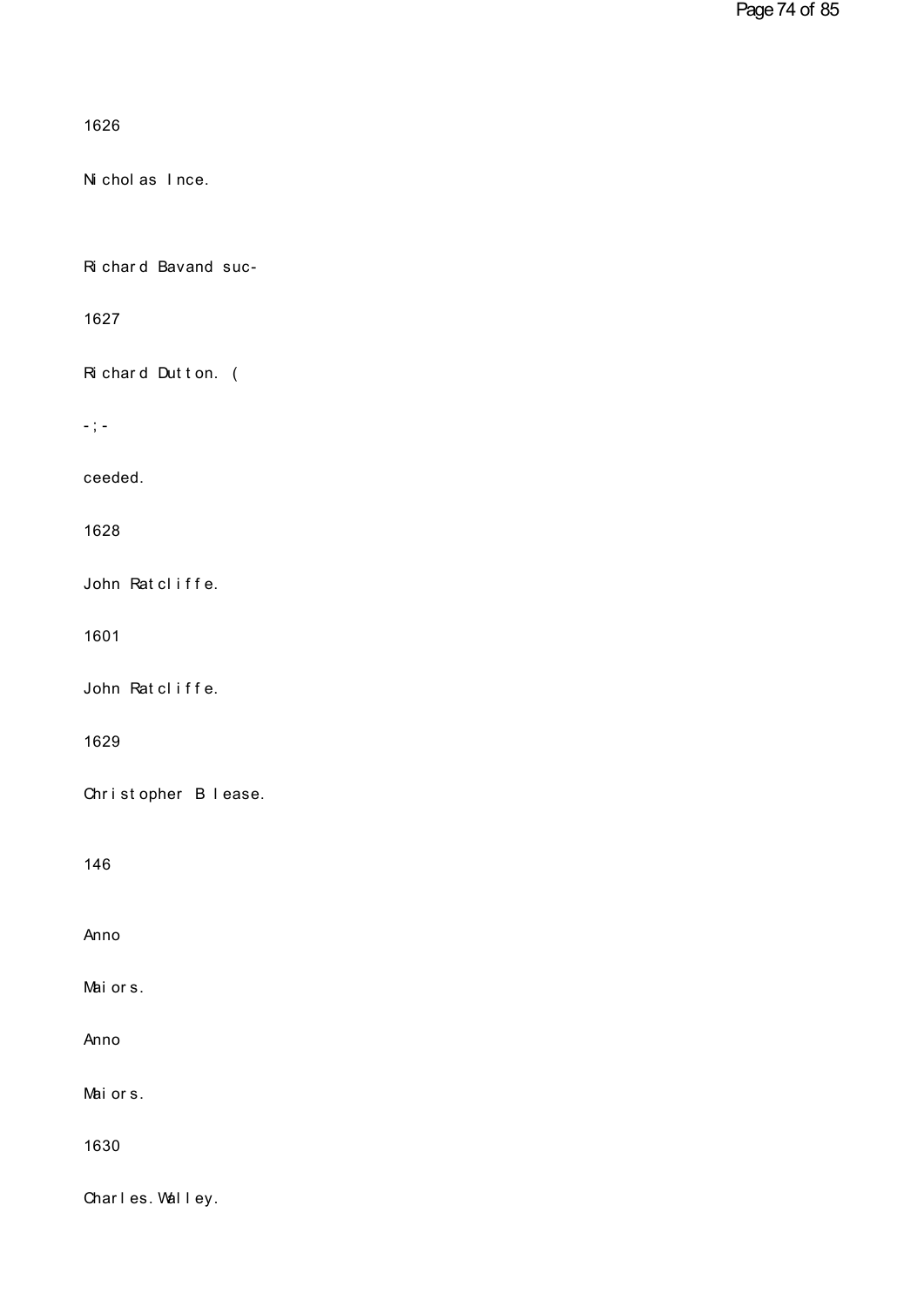1643<br>Randle Holme. ]

1631

William Allen, who

1644

1644<br>Charles Walley. Charles Walley.<br>flying,

1645

The same.

The same.<br>Thomas Bird suc-

1646

1646<br>William Edwards.

ceeded.

1647

1647<br>Robert Wright.

1632

1632<br>William Spark.

1648

1648<br>Ri char d Br adshaw.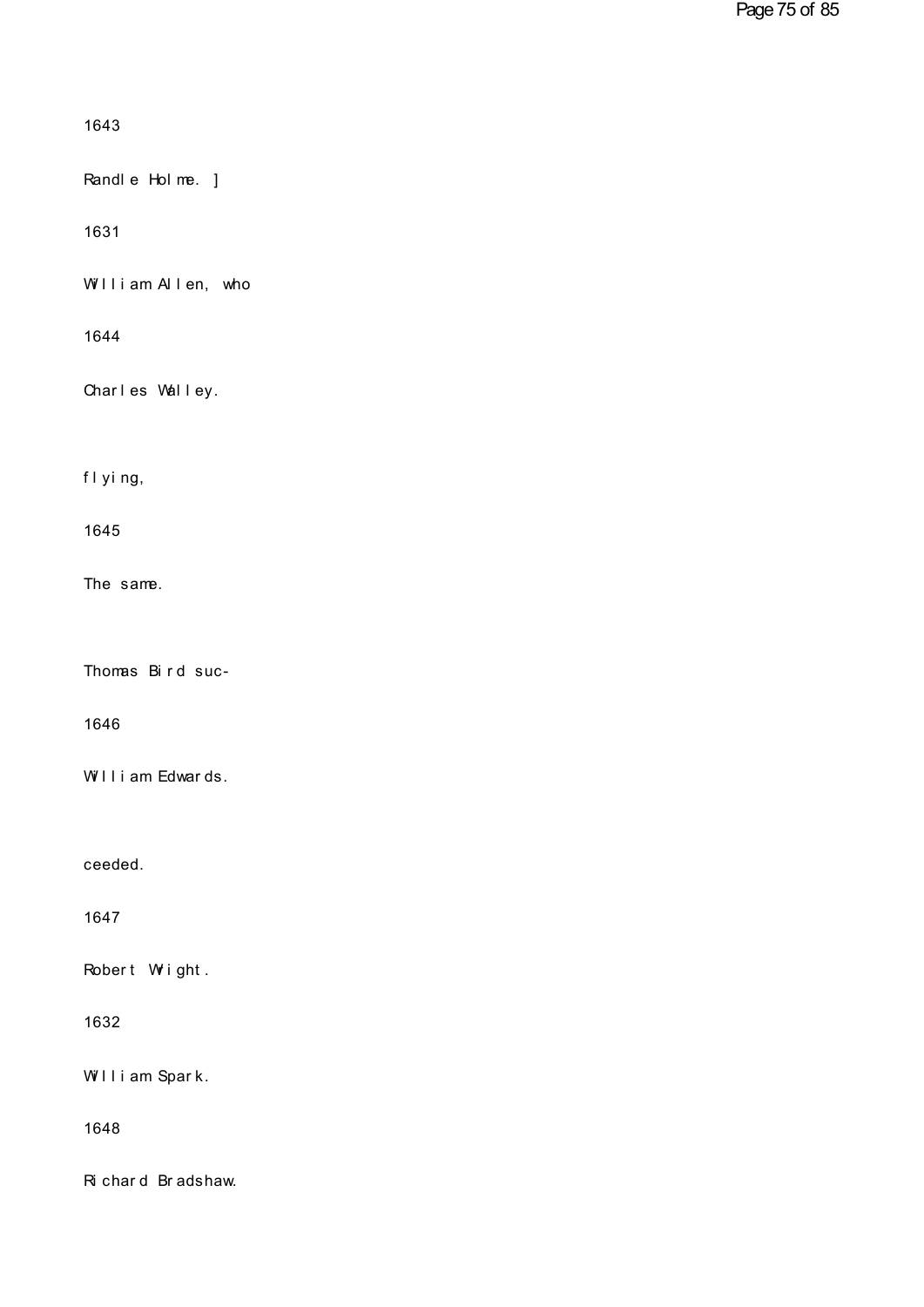```
1633
```
Randl e Hol me.

1649

William Crompton.

1634

Francis Gamul.

16.50

Richard Leicester.

1635

Thomas Knowles.

1651

Owen Hughes, who

1636

William Edwards.

dyi ng,

1637

Thomas Throp.

John Johnson suc-

1638

Robert Sproston.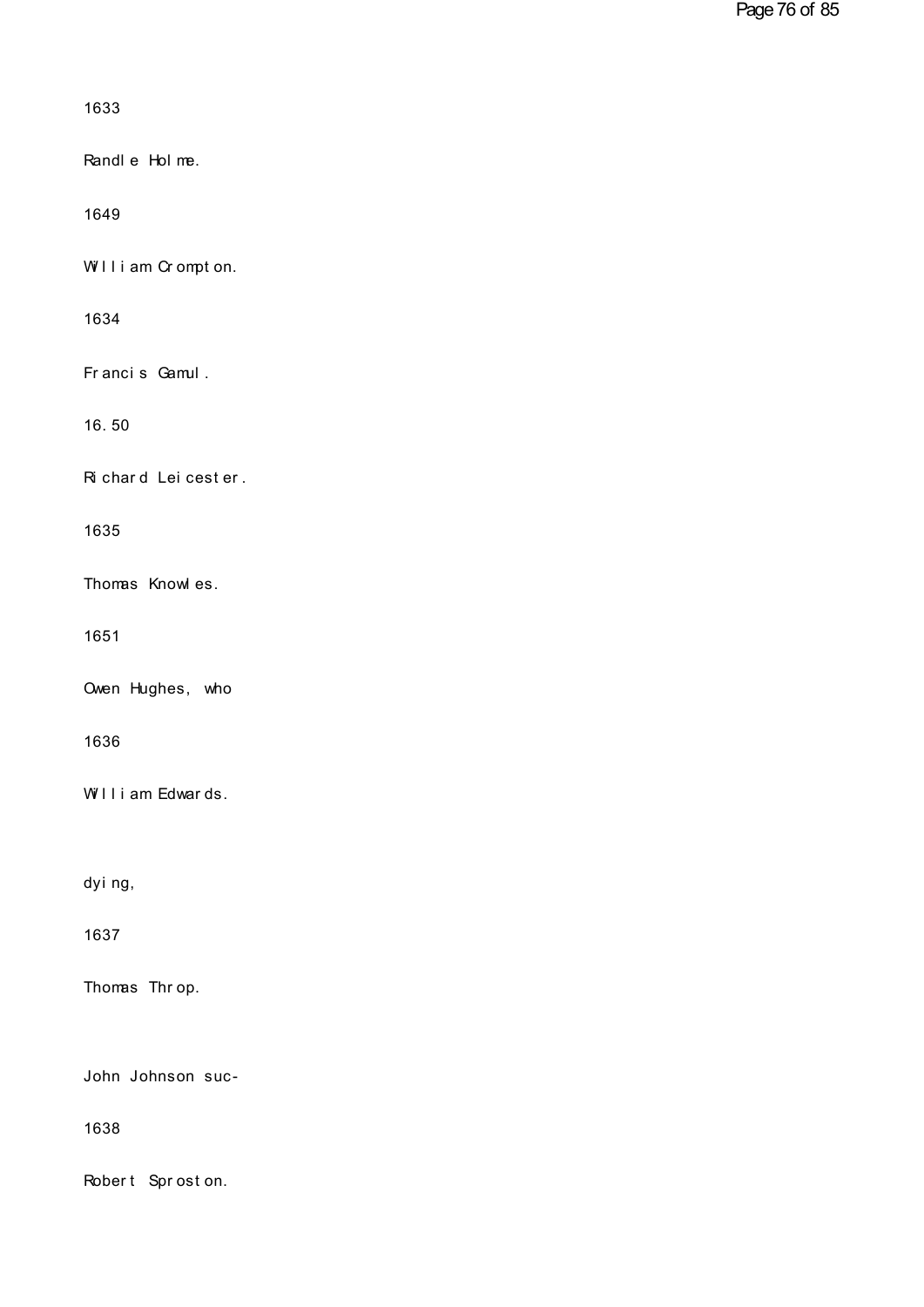| ceeded.                                                                                            |
|----------------------------------------------------------------------------------------------------|
| 1639                                                                                               |
| Robert Harvey.                                                                                     |
| 1652                                                                                               |
| William Bennett.                                                                                   |
| 1640                                                                                               |
| Thomas Coper.                                                                                      |
| 1653                                                                                               |
| Edward Bradshaw.                                                                                   |
| 1641                                                                                               |
| Thomas Cooper.                                                                                     |
| 1654                                                                                               |
| Richard Bird.                                                                                      |
| 1642                                                                                               |
| William Ince.                                                                                      |
| 1655                                                                                               |
| William Wight.                                                                                     |
| SHERI FFS OF CHESHI RE.                                                                            |
| Temp. Sheriffs of Cheshire.<br>Gibert Pipard.<br>Richard de Pierpont.<br>Li dul phus (dc Twem ow). |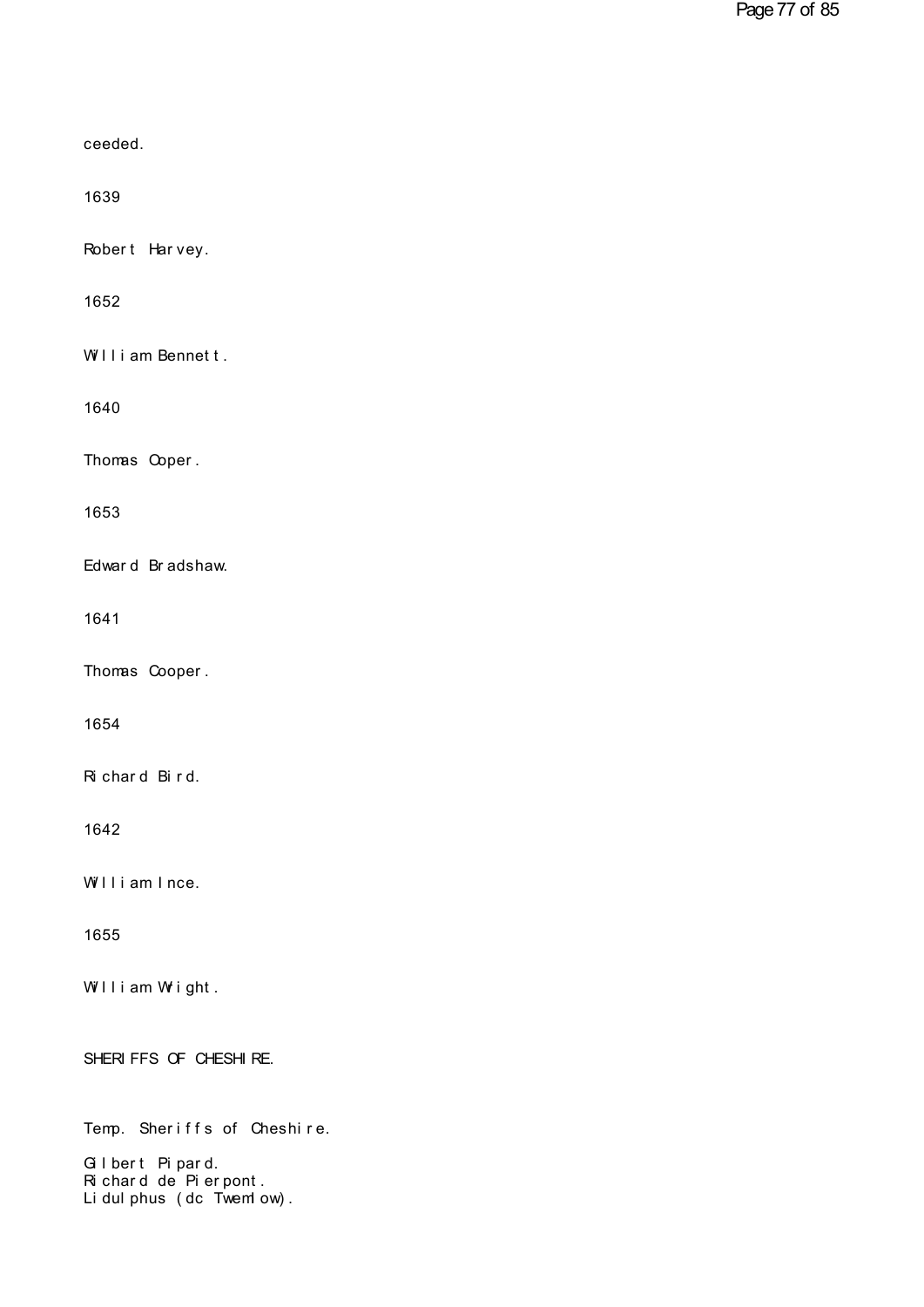Ri chard de Burham.<br>Ri chard de Sonbach.<br>Ri chard de Wrenbury (or Wybu Ri chard de Burham<br>Ri chard de Sonbach.<br>Ri chard de Wrenbury (o Richard de Burham<br>Richard de Sonbach.<br>Richard de Wrenbury (or Wybunbury).<br>Jordan de Peulesdon.<br>Hugh de Hatton Richard de Burham<br>Richard de Sonbach.<br>Richard de Wienbury (or Wybu<br>Jordan de Peulesdon.<br>Hugh de Hatton.<br>Patrick de Haselwall. Richard de Burham<br>Richard de Sonbach.<br>Richard de Wrenbury (or Wy<br>Jordan de Peulesdon.<br>Hugh de Hatton.<br>Patrick de Heselwall.<br>William de Spurstow. Hichard de Burham<br>Richard de Sonbach.<br>Richard de Wrenbury (or Wybunbury)<br>Jordan de Peulesdon.<br>Hugh de Hatton.<br>Patrick de Heselwall.<br>William de Spurstow.<br>Richard de Wilbraham Hichard de Sonbach.<br>Richard de Wrenbury (or Wybunbu<br>Jordan de Peulesdon.<br>Hugh de Hatton.<br>Patrick de Heselwall.<br>William de Spurstow.<br>Richard de Wilbraham.<br>William de Praers. Richard de Wrenbury (or Wybunb<br>Jordan de Peulesdon.<br>Hugh de Hatton.<br>Patrick de Heselwall.<br>William de Spurstow.<br>Richard de Wilbraham.<br>William de Praers.<br>Robert de Bressey. Jordan de Peulesdon.<br>Hugh de Hatton.<br>Patrick de Heselwall.<br>William de Spurstow.<br>Richard de Wilbraham<br>William de Praers.<br>Robert de Bressey.<br>Philin de Egerton. Hugh de Hatton.<br>Patrick de Heselwall.<br>William de Spurstow.<br>Richard de Wilbraham<br>William de Praers.<br>Robert de Bressey.<br>Philip de Egerton.<br>David de Egerton. Patrick de Heselwall.<br>William de Spurstow.<br>Richard de Wilbraham<br>William de Praers.<br>Robert de Bressey.<br>Philip de Egerton.<br>David de Egerton.<br>William de Abbberley. William de Spurstow.<br>Richard de Wilbraham<br>William de Praers.<br>Robert de Bressey.<br>Philip de Egerton.<br>David de Egerton.<br>William de Mobberley.<br>Richard Foulsburst. Richard de Wilbraham<br>William de Praers.<br>Robert de Bressey.<br>Philip de Egerton.<br>David de Egerton.<br>William de Mobberley.<br>Richard Foulshurst.<br>John de Wenbury. William de Praers.<br>Robert de Bressey.<br>Philip de Egerton.<br>David de Egerton.<br>William de Mobberley.<br>Richard Foulshurst.<br>John de Wienbury.<br>Adam de Parker. Robert de Bressey.<br>Philip de Egerton.<br>David de Egerton.<br>William de Mobberley.<br>Richard Foulshurst.<br>John de Wienbury.<br>Adam de Parker.<br>Pichard de Oulston. Philip de Egerton.<br>David de Egerton.<br>William de Mobberley.<br>Richard Foulshurst.<br>John de Wenbury.<br>Adam de Parker.<br>Richard de Qulston.<br>Sir lames Audley. David de Egerton.<br>William de Mobberley.<br>Richard Foulshurst.<br>John de Wienbury.<br>Adam de Parker.<br>Richard de Qulston.<br>Sir James Audley.<br>Thomas Danyers (Dainell). William de Mobberley.<br>Richard Foulshurst.<br>John de Wienbury.<br>Adam de Parker.<br>Richard de Qulston.<br>Sir James Audley.<br>Thomas Danyers (Dainell).<br>Thomas Le Young. Hichard Foulshurst.<br>John de Wienbury.<br>Adam de Parker.<br>Richard de Qulston.<br>Sir James Audley.<br>Thomas Danyers (Dainell).<br>Thomas le Young. John de Wrenbury.<br>Adam de Parker.<br>Richard de Quiston.<br>Sir James Audley.<br>Thomas Danyers (Dainel<br>Thomas le Young. Thomas I e  $\text{Young.}$ <br>30t h, 30t h,<br>H. II .<br>H. II .

H. II.<br>35t h,

do.

John

do.

do.<br>15t h,

15t h,<br>H. III . H. III.<br>23r d,

do.

52nd,

do.

do.<br>56t h,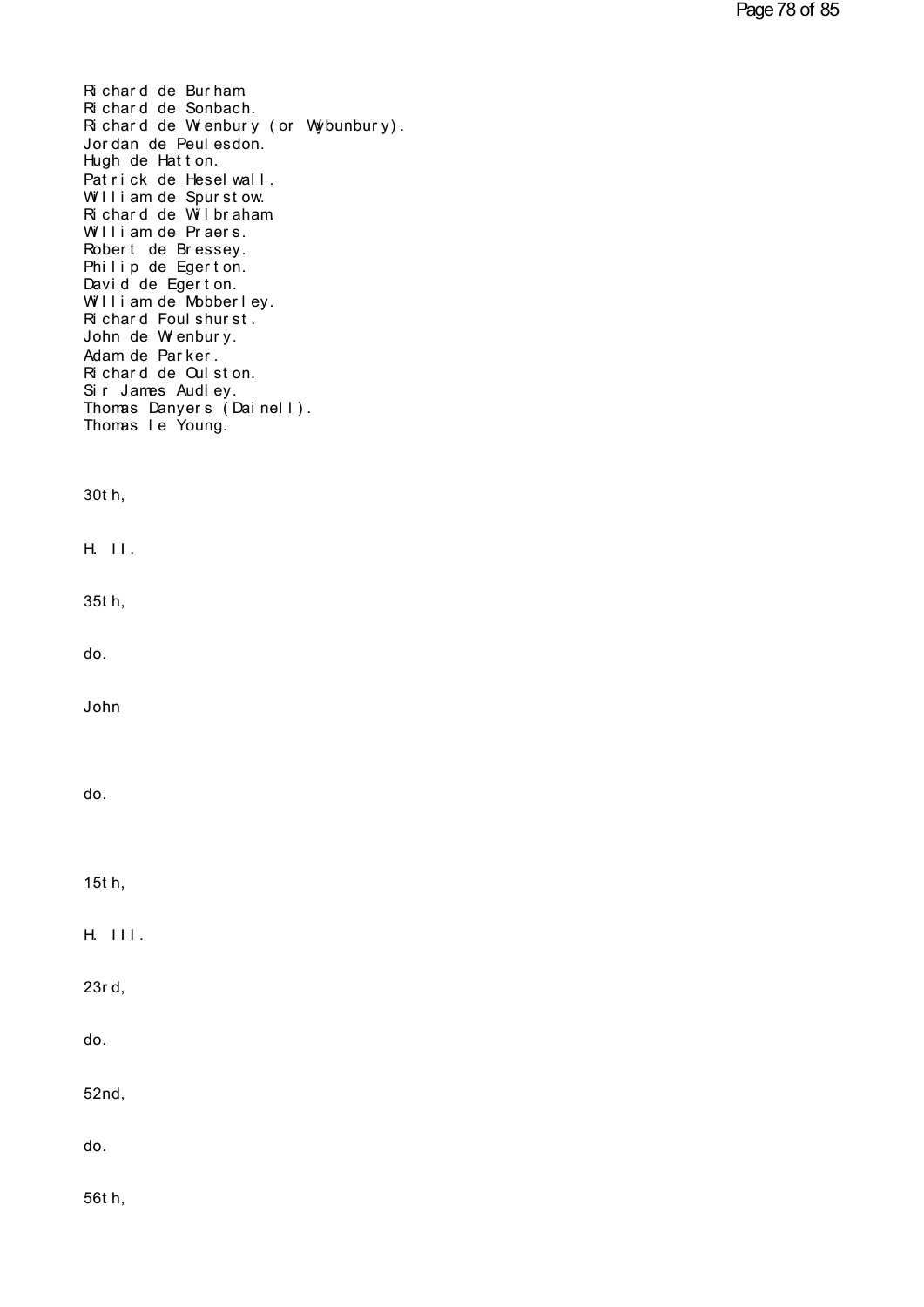| do.                          |
|------------------------------|
| $4t h,$ :                    |
| $\mathsf{E}, \ \mathsf{I}$ . |
| 9t h,                        |
| do.                          |
| 15t h,                       |
| do.                          |
| 26t h,                       |
| do.                          |
| 33rd,                        |
| do.                          |
| 2nd,                         |
| $E.$ $\Pi$ .                 |
| 5t h,                        |
| do.                          |
| 13t h,                       |
| do.                          |
| 16 th,                       |
| do.                          |
| $1st$ , E. $111$ .           |
| 10t h,                       |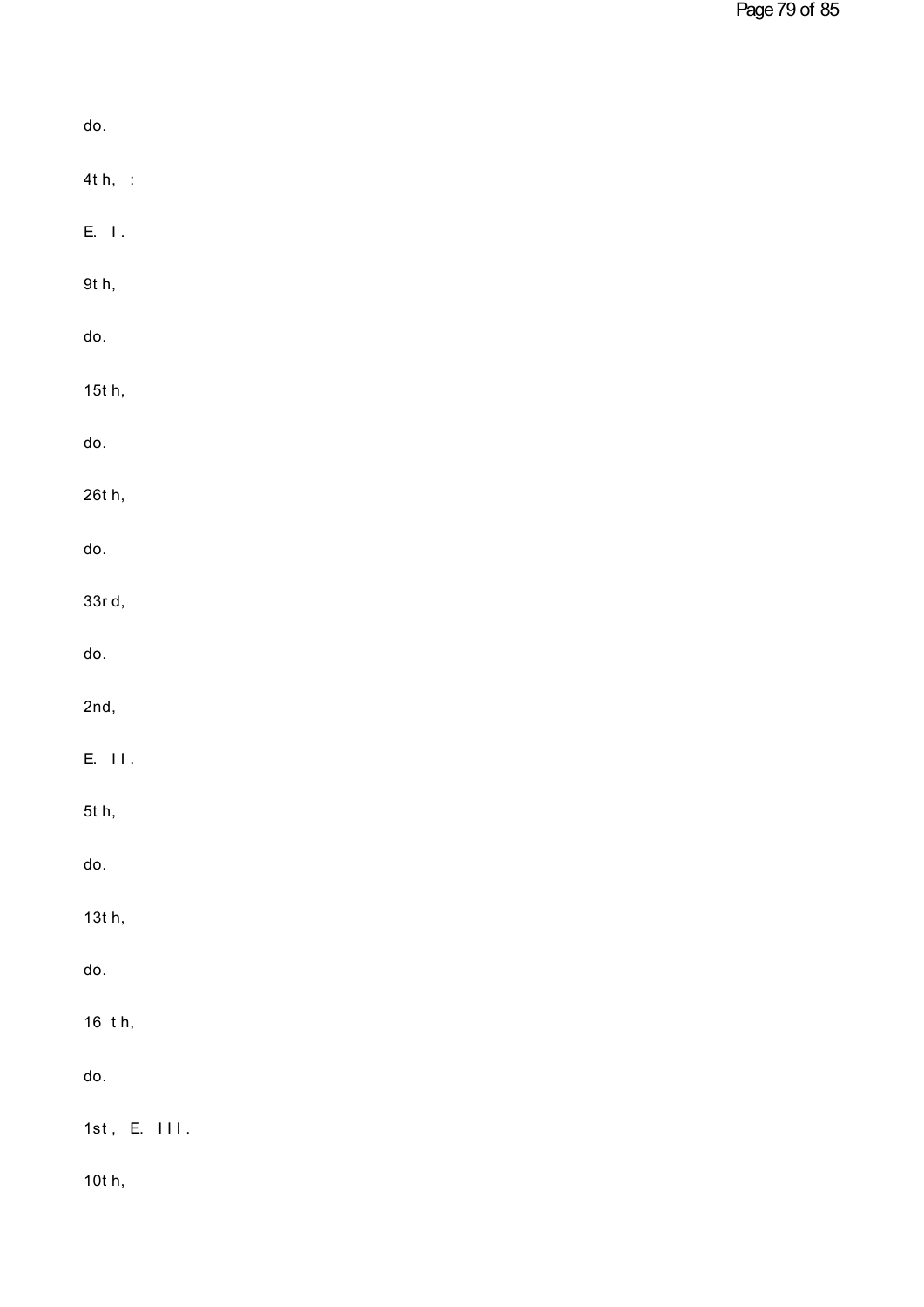| do.                             |
|---------------------------------|
| 19t h,                          |
| do.                             |
| 22nd,                           |
| do.                             |
| 24t h,                          |
| do.                             |
| 33rd,                           |
| do.                             |
| Temp.                           |
| $41st$ ,                        |
| ? E. III.                       |
| 44t h,                          |
| do.                             |
| $i\,\operatorname{st}$ , $\,$ : |
| $\mathsf{EL}$ $\mathsf{H}$ .    |
| 8t h,                           |
| do.                             |
| 9t h,                           |
| do.                             |
| 11 $t$ h,                       |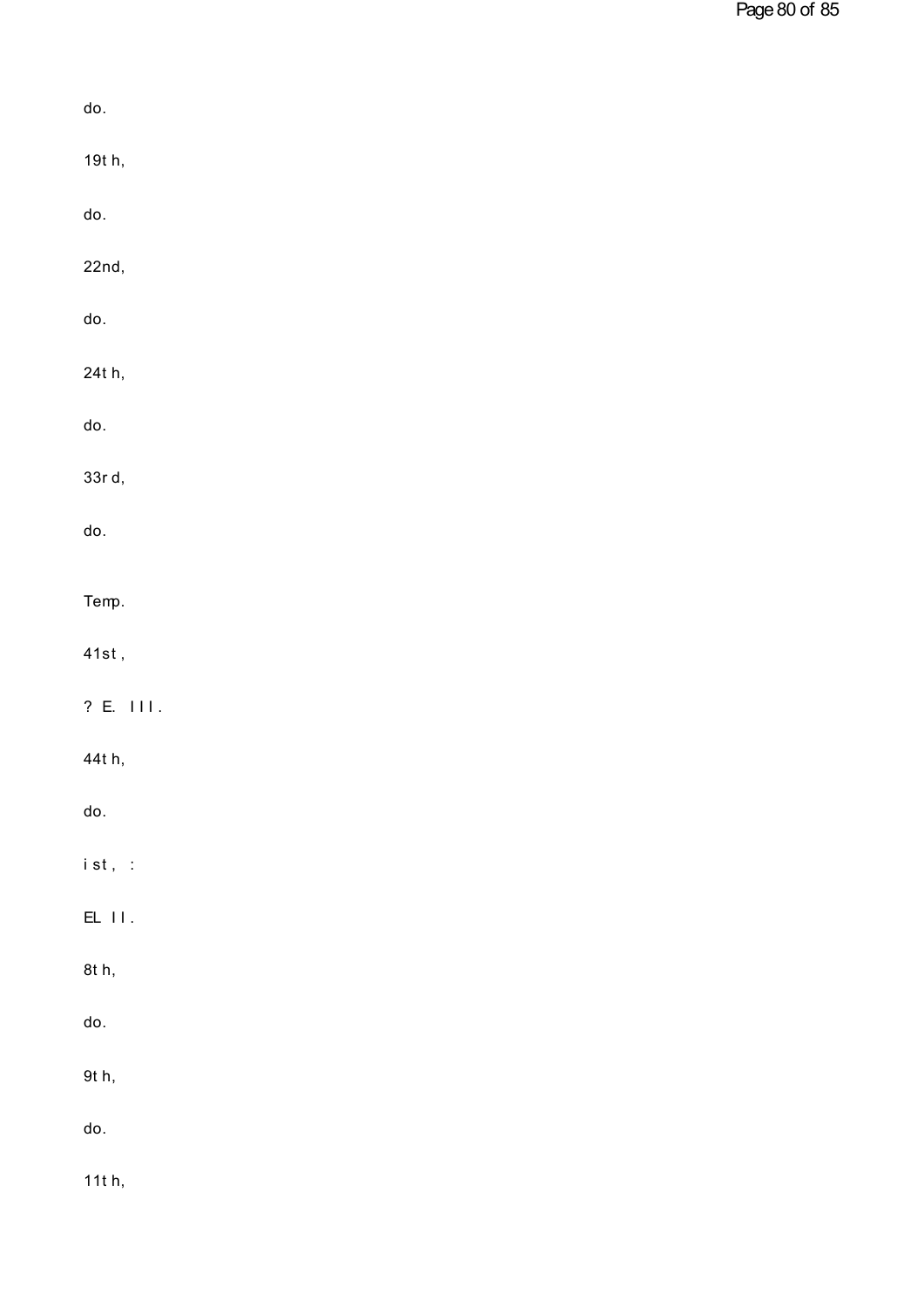| do.                                  |  |  |  |
|--------------------------------------|--|--|--|
| 12t h,                               |  |  |  |
| do.                                  |  |  |  |
| 17t h,                               |  |  |  |
| do.                                  |  |  |  |
| $i \mathrel{\mathsf{st}}$ , $\;\; :$ |  |  |  |
| H. IV.                               |  |  |  |
| $3r$ d,                              |  |  |  |
| do.                                  |  |  |  |
| 10t h,                               |  |  |  |
| do.                                  |  |  |  |
| $3r$ d,                              |  |  |  |
| H. V.                                |  |  |  |
| 10t h,                               |  |  |  |
| do.                                  |  |  |  |
| 5t h,                                |  |  |  |
| $\mathsf{H}$ VI .                    |  |  |  |
| 8t h,                                |  |  |  |
| do.                                  |  |  |  |
| 16t h,                               |  |  |  |
| do.                                  |  |  |  |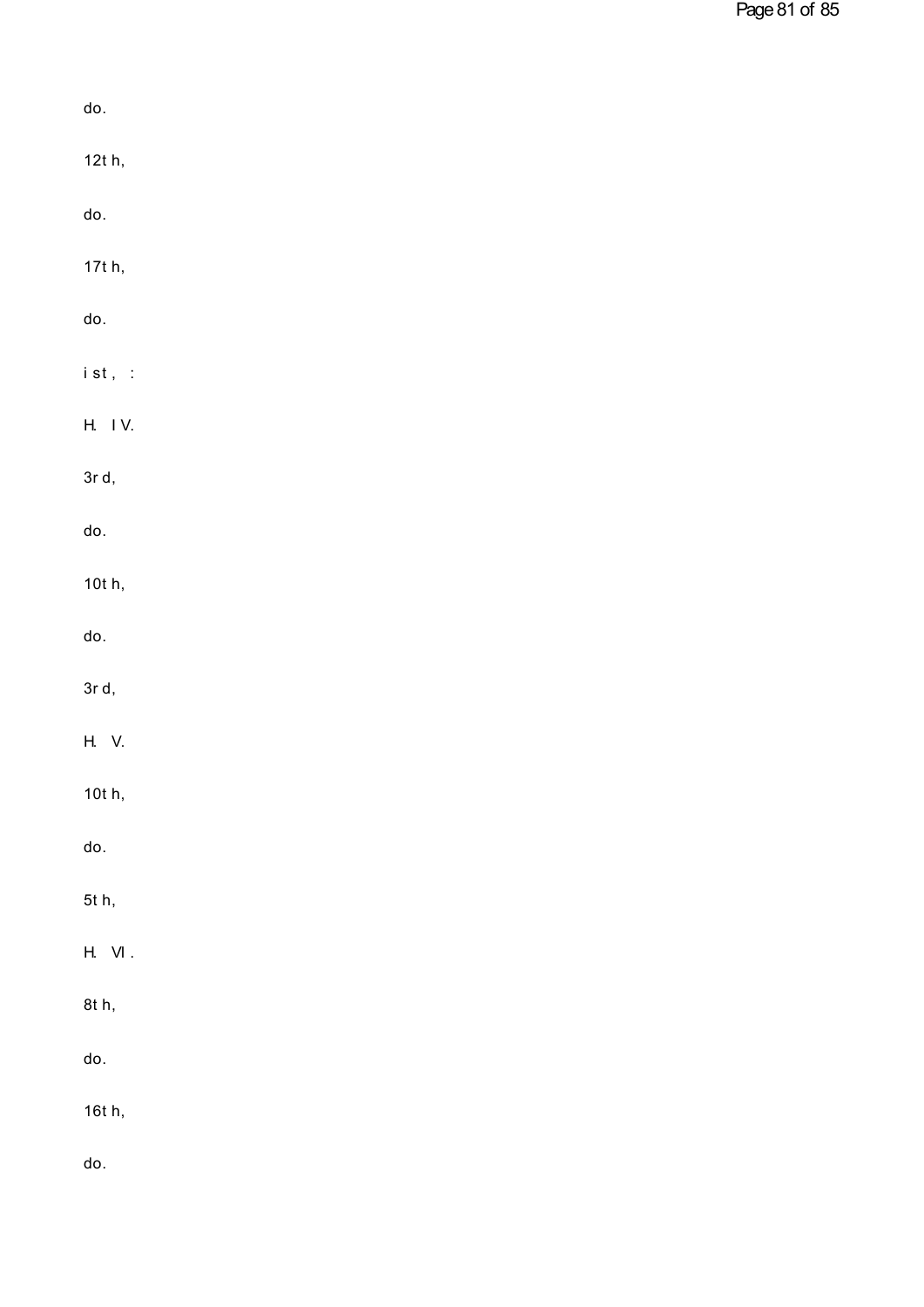| 17t h,                |  |  |
|-----------------------|--|--|
| do.                   |  |  |
| 22n <sub>d</sub>      |  |  |
| , do.                 |  |  |
| 2nd,                  |  |  |
| E. IV.                |  |  |
| $10t$ h,              |  |  |
| $H.$ VII.             |  |  |
| $21st$ ,              |  |  |
| do.                   |  |  |
| 16t h,                |  |  |
| VIII.<br>Н.           |  |  |
| 17t h,                |  |  |
| do.                   |  |  |
| 18t h,                |  |  |
| do.                   |  |  |
| $21st$ ,              |  |  |
| do.                   |  |  |
| 23r d,                |  |  |
| do.                   |  |  |
| 33rd ;                |  |  |
| do.<br>$\overline{a}$ |  |  |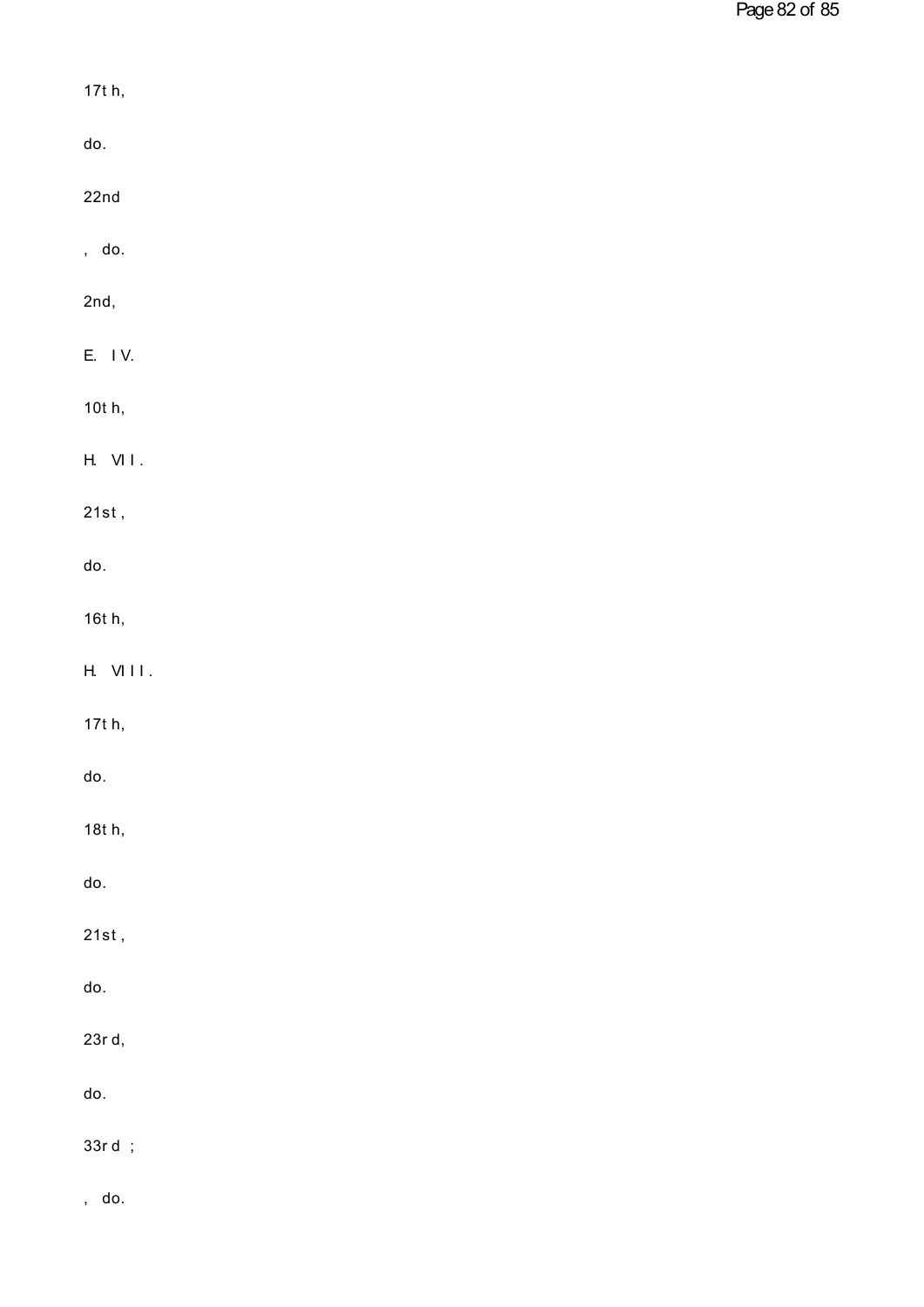$i$  st, : ist, :<br>Mary.

2nd,

do.

do.<br>3r d,

do.

148

148<br>Sheriffs of Cheshire.<br>John Scolehall.<br>Sir Lawrence Dutton. 148<br>Sheriffs of Cheshire.<br>John Scolehall.<br>Sir Lawrence Dutton.<br>Hugh Venables (of Kinderton). Sheriffs of Cheshire.<br>John Scolehall.<br>Sir Lawrence Dutton.<br>Hugh Venables (of Kinderton). 148<br>Sheriffs of Cheshire.<br>John Scolehall.<br>Sir Lawrence Dutton.<br>Hugh Venables (of Kinderton).<br>Thomas del Wood.<br>Hugh Farl of Stafford. Sheriffs of Cheshire.<br>John Scolehall.<br>Sir Lawrence Dutton.<br>Hugh Venables (of Kinder<br>Thomas del Wood.<br>Hugh, Earl of Stafford.<br>Sir John Massey (of Tatt Sheriffs of Cheshire.<br>John Scolehall.<br>Sir Lawrence Dutton.<br>Hugh Venables (of Kinderton).<br>Thomas del Wood.<br>Hugh, Earl of Stafford.<br>Sir John Massey (of Tatton).<br>Sir Robert Crosvenor (of Hulme). John Scolenall.<br>Sir Lawrence Dutton.<br>Hugh Venables (of Kinderton).<br>Thomas del Wood.<br>Hugh, Earl of Stafford.<br>Sir John Massey (of Tatton).<br>Sir Robert Grosvenor (of Hulme).<br>Sir Robert Leigh (t f Adlington). Sir Lawrence Dutton.<br>Hugh Venables (of Kinderton).<br>Thomas del Wood.<br>Hugh, Earl of Stafford.<br>Sir John Massey (of Tatton).<br>Sir Robert Eeigh (t.f Adlington).<br>John Massey (of Puddington). Hugh Venables (of Kinderton).<br>Thomas del Wood.<br>Hugh, Earl of Stafford.<br>Sir John Massey (of Tatton).<br>Sir Robert Grosvenor (of Hulme).<br>Sir Robert Leigh (t.f Adlington).<br>John Massey (of Puddington).<br>Henry de Rayeuscroft Thomas del Wood.<br>Hugh, Earl of Stafford.<br>Sir John Massey (of Tatton).<br>Sir Robert Grosvenor (of Hulme).<br>Sir Robert Leigh (t.f Adlington).<br>John Massey (of Puddington).<br>Henry de Raveuscroft.<br>Sir William Brereton. of Brereton. Hugh, Earl of Statford.<br>Sir John Massey (of Tatton).<br>Sir Robert Grosvenor (of Hulme).<br>Sir Robert Leigh (t.f Adlington).<br>John Massey (of Puddington).<br>Henry de Raveuscroft.<br>Sir William Brereton, of Brereton.<br>Thos. (or John) Sir John Massey (of latton).<br>Sir Robert Grosvenor (of Hulme).<br>Sir Robert Leigh (t.f Adlington).<br>John Massey (of Puddington).<br>Henry de Raveuscroft.<br>Sir William Brereton, of Brereton.<br>Thos. (or John) Legh (of Booths).<br>Hugh D Sir Robert Grosvenor (of Hulme).<br>Sir Robert Leigh (t.f Adlington).<br>John Massey (of Puddington).<br>Henry de Raveuscroft.<br>Sir William Brereton, of Brereton.<br>Thos. (or John) Legh (of Booths).<br>Hugh Dutton (of Hatton).<br>Richard Wa Sir Robert Leigh (t.f Adlington).<br>John Massey (of Puddington).<br>Henry de Raveuscroft.<br>Sir William Brereton, of Brereton.<br>Thos. (or John) Legh (of Booths).<br>Hugh Dutton (of Hatton).<br>Richard Warburton.<br>Sir Ranulph Breton. John Massey (of Puddington).<br>Henry de Raveuscroft.<br>Sir William Brereton, of Brer<br>Thos. (or John) Legh (of Boot<br>Hugh Dutton (of Hatton).<br>Richard Warburton.<br>Sir Ranulph Breton.<br>John Troutheck Henry de Haveuscroft.<br>Sir William Brereton, of Brere<br>Thos. (or John) Legh (of Booth<br>Hugh Dutton (of Hatton).<br>Richard Warburton.<br>Sir Ranulph Breton.<br>John Troutbeck. Thos. (or John) Legh (of Booths).<br>Hugh Dutton (of Hatton).<br>Richard Warburton.<br>Sir Ranulph Breton.<br>John Troutbeck. Hugh Dutton (of Hatton).<br>Richard Warburton.<br>Sir Ranulph Breton.<br>John Troutbeck.<br>Sir Robert Booth (of Dunham Massy).<br>Sir Robert Booth (his son).<br>William Stanley (Sen., of Hooton). Richard Warburton.<br>Sir Ranulph Breton.<br>John Troutbeck.<br>Sir Robert Booth (of Dunham Massy).<br>Sir Robert Booth (his son).<br>William Stanley (Sen., of Hooton).<br>John Warburton (of Arley). Sir Ranulph Breton.<br>John Troutbeck.<br>Sir Robert Booth (of Dunham Massy).<br>Sir Robert Booth (his son).<br>William Stanley (Sen., of Hooton).<br>John Warburton (of Arley).<br>Palph Birkenhead (under Sheriff).

John Troutbeck.<br>Sir Robert Booth (of Dunham Massy).<br>Sir Robert Booth (his son).<br>William Stanley (Sen., of Hooton).<br>John Warburton (of Arley).<br>Ralph Birkenhead (under-Sheriff).<br>Sir George Holford (of Holford). Sir Robert Booth (of Dunham Massy).<br>Sir Robert Booth (his son).<br>William Stanley (Sen., of Hooton).<br>John Warburton (of Arley).<br>Ralph Birkenhead (under-Sheriff).<br>Sir George Holford (of Holford).<br>Sir William Stanley (of Hooto Sir Robert Booth (of Dunham Massy).<br>Sir Robert Booth (his son).<br>William Stanley (Sen., of Hooton).<br>John Warburton (of Arley).<br>Ralph Birkenhead (under-Sheriff).<br>Sir George Holford (of Holford).<br>Sir William Stanley (of Hooto Sir Robert Booth (his son).<br>William Stanley (Sen., of Hooton).<br>John Warburton (of Arley).<br>Ralph Birkenhead (under-Sheriff).<br>Sir George Holford (of Holford).<br>Sir William Stanley (of Hooton).<br>William Venables (of Kinderton). William Stanley (Sen., of Hooton).<br>John Warburton (of Arley).<br>Ralph Birkenhead (under-Sheriff).<br>Sir George Holford (of Holford).<br>Sir William Stanley (of Hooton).<br>William Venables (of Kinderton).<br>John Dore (of Utkinton).<br>Ed John Warburton (of Arley).<br>Ralph Birkenhead (under-Sheriff).<br>Sir George Holford (of Holford).<br>Sir William Stanley (of Hooton).<br>William Venables (of Kinderton).<br>John Dore (of Utkinton).<br>Edward Fitton (of Gawsworth).<br>John Ho Ralph Birkenhead (under-Sheriff).<br>Sir George Holford (of Holford).<br>Sir William Stanley (of Hooton).<br>William Venables (of Kinderton).<br>John Dore (of Utkinton).<br>Edward Fitton (of Gawsworth).<br>John Holford (of Holford).<br>Sir Wil Sir George Holtord (of Holtord).<br>Sir William Stanley (of Hooton).<br>William Venables (of Kinderton).<br>John Dore (of Utkinton).<br>Edward Fitton (of Gawsworth).<br>John Holford (of Holford).<br>Sir William Brereton (of Brereton).<br>Sir P Sir William Stanley (of Hooton).<br>William Venables (of Kinderton).<br>John Dore (of Utkinton).<br>Edward Fitton (of Gawsworth).<br>John Holford (of Holford).<br>Sir William Brereton (of Brereton).<br>Sir Peter Legh (of Lyme).<br>Sir Hugh Cho John Dore (of Utkinton).<br>Edward Fitton (of Gawsworth).<br>John Holford (of Holford).<br>Sir William Brereton (of Brereton).<br>Sir Peter Legh (of Lyme).<br>Sir Hugh Cholmley (of Cholmley). John Dore (of Utkinton).<br>Edward Fitton (of Gawsworth).<br>John Holford (of Holford).<br>Sir William Brereton (of Brereton).<br>Sir Peter Legh (of Lyme).<br>Sir Hugh Cholmley (of Cholmley).

149

149<br>Temp. Sheriffs of Cheshire.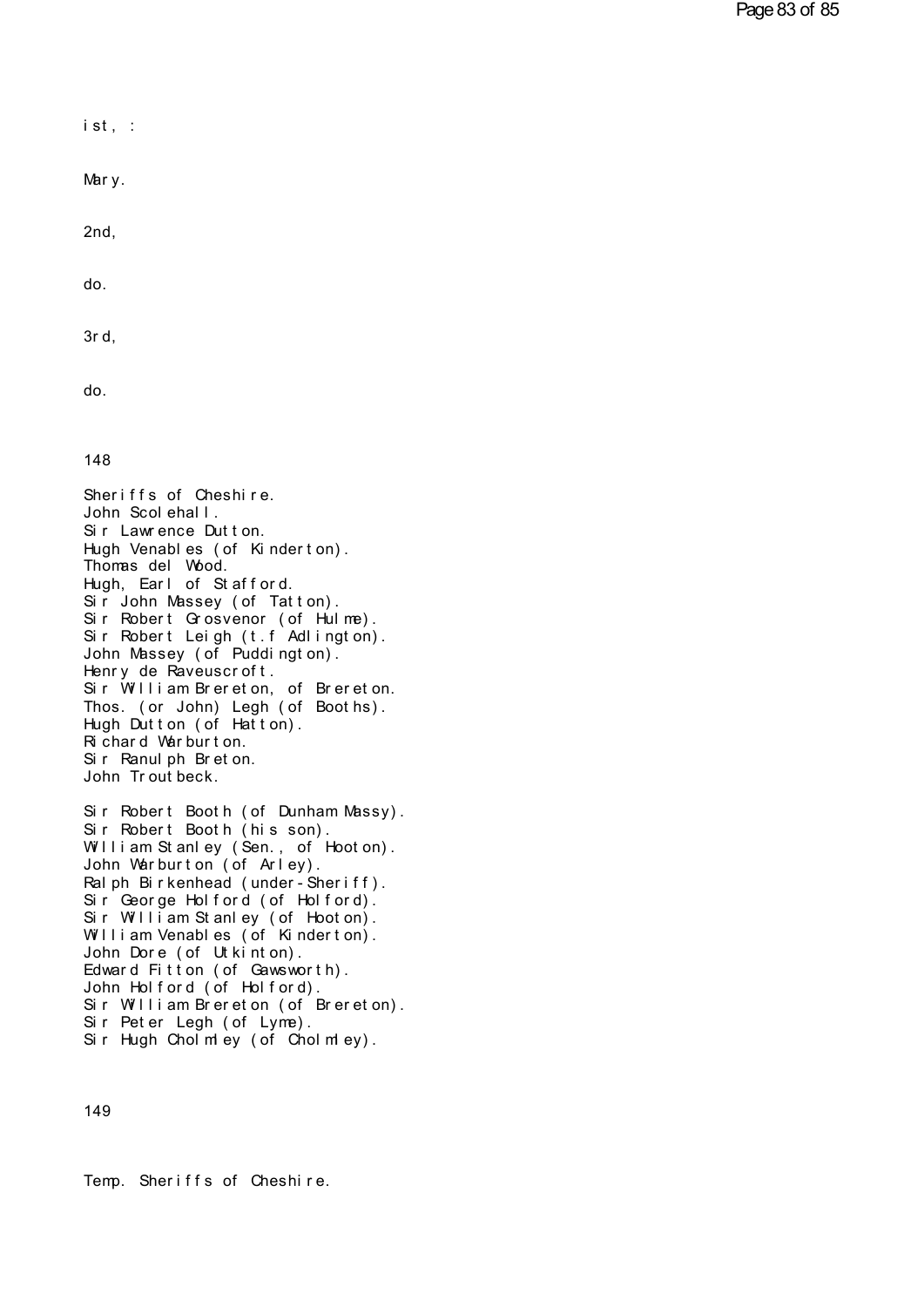- 4th, Mary. Richard Wilbraham (of Woodhey). 1<br>5th, do. Sir Thomas Venables (of Kinderton) 4th, Mary. Richard Wilbraham (of Woodhey). 1<br>5th, do. Sir Thomas Venables (of Kinderton).<br>6th, do. Sir Philip Egerton (of Egerton). 4th, Mary. Richard Wilbraham (of Woodhey). 1<br>5th, do. Sir Thomas Venables (of Kinderton).<br>6th, do. Sir Philip Egerton (of Egerton)-<br>1st, Eliz. William Cholm ey (of Cholinley).<br>2nd. do. Sir John Savage (of Rock Savage). 6th, do. Sir Philip Egerton (of Egerton)–<br>1st, Eliz. William Cholmley (of Cholinley).<br>2nd, do. Sir John Savage (of Rock Savage).<br>3rd, do. Sir Palph Egerton (of Wrinebill). 1st, Eliz. William Cholmley (of Cholinley).<br>2nd, do. Sir John Savage (of Rock Savage).<br>3rd, do. Sir Ralph Egerton (of Wrinehill).<br>4th, do. Sir John Warburton (of Arley). 2nd, do. Sir John Savage (of Rock Savage).<br>3rd, do. Sir Ralph Egerton (of Wrinehill).<br>4th, do. Sir John Warburton (of Arley).<br>5th, do. Bichard Brooke (of Norton). 3rd, do. Sir Ralph Egerton (of Wrinehill).<br>4th, do. Sir John Warburton (of Arley).<br>5th, do. Richard Brooke (of Norton).<br>6th, do. William Massey. 4th, do. Sir John Warburton (of Arley).<br>5th, do. Richard Brooke (of Norton).<br>6th, do. William Massey. 5th, do. Richard Brooke (of Norton).<br>6th, do. William Massey.<br>7th, do. Sir John Savage (of Rock Savage).<br>8th, do. Sir Hugh Cholmley (of Cholmley). 6th, do. William Massey.<br>7th, do. Sir John Savage (of Rock Savage).<br>8tb, do. Sir Hugh Cholmley (of Cholmley).<br>9th, do. Lawrence Smith (of Hatherton). 7th, do. Sir John Savage (of Rock Savage).<br>8tb, do. Sir Hugh Cholmley (of Cholmley).<br>9th, do. Lawrence Smith (of Hatherton).<br>10th, do. Ralph Done (of Flaxyards). 8tb, do. Sir Hugh Cholmley (of Cholmley).<br>9th, do. Lawrence Smith (of Hatherton).<br>10th, do. Ral ph Done (of Fl axyards).<br>11th, do. George Calveley (of Lea). 9th, do. Lawrence Smith (of Hatherton). 10th, do. Ralph Done (of Flaxyards).<br>11th, do. George Calveley (of Lea).<br>12th, do. Sir John Savage (of Rock Savage).<br>13th, do. Sir William Booth (of Dunham Massy.). 11th, do. George Calveley (of Lea).<br>12th, do. Sir John Savage (of Rock Savage).<br>13th, do. Sir William Booth (of Dunham Massy.)<br>14th, do. Thomas Stanley (of Alderley). 12th, do. Sir John Savage (of Rock Savage).<br>13th, do. Sir William Booth (of Dunham Massy.)<br>14th, do. Thomas St anley (of Al derley).<br>15th, do. Sir John Savage (of Rock Savage) 13th, do. Sir William Booth (of Dunham Massy.)<br>14th, do. Thomas Stanley (of Alderley).<br>15th, do. Sir John Savage (of Rock Savage).<br>16th, do. The same. 14th, do. Thomas Stanley (of Alderley). 15th, do. Sir John Savage (of Rock Savage).<br>16th, do. The same.<br>17th, do. Henry Mainwaring (of Carineham).<br>18th, do. Sir Rowland Stanley (of Hooton). 16th, do. The same.<br>17th, do. Henry Mainwaring (of Carineham).<br>18th, do. Sir Rowl and St anl ey (of Hoot on).<br>19th, do. John Warren (of Poynton). 17th, do. Henry Mainwaring (of Carineham).<br>18th, do. Sir Rowland Stanley (of Hooton).<br>19th, do. John Warren (of Poynton).<br>20th, do. Thomas Brooke (of Norton). 18th, do. Sir Rowland Stanley (of Hooton).<br>19th, do. John Warren (of Poynton).<br>20th, do. Thomas Brooke (of Norton).
- 
- 
- 19th, do. John Warren (of Poynton).<br>20th, do. Thomas Brooke (of Norton).<br>21st, do. Sir John Savage (of Rock Savage; .<br>22nd, do. Sir Palph Egerton (of Wrinebill).
- 20th, do. Thomas Brooke (of Norton).<br>21st, do. Sir John Savage (of Rock Savage;<br>22nd, do. Sir Ralph Egerton (of Wrinehill).<br>23rd, do. Sir George Calveley (of Lea). 21st, do. Sir John Savage (of Rock Savage;<br>22nd, do. Sir Ralph Egerton (of Wrinehill).<br>23rd, do. Sir George Calveley (of Lea).<br>24th do. Sir William Brereton (of Brereton).
- 
- 22nd, do. Sir Ralph Egerton (of Wrinehill).<br>23rd, do. Sir George Calveley (of Lea).<br>24th, do. Sir William Brereton (of Brereton).<br>25th, do. Peter Werburton (of Arley). 23rd, do. Sir George Calveley (of Lea).<br>24th, do. Sir William Brereton (of Brereton).<br>25th, do. Peter Warburton (of Arley). 24th, do. Sir William Brereton (of Brereton).<br>25th, do. Peter Warburton (of Arley).<br>26th, do. William Liversage (of Wheelock).<br>27th, do. Thomas Wilbrabam (of Whodbey).
- 
- 25th, do. Peter Warburton (of Arley).<br>26th, do. William Liversage (of Wheelock).<br>27th, do. Thomas Wilbraham (of Woodhey).
- 

Temp.